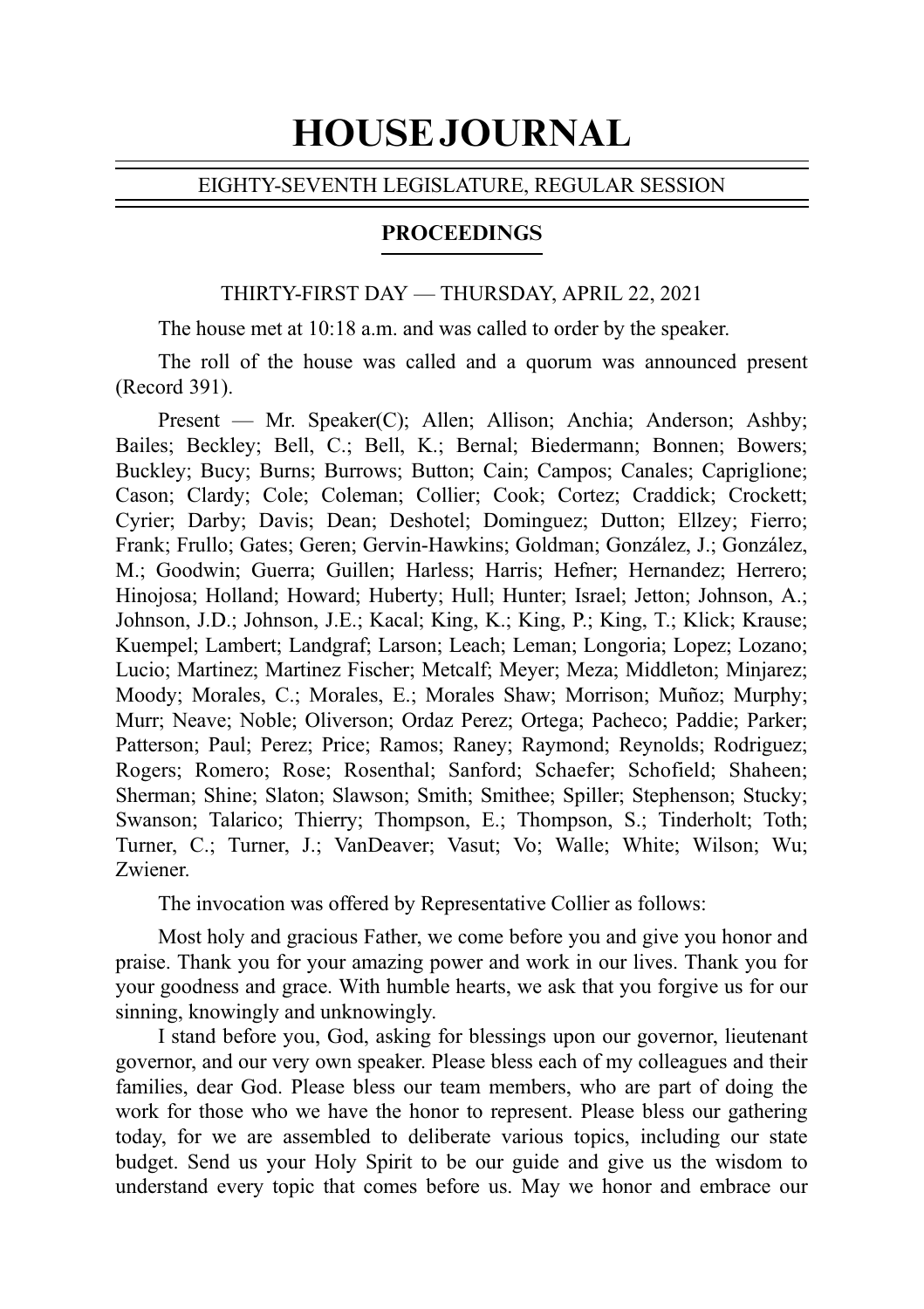diversity and differences as a people, and as a united body, may we move with a clear and directed purpose to build a better future for all people in this great State of Texas. We ask this in the mighty name of Jesus. Amen.

The chair recognized Representative Dean who led the house in the pledges of allegiance to the United States and Texas flags.

### **MESSAGE FROM THE SENATE**

A message from the senate was received at this time (see the addendum to the daily journal, Messages from the Senate, Message No. 1).

## **BILLS AND RESOLUTIONS SIGNED BY THE SPEAKER**

Notice was given at this time that the speaker had signed bills and resolutions in the presence of the house (see the addendum to the daily journal, Signed by the Speaker, House List No. 10 and Senate List No. 6).

### **LEAVE OF ABSENCE GRANTED**

The following member was granted leave of absence for the remainder of today because of illness in the family:

C. Bell on motion of Hefner.

### **EMERGENCY CALENDAR SENATE BILLS SECOND READING**

The following bills were laid before the house and read second time:

### **CSSB 1 ON SECOND READING (Bonnen - House Sponsor)**

**CSSB 1**, General Appropriations Bill.

Representative Bonnen moved to postpone consideration of **CSSB 1** until the end of the third reading calendar.

The motion prevailed.

### **MAJOR STATE CALENDAR HOUSE BILLS THIRD READING**

The following bills were laid before the house and read third time:

### **HB 8 ON THIRD READING (by Pacheco, White, Dean, Guillen, Collier, et al.)**

**HB 8**, A bill to be entitled An Act relating to access by a hiring law enforcement agency to an applicant's employment records.

HB 8 was passed by (Record 392): 142 Yeas, 2 Nays, 1 Present, not voting.

Yeas — Allen; Allison; Anchia; Anderson; Ashby; Beckley; Bell, K.; Bernal; Biedermann; Bonnen; Bowers; Buckley; Bucy; Burns; Burrows; Cain; Campos; Capriglione; Cason; Clardy; Cole; Coleman; Collier; Cook; Cortez; Craddick; Crockett; Cyrier; Darby; Davis; Dean; Deshotel; Dominguez; Dutton;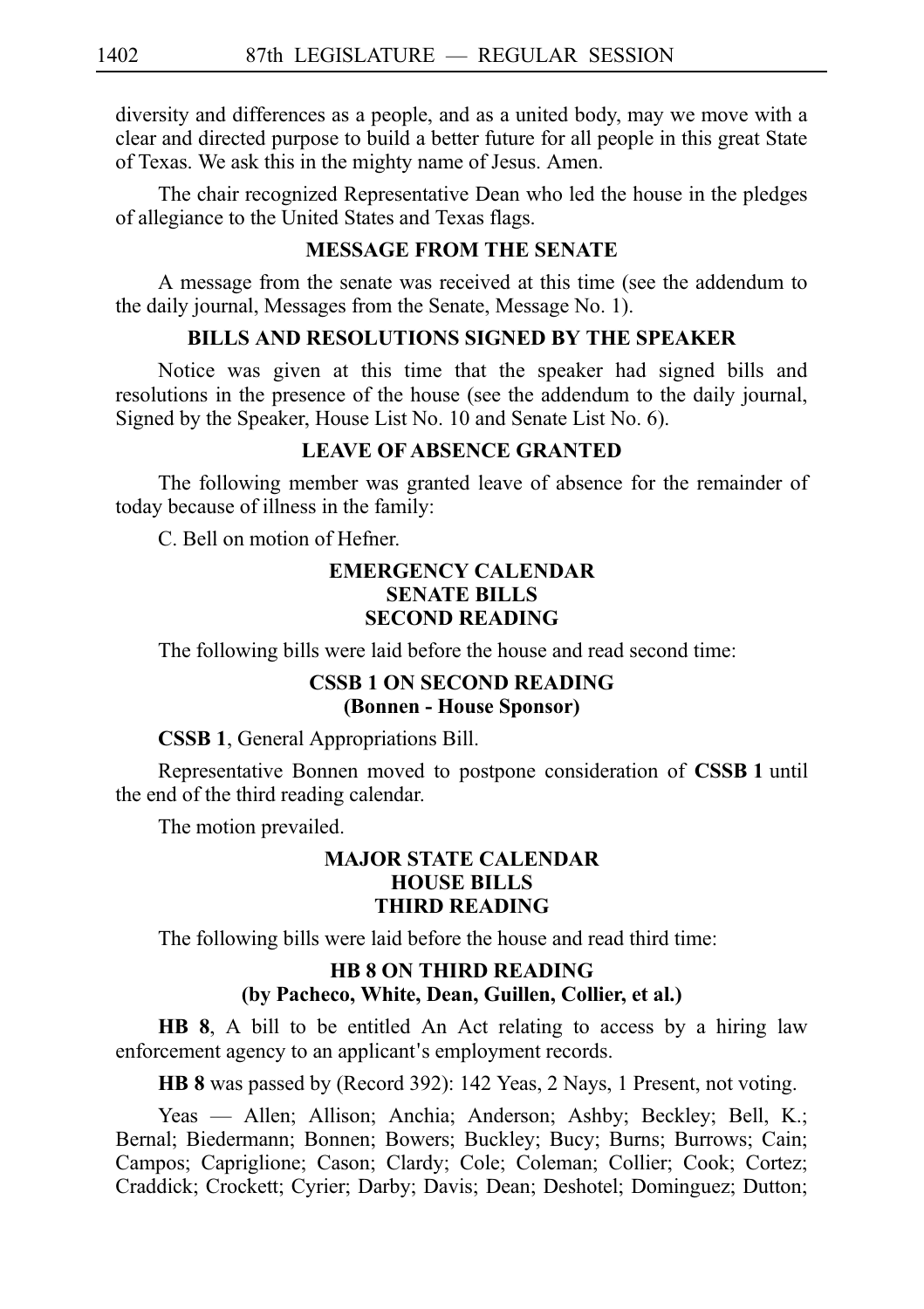Ellzey; Fierro; Frank; Frullo; Gates; Geren; Gervin-Hawkins; Goldman; González, J.; González, M.; Goodwin; Guerra; Guillen; Harless; Harris; Hefner; Hernandez; Herrero; Hinojosa; Holland; Howard; Huberty; Hull; Hunter; Israel; Jetton; Johnson, A.; Johnson, J.E.; Kacal; King, K.; King, P.; King, T.; Klick; Krause; Kuempel; Lambert; Landgraf; Larson; Leach; Leman; Longoria; Lopez; Lozano; Lucio; Martinez; Martinez Fischer; Metcalf; Meyer; Meza; Middleton; Minjarez; Moody; Morales, C.; Morales, E.; Morrison; Muñoz; Murphy; Murr; Neave; Noble; Oliverson; Ordaz Perez; Ortega; Pacheco; Paddie; Parker; Patterson; Paul; Perez; Price; Ramos; Raney; Raymond; Reynolds; Rodriguez; Rogers; Romero; Rose; Rosenthal; Sanford; Schaefer; Schofield; Shaheen; Sherman; Shine; Slaton; Slawson; Smith; Smithee; Spiller; Stephenson; Stucky; Swanson; Talarico; Thierry; Thompson, E.; Tinderholt; Toth; Turner, C.; Turner, J.; VanDeaver; Vasut; Vo; Walle; White; Wilson; Wu; Zwiener.

Nays — Johnson, J.D.; Thompson, S.

Present, not voting — Mr. Speaker(C).

Absent, Excused — Bell, C.

Absent — Bailes; Button; Canales; Morales Shaw.

### **STATEMENTS OF VOTE**

When Record No. 392 was taken, I was in the house but away from my desk. I would have voted yes.

Button

When Record No. 392 was taken, I was in the house but away from my desk. I would have voted yes.

Canales

When Record No. 392 was taken, my vote failed to register. I would have voted yes.

Morales Shaw

### **GENERAL STATE CALENDAR HOUSE BILLS THIRD READING**

The following bills were laid before the house and read third time:

### **HB 1525 ON THIRD READING** (by Huberty, VanDeaver, K. King, Dutton, M. González, et al.)

**HB 1525**, A bill to be entitled An Act relating to the public school finance system.

### **Amendment No. 1**

Representative E. Thompson offered the following amendment to **HBi1525**:

Amend **HBi1525** on third reading in SECTION 9 of the bill, in amended Section 45.0021, Education Code, by striking added Subsection (g) of the section and substituting the following: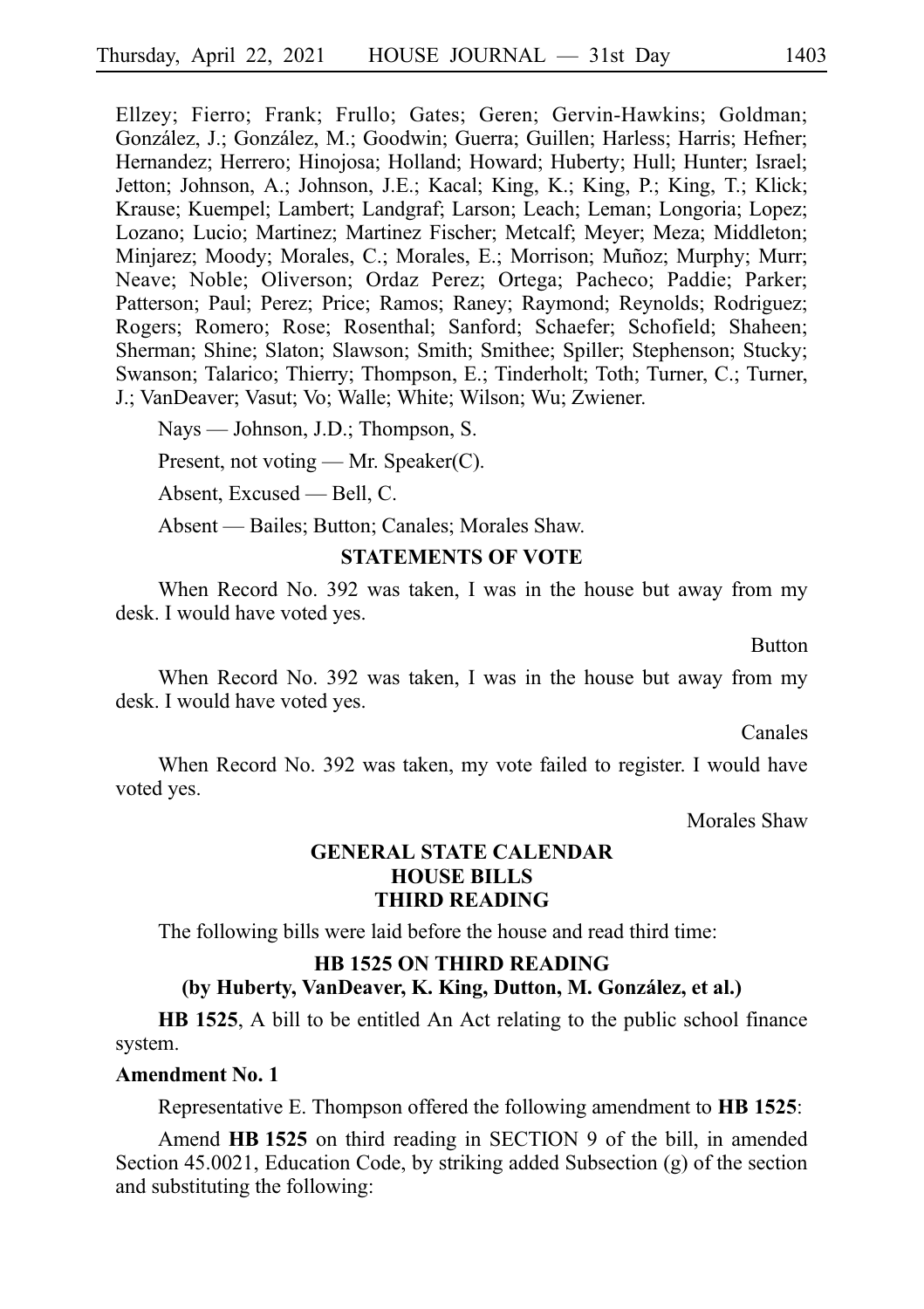$(g)$  This section may not be construed to prohibit a school district from:

 $(1)$  paying a portion of the district's maintenance tax revenue into the tax increment fund for a reinvestment zone under Chapter 311, Tax Code; or

 $(2)$  using money disbursed from the tax increment fund for a reinvestment zone under Chapter 311, Tax Code, in accordance with the agreement entered into by the district with the governing body of the municipality or county that designated the zone under Section 311.013(f) of that code.

Amendment No. 1 was adopted.

## **Amendment No. 2**

Representative Guillen offered the following amendment to **HBi1525**:

Amend **HB 1525** (house committee printing) as follows:

(1) Add the following appropriately numbered SECTION to the bill and renumber subsequent SECTIONS of the bill accordingly:

SECTION Section 31.0211(c), Education Code, is amended to read as follows:

(c) Subject to Subsection (d), funds allotted under this section may be used to:

 $(1)$  purchase:

(A) materials on the list adopted by the commissioner, as provided by Section 31.0231;

(B) instructional materials, regardless of whether the instructional materials are on the list adopted under Section 31.024;

(C) consumable instructional materials, including workbooks;

(D) instructional materials for use in bilingual education classes, as provided by Section 31.029;

(E) instructional materials for use in college preparatory courses under Section 28.014, as provided by Section 31.031;

(F) supplemental instructional materials, as provided by Section 31.035;

(G) state-developed open education resource instructional materials, as provided by Subchapter B-1;

(H) instructional materials and technological equipment under any continuing contracts of the district in effect on September 1, 2011;

(I) technological equipment necessary to support the use of materials included on the list adopted by the commissioner under Section 31.0231 or any instructional materials purchased with an allotment under this section; and

(J) inventory software or systems for storing, managing, and accessing instructional materials and analyzing the usage and effectiveness of the instructional materials; and

 $(2)$  pay:

(A) for training educational personnel directly involved in student learning in the appropriate use of instructional materials and for providing for access to technological equipment for instructional use; [and]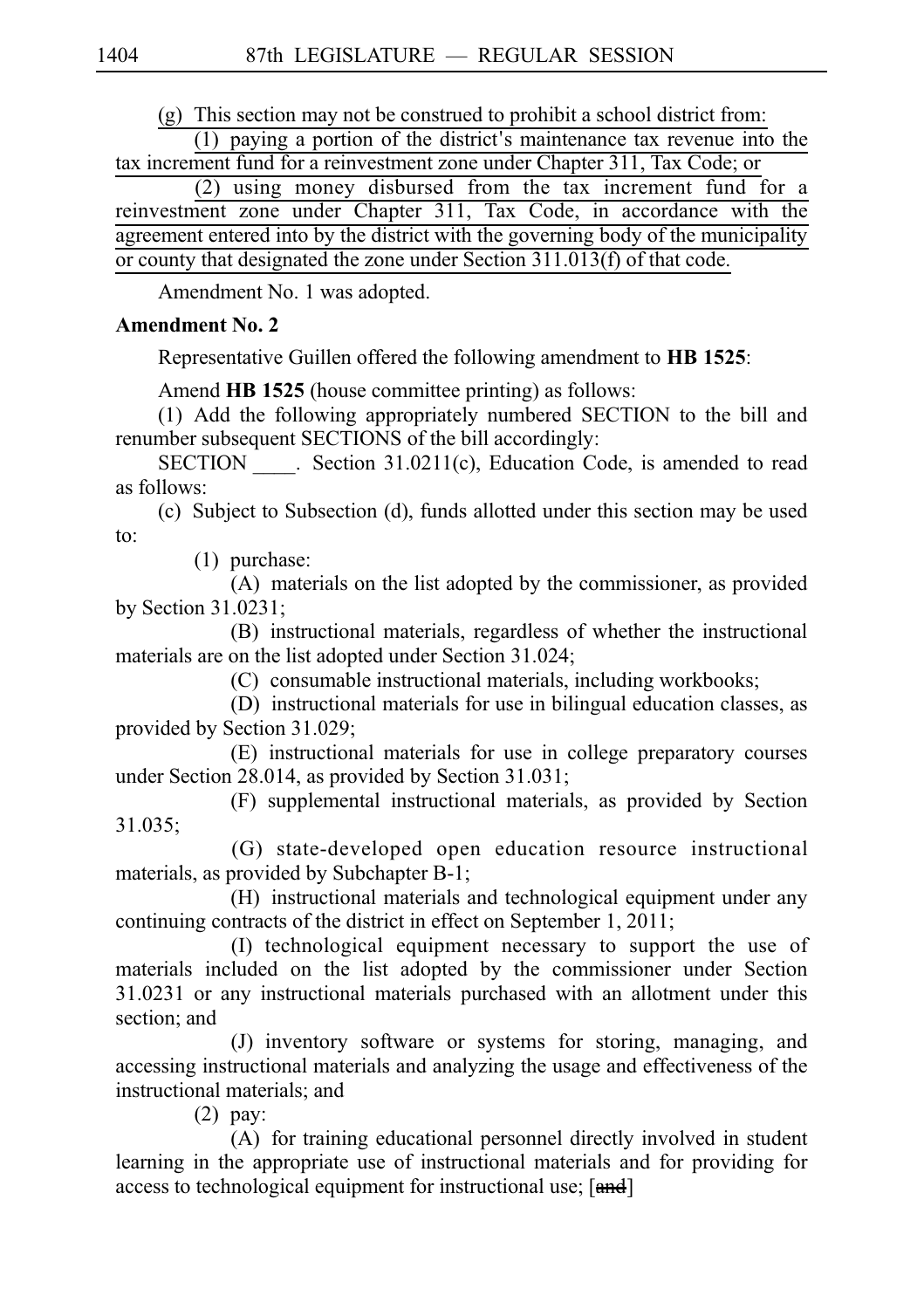(B) the salary and other expenses of an employee who provides technical support for the use of technological equipment directly involved in student learning; and

 $(C)$  for costs associated with distance learning, including Wi-Fi, Internet access hotspots, wireless network service, broadband service, and other services and technological equipment necessary to facilitate Internet access.

(2) On page 24, line 3, strike "This" and substitute "(a) Except as otherwise provided by this section, this".

(3) On page 24, immediately after line 3, insert the following:

(b) Section  $31.0211(c)$ , Education Code, as amended by this Act, takes effect immediately if this Act receives a vote of two-thirds of all the members elected to each house, as provided by Section 39, Article III, Texas Constitution. If this Act does not receive the vote necessary for immediate effect, Section 31.0211(c), Education Code, as amended by this Act, takes effect September 1, 2021.

Amendment No. 2 was adopted.

**HB 1525**, as amended, was passed by (Record 393): 142 Yeas, 4 Nays, 2 Present, not voting.

Yeas — Allen; Allison; Anchia; Anderson; Ashby; Bailes; Beckley; Bell, K.; Bernal; Biedermann; Bonnen; Bowers; Buckley; Bucy; Burns; Burrows; Button; Campos; Canales; Capriglione; Cason; Clardy; Cole; Coleman; Collier; Cook; Cortez; Craddick; Crockett; Cyrier; Darby; Dean; Deshotel; Dominguez; Dutton; Ellzey; Fierro; Frank; Frullo; Gates; Geren; Gervin-Hawkins; Goldman; González, J.; González, M.; Goodwin; Guerra; Guillen; Harless; Harris; Hefner; Hernandez; Herrero; Hinojosa; Holland; Howard; Huberty; Hull; Hunter; Israel; Jetton; Johnson, A.; Johnson, J.D.; Johnson, J.E.; Kacal; King, K.; King, T.; Klick; Krause; Kuempel; Lambert; Landgraf; Larson; Leach; Leman; Longoria; Lopez; Lozano; Lucio; Martinez; Martinez Fischer; Metcalf; Meyer; Meza; Minjarez; Moody; Morales, C.; Morales, E.; Morales Shaw; Morrison; Muñoz; Murphy; Murr; Neave; Noble; Oliverson; Ordaz Perez; Ortega; Pacheco; Paddie; Parker; Patterson; Paul; Perez; Price; Ramos; Raney; Raymond; Reynolds; Rodriguez; Rogers; Romero; Rose; Rosenthal; Sanford; Schofield; Shaheen; Sherman; Shine; Slaton; Slawson; Smith; Smithee; Spiller; Stephenson; Stucky; Swanson; Talarico; Thierry; Thompson, E.; Thompson, S.; Tinderholt; Turner, C.; Turner, J.; VanDeaver; Vasut; Vo; Walle; White; Wilson; Wu; Zwiener.

Nays — Cain; King, P.; Middleton; Schaefer.

Present, not voting — Mr. Speaker(C); Toth.

Absent, Excused — Bell, C.

Absent — Davis.

### **STATEMENTS OF VOTE**

When Record No. 393 was taken, I was shown voting yes. I intended to vote no.

Biedermann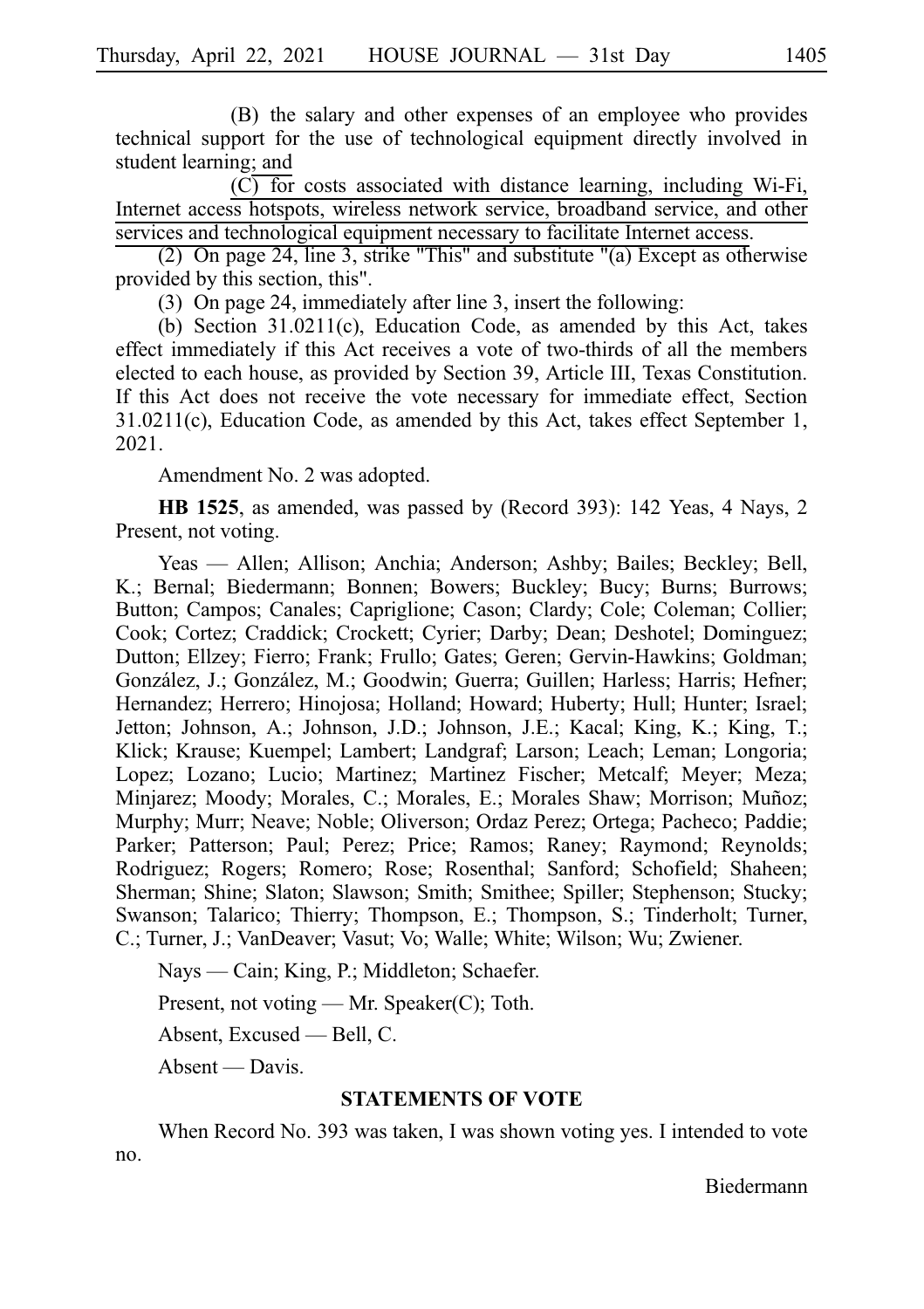When Record No. 393 was taken, I was in the house but away from my desk. I would have voted yes.

Davis

When Record No. 393 was taken, I was shown voting yes. I intended to vote no.

Hefner

When Record No. 393 was taken, I was shown voting present, not voting. I intended to vote no.

Toth

## **HB 275 ON THIRD READING (by Moody, S. Thompson, Collier, Leach, and Murr)**

**HB 275**, A bill to be entitled An Act relating to an application for a writ of habeas corpus based on certain relevant scientific evidence that was not available at the applicant's trial.

**HB** 275 was passed by (Record 394): 144 Yeas, 1 Nays, 1 Present, not voting.

Yeas — Allen; Allison; Anchia; Anderson; Ashby; Bailes; Beckley; Bell, K.; Bernal; Biedermann; Bonnen; Bowers; Buckley; Bucy; Burns; Burrows; Button; Cain; Campos; Canales; Capriglione; Cason; Clardy; Cole; Coleman; Collier; Cook; Cortez; Craddick; Crockett; Cyrier; Darby; Davis; Dean; Deshotel; Dominguez; Dutton; Ellzey; Fierro; Frank; Frullo; Gates; Geren; Gervin-Hawkins; Goldman; González, J.; González, M.; Goodwin; Guerra; Guillen; Harless; Harris; Hefner; Hernandez; Herrero; Hinojosa; Howard; Huberty; Hull; Hunter; Israel; Jetton; Johnson, A.; Johnson, J.D.; Johnson, J.E.; Kacal; King, K.; King, P.; King, T.; Klick; Krause; Kuempel; Lambert; Landgraf; Larson; Leach; Leman; Longoria; Lopez; Lozano; Lucio; Martinez; Martinez Fischer; Meyer; Meza; Middleton; Minjarez; Moody; Morales, C.; Morales, E.; Morales Shaw; Morrison; Muñoz; Murphy; Murr; Neave; Noble; Oliverson; Ordaz Perez; Ortega; Pacheco; Paddie; Parker; Patterson; Paul; Perez; Price; Ramos; Raney; Raymond; Reynolds; Rodriguez; Romero; Rose; Rosenthal; Sanford; Schaefer; Schofield; Shaheen; Sherman; Shine; Slaton; Slawson; Smith; Smithee; Spiller; Stephenson; Stucky; Swanson; Talarico; Thierry; Thompson, E.; Thompson, S.; Toth; Turner, C.; Turner, J.; VanDeaver; Vasut; Vo; Walle; White; Wilson; Wu; Zwiener.

Nays — Tinderholt.

Present, not voting — Mr. Speaker(C).

Absent, Excused — Bell, C.

Absent — Holland; Metcalf; Rogers.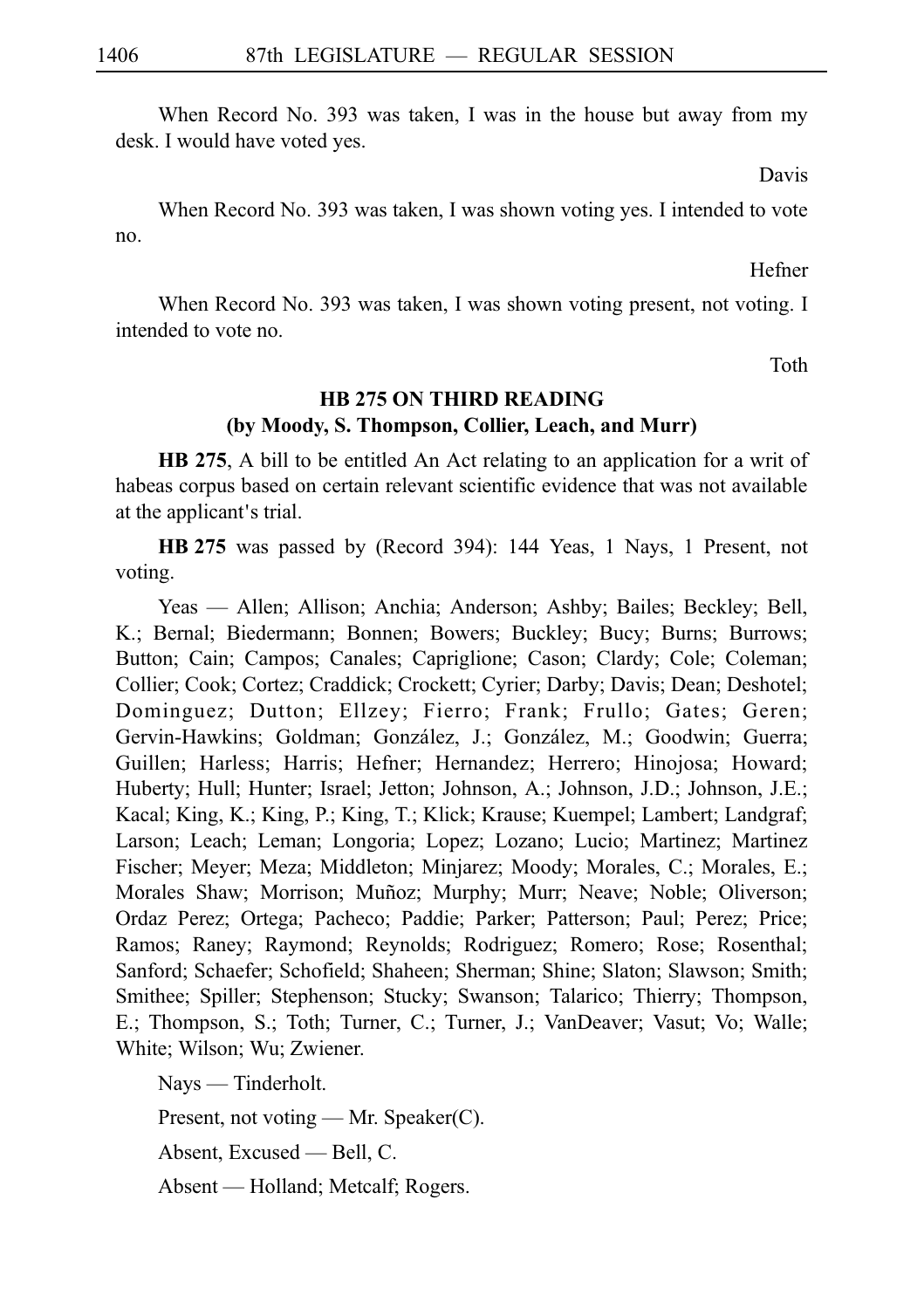### **STATEMENTS OF VOTE**

When Record No. 394 was taken, I was in the house but away from my desk. I would have voted yes.

Holland

When Record No. 394 was taken, I was in the house but away from my desk. I would have voted yes.

Metcalf

When Record No. 394 was taken, I was in the house but away from my desk. I would have voted no.

Rogers

### **HB 1293 ON THIRD READING (by Smithee, Collier, and Moody)**

**HB 1293**, A bill to be entitled An Act relating to the authority of a court to grant a motion for a new trial in certain criminal cases.

**HBi1293** was passed by (Record 395): 146 Yeas, 0 Nays, 1 Present, not voting.

Yeas — Allen; Allison; Anchia; Anderson; Ashby; Bailes; Beckley; Bell, K.; Bernal; Biedermann; Bonnen; Bowers; Buckley; Bucy; Burns; Burrows; Button; Cain; Campos; Canales; Capriglione; Cason; Clardy; Cole; Coleman; Collier; Cook; Cortez; Craddick; Crockett; Cyrier; Darby; Davis; Dean; Deshotel; Dominguez; Dutton; Ellzey; Fierro; Frank; Frullo; Gates; Geren; Gervin-Hawkins; Goldman; González, J.; González, M.; Goodwin; Guerra; Guillen; Harless; Harris; Hefner; Hernandez; Herrero; Hinojosa; Holland; Howard; Huberty; Hull; Hunter; Israel; Jetton; Johnson, A.; Johnson, J.D.; Kacal; King, K.; King, P.; King, T.; Klick; Krause; Kuempel; Lambert; Landgraf; Larson; Leach; Leman; Longoria; Lopez; Lozano; Lucio; Martinez; Martinez Fischer; Metcalf; Meyer; Meza; Middleton; Minjarez; Moody; Morales, C.; Morales, E.; Morales Shaw; Morrison; Muñoz; Murphy; Murr; Neave; Noble; Oliverson; Ordaz Perez; Ortega; Pacheco; Paddie; Parker; Patterson; Paul; Perez; Price; Ramos; Raymond; Reynolds; Rodriguez; Rogers; Romero; Rose; Rosenthal; Sanford; Schaefer; Schofield; Shaheen; Sherman; Shine; Slaton; Slawson; Smith; Smithee; Spiller; Stephenson; Stucky; Swanson; Talarico; Thierry; Thompson, E.; Thompson, S.; Tinderholt; Toth; Turner, C.; Turner, J.; VanDeaver; Vasut; Vo; Walle; White; Wilson; Wu; Zwiener.

Present, not voting — Mr. Speaker(C).

Absent, Excused — Bell, C.

Absent — Johnson, J.E.; Raney.

### **HB 252 ON THIRD READING (by Moody, Collier, Leach, White, and A. Johnson)**

**HB 252**, A bill to be entitled An Act relating to certain sentencing procedures in a capital case.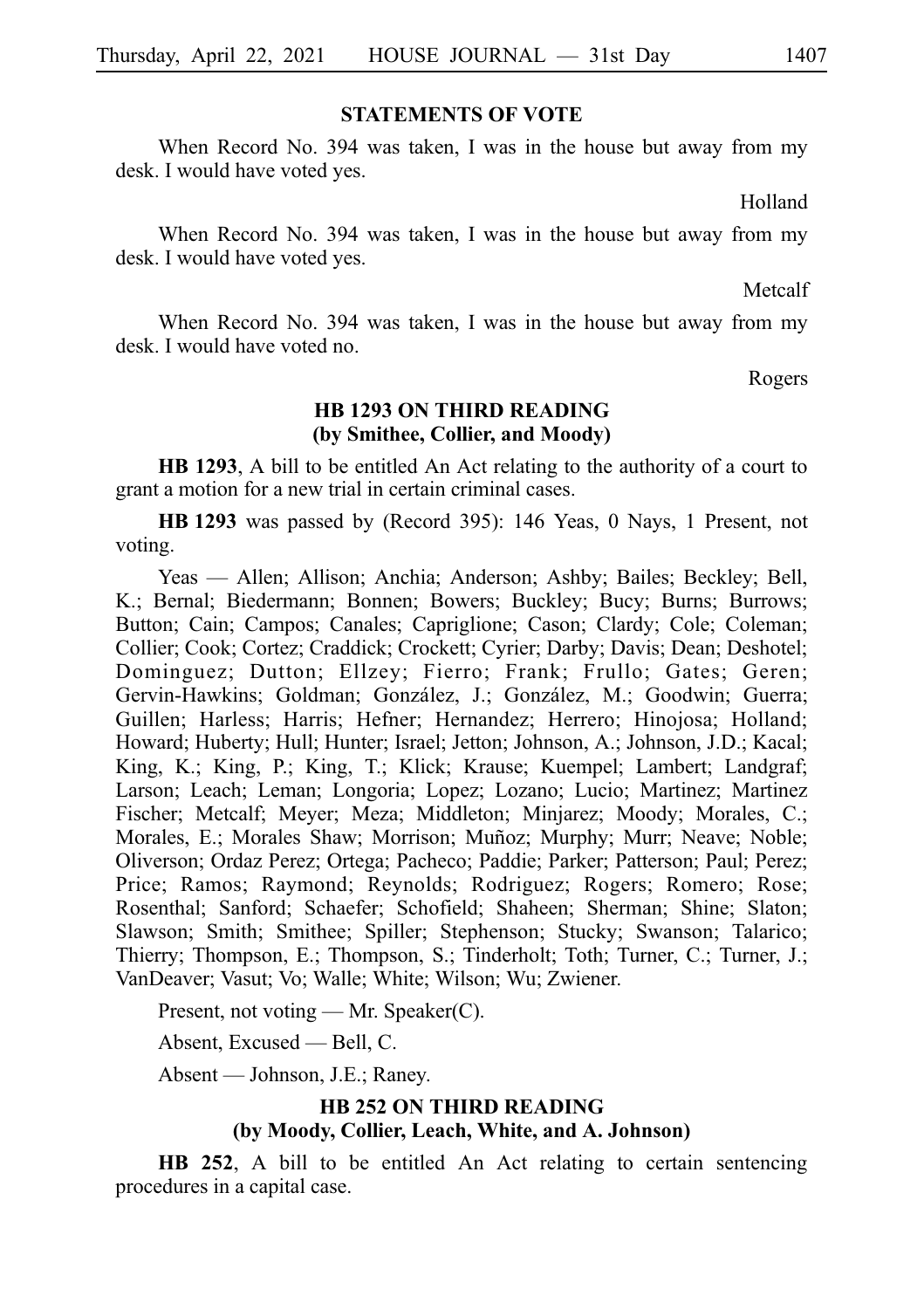**HBi252** was passed by (Record 396): 148 Yeas, 0 Nays, 1 Present, not voting.

Yeas — Allen; Allison; Anchia; Anderson; Ashby; Bailes; Beckley; Bell, K.; Bernal; Biedermann; Bonnen; Bowers; Buckley; Bucy; Burns; Burrows; Button; Cain; Campos; Canales; Capriglione; Cason; Clardy; Cole; Coleman; Collier; Cook; Cortez; Craddick; Crockett; Cyrier; Darby; Davis; Dean; Deshotel; Dominguez; Dutton; Ellzey; Fierro; Frank; Frullo; Gates; Geren; Gervin-Hawkins; Goldman; González, J.; González, M.; Goodwin; Guerra; Guillen; Harless; Harris; Hefner; Hernandez; Herrero; Hinojosa; Holland; Howard; Huberty; Hull; Hunter; Israel; Jetton; Johnson, A.; Johnson, J.D.; Johnson, J.E.; Kacal; King, K.; King, P.; King, T.; Klick; Krause; Kuempel; Lambert; Landgraf; Larson; Leach; Leman; Longoria; Lopez; Lozano; Lucio; Martinez; Martinez Fischer; Metcalf; Meyer; Meza; Middleton; Minjarez; Moody; Morales, C.; Morales, E.; Morales Shaw; Morrison; Muñoz; Murphy; Murr; Neave; Noble; Oliverson; Ordaz Perez; Ortega; Pacheco; Paddie; Parker; Patterson; Paul; Perez; Price; Ramos; Raney; Raymond; Reynolds; Rodriguez; Rogers; Romero; Rose; Rosenthal; Sanford; Schaefer; Schofield; Shaheen; Sherman; Shine; Slaton; Slawson; Smith; Smithee; Spiller; Stephenson; Stucky; Swanson; Talarico; Thierry; Thompson, E.; Thompson, S.; Tinderholt; Toth; Turner, C.; Turner, J.; VanDeaver; Vasut; Vo; Walle; White; Wilson; Wu; Zwiener.

Present, not voting — Mr. Speaker(C).

Absent, Excused — Bell, C.

### **HB 1276 ON THIRD READING (by Parker, Geren, Cain, Allison, et al.)**

**HB 1276**, A bill to be entitled An Act relating to the sale of certain food by food service establishments.

**HBi1276** was passed by (Record 397): 145 Yeas, 2 Nays, 1 Present, not voting.

Yeas — Allen; Allison; Anchia; Anderson; Ashby; Bailes; Beckley; Bell, K.; Bernal; Biedermann; Bonnen; Bowers; Buckley; Bucy; Burns; Burrows; Button; Campos; Capriglione; Cason; Clardy; Cole; Coleman; Collier; Cook; Cortez; Craddick; Crockett; Cyrier; Darby; Davis; Dean; Deshotel; Dominguez; Dutton; Ellzey; Fierro; Frank; Frullo; Gates; Geren; Gervin-Hawkins; Goldman; González, J.; González, M.; Goodwin; Guerra; Guillen; Harless; Harris; Hefner; Hernandez; Herrero; Hinojosa; Holland; Howard; Huberty; Hull; Hunter; Israel; Jetton; Johnson, A.; Johnson, J.D.; Johnson, J.E.; Kacal; King, K.; King, P.; King, T.; Klick; Krause; Kuempel; Lambert; Landgraf; Larson; Leach; Leman; Longoria; Lopez; Lozano; Lucio; Martinez; Martinez Fischer; Metcalf; Meyer; Meza; Middleton; Minjarez; Moody; Morales, C.; Morales, E.; Morrison; Muñoz; Murphy; Murr; Neave; Noble; Oliverson; Ordaz Perez; Ortega; Pacheco; Paddie; Parker; Patterson; Paul; Perez; Price; Ramos; Raney; Raymond; Reynolds; Rodriguez; Rogers; Romero; Rose; Rosenthal; Sanford; Schaefer; Schofield; Shaheen; Sherman; Shine; Slaton; Slawson; Smith; Smithee; Spiller; Stephenson;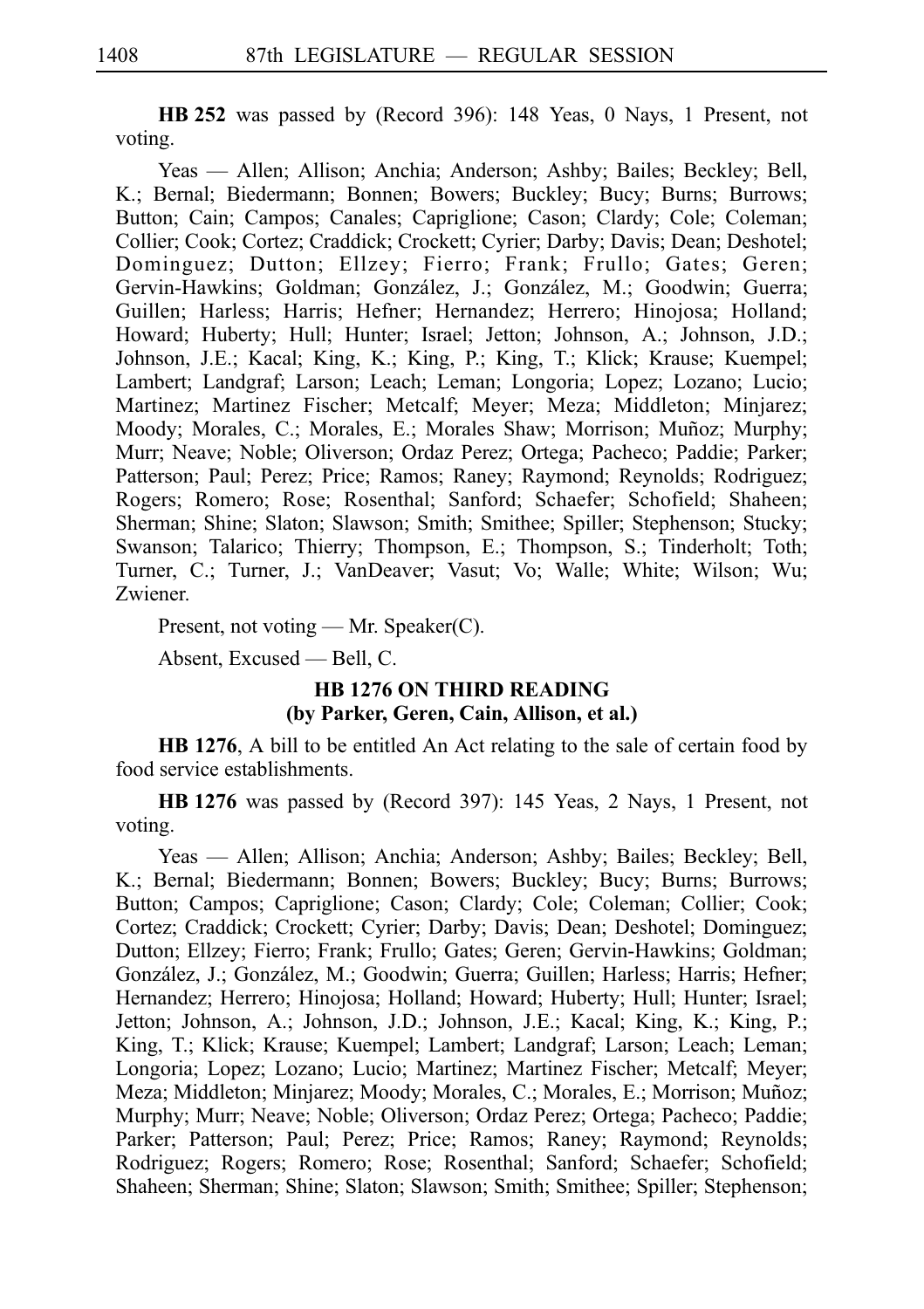Stucky; Swanson; Talarico; Thierry; Thompson, E.; Thompson, S.; Tinderholt; Toth; Turner, C.; Turner, J.; VanDeaver; Vasut; Vo; Walle; White; Wilson; Wu; Zwiener.

Nays — Cain; Canales.

Present, not voting — Mr. Speaker(C).

Absent, Excused — Bell, C.

Absent — Morales Shaw.

### **STATEMENTS OF VOTE**

When Record No. 397 was taken, I was shown voting no. I intended to vote yes.

Canales

When Record No. 397 was taken, I was in the house but away from my desk. I would have voted yes.

Morales Shaw

### **HB 295 ON THIRD READING (by Murr, Collier, Smith, Moody, and A. Johnson)**

**HB 295**, A bill to be entitled An Act relating to the provision of funding for indigent defense services.

**HBi295** was passed by (Record 398): 147 Yeas, 0 Nays, 1 Present, not voting.

Yeas — Allen; Allison; Anchia; Anderson; Ashby; Bailes; Beckley; Bell, K.; Bernal; Biedermann; Bonnen; Bowers; Buckley; Bucy; Burns; Burrows; Button; Cain; Campos; Canales; Capriglione; Cason; Clardy; Cole; Coleman; Collier; Cook; Cortez; Craddick; Crockett; Cyrier; Darby; Davis; Dean; Deshotel; Dominguez; Dutton; Ellzey; Fierro; Frank; Frullo; Gates; Geren; Gervin-Hawkins; Goldman; González, J.; González, M.; Goodwin; Guerra; Guillen; Harris; Hefner; Hernandez; Herrero; Hinojosa; Holland; Howard; Huberty; Hull; Hunter; Israel; Jetton; Johnson, A.; Johnson, J.D.; Johnson, J.E.; Kacal; King, K.; King, P.; King, T.; Klick; Krause; Kuempel; Lambert; Landgraf; Larson; Leach; Leman; Longoria; Lopez; Lozano; Lucio; Martinez; Martinez Fischer; Metcalf; Meyer; Meza; Middleton; Minjarez; Moody; Morales, C.; Morales, E.; Morales Shaw; Morrison; Muñoz; Murphy; Murr; Neave; Noble; Oliverson; Ordaz Perez; Ortega; Pacheco; Paddie; Parker; Patterson; Paul; Perez; Price; Ramos; Raney; Raymond; Reynolds; Rodriguez; Rogers; Romero; Rose; Rosenthal; Sanford; Schaefer; Schofield; Shaheen; Sherman; Shine; Slaton; Slawson; Smith; Smithee; Spiller; Stephenson; Stucky; Swanson; Talarico; Thierry; Thompson, E.; Thompson, S.; Tinderholt; Toth; Turner, C.; Turner, J.; VanDeaver; Vasut; Vo; Walle; White; Wilson; Wu; Zwiener.

Present, not voting — Mr. Speaker(C).

Absent, Excused — Bell, C.

Absent — Harless.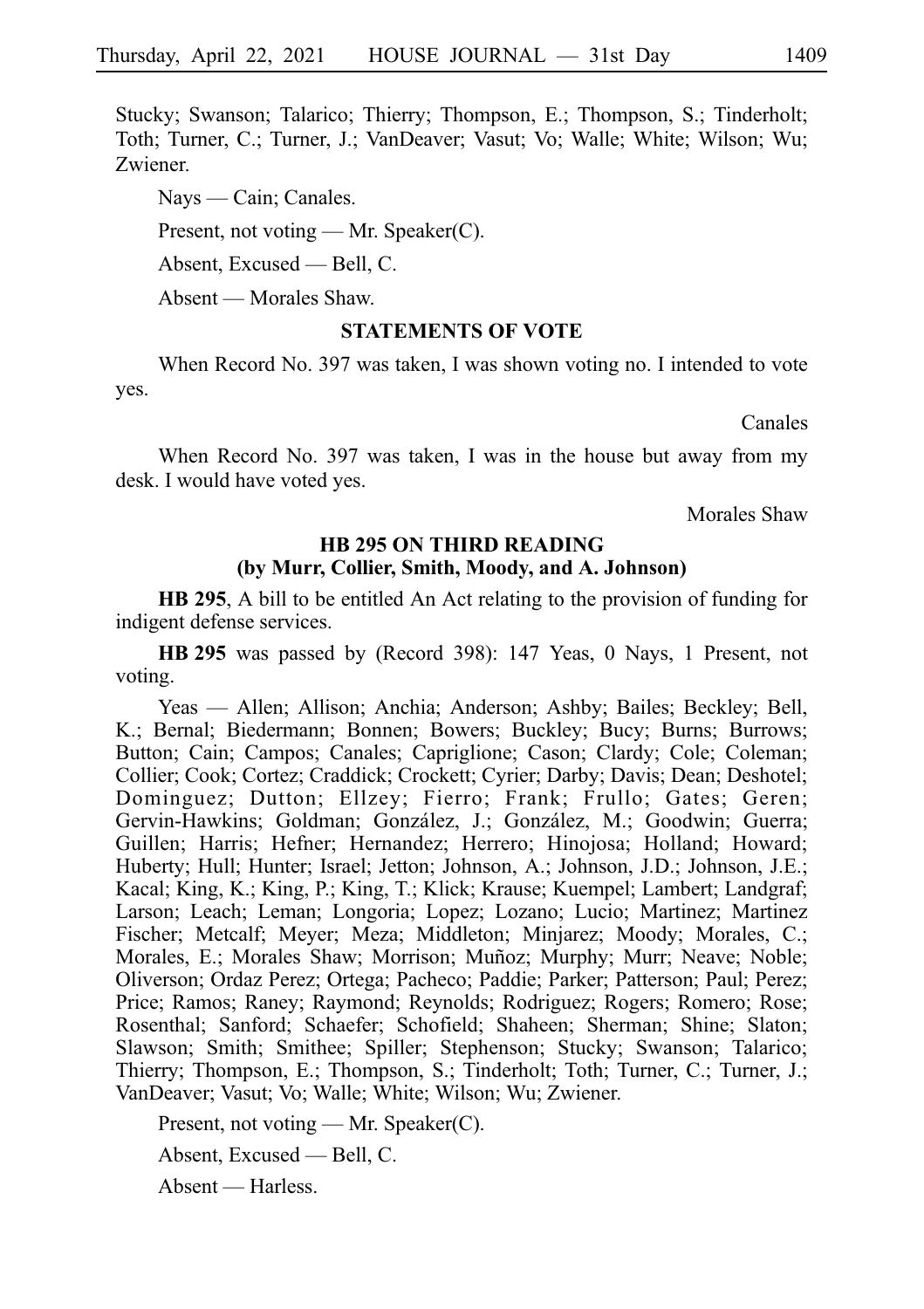### **STATEMENT OF VOTE**

When Record No. 398 was taken, I was in the house but away from my desk. I would have voted yes.

Harless

### **HB 1341 ON THIRD READING (by Leach and Pacheco)**

**HB 1341**, A bill to be entitled An Act relating to waivers for entrance fees to state parks for resident first responders, military service members, and veterans.

**HBi1341** was passed by (Record 399): 146 Yeas, 0 Nays, 1 Present, not voting.

Yeas — Allen; Allison; Anchia; Anderson; Ashby; Bailes; Beckley; Bell, K.; Bernal; Biedermann; Bonnen; Bowers; Buckley; Bucy; Burns; Burrows; Button; Cain; Campos; Canales; Capriglione; Cason; Clardy; Cole; Coleman; Collier; Cook; Cortez; Craddick; Cyrier; Darby; Davis; Dean; Deshotel; Dominguez; Dutton; Ellzey; Fierro; Frank; Frullo; Gates; Geren; Gervin-Hawkins; Goldman; González, J.; González, M.; Goodwin; Guerra; Guillen; Harless; Harris; Hefner; Hernandez; Herrero; Hinojosa; Holland; Howard; Huberty; Hull; Hunter; Israel; Jetton; Johnson, A.; Johnson, J.D.; Johnson, J.E.; Kacal; King, K.; King, P.; King, T.; Klick; Krause; Kuempel; Lambert; Landgraf; Larson; Leach; Leman; Longoria; Lopez; Lozano; Lucio; Martinez; Martinez Fischer; Metcalf; Meyer; Meza; Middleton; Minjarez; Moody; Morales, C.; Morales, E.; Morrison; Muñoz; Murphy; Murr; Neave; Noble; Oliverson; Ordaz Perez; Ortega; Pacheco; Paddie; Parker; Patterson; Paul; Perez; Price; Ramos; Raney; Raymond; Reynolds; Rodriguez; Rogers; Romero; Rose; Rosenthal; Sanford; Schaefer; Schofield; Shaheen; Sherman; Shine; Slaton; Slawson; Smith; Smithee; Spiller; Stephenson; Stucky; Swanson; Talarico; Thierry; Thompson, E.; Thompson, S.; Tinderholt; Toth; Turner, C.; Turner, J.; VanDeaver; Vasut; Vo; Walle; White; Wilson; Wu; Zwiener.

Present, not voting — Mr. Speaker(C).

Absent, Excused — Bell, C.

Absent — Crockett; Morales Shaw.

### **STATEMENT OF VOTE**

When Record No. 399 was taken, I was in the house but away from my desk. I would have voted present, not voting.

Morales Shaw

### **HB 978 ON THIRD READING (by Metcalf)**

**HB 978**, A bill to be entitled An Act relating to authorizing the comptroller to release a reported owner's unclaimed property to the owner's crime victim in certain circumstances and payment by the Texas Department of Criminal Justice of certain amounts owed by an inmate.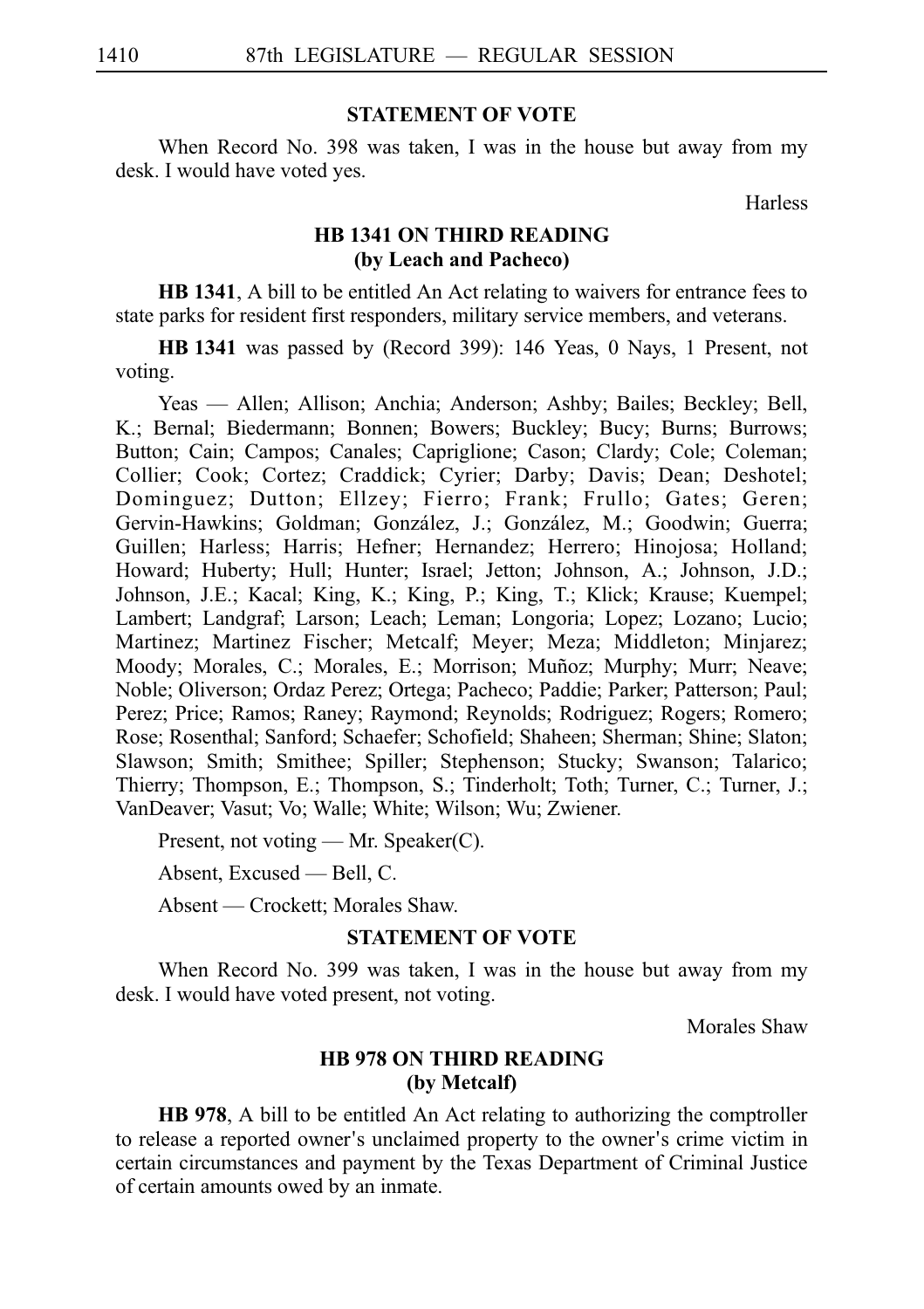**HB 978** was passed by (Record 400): 147 Yeas, 0 Nays, 2 Present, not voting.

Yeas — Allen; Allison; Anchia; Anderson; Ashby; Bailes; Beckley; Bell, K.; Bernal; Biedermann; Bonnen; Bowers; Buckley; Bucy; Burns; Burrows; Button; Cain; Campos; Canales; Capriglione; Cason; Clardy; Cole; Coleman; Collier; Cook; Cortez; Craddick; Crockett; Cyrier; Darby; Davis; Dean; Deshotel; Dominguez; Dutton; Ellzey; Fierro; Frank; Frullo; Gates; Geren; Gervin-Hawkins; Goldman; González, J.; González, M.; Goodwin; Guerra; Guillen; Harless; Harris; Hefner; Hernandez; Herrero; Hinojosa; Holland; Howard; Huberty; Hull; Hunter; Israel; Jetton; Johnson, A.; Johnson, J.D.; Johnson, J.E.; Kacal; King, K.; King, P.; King, T.; Klick; Krause; Kuempel; Lambert; Landgraf; Larson; Leach; Leman; Longoria; Lopez; Lozano; Lucio; Martinez; Martinez Fischer; Metcalf; Meyer; Meza; Middleton; Minjarez; Moody; Morales, C.; Morales, E.; Morales Shaw; Morrison; Muñoz; Murphy; Murr; Neave; Noble; Oliverson; Ordaz Perez; Ortega; Paddie; Parker; Patterson; Paul; Perez; Price; Ramos; Raney; Raymond; Reynolds; Rodriguez; Rogers; Romero; Rose; Rosenthal; Sanford; Schaefer; Schofield; Shaheen; Sherman; Shine; Slaton; Slawson; Smith; Smithee; Spiller; Stephenson; Stucky; Swanson; Talarico; Thierry; Thompson, E.; Thompson, S.; Tinderholt; Toth; Turner, C.; Turner, J.; VanDeaver; Vasut; Vo; Walle; White; Wilson; Wu; Zwiener.

Present, not voting — Mr. Speaker(C); Pacheco.

Absent, Excused — Bell, C.

### **STATEMENT OF VOTE**

When Record No. 400 was taken, I was shown voting present, not voting. I intended to vote yes.

Pacheco

### **HB 1441 ON THIRD READING (by Schaefer, S. Thompson, Vasut, Cain, Sherman, et al.)**

**HB 1441**, A bill to be entitled An Act relating to the state's burden of proof in certain asset forfeiture proceedings under the Code of Criminal Procedure.

**HBi1441** was passed by (Record 401): 143 Yeas, 5 Nays, 1 Present, not voting.

Yeas — Allen; Allison; Anchia; Anderson; Ashby; Bailes; Beckley; Bell, K.; Bernal; Biedermann; Bonnen; Bowers; Buckley; Bucy; Burns; Burrows; Button; Cain; Campos; Canales; Capriglione; Cason; Clardy; Cole; Coleman; Collier; Cook; Cortez; Craddick; Crockett; Cyrier; Darby; Davis; Dean; Deshotel; Dominguez; Dutton; Ellzey; Fierro; Frank; Frullo; Gates; Geren; Gervin-Hawkins; Goldman; González, J.; González, M.; Goodwin; Guerra; Guillen; Harless; Harris; Hefner; Hernandez; Herrero; Hinojosa; Holland; Howard; Hull; Hunter; Israel; Jetton; Johnson, J.D.; Johnson, J.E.; Kacal; King, K.; King, P.; Klick; Krause; Kuempel; Lambert; Landgraf; Larson; Leach; Leman; Longoria; Lopez; Lucio; Martinez; Martinez Fischer; Meyer; Meza; Middleton; Minjarez; Moody; Morales, C.; Morales, E.; Morales Shaw;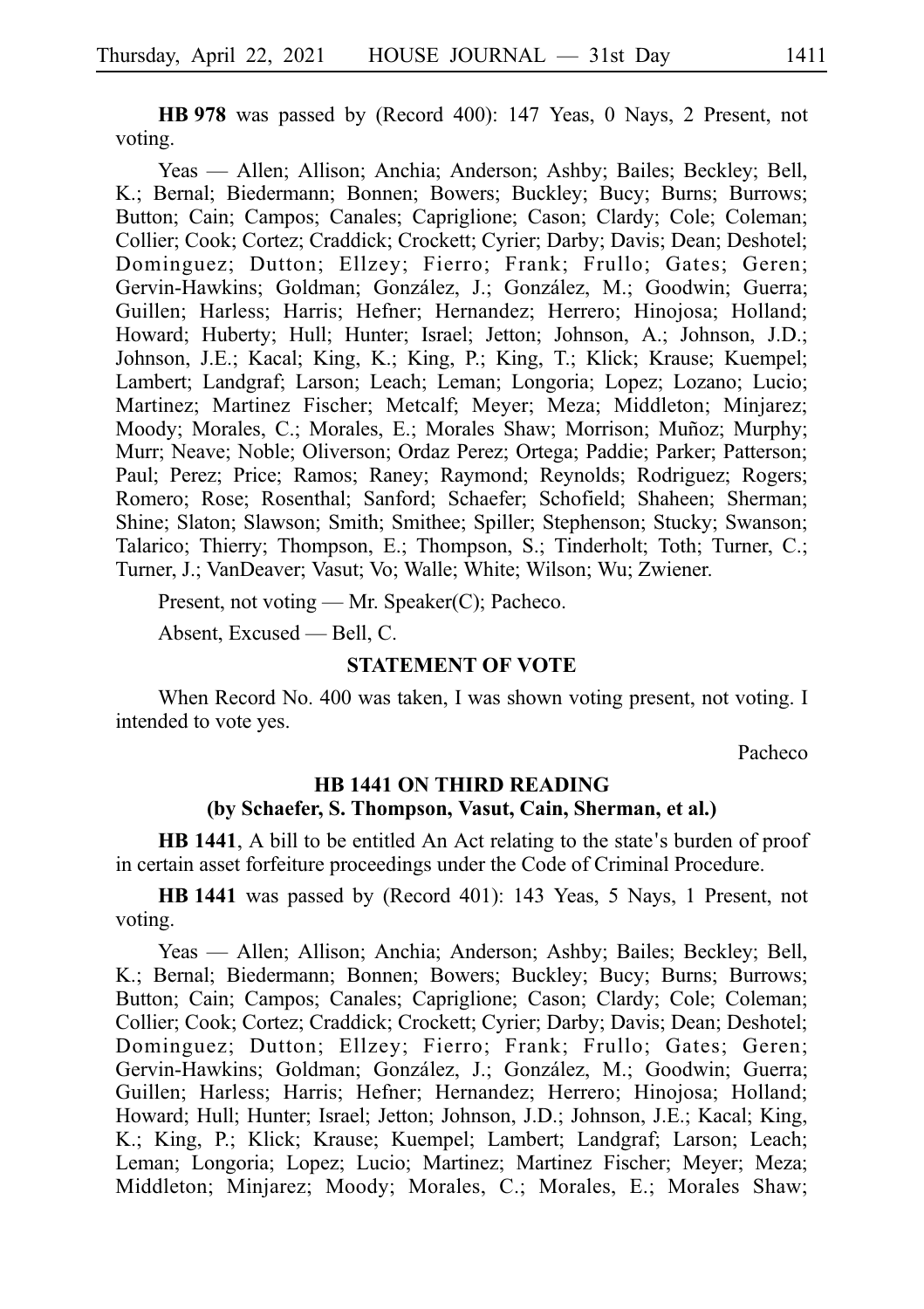Morrison; Muñoz; Murphy; Murr; Neave; Noble; Oliverson; Ordaz Perez; Ortega; Pacheco; Paddie; Parker; Patterson; Paul; Perez; Price; Ramos; Raney; Raymond; Reynolds; Rodriguez; Rogers; Romero; Rose; Rosenthal; Sanford; Schaefer; Schofield; Shaheen; Sherman; Shine; Slaton; Slawson; Smith; Smithee; Spiller; Stephenson; Stucky; Swanson; Talarico; Thierry; Thompson, E.; Thompson, S.; Tinderholt; Toth; Turner, C.; Turner, J.; VanDeaver; Vasut; Vo; Walle; White; Wilson; Wu; Zwiener.

Nays — Huberty; Johnson, A.; King, T.; Lozano; Metcalf.

Present, not voting — Mr. Speaker(C).

Absent, Excused — Bell, C.

### **STATEMENT OF VOTE**

When Record No. 401 was taken, I was shown voting no. I intended to vote yes.

T. King

### **HB 1635 ON THIRD READING (by Patterson and Perez)**

**HB 1635**, A bill to be entitled An Act relating to a study on first responders' workers' compensation claims by the workers' compensation research and evaluation group.

**HBi1635** was passed by (Record 402): 139 Yeas, 8 Nays, 1 Present, not voting.

Yeas — Allen; Allison; Anchia; Anderson; Ashby; Bailes; Beckley; Bell, K.; Bernal; Bonnen; Bowers; Buckley; Bucy; Burns; Burrows; Button; Campos; Canales; Capriglione; Cason; Clardy; Cole; Coleman; Collier; Cook; Cortez; Craddick; Crockett; Cyrier; Darby; Davis; Dean; Deshotel; Dominguez; Dutton; Ellzey; Fierro; Frank; Frullo; Gates; Geren; Gervin-Hawkins; Goldman; González, J.; González, M.; Goodwin; Guerra; Guillen; Harless; Harris; Hernandez; Herrero; Hinojosa; Holland; Howard; Huberty; Hull; Hunter; Israel; Jetton; Johnson, A.; Johnson, J.D.; Johnson, J.E.; Kacal; King, K.; King, P.; King, T.; Klick; Krause; Kuempel; Lambert; Landgraf; Larson; Leach; Leman; Longoria; Lopez; Lozano; Lucio; Martinez; Martinez Fischer; Metcalf; Meyer; Meza; Middleton; Minjarez; Moody; Morales, C.; Morales, E.; Morales Shaw; Morrison; Muñoz; Murphy; Murr; Neave; Noble; Oliverson; Ordaz Perez; Ortega; Pacheco; Paddie; Parker; Patterson; Paul; Perez; Price; Ramos; Raney; Raymond; Reynolds; Rodriguez; Rogers; Romero; Rose; Sanford; Schofield; Shaheen; Sherman; Shine; Slawson; Smith; Smithee; Spiller; Stephenson; Stucky; Swanson; Talarico; Thierry; Thompson, E.; Thompson, S.; Tinderholt; Turner, C.; Turner, J.; VanDeaver; Vo; Walle; White; Wu; Zwiener.

Nays — Biedermann; Cain; Hefner; Schaefer; Slaton; Toth; Vasut; Wilson.

Present, not voting — Mr. Speaker(C).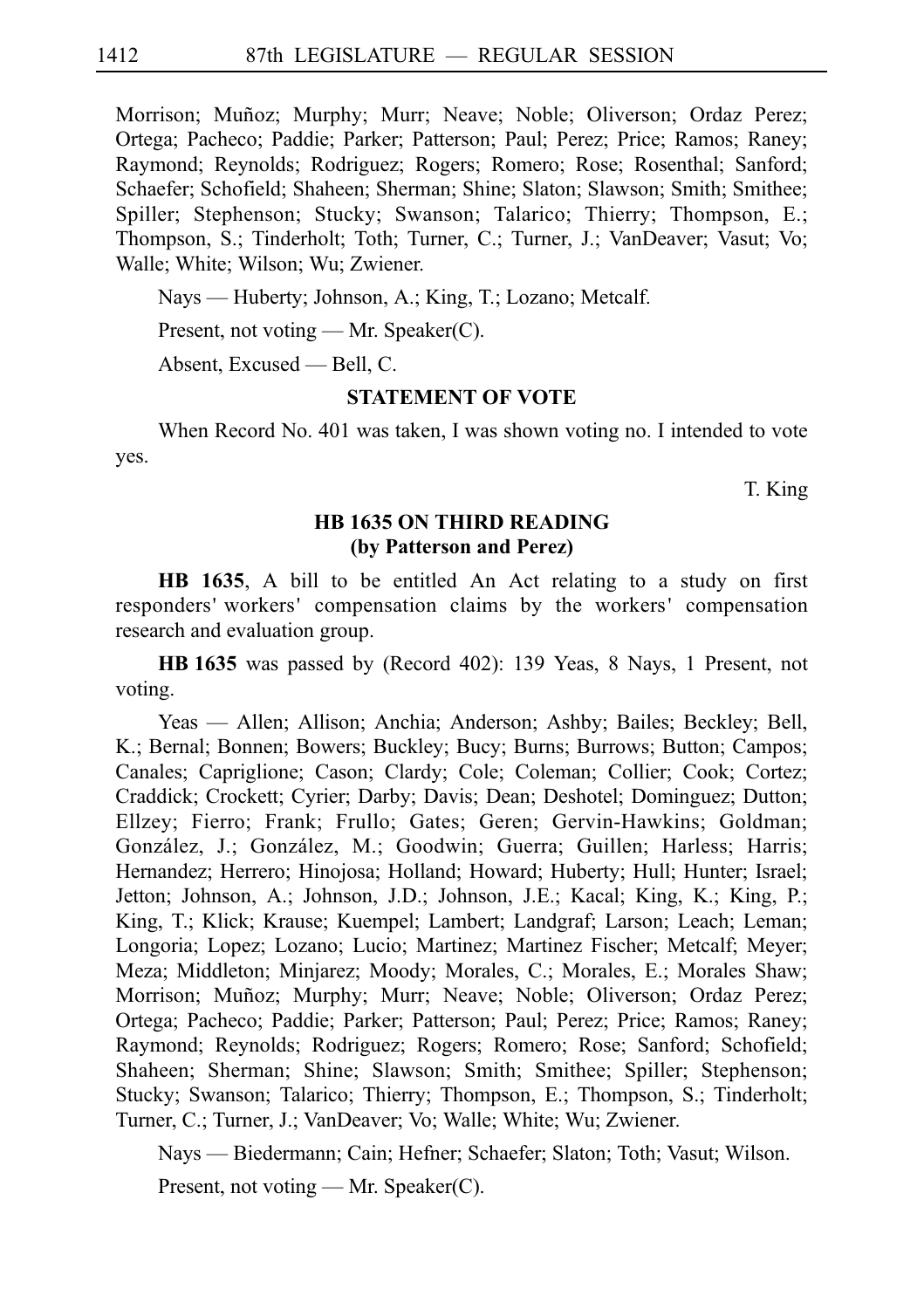Absent, Excused — Bell, C.

Absent — Rosenthal.

### **STATEMENTS OF VOTE**

When Record No. 402 was taken, I was shown voting no. I intended to vote yes.

Hefner

When Record No. 402 was taken, I was in the house but away from my desk. I would have voted yes.

Rosenthal

### **HB 4136 ON THIRD READING (by Collier)**

**HB 4136**, A bill to be entitled An Act relating to automatic orders of nondisclosure of criminal history record information for certain misdemeanor defendants following successful completion of a period of deferred adjudication community supervision.

**HB** 4136 was passed by (Record 403): 100 Yeas, 45 Nays, 1 Present, not voting.

Yeas — Allen; Anchia; Bailes; Beckley; Bell, K.; Bernal; Bowers; Buckley; Bucy; Burns; Burrows; Button; Campos; Canales; Capriglione; Cason; Clardy; Cole; Coleman; Collier; Cortez; Crockett; Darby; Davis; Deshotel; Dominguez; Dutton; Fierro; Frank; Gervin-Hawkins; González, J.; González, M.; Goodwin; Guerra; Guillen; Hernandez; Herrero; Hinojosa; Howard; Hunter; Israel; Jetton; Johnson, A.; Johnson, J.D.; Johnson, J.E.; Kacal; King, K.; King, T.; Krause; Kuempel; Larson; Leach; Longoria; Lopez; Lozano; Lucio; Martinez; Martinez Fischer; Meyer; Meza; Minjarez; Moody; Morales, C.; Morales, E.; Morales Shaw; Muñoz; Neave; Ordaz Perez; Ortega; Pacheco; Patterson; Perez; Ramos; Raney; Raymond; Reynolds; Rodriguez; Romero; Rose; Rosenthal; Schaefer; Shaheen; Sherman; Shine; Smith; Smithee; Spiller; Stephenson; Swanson; Talarico; Thierry; Thompson, S.; Turner, C.; Turner, J.; VanDeaver; Vo; Walle; White; Wu; Zwiener.

Nays — Allison; Ashby; Biedermann; Bonnen; Cain; Cook; Craddick; Cyrier; Dean; Ellzey; Frullo; Gates; Geren; Goldman; Harless; Harris; Hefner; Holland; Hull; King, P.; Klick; Lambert; Landgraf; Leman; Metcalf; Middleton; Morrison; Murphy; Murr; Noble; Oliverson; Paddie; Parker; Paul; Price; Sanford; Schofield; Slaton; Slawson; Stucky; Thompson, E.; Tinderholt; Toth; Vasut; Wilson.

Present, not voting — Mr. Speaker(C).

Absent, Excused — Bell, C.

Absent — Anderson; Huberty; Rogers.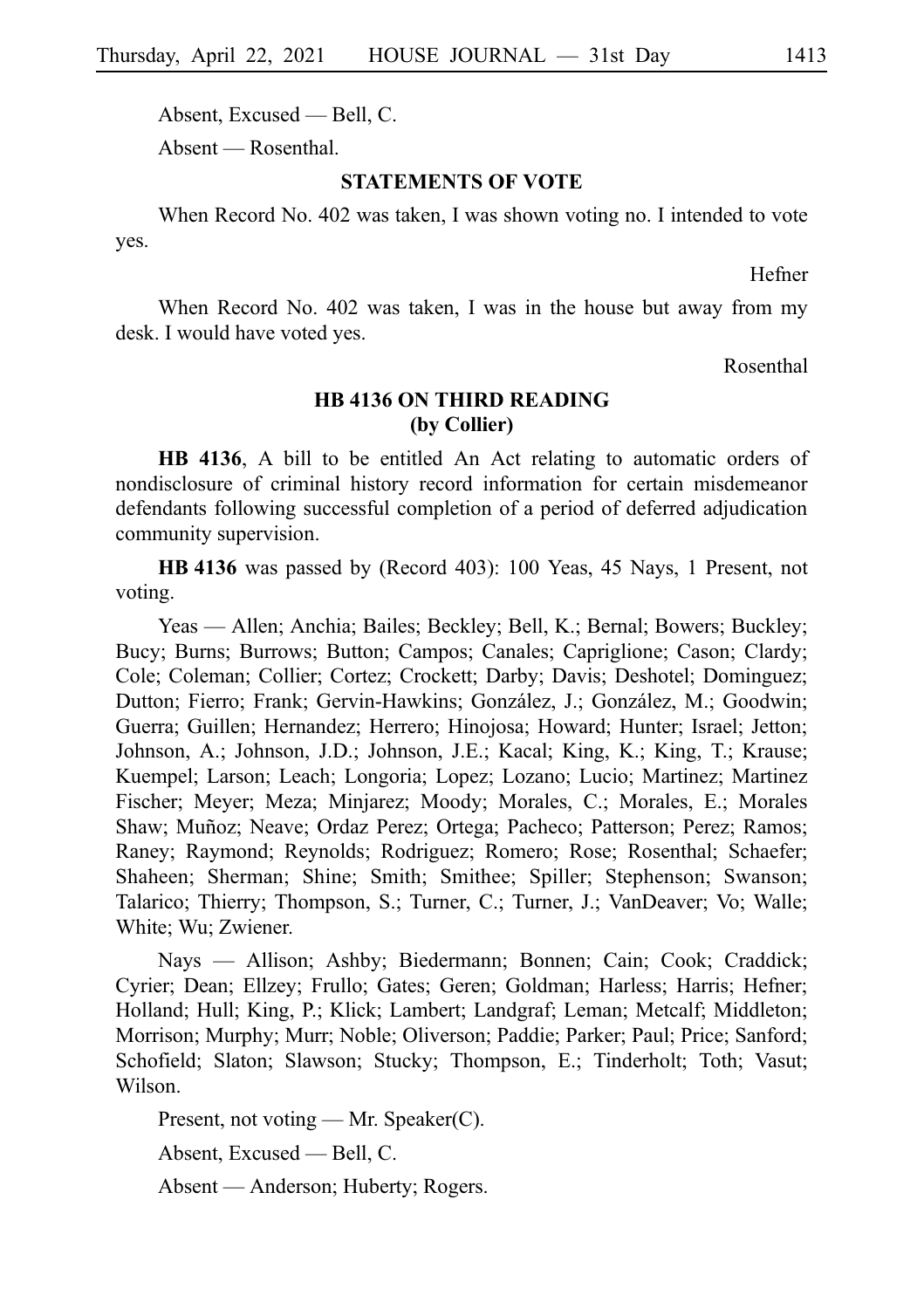### **STATEMENTS OF VOTE**

When Record No. 403 was taken, I was in the house but away from my desk. I would have voted no.

Anderson

When Record No. 403 was taken, I was shown voting no. I intended to vote yes.

When Record No. 403 was taken, I was shown voting no. I intended to vote yes.

Dean

Cain

When Record No. 403 was taken, I was shown voting yes. I intended to vote no.

Kuempel

When Record No. 403 was taken, I was in the house but away from my desk. I would have voted no.

Rogers

When Record No. 403 was taken, I was shown voting no. I intended to vote yes.

Vasut

### **RULES SUSPENDED FLOOR PRIVILEGES**

Representative Bonnen moved to suspend Rule 5, Section 11, of the House Rules to entitle necessary staff from the Committee on Appropriations, the Legislative Budget Board, and the speaker's office to privileges of the floor of the house during the consideration of **SB 1** and **HB 2**.

The motion prevailed.

### **SBi1 - RULES SUSPENDED RULE GOVERNING OPENING DEBATE**

Representative Bonnen moved to suspend Rule 5, Section 27, and Rule 5, Section 28, of the House Rules to adopt the following rule governing the opening debate for **SBi1**:

Section 1. The opening debate on **SB 1** shall not exceed 40 minutes. One extension of time, not to exceed 20 minutes, may be granted by majority vote. A second extension of time may be granted only by unanimous consent.

Section 2. The first 20 minutes of the opening debate period shall be reserved for an explanation of the bill, without interruption, by the author of the bill, and, in succession, by the chair of each subcommittee of the Appropriations Committee.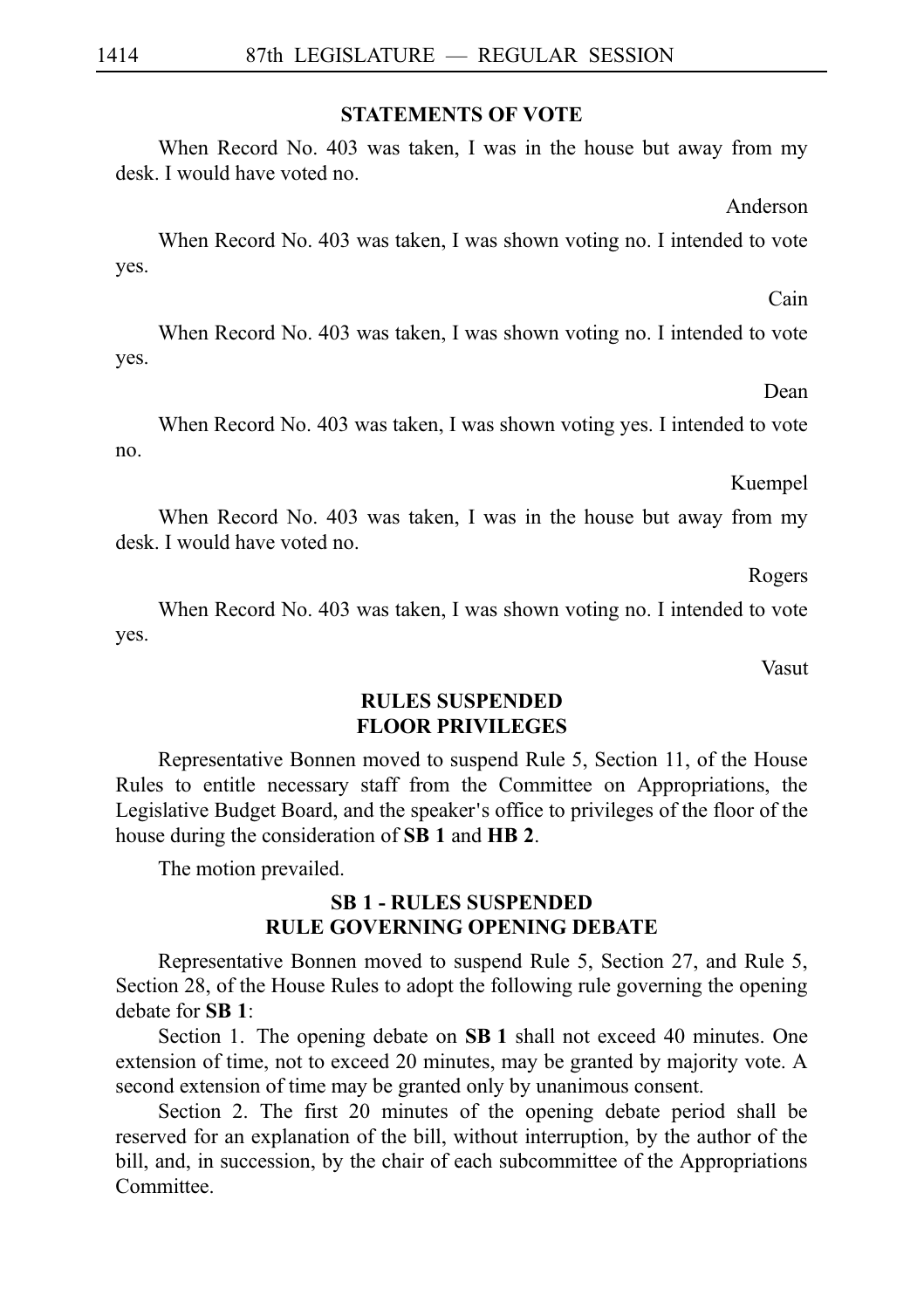Section 3. The second 20 minutes of the opening debate period, and any extensions granted pursuant to this rule, shall be reserved for the author of the bill and the subcommittee chairs to respond to questions from members regarding the content of the bill. The speaker may alternate between recognizing the author of the bill and recognizing the appropriate subcommittee chair to respond to a question from another member.

The motion prevailed.

### **SBi1 - RULES SUSPENDED PROCEDURE FOR MOVING AMENDMENTS TO ARTICLE XI**

Representative Bonnen moved to suspend all necessary rules to adopt the following rule governing moving to Article XI an amendment to **SB 1** that has been laid before the house:

Section 1. To move to Article XI an amendment that is under consideration by the house, and any changes to the amendment that have been adopted by the house, the author of the amendment, when moving to adopt the amendment, must include an instruction to place the amendment in Article XI.

Section 2. If the amendment is adopted in accordance with Section 1 of this rule, the text of the amendment, and any changes to the amendment that have been adopted by the house, will be placed in Article XI, and the journal will reflect that the text of the amendment, and any changes to the amendment adopted by the house, will be placed in Article XI.

The motion prevailed.

### **POSTPONED BUSINESS**

The following bills were laid before the house as postponed business:

### **CSSB 1 ON SECOND READING (Bonnen - House Sponsor)**

**CSSB 1**, General Appropriations Bill.

**CSSB 1** was read second time earlier today and was postponed until this time.

### **CSSB 1 - REMARKS**

REPRESENTATIVE PRICE: I want to elicit some legislative intent and ask you a couple of questions about a very specific topic inside the Article II budget concerning ICF rates and certain waiver providers. Last session, in the 86th Legislative Session, Rider 44 increased those rates for intermediate care facilities and certain waiver providers. You may remember that. It increased the factor from HCS providers from 4.4 percent to seven percent, with the intent that the additional funds be spent for the benefit of direct care staff, including direct care staff wages. In this particular session, you have included Rider 109, a rider that states that "rates for these programs not be realigned through the biennial rate review process" and that you will "evaluate the rate setting methodology for these programs in order to develop reimbursement methodologies." That rider is still in effect. It's part of what the house has worked on as we sit here today, correct?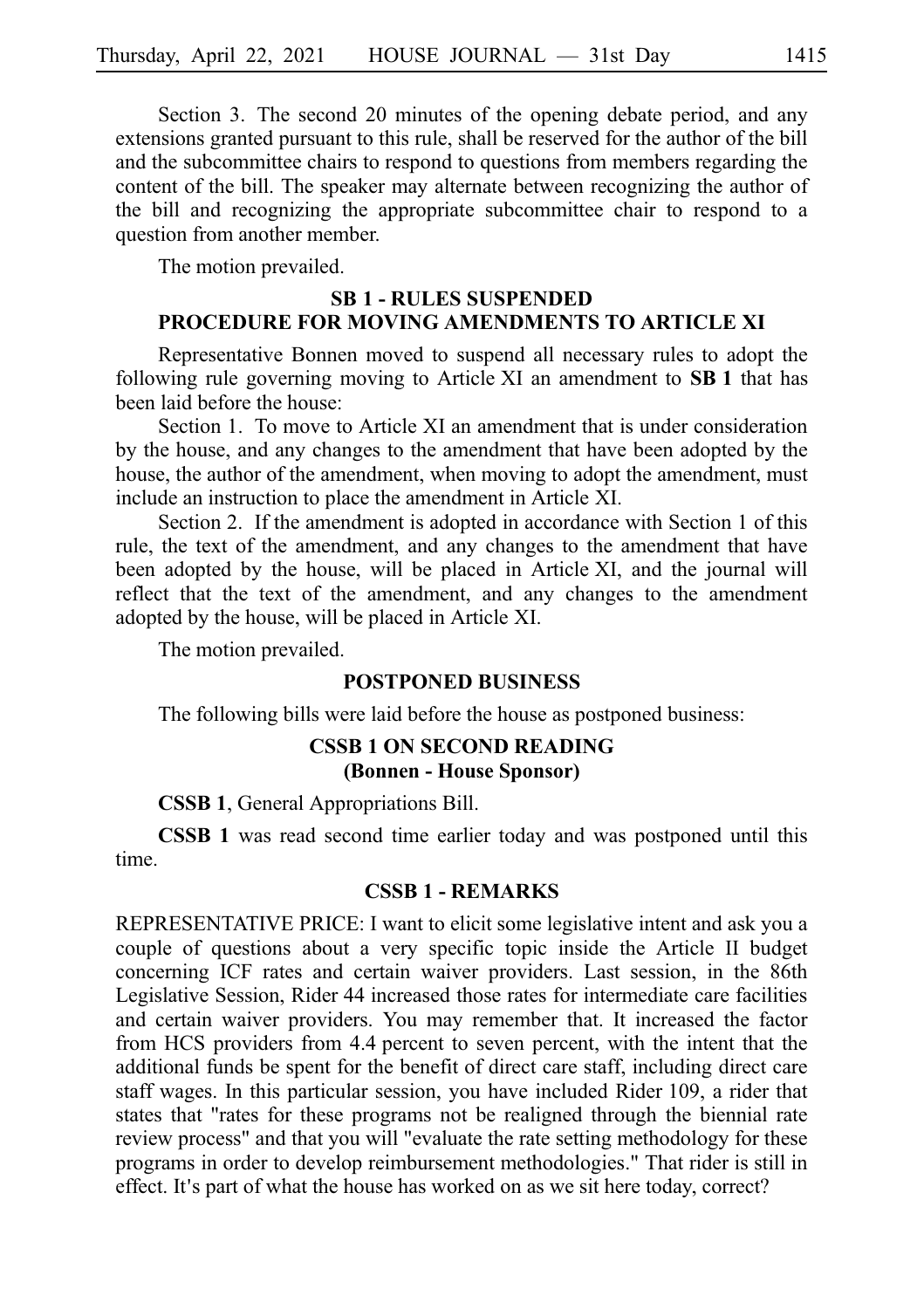REPRESENTATIVE CAPRIGLIONE: Yes, that's correct. The rider is HHSC Rider 109 from Representative Julie Johnson. So what the HHSC budget includes in this budget is a continuation of the rate increase for the ICF and IIDs in the 2022-2023 biennium.

PRICE: So though the rider's clear, and you just articulated that, where funds should be spent, HHSC has communicated that 60 percent of the funds allocated last session will expire at the end of the biennium unless the legislature directs the commission to continue rates as appropriated last session. So the funding for the increases is already in the base Strategy A.3.1 in **CSSB 1**, so there is no need to appropriate additional funds, right?

CAPRIGLIONE: That is correct, yes.

PRICE: And so isn't it also true that allowing HHSC to reallocate these funds in the fiscal year 2021-2022 would force providers to reduce the already low wages, which would exacerbate the shortage of qualified staff that provide direct care to service recipients with intellectual and developmental disabilities? Isn't that part of the reasoning to include the rider?

CAPRIGLIONE: That's right. And these increases, what they did is they supported, to give members an example, services providing the Home and Community-based Services, Texas Home Living and day activity and health services, and direct care staff, as you mentioned, at the ICF and IIDs. It's also service providers in the Deaf-Blind Multiple Disabilities program and also, as you mentioned, community attendants participating in the program.

PRICE: So did you ever hear any feedback about reimbursement methodologies and cost reporting and some question or some dispute about whether or not they are accurate as being used? And that it's one reason why this rider should stay in the budget in its final form, so that there will be time to study some of that and maybe make adjustments, if necessary, before the next budget discussion takes place?

CAPRIGLIONE: Representative Price, yes, we have heard that. We heard it in committee—not just on this, I'll say all across the board—but yes, we did have that. And I agree that that is one of the reasons that we adopted this Rider 109 in the subcommittee is to make sure it stays and that these rate increases stay.

PRICE: Well, I appreciate the subcommittee's work, especially on this issue. I know it's very difficult and y'all had a lot of issues to comb through and work on. I would urge you as you go into conference to keep this language in the bill and keep this rider effective. And again, thanks for your attention to this. I appreciate it very much.

### **REMARKS ORDERED PRINTED**

Representative Price moved to print remarks between Representative Capriglione and Representative Price on Article II on **CSSB 1**.

The motion prevailed.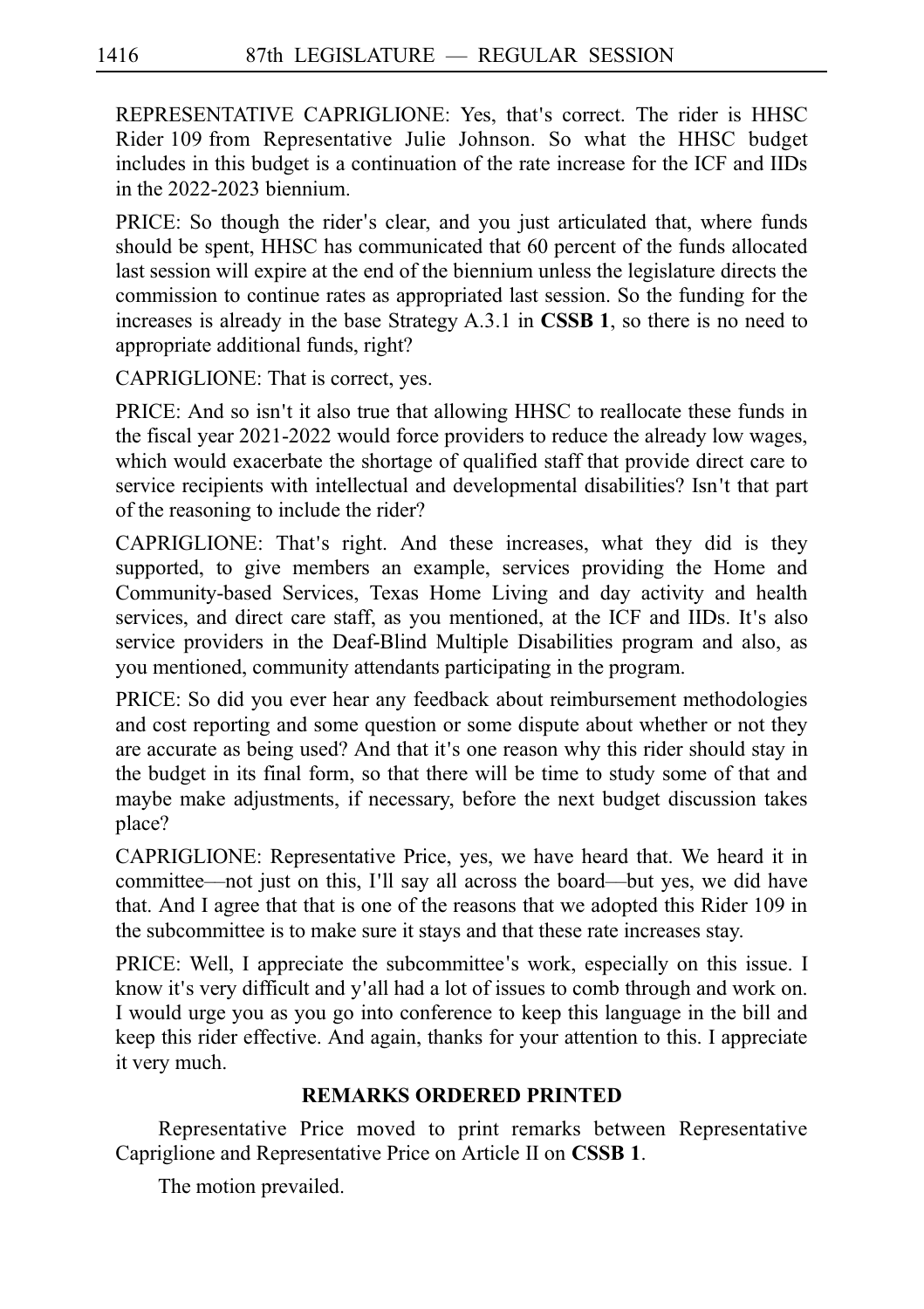### **Amendment No. 1 (Article XI)**

Representative Toth offered the following amendment to **CSSB 1**:

Floor Packet Page No. 3

Amend **CSSB 1** (house committee printing) as follows:

(1) In Article I of the bill, reduce the total general revenue appropriations to the Commission on the Arts by \$2,000,000 for the state fiscal year beginning September 1, 2021 (page I-1), and make proportional reductions in the amount of general revenue appropriated to the commission for the state fiscal year beginning September 1, 2021, for Strategies A.1.1, A.1.2, and A.1.3 (page I-1).

 $(2)$  In Article VI of the bill, increase general revenue appropriations to the Water Development Board for use under Strategy B.1.2, Economically Distressed Areas (page VI-54), by \$2,000,000 for the state fiscal year beginning September 1, 2021.

(3) Adjust totals and methods of financing accordingly.

### **Amendment No. 2 (Article XI)**

Representative Toth offered the following amendment to Amendment No. 1:

Amend Amendment No. 1 by Toth to **CSSB 1** (page 3, prefiled amendments packet) on page 1, line 11, by striking "Strategy B.1.2, Economically Distressed Areas" and substituting "Strategy C.1.1, EDAP Debt Service".

Amendment No. 2 was adopted. (In accordance with a previous motion, the amendment was placed in Article XI.) (Anchia, Bucy, Campos, Cole, Craddick, Darby, Hinojosa, Israel, A. Johnson, J.E. Johnson, Martinez Fischer, Metcalf, Minjarez, Morales Shaw, Ortega, Rodriguez, Romero, Shine, and Talarico recorded voting no.)

Amendment No. 1, as amended, was adopted. (In accordance with a previous motion, the amendment was placed in Article XI.) (Anchia, Buckley, Bucy, Campos, Cole, Craddick, Darby, J. González, M. González, Hinojosa, Howard, Israel, J.E. Johnson, Martinez, Martinez Fischer, Metcalf, Meza, Minjarez, Ortega, Rodriguez, Romero, Shine, and Talarico recorded voting no; A. Johnson recorded voting present, not voting.)

### **Amendment No. 3**

Representative Slaton offered the following amendment to **CSSBi1**:

Floor Packet Page No. 4

Amend **CSSB 1** (house committee report) as follows:

(1) In Article I of the bill, in the appropriations to the Commission on the Arts, Method of Financing listing for General Revenue Fund-Dedicated, Commission on the Arts (page I-I), strike "10,164,493" and substitute "0" for the state fiscal year ending August 31, 2022.

(2) In Article I of the bill, in the appropriations to the Commission on the Arts, Method of Financing listing for General Revenue Fund-Dedicated, Commission on the Arts (page I-I), strike "10,164,493" and substitute "0" for the state fiscal year ending August 31, 2023.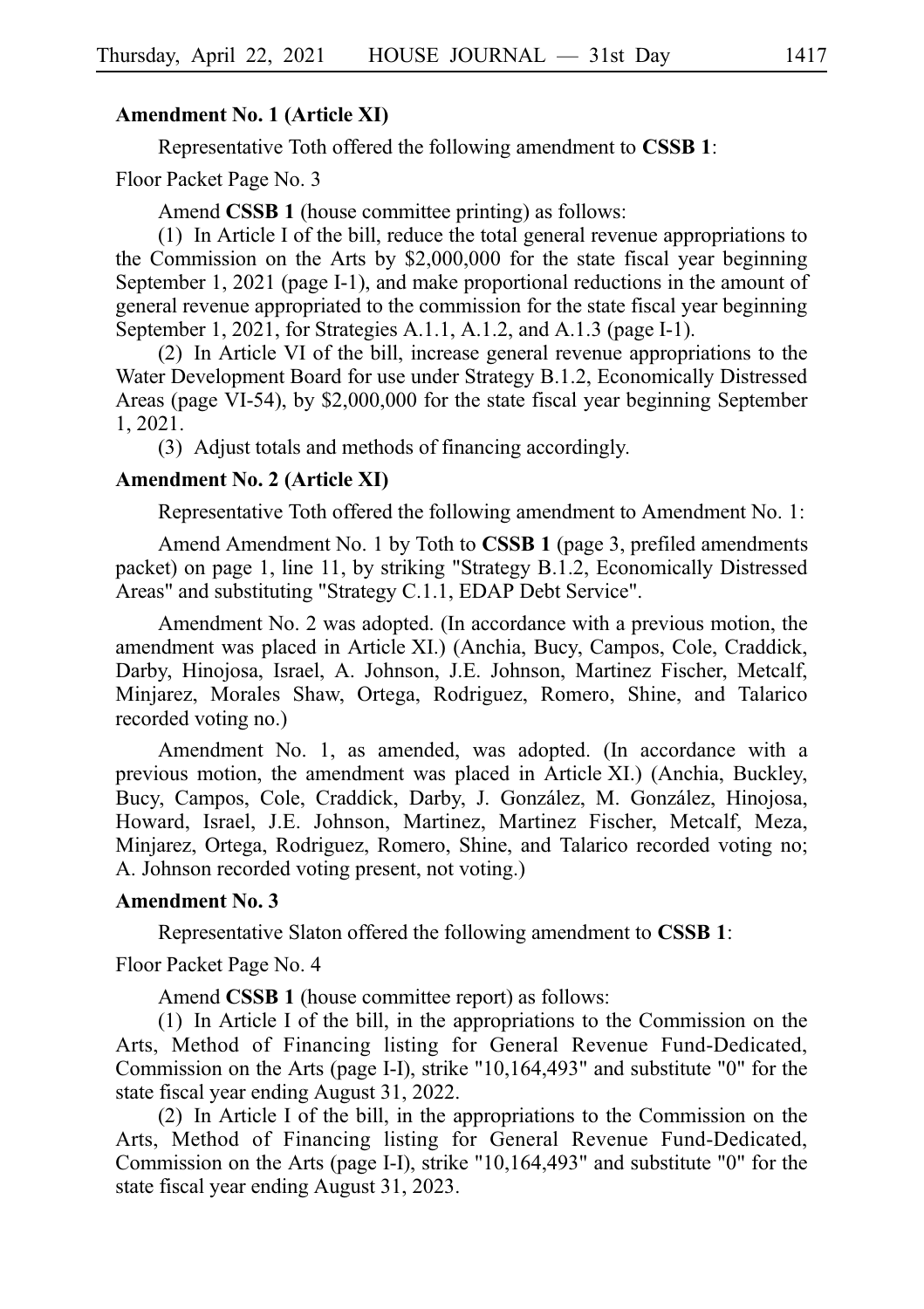$(3)$  In Article V of the bill, in the appropriations to the Border Security Enhancement Fund, increase the appropriations from the General Revenue Fund to the Border Security Enhancement Fund, by the amount of \$10,164,493 for the state fiscal year ending August 31, 2022.

(4) In Article V of the bill, in the appropriations to the Border Security Enhancement Fund, increase the appropriations from the General Revenue Fund to the Border Security Enhancement Fund, by the amount of \$10,164,493 for the state fiscal year ending August 31, 2023.

 $(6)$  In Article V of the bill, add the following appropriately numbered rider after the appropriations to the Department of Public Safety:

. Border Security Enhancement Fund. In addition to other amounts appropriated, the amount of \$10,164,493 for each fiscal year of the state fiscal biennium beginning September 1, 2021, is appropriated from the General Revenue Fund to the Border Security Enhancement Fund to fund the construction to department and federal specifications for similar infrastructure of a wall to be named the "President Donald J. Trump Wall."

(7) Adjust totals, methods of financing, and other provisions of the bill accordingly.

### **Amendment No. 3 - Point of Order**

Representative Anchia raised a point of order against further consideration of Amendment No. 3 under Rule 8, Section 4, of the House Rules on the grounds that the amendment changes general law through an appropriations bill. The point of order was withdrawn.

Amendment No. 3 was withdrawn.

### **Amendment No. 4**

Representative Dean offered the following amendment to **CSSBi1**:

Floor Packet Page No. 7

Amend **CSSB 1** (house committee printing) as follows:

 $(1)$  In Article I of the bill, in the appropriations to the Office of the Attorney General (page I-3), reduce the General Revenue Fund appropriations to Strategy A.1.1, Legal Services, by \$121,008 for the state fiscal year ending August 31, 2022.

 $(2)$  In Article V of the bill, following the appropriations to the Commission on Law Enforcement (page V-38), add the following appropriately numbered rider:

\_\_\_\_. Study on Peace Officer Salaries. In addition to the amounts appropriated above, the amount of \$121,008 is appropriated from the General Revenue Fund to the Commission on Law Enforcement for the state fiscal year ending August 31, 2022, for the purpose of conducting a study on the salaries of peace officers in this state and throughout the United States, including comparisons among salaries of peace officers employed by varying sizes of law enforcement agencies and comparisons across regions with varying costs of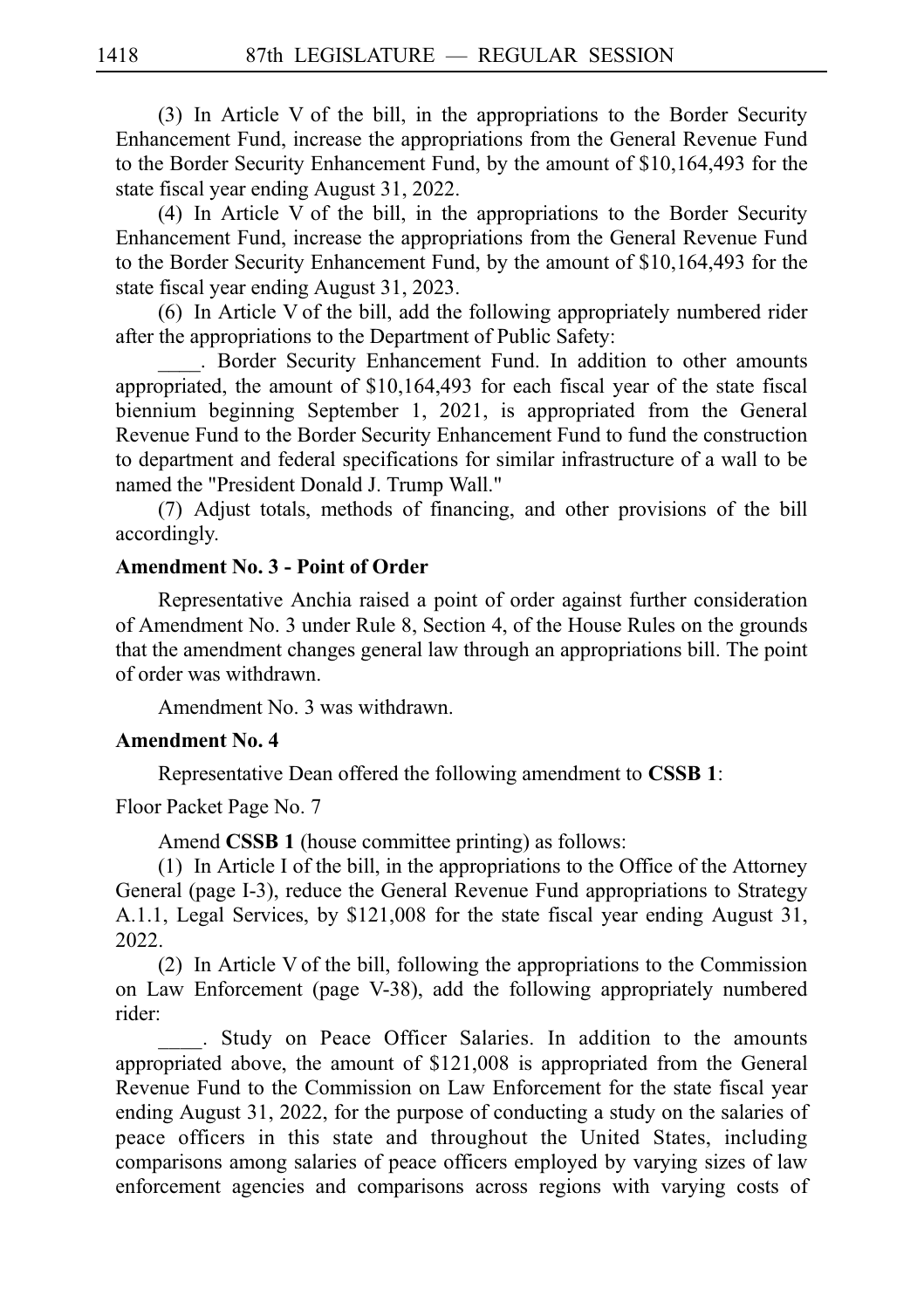living. The commission shall submit a report on the results of the study to the governor, the Legislative Budget Board, and the standing legislative committees with primary jurisdiction over the commission not later than November 1, 2022.

(3) Adjust totals and methods of financing accordingly.

Amendment No. 4 was adopted.

### **Amendment No. 5**

Representative Howard offered the following amendment to **CSSBi1**:

Floor Packet Page No. 12

Amend **CSSB 1** as follows:

 $(1)$  In Article I of the bill, on page I-3 under Method of Financing, increase appropriations to Compensation to Victims of Crime Account No. 469 by \$20,000,000.

 $(2)$  In Article II of the bill, increase appropriations to Strategy  $D.1.1$  Women's Health Programs by  $$15,000,000$ .

(3) In Article II of the bill, reduce appropriations in  $D.1.2$  Strategy Alternatives to Abortion by \$35,000,000

Amendment No. 5 was withdrawn.

### **Amendment No. 6**

Representative Howard offered the following amendment to **CSSBi1**:

Floor Packet Page No. 17

Amend **CSSB 1** as follows:

(1) In Article I of the bill, amend Rider 7 as follows:

7. Appropriation of Receipts, Court Costs. Out of the funds appropriated above as Appropriated Receipts,  $$20,983,263$  in fiscal year 2022 and \$20,983,263 in fiscal year 2023 represents the annual appropriation of court costs, attorneys' fees, and investigative costs recovered by the Office of the Attorney General. Prior to appropriating funds to Strategy A.1.1, Legal Services, at least  $$5,000,000$  of the court costs, attorneys' fees, and investigative costs recovered by the Office of the Attorney General in excess of those specifically appropriated and shown in the agency's method of financing shall be allocated to the Compensation to Victims of Crime Account No. 469 for each fiscal year. Court costs, attorneys' fees, and investigative costs recovered by the Office of the Attorney General in excess of those specifically appropriated and shown in the agency's method of financing are appropriated to the Office of the Attorney General in an amount not to exceed \$10,000,000 each fiscal year and shall be used for Strategy A.1.1, Legal Services. At least semi-annually, beginning within 60 days after the close of each fiscal year or more often upon request of the Legislative Budget Board, the Office of the Attorney General shall submit to the Legislative Budget Board, the Senate Finance Committee, the House Appropriations Committee, and the governor a report that lists each case in which an award of court costs, attorneys' fees, or investigative fees was made, the date of the award, the amount of court costs that were awarded, the amount of investigative costs that were awarded, the amount of attorneys' fees that were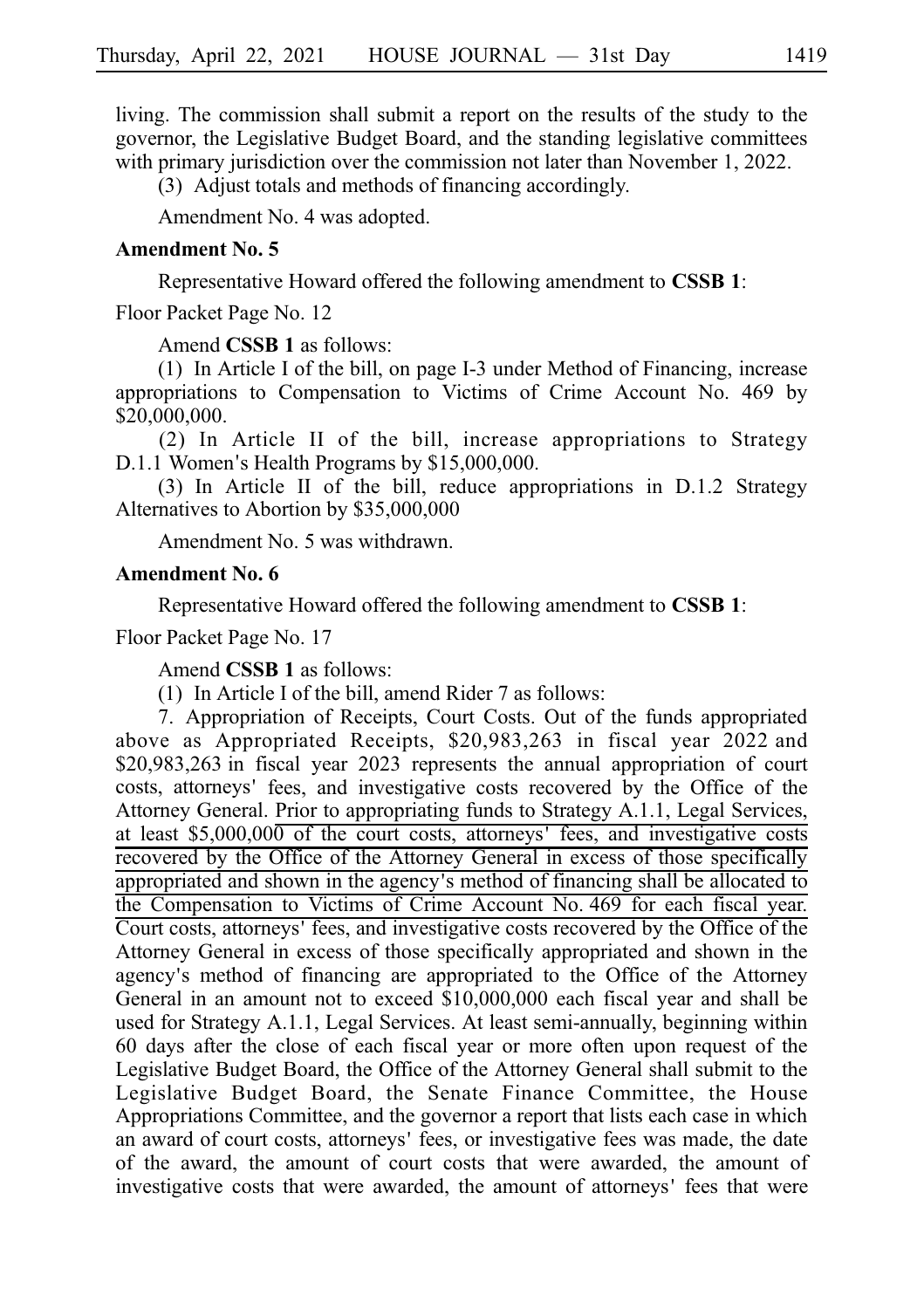awarded, and the strategy or strategies to which the above receipts were allocated, in addition to any other information that may be requested by the Legislative Budget Board.

Amendment No. 6 was withdrawn.

### **Amendment No. 7**

Representative J. González offered the following amendment to **CSSB 1**:

Floor Packet Page No. 19

Amend **CSSB<sub>1</sub>** (house committee printing) in Article I of the substitute, following the appropriations to the Office of the Attorney General, in Rider 32, Outside Legal Fees (page I-11), between "Legal Fees." and "In the event", by inserting the following:

The amount paid by the Office of the Attorney General for outside legal expenses may not exceed \$500 per hour.

### **Amendment No. 7 - Point of Order**

Representative Vasut raised a point of order against further consideration of Amendment No. 7 under Rule 8, Section 4, of the House Rules on the grounds that the amendment changes general law through an appropriations bill. The point of order was withdrawn.

A record vote was requested by Representative J. González.

Amendment No. 7 was adopted by (Record 404): 73 Yeas, 64 Nays, 1 Present, not voting.

Yeas — Allen; Allison; Anchia; Beckley; Bernal; Bowers; Bucy; Campos; Canales; Cason; Cole; Collier; Cortez; Crockett; Davis; Deshotel; Dominguez; Dutton; Fierro; Geren; Gervin-Hawkins; González, J.; González, M.; Goodwin; Guerra; Guillen; Hernandez; Hinojosa; Howard; Huberty; Israel; Johnson, A.; Johnson, J.D.; Johnson, J.E.; King, P.; Longoria; Lopez; Lucio; Martinez; Martinez Fischer; Meza; Minjarez; Moody; Morales, C.; Morales, E.; Morales Shaw; Morrison; Muñoz; Murphy; Neave; Ordaz Perez; Ortega; Perez; Ramos; Raymond; Reynolds; Rodriguez; Rogers; Romero; Rose; Rosenthal; Sherman; Slaton; Spiller; Talarico; Thierry; Thompson, S.; Tinderholt; Turner, C.; Turner, J.; Vo; Wu; Zwiener.

Nays — Anderson; Ashby; Bailes; Bell, K.; Bonnen; Buckley; Burns; Burrows; Button; Cain; Capriglione; Clardy; Cook; Craddick; Cyrier; Darby; Dean; Ellzey; Frank; Gates; Goldman; Harless; Harris; Hefner; Holland; Hull; Hunter; Jetton; Kacal; Krause; Lambert; Landgraf; Larson; Leach; Leman; Lozano; Metcalf; Meyer; Middleton; Murr; Noble; Oliverson; Parker; Patterson; Paul; Price; Raney; Sanford; Schaefer; Schofield; Shaheen; Shine; Slawson; Smith; Smithee; Stephenson; Stucky; Swanson; Thompson, E.; Toth; VanDeaver; Vasut; White; Wilson.

Present, not voting — Mr. Speaker(C).

Absent, Excused — Bell, C.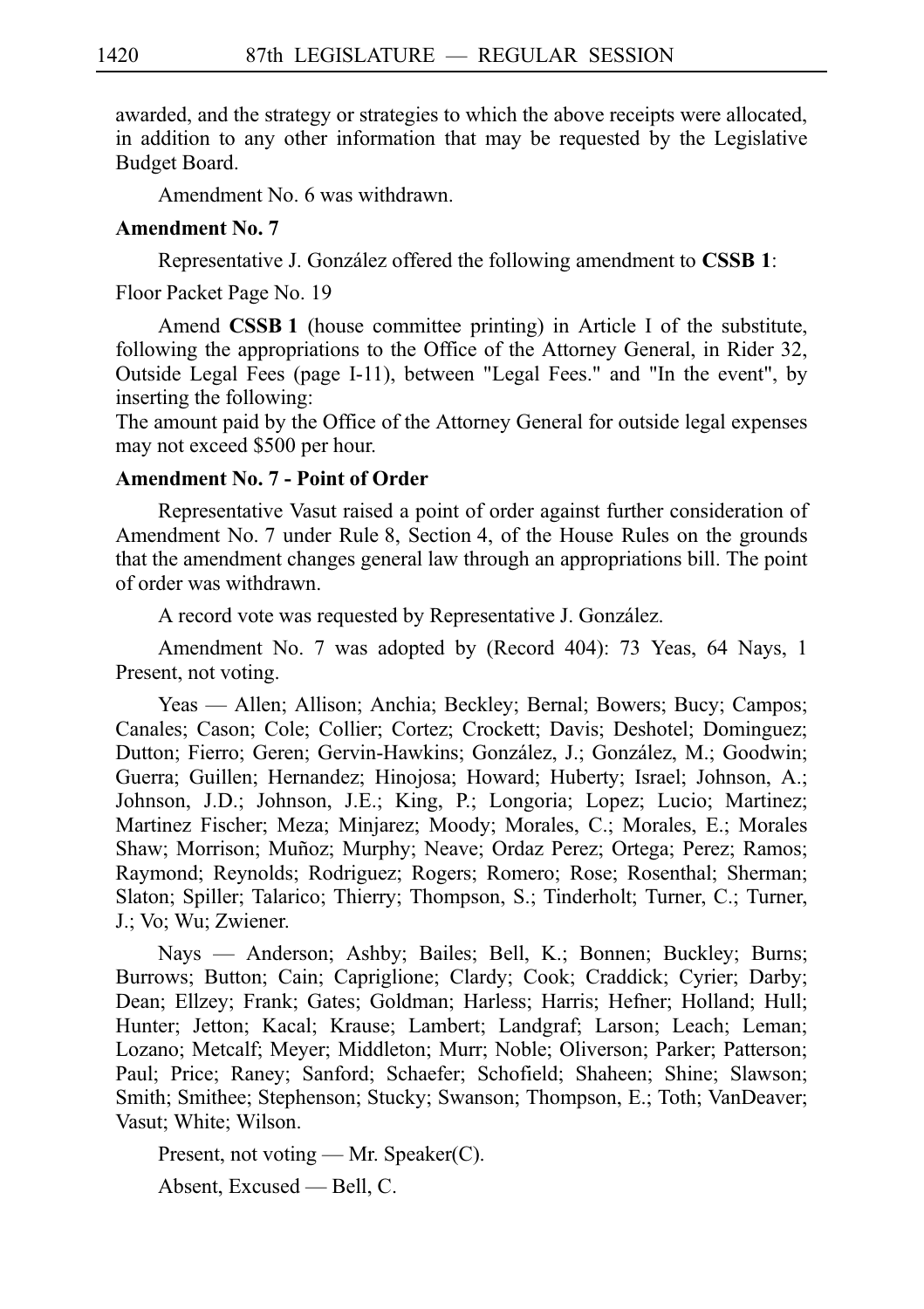Absent — Biedermann; Coleman; Frullo; Herrero; King, K.; King, T.; Klick; Kuempel; Pacheco; Paddie; Walle.

### **STATEMENTS OF VOTE**

When Record No. 404 was taken, I was shown voting yes. I intended to vote no.

When Record No. 404 was taken, I was shown voting no. I intended to vote yes.

When Record No. 404 was taken, I was in the house but away from my desk. I would have voted yes.

When Record No. 404 was taken, I was shown voting no. I intended to vote yes.

When Record No. 404 was taken, I was shown voting no. I intended to vote yes.

When Record No. 404 was taken, I was shown voting no. I intended to vote yes.

When Record No. 404 was taken, I was shown voting no. I intended to vote yes.

When Record No. 404 was taken, I was in the house but away from my desk. I would have voted no.

When Record No. 404 was taken, I was shown voting yes. I intended to vote no.

When Record No. 404 was taken, I was shown voting no. I intended to vote yes.

When Record No. 404 was taken, I was in the house but away from my desk. I would have voted no.

### Kuempel

## Allison

### Biedermann

## Burns

Buckley

### Frullo

## Cyrier

# **Harless**

Geren

# K. Bell

Cain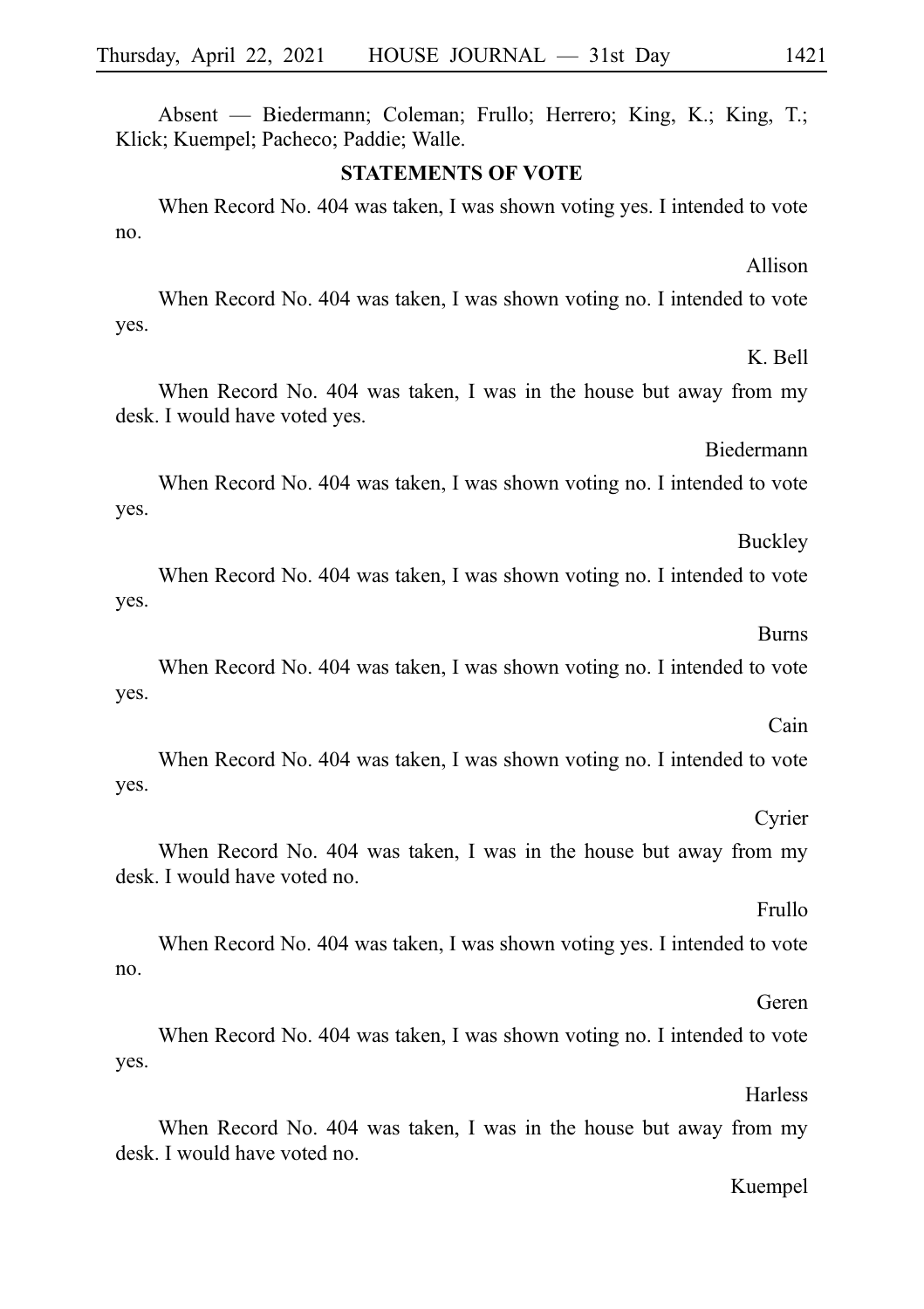When Record No. 404 was taken, I was shown voting yes. I intended to vote no.

When Record No. 404 was taken, I was shown voting no. I intended to vote yes.

When Record No. 404 was taken, I was shown voting no. I intended to vote yes.

When Record No. 404 was taken, I was shown voting no. I intended to vote yes.

When Record No. 404 was taken, I was shown voting no. I intended to vote yes.

Representative Moody offered the following amendment to **CSSBi1**:

Floor Packet Page No. 23

Amend **CSSB 1** (house committee printing) as follows:

In Article I of the bill, following the appropriations to the Office of the Attorney General (page I-3), add the following appropriately numbered rider:

. Report on Use of Public Information Act Exceptions. Out of funds appropriated above, the Office of the Attorney General shall annually produce a report to the legislature no later than December 31 of each year on the number of Open Records Division rulings permitting the withholding of information under Texas Government Code  $\S$  552.108(a)(2) or (b)(2). The report shall include the date of each ruling and the agency that sought the ruling.

Amendment No. 8 was adopted. (In accordance with a previous motion, the amendment was placed in Article XI.) (Buckley, Burns, Cain, Cook, Darby, Gates, Harless, Krause, Landgraf, Metcalf, Murr, Noble, Oliverson, Paddie, Parker, Schaefer, Spiller, Tinderholt, VanDeaver, and Vasut recorded voting no.)

### **Amendment No. 9**

Representative C. Turner offered the following amendment to **CSSBi1**:

Floor Packet Page No. 27

Amend **CSSB 1** (house committee printing) by adding the following appropriately numbered rider following the Article I appropriations for Office of Attorney General (page I-12):

## **Amendment No. 8 (Article XI)**

Vasut

**White** 

Murphy

Raney

Toth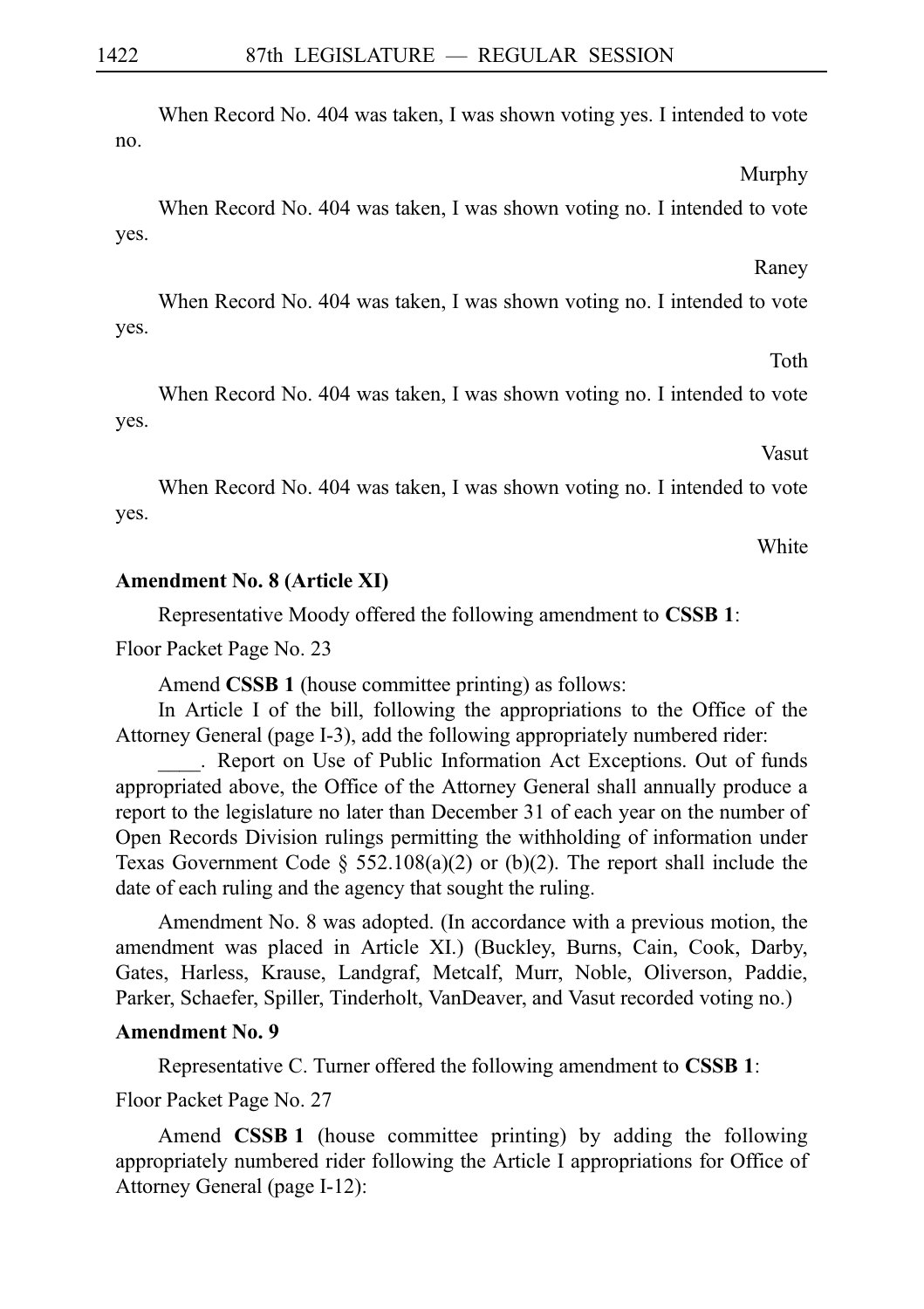. Prohibition on Use of Appropriated Money for Certain Lawsuits. Money appropriated to the Office of the Attorney General by this Act may not be used to pay for or support a lawsuit to contest election results outside of the State of Texas.

Amendment No. 9 was withdrawn.

### **Amendment No. 10**

Representative Beckley offered the following amendment to **CSSBi1**:

Floor Packet Page No. 24

Amend **CSSB 1** (house committee printing) by adding the following appropriately numbered rider following the Article I appropriations for Office of the Attorney General (page I-12):

. Report on Election-Related Litigation. It is the intent of the legislature that the Office of the Attorney General submit a monthly report to the House Committee on Appropriations and the Senate Committee on Finance with the amount of money spent on election or voting-related litigation during the previous month.

### **Amendment No. 11**

Representative Beckley offered the following amendment to Amendment No. 10:

Amend Amendment No. 10 by Beckley amending **CSSB 1** (page 24, prefiled amendments packet) as follows:

- $(1)$  Strike "monthly" and substitute "quarterly".
- (2) Strike "month" and substitute "quarter".

Amendment No. 11 was adopted. (White recorded voting no.)

Amendment No. 10, as amended, was adopted. (White recorded voting no.)

### **Amendment No. 12 (Article XI)**

Representative Buckley offered the following amendment to **CSSBi1**:

Floor Packet Page No. 28

Amend **CSSB 1** (house committee printing) as follows:

 $(1)$  In Article I of the bill, in the appropriations to the Comptroller of Public Accounts, increase the general revenue appropriations for Strategy A.1.13, Disabled Veteran Assist Payments (page I-22), by \$500,000 for each fiscal year of the state fiscal biennium ending August 31, 2023.

 $(2)$  In Article VI of the bill, in the appropriations to the Commission on Environmental Quality, decrease the general revenue appropriations for Strategy F.1.2, Information Resources (page VI-15), by \$500,000 for each fiscal year of the state fiscal biennium ending August 31, 2023.

(3) Adjust totals and methods of financing accordingly.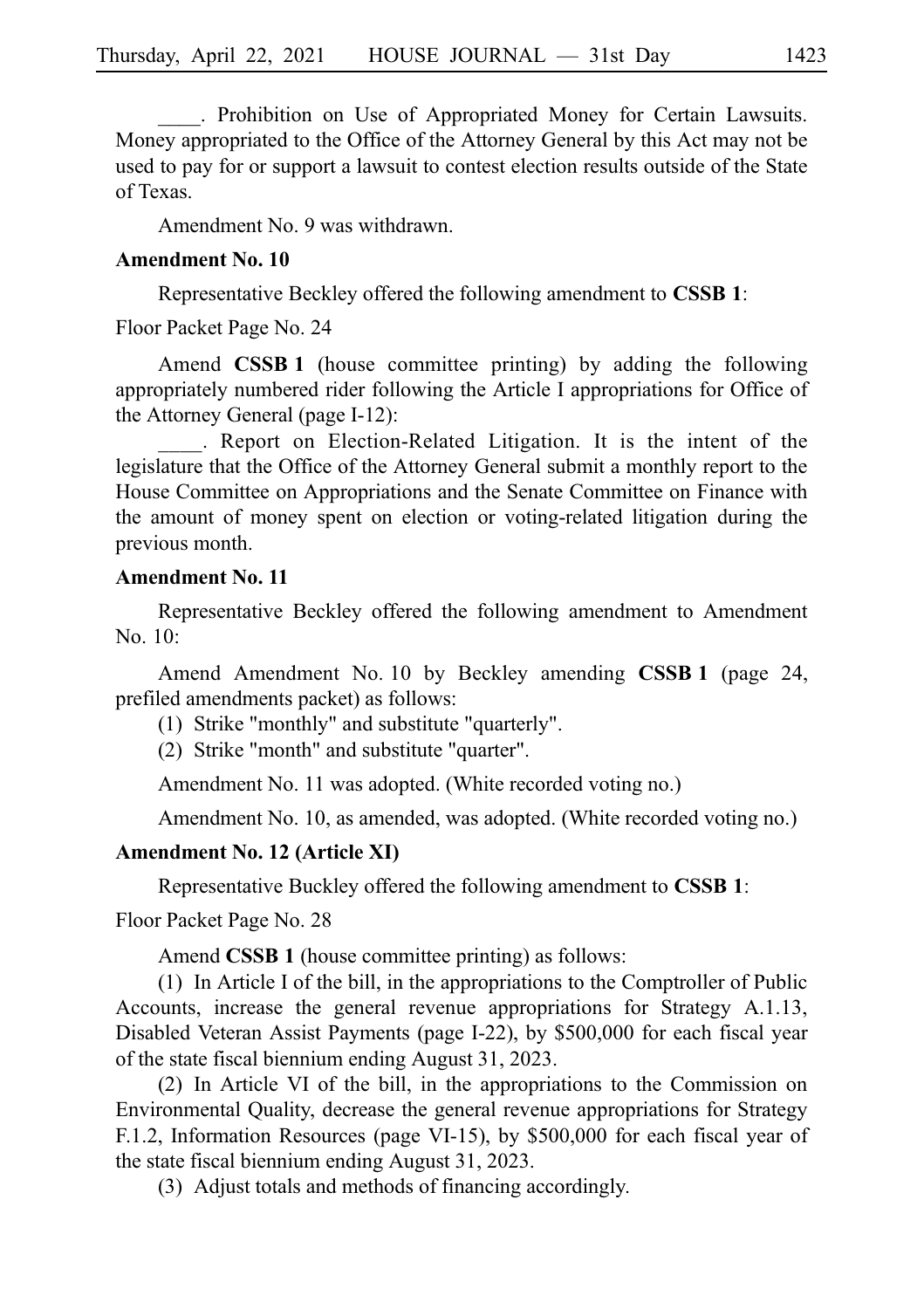Amendment No. 12 was adopted. (In accordance with a previous motion, the amendment was placed in Article XI.) (Anchia, Biedermann, Campos, J. González, Hinojosa, Israel, Meza, Morales Shaw, Ortega, and Talarico recorded voting no; A. Johnson recorded voting present, not voting.)

### **Amendment No. 13**

Representative Bowers offered the following amendment to **CSSBi1**:

Floor Packet Page No. 30

Amend **CSSB 1** (house committee printing) by adding the following appropriately numbered rider following the Article I appropriations for Fiscal Programs-Comptroller of Public Accounts (page I-28):

. Report on Equal Pay at State Agencies. It is the intent of the legislature that the Comptroller of Public Accounts, using funds appropriated to the comptroller above, submit a report not later than August 31, 2022, to each member of the legislature comparing the salaries received by men and women under the same job classification at state agencies.

Amendment No. 13 was adopted.

### **Amendment No. 14**

Representative Slaton offered the following amendment to **CSSBi1**:

Floor Packet Page No. 31

Amend **CSSB 1** (house committee printing) in Article I of the bill by adding the following appropriately numbered rider after the appropriations to the Comptroller of Public Accounts:

. Prohibition on Use of Appropriated Money for Illegal Aliens. (a) In this section, "illegal alien" means a person who:

 $(1)$  is not a citizen or national of the United States; and

(2) is unlawfully present in the United States according to the terms of 8 U.S.C. Section 1101 et seq.

(b) Money appropriated to the Comptroller of Public Accounts by this Act for purposes related to responding to the COVID-19 pandemic may not be used to provide pandemic relief to illegal aliens.

### **Amendment No. 14 - Point of Order**

Representative Martinez raised a point of order against further consideration of Amendment No. 14 under Rule 8, Section 4, of the House Rules. The point of order was sustained and the speaker submitted the following ruling:

### **RULING BY THE SPEAKER**

on Amendment No. 14 to Senate Bill 1

Announced in the House on April 22, 2021

Representative Martinez raises a point of order against further consideration of the Slaton Amendment under Rule 8, Section 4, of the House Rules on the grounds that the amendment changes general law in an appropriations bill.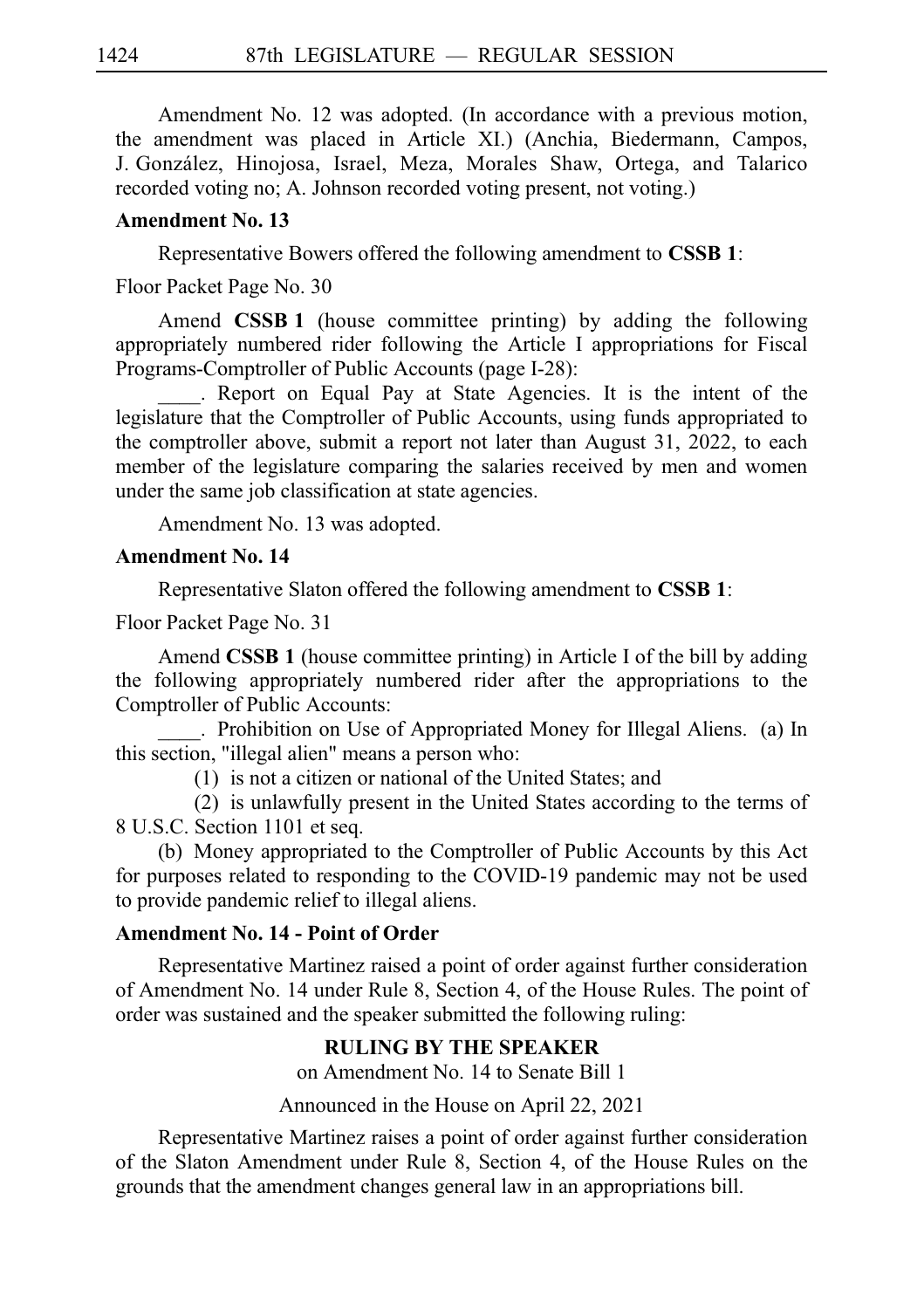The proposed rider would prohibit the use of money appropriated to the comptroller of public accounts for purposes related to responding to the COVID-19 pandemic from being used to provide pandemic relief to certain persons.

General law regarding such relief establishes criteria for providing the relief. The rider would add on additional criterion that would prevail over general law preferences.

To comply with the rider, the comptroller would have an additional affirmative duty to determine whether each potential recipient of pandemic relief money is a person ineligible to receive relief under the rider. See Atty. Gen. Ltr. Op. 96-079 (1996). Under general law, the appropriations bill may authorize only the governor to find facts. Govt. Code § 316.023. General law does not permit the appropriations bill to designate another officer, agency, board or commission to find facts. Because the rider would require the comptroller to make a finding of fact, the rider creates general law.

Accordingly, the point of order is well-taken and sustained.

The ruling precluded further consideration of Amendment No. 14.

### **Amendment No. 15 (Article XI)**

Representative Hefner offered the following amendment to **CSSBi1**:

Floor Packet Page No. 32

Amend **CSSB 1** (house committee printing) as follows:

 $(1)$  Add the following appropriately numbered rider in Article I after the appropriations to the Employees Retirement System (page I-33):

. Restriction on Deposits to ERS Trust Fund. (a) It is the intent of the legislature that the board of trustees of the Employees Retirement System of Texas not invest retirement system assets in companies that boycott energy companies that engage in the exploration, production, utilization, transportation, sale, or manufacture of fossil fuel-based energy.

(b) Notwithstanding any other provision of this Act, the comptroller may not deposit funds appropriated to the Employees Retirement System of Texas into the state accumulation account of the retirement system's trust fund to pay for benefits provided by the retirement system unless the retirement system:

 $(1)$  certifies to the governor and the Legislative Budget Board that the retirement system is actively divesting or has divested from companies that boycott energy companies that engage in the exploration, production, utilization, transportation, sale, or manufacture of fossil fuel-based energy; and

 $(2)$  receives prior written approval from the governor and the Legislative Budget Board authorizing deposit of the funds.

(c) The governor and the Legislative Budget Board may only provide approval under Subsection (b)(2) of this rider if the governor and the Legislative Budget Board make a determination that the Employees Retirement System of Texas has divested or is actively divesting from companies that boycott energy companies that engage in the exploration, production, utilization, transportation, sale, or manufacture of fossil fuel-based energy.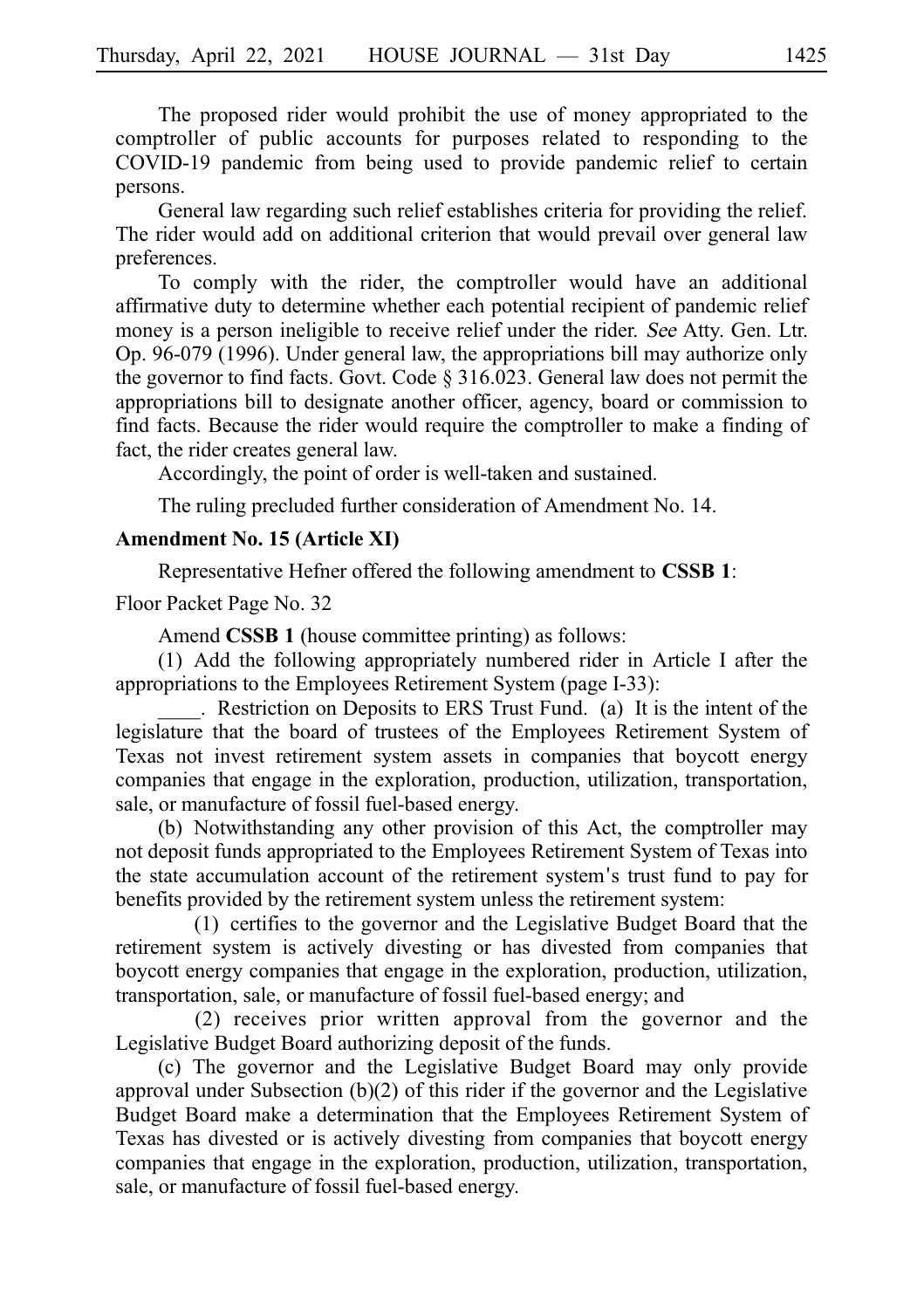(2) Add the following appropriately numbered rider in Article III after the appropriations to the Teacher Retirement System (page III-36):

. Restriction on Deposits to TRS Trust Fund. (a) It is the intent of the legislature that the board of trustees of the Teacher Retirement System of Texas not invest retirement system assets in companies that boycott energy companies that engage in the exploration, production, utilization, transportation, sale, or manufacture of fossil fuel-based energy.

(b) Notwithstanding any other provision of this Act, the comptroller may not deposit funds appropriated to the Teacher Retirement System of Texas into the state contribution account of the retirement system's trust fund to pay for benefits provided by the retirement system unless the retirement system:

 $(1)$  certifies to the governor and the Legislative Budget Board that the retirement system is actively divesting or has divested from companies that boycott energy companies that engage in the exploration, production, utilization, transportation, sale, or manufacture of fossil fuel-based energy; and

 $(2)$  receives prior written approval from the governor and the Legislative Budget Board authorizing deposit of the funds.

(c) The governor and the Legislative Budget Board may only provide approval under Subsection  $(b)(2)$  of this rider if the governor and the Legislative Budget Board make a determination that the Teacher Retirement System of Texas has divested or is actively divesting from companies that boycott energy companies that engage in the exploration, production, utilization, transportation, sale, or manufacture of fossil fuel-based energy.

Amendment No. 15 was adopted. (In accordance with a previous motion, the amendment was placed in Article XI.) (Allen, Anchia, Beckley, Bucy, Campos, Cole, Gervin-Hawkins, J. González, M. González, Goodwin, Hinojosa, Howard, Israel, A. Johnson, J.E. Johnson, Martinez, Martinez Fischer, Meza, Minjarez, Morales Shaw, Ortega, Rodriguez, Romero, Talarico, Thierry, and Zwiener recorded voting no.)

### **Amendment No. 16 (Article XI)**

Representative Israel offered the following amendment to **CSSBi1**:

Floor Packet Page No. 36

Amend **CSSB 1** (house committee printing) in Article I of the bill by adding the following appropriately numbered rider following the appropriations to the Texas Facilities Commission (I-40):

\_\_\_\_.iiInstallation of Richards-Bush Mall Plaque. It is the intent of the legislature that the Texas Facilities Commission, out of amounts appropriated above, purchase and install a plaque in a prominent location where the Texas Mall is planned. The plaque should prominently display the words "Richards-Bush Mall" in recognition of Ann Richards' and George W. Bush's service as the 45th and 46th governors of this state, respectively.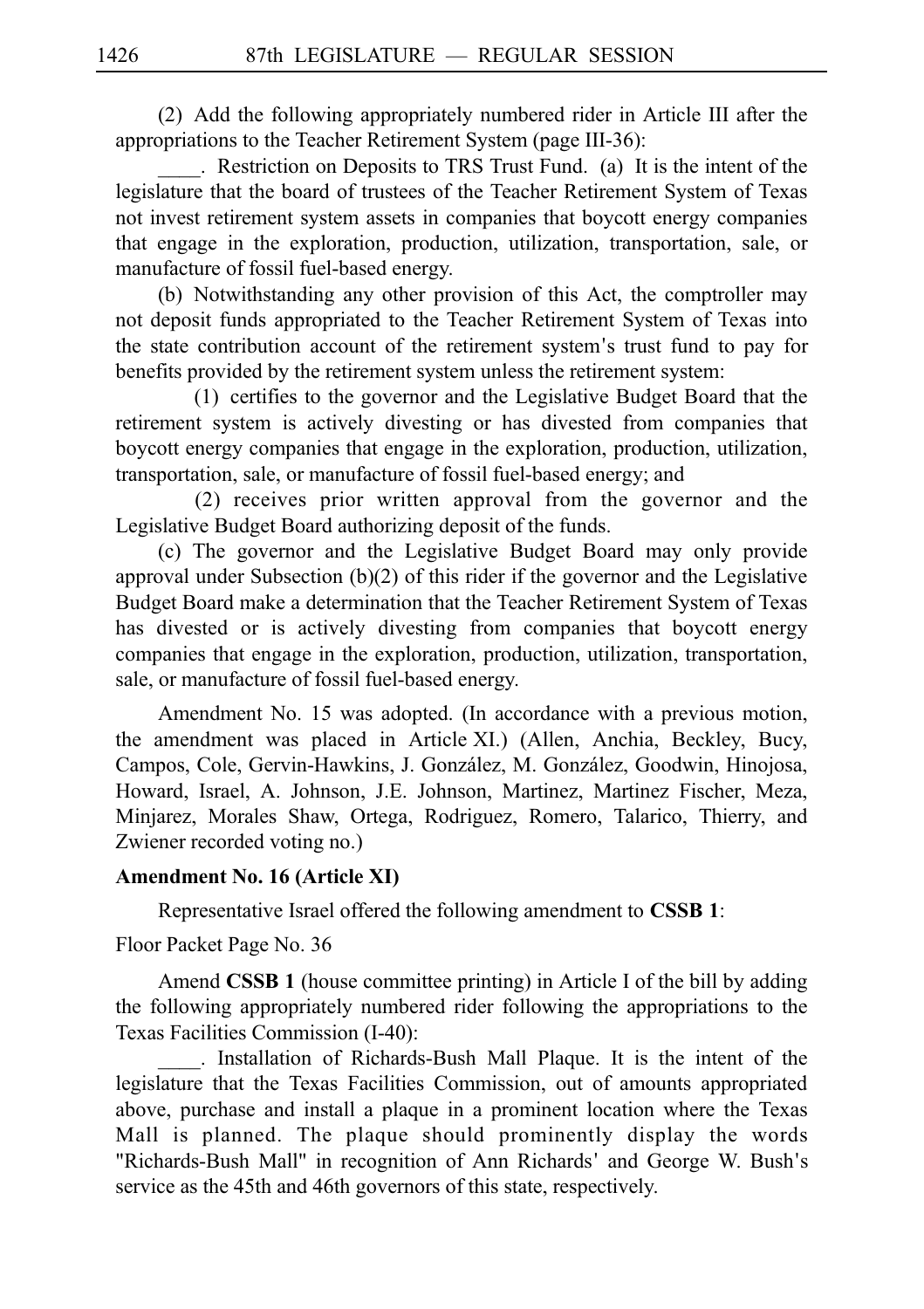Amendment No. 16 was adopted. (In accordance with a previous motion, the amendment was placed in Article XI.) (Biedermann, Cook, Frullo, Metcalf, Noble, Oliverson, Price, Slaton, Spiller, Swanson, Toth, and Wilson recorded voting no.)

### **Amendment No. 17**

Representative Tinderholt offered the following amendment to **CSSBi1**:

Floor Packet Page No. 37

Amend **CSSB 1** (house committee printing) in Article I of the bill, following the appropriations to the Office of the Governor (page I-51), by adding the following appropriately numbered rider:

Reduction of Appropriated Money following Disaster Declaration Without Convening the Legislature. If during the 2022 fiscal year, should the governor issue a new order or proclamation or renew an order or proclamation declaring a state of disaster or emergency that exists in at least two-fifths of the counties of this state and fails to convene the legislature for a special session within 60 days of issuing or renewing such order or proclamation, the comptroller shall reduce all 2023 appropriations, constitutionally required appropriations excepted, to the Office of the Governor to zero.

### **Amendment No. 17 - Point of Order**

Representative Canales raised a point of order against further consideration of Amendment No. 17 under Rule 8, Section 4, of the House Rules on the grounds that the amendment changes general law through an appropriations bill. The point of order was withdrawn.

Amendment No. 17 was withdrawn.

### **Amendment No. 18**

Representative Slaton offered the following amendment to **CSSBi1**:

Floor Packet Page No. 38

Amend **CSSB 1** (house committee printing) in Article I of the bill, following the appropriations to the Office of the Governor (page I-51), by adding the following appropriately numbered rider:

\_\_\_\_.iiProhibition on Use of Appropriated Money to Close Businesses During Disaster. The governor may not use money appropriated by this Act to issue or enforce an executive order, proclamation, or regulation that restricts the operation of a business or category of businesses because of a declared state of disaster or emergency.

### **Amendment No. 18 - Point of Order**

Representative J. Turner raised a point of order against further consideration of Amendment No. 18 under Rule 8, Section 4, of the House Rules on the grounds that the amendment changes general law through an appropriations bill. The point of order was withdrawn.

Amendment No. 18 was withdrawn.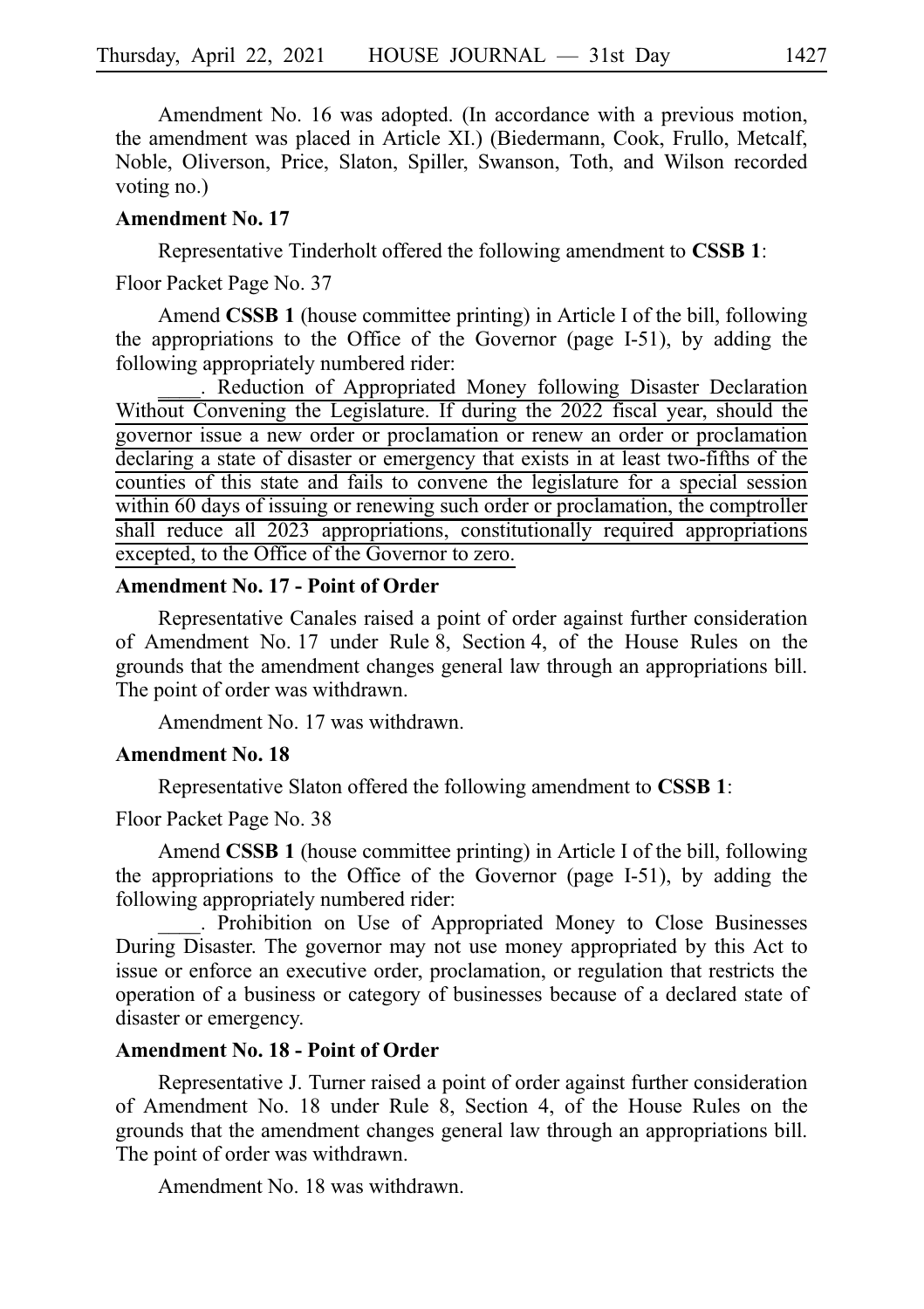### **Amendment No. 19**

Representative Cason offered the following amendment to **CSSBi1**:

Floor Packet Page No. 39

Amend **CSSB 1** (house committee printing) as follows:

(1) Increase the Article III appropriations from the General Revenue Fund to TRS-Care by the amount of \$40,000,000 for the first year of the state fiscal biennium ending August 31, 2022, and by \$31,000 for the second year of the state fiscal biennium ending August 31, 2023.

(2) Reduce the Article I appropriations from the General Revenue Fund to the Governor's University Research Initiative (page I-52) by the amount of \$40,000,000 for the first year of the state fiscal biennium ending August 31, 2022, and by \$31,000 for the second year of the state fiscal biennium ending August 31, 2023.

(3) Adjust article totals and methods of financing accordingly.

### **Amendment No. 19 - Point of Order**

Representative C. Turner raised a point of order against further consideration of Amendment No. 19 under the Committee on Calendars rule on the grounds that the amendment does not comply with the rule. The point of order was withdrawn.

Amendment No. 19 was withdrawn.

### **Amendment No. 20**

Representative Kacal offered the following amendment to **CSSBi1**:

Floor Packet Page No. 40

**CSSB 1** is amended as follows:

(1) On page I-53 of the bill pattern for the Trusteed Programs within the Office of the Governor, reduce appropriations by \$14,000,000 in fiscal year 2022 in general revenue, in B.1.1, Criminal Justice.

(2) On page V-45 of the bill pattern for the Department of Public Safety, increase appropriations by \$14,000,000 in fiscal year 2022 in general revenue, in A.3.1, Texas Highway Patrol.

(3) On page V-54, add the following rider to the bill pattern for the Department of Public Safety:

. Bulletproof Windshields and Windows for Vehicles. Included in amounts appropriated above in Strategy A.3.1, Texas Highway Patrol, is \$14,000,000 in fiscal year 2022 in general revenue for bulletproof windshields and windows on agency vehicles. Any unexpended balances as of August 31, 2022, are appropriated for the same purpose for the fiscal year beginning September 1, 2022.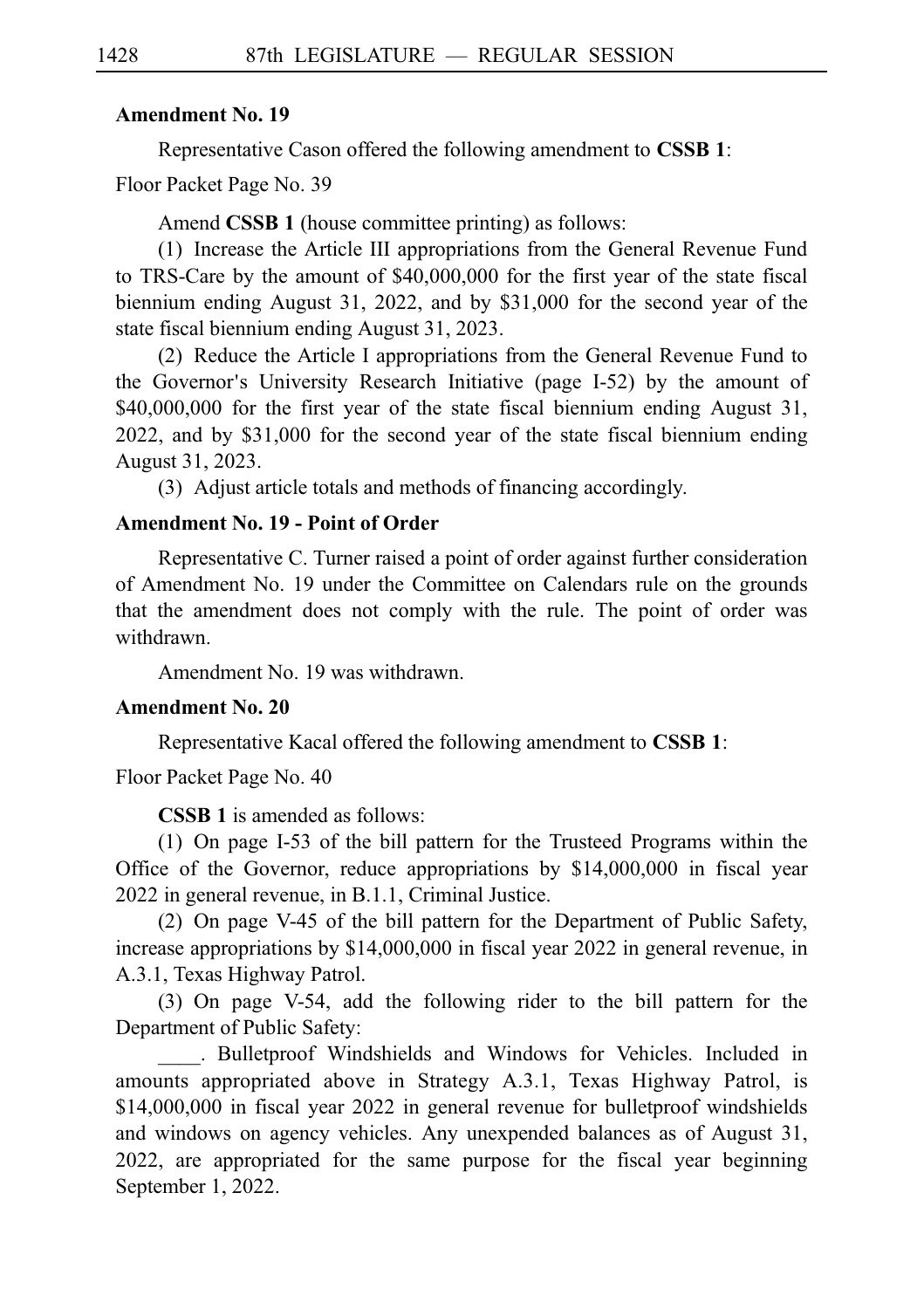### **Amendment No. 21**

Representative Kacal offered the following amendment to Amendment  $No. 20:$ 

Amend Amendment No. 20 by Kacal to **CSSB 1** (page 40, prefiled amendments packet) in Item (1) of the amendment by striking "in B.1.1, Criminal Justice" and substituting "in C.1.1, Create Jobs and Promote Texas".

Amendment No. 21 was adopted.

Amendment No. 20, as amended, was adopted.

### **Amendment No. 22**

Representative Rosenthal offered the following amendment to **CSSBi1**:

Floor Packet Page No. 44

Amend **CSSB 1** (house committee printing) as follows:

 $(1)$  Reduce the Article I appropriations from the General Revenue Fund to Trusteed Programs within the Office of the Governor for Strategy B.1.3, Homeland Security (page I-53) by the amount of \$5,000,000 for each year of the state fiscal biennium beginning September 1, 2021.

(2) Increase the Article I appropriations from the General Revenue Fund to the Secretary of State for Strategy B.1.1, Elections Administration (page I-86), by the amount of \$5,000,000 for each year of the state fiscal biennium beginning September 1, 2021.

(3) Add the following appropriately numbered rider following the Article I appropriations for Secretary of State (page I-89):

(4) Vote-By-Mail Public Awareness Campaign. Included in the amounts of general revenue appropriated to the Secretary of State for use for Strategy B.1.1, Elections Administration, is \$5,000,000 in general revenue in each fiscal year of the state fiscal biennium beginning September 1, 2021, to establish and promote a statewide vote-by-mail information campaign. The public awareness campaign may include online materials, printed materials, public service announcements, or other advertising media. The campaign will provide guidance from the agency on the requirements for an individual to vote by mail in accordance with Chapter 86 of the Election Code. Adjust totals and methods of financing accordingly.

Amendment No. 22 was withdrawn.

### **Amendment No. 23**

Representative Klick offered the following amendment to **CSSBi1**:

### Floor Packet Page No. 46

Amend **CSSB 1** (house committee printing) as follows:

(1) In Article I of the bill, in the appropriations to the Trusteed Programs within the Office of the Governor, reduce the general revenue appropriations for Strategy C.1.1, Create Jobs and Promote Texas (page I-53), by \$30,000,000 for the state fiscal biennium ending August 31, 2023.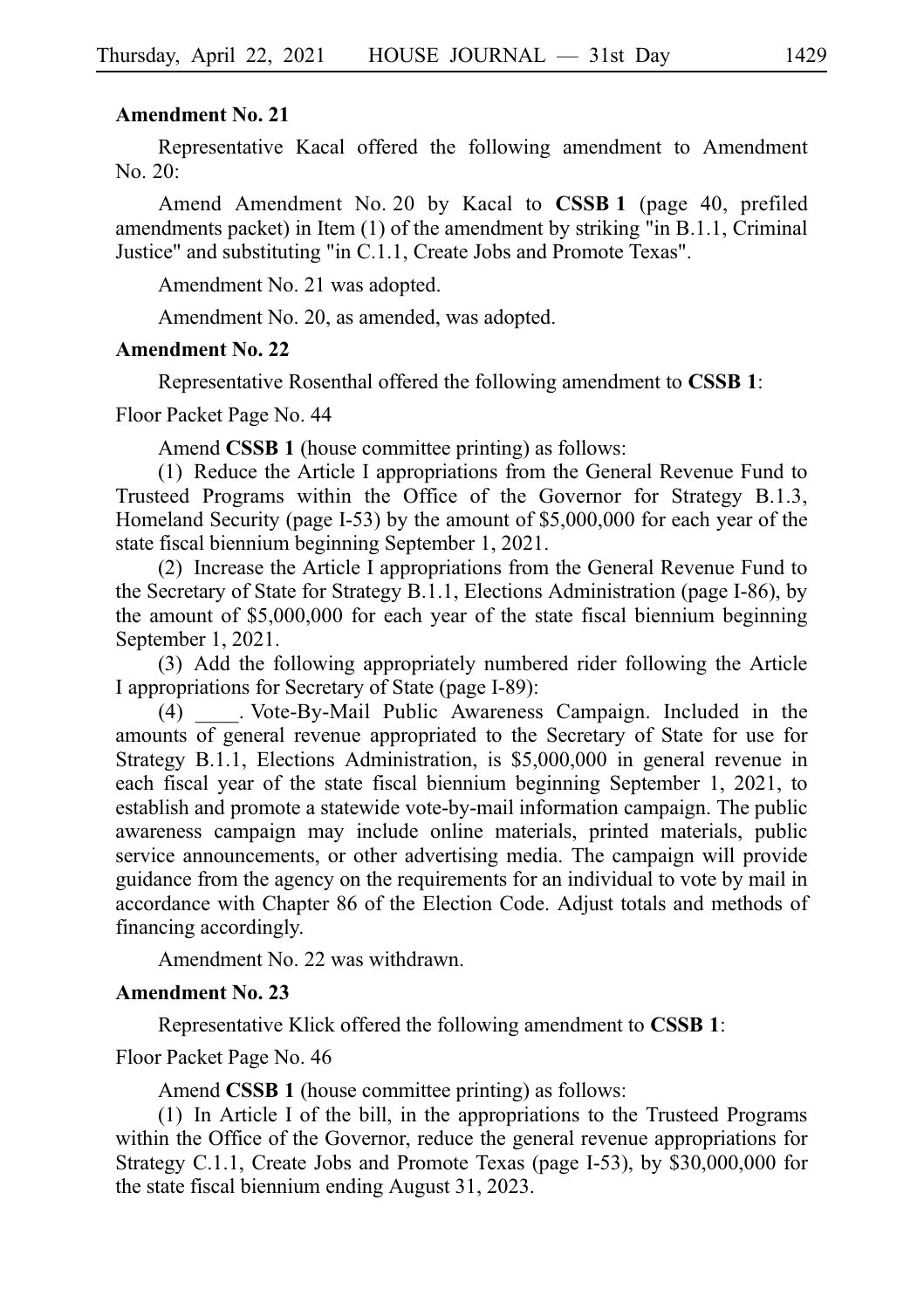$(2)$  In Article II of the bill, in the appropriations to the Health and Human Services, increase the general revenue appropriations for Strategy G.2.2, Mental Health Community Hospitals (page II-34), by \$15,000,000 is appropriated for additional state-purchased inpatient psychiatric beds in rural areas of the state.

(3) In Article II of the bill, in the appropriations to the Health and Human Services, increase the general revenue appropriations for Strategy G.2.2, Mental Health Community Hospitals (page II-34), by \$15,000,000 is appropriated for additional state-purchased inpatient psychiatric beds in urban areas of the state.

Rider . Included in Strategy G.2.2, Mental Health Community Beds is \$15,000,000 for additional state-purchased inpatient psychiatric beds in rural areas of the state and \$15,000,000 for additional state-purchased inpatient psychiatric beds in urban areas of the state.

### **Amendment No. 24**

Representatives Ashby, T. King, Lozano, Reynolds, Longoria, Canales, Burrows, Burns, E. Morales, Murr, Raney, Slawson, K. Bell, Darby, Holland, K. King, Paddie, Stephenson, Bailes, Spiller, Lambert, VanDeaver, P. King, Hefner, Kacal, Rogers, Kuempel, Guillen, Frank, Cyrier, Shine, Vasut, White, Clardy, Leman, Anderson, Dean, Ellzey, and Harris offered the following amendment to Amendment No. 23:

Amend Amendment No. 23 by Klick to **CSSB 1** (page 46, prefiled amendments packet) by striking the text of the amendment and substituting the following:

Amend **CSSB 1** (house committee printing) as follows:

 $(1)$  In Article I of the bill, in the appropriations to the Trusteed Programs within the Office of the Governor, reduce the general revenue appropriations for Strategy C.1.1, Create Jobs and Promote Texas (page I-53), by \$77,576,677 for the state fiscal biennium ending August 31, 2023.

 $(2)$  In Article II of the bill, in the appropriations to the Health and Human Services Commission, increase the general revenue appropriations for Strategy G.2.2, Mental Health Community Hospitals (page II-34), by \$15,000,000 for additional state-purchased inpatient psychiatric beds in rural areas of the state.

(3) In Article II of the bill, in the appropriations to the Health and Human Services Commission, increase the general revenue appropriations for Strategy G.2.2, Mental Health Community Hospitals (page II-34), by \$15,000,000 for additional state-purchased inpatient psychiatric beds in urban areas of the state.

(4) Add the appropriately numbered rider at the end of the bill pattern of the Health and Human Services Commission:

. Included in Strategy G.2.2, Mental Health Community Beds is \$15,000,000 for additional state-purchased inpatient psychiatric beds in rural areas of the state and \$15,000,000 for additional state purchased inpatient psychiatric beds in urban areas of the state.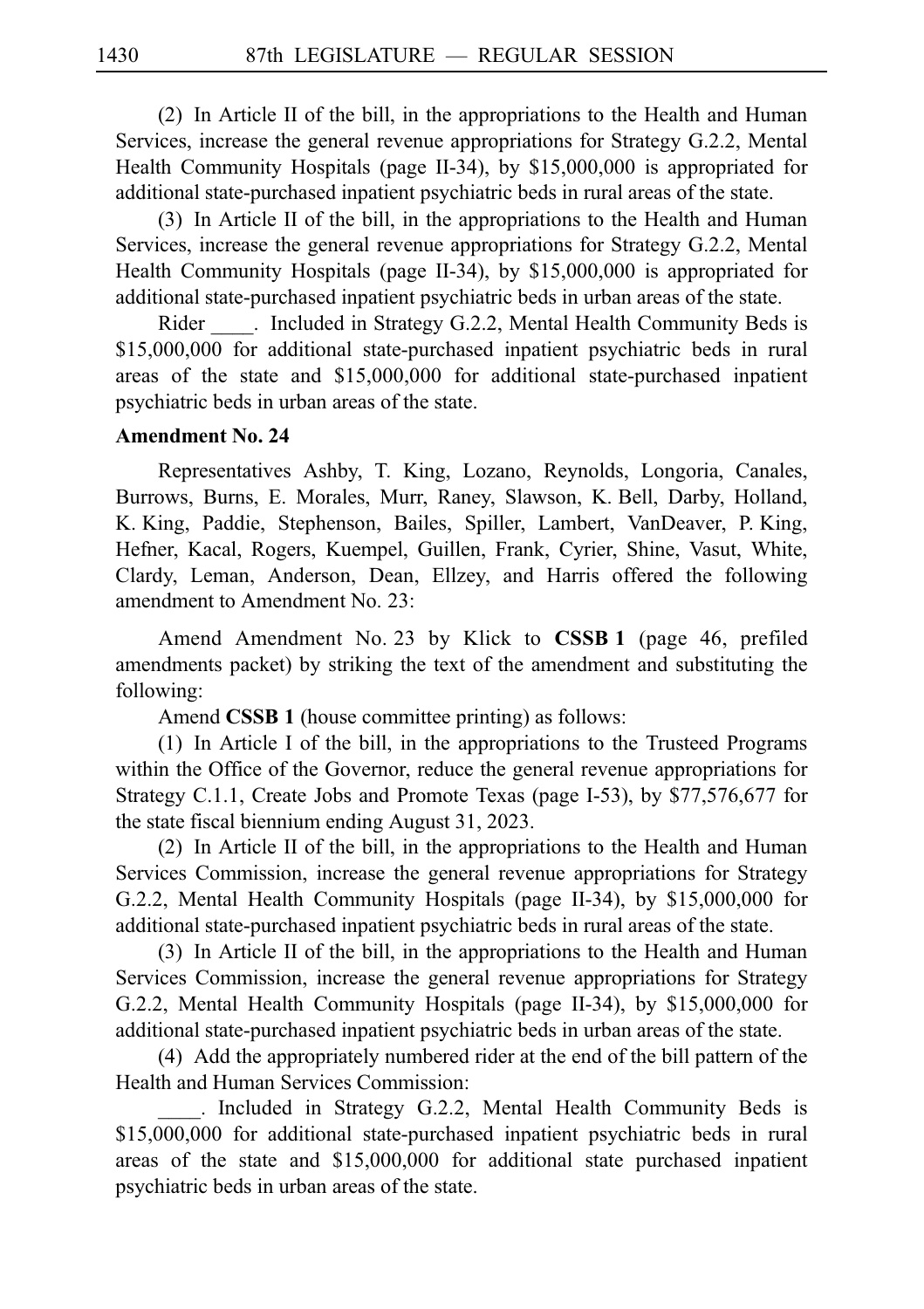$(5)$  On page II-32 of the HHSC bill pattern, increase appropriations in Strategy A.1.1, Aged and Medicare-Related, by \$23,497,005 in general revenue and \$37,502,488 in federal funds in fiscal year 2022, and \$24,079,672 in general revenue and \$38,383,809 in federal funds in fiscal year 2023, for All Funds totals of \$60,999,493 in fiscal year 2022 and \$62,463,481 in fiscal year 2023.

(6) On page II-46 through page II-47 of the HHSC bill pattern, amend the following rider to read as follows:

8. Hospital Payments. Included in amounts appropriated above to the Health and Human Services Commission (HHSC) in Strategies in Goal A, Medicaid Client Services, is \$[59,464,818]82,961,823 in general revenue funds, \$98,978,587 in interagency contracts, and  $\sqrt{244,412,951}$  [281,915,439 in federal funds (\$[402,856,356]463,855,849 in All Funds) in fiscal year 2022 and  $$156,464,008$  180,543,680 in general revenue funds, \$98,978,587 in interagency contracts, and  $\sqrt{252, 173, 545}$  290, 557, 354 in federal funds (\$[407,586,140]470,049,621 in All Funds) in fiscal year 2023 to provide Medicaid hospital add-on payments for trauma care and safety-net hospitals and add-on payments and rate increases for rural hospitals as follows:

(a)  $$70,794,000$  in interagency contracts and  $$109,206,000$  in federal funds in fiscal year 2022 and \$68,634,000 in interagency contracts and \$111,366,000 in federal funds in fiscal year 2023 for trauma care;

(b)  $$30,810,413$  in general revenue funds,  $$28,184,587$  in interagency contracts, and \$91,005,000 in federal funds in fiscal year 2022 and \$26,850,413 in general revenue funds, \$30,344,587 in interagency contracts, and \$92,805,000 in federal funds in fiscal year 2023 for safety-net hospitals;

(c)  $$11,799,000$  in general revenue funds and  $$18,201,000$  in federal funds in fiscal year 2022 and \$11,439,000 in general revenue funds and \$18,561,000 in federal funds in fiscal year 2023 for rural hospitals to maintain increases and add-ons related to general outpatient reimbursement rates, outpatient emergency department services that do not qualify as emergency visits, the outpatient hospital imaging services fee schedule, and the outpatient clinical laboratory services fee schedule;

(d)  $$11,484,360$  in general revenue funds and  $$17,715,640$  in federal funds in fiscal year 2022 and \$12,773,550 in general revenue funds and \$20,726,450 in federal funds in fiscal year 2023 for rural hospitals to maintain inpatient rates trended forward from 2013 to 2020 using an inflationary  $factor[\frac{1}{2}, \frac{1}{2}]$ 

(e)  $$5,371,045$  in general revenue funds and  $$8,285,311$  in federal funds in fiscal year 2022 and \$5,371,045 in general revenue funds and \$8,715,095 in federal funds in fiscal year 2023 for rural hospitals to maintain increases to inpatient rates in addition to those identified in Subsection (d); and

(f)  $$23,497,005$  in general revenue funds and  $$37,502,488$  in federal funds in fiscal year 2022 and \$24,079,672 in general revenue funds and \$38,383,809 in federal funds in fiscal year 2023 to increase reimbursement for Medicaid services provided by rural hospitals.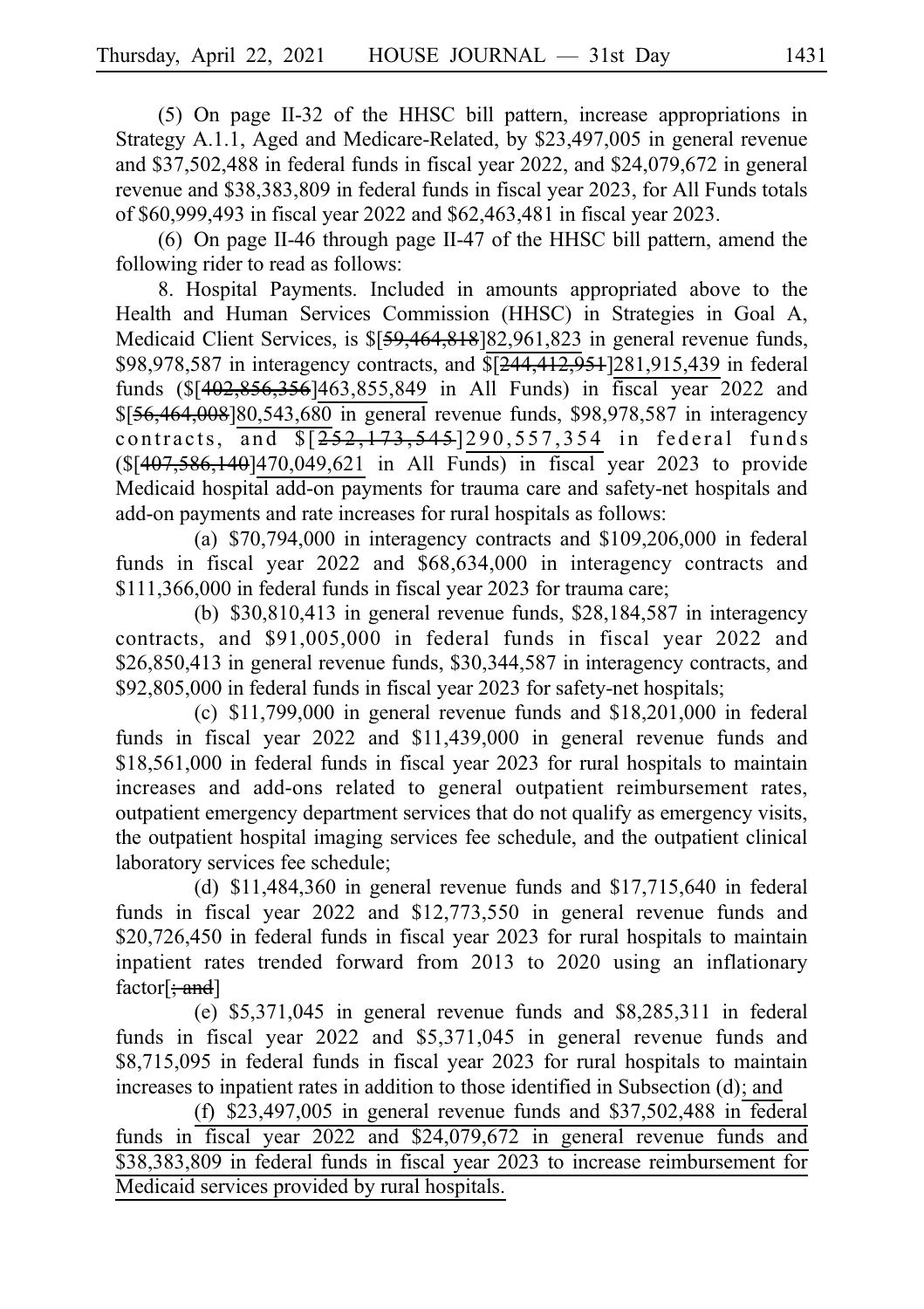HHSC shall develop a methodology to implement the add-on payments pursuant to funding identified in Subsection (b) that targets the state's safety-net hospitals, including those hospitals that treat high percentages of Medicaid and low-income, uninsured patients. Total reimbursement for each hospital shall not exceed its hospital specific limit.

For purposes of Subsections (c), (d),  $[\text{and} -](e)$ , and (f), rural hospitals are defined as (1) hospitals located in a county with 60,000 or fewer persons according to the 2010 U.S. Census; or (2) a hospital designated by Medicare as a Critical Access Hospital (CAH), a Sole Community Hospital (SCH), or a Rural Referral Center (RRC) that is not located in a Metropolitan Statistical Area (MSA); or (3) a hospital that has 100 or fewer beds, is designated by Medicare as a CAH, a SCH, or a RRC, and is located in an MSA. No reimbursement may exceed the hospital specific limit and reimbursement for outpatient emergency department services that do not qualify as emergency visits may not exceed 65 percent of cost.

To the extent possible, HHSC shall ensure any funds identified in this rider that are included in Medicaid managed care capitation rates are distributed by the managed care organizations to the hospitals. The expenditure of funds identified in this rider that are not used for targeted increases to hospital provider rates as outlined above shall require the prior written approval of the Legislative Budget Board.

(7) Adjust article totals, method-of-finance totals, and performance measures accordingly.

Amendment No. 24 was adopted.

Amendment No. 23, as amended, was adopted.

### **Amendment No. 25**

Representative Tinderholt offered the following amendment to **CSSBi1**:

Floor Packet Page No. 47

Amend **CSSB 1** (house committee printing) as follows:

 $(1)$  In Article I of the bill, in the appropriations for the Trusteed Programs within the Office of the Governor (page I-53), reduce the general revenue appropriations for Strategy C.1.1, Create Jobs and Promote Texas, by \$22,500,000 for each year of the state fiscal biennium ending August 31, 2023.

(2) In Article I of the bill, following the appropriations to the Trusteed Programs within the Office of the Governor, in Rider 27, Create Jobs and Promote Texas (page I-59), strike "\$322,004,270" in the first sentence of the rider and substitute "\$277,004,270".

(3) In Article I of the bill, following the appropriations to the Trusteed Programs within the Office of the Governor, in Rider 27, Create Jobs and Promote Texas (page I-59), strike Subsection (b) of the rider and reletter subsequent subsections of the rider accordingly.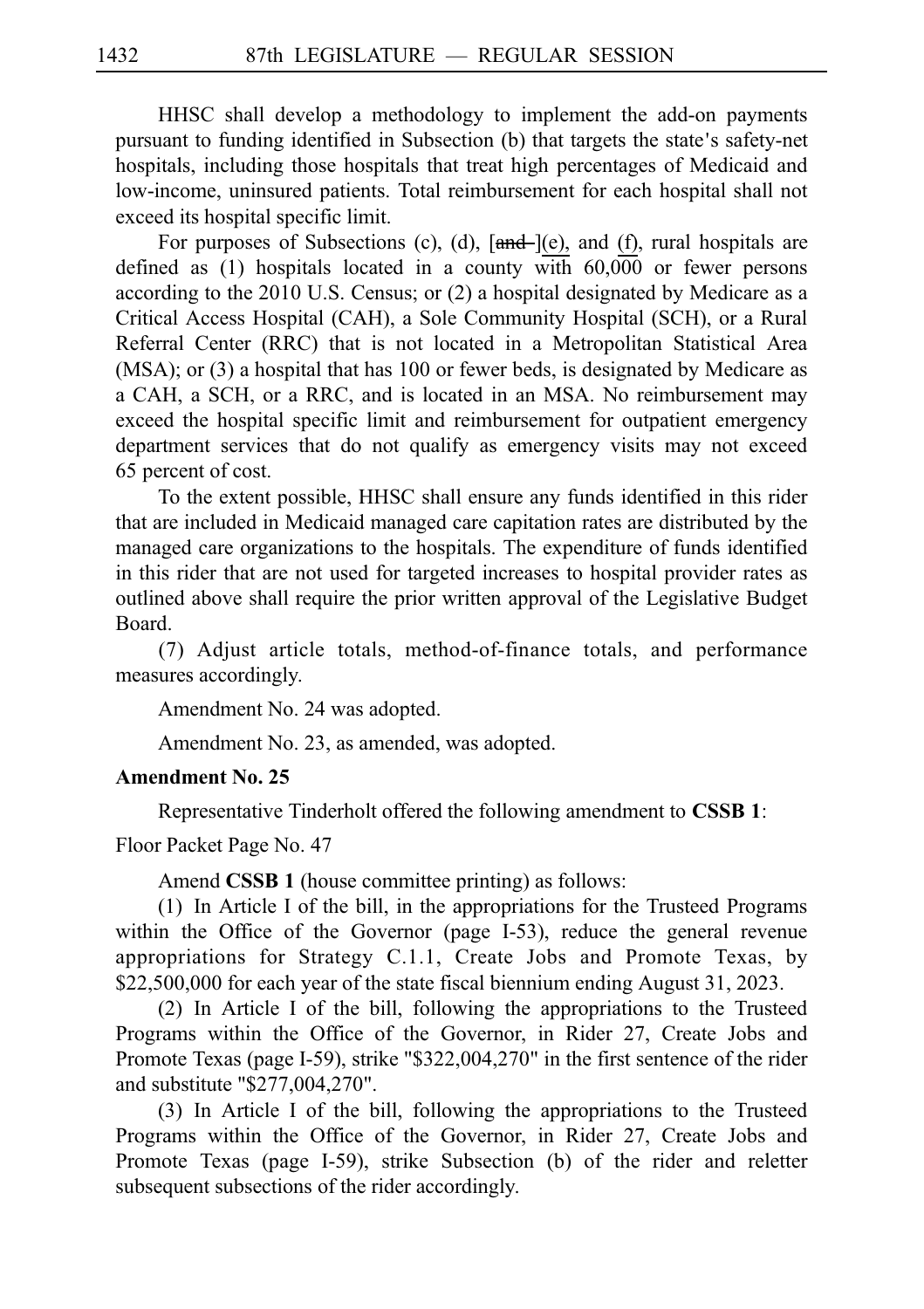$(4)$  In Article III of the bill, in the appropriations to the Teacher Retirement System of Texas (page III-36), increase the general revenue appropriations to Strategy A.2.1, Retiree Health-Statutory Funds, by \$22,500,000 for each year of the state fiscal biennium ending August 31, 2023.

(5) Adjust totals and methods of financing accordingly.

Amendment No. 25 was adopted.

### **Amendment No. 26**

Representative Slaton offered the following amendment to **CSSBi1**:

Floor Packet Page No. 50

Amend **CSSB 1** (house committee printing) as follows:

 $(1)$  In Article I of the bill, in the appropriations to the Trusteed Programs within the Office of the Governor, Method of Financing listing for General Revenue Fund-Dedicated, Texas Enterprise Fund (page I-52), strike "100,000,000" and substitute "0" for the state fiscal year ending August 31, 2022.

 $(2)$  In Article I of the bill, in the appropriations to the Trusteed Programs within the Office of the Governor, reduce the appropriation for Strategy C.1.1, Create Jobs and Promote Texas (page I-53), by \$100,000,000 for the state fiscal year ending August 31, 2022.

(3) In Article I of the bill, following the appropriations to the Trusteed Programs within the Office of the Governor, in Rider 27, Create Jobs and Promote Texas (page I-59), strike "\$322,004,270" in the first sentence of the rider and substitute "\$222,004,270."

 $(4)$  In Article I of the bill, following the appropriations to the Trusteed Programs within the Office of the Governor, in Rider 27, Create Jobs and Promote Texas (page I-59), strike Subsection (c) of the rider and reletter subsequent subsections of the rider accordingly.

 $(5)$  In Article III of the bill, in the appropriations to the Property Tax Relief Fund, increase the appropriations from the General Revenue Fund to the Property Tax Relief Fund, by the amount of \$100,000,000 for the state fiscal year ending August 31, 2022.

 $(6)$  In Article III of the bill, add the following appropriately numbered rider after the appropriations to the Property Tax Relief Fund:

\_\_\_\_.iiAdditional Funds for Property Tax Relief Fund. In addition to other amounts appropriated, the amount of \$100,000,000 is appropriated from the General Revenue Fund to the Property Tax Relief Fund for the fiscal year ending August 31, 2022, for purposes of property tax relief.

(7) Adjust totals, methods of financing, and other provisions of the bill accordingly.

### **Amendment No. 27**

Representative Slaton offered the following amendment to Amendment No. 26:

Amend Amendment No. 26 by Slaton to CSSB 1 (page 50, prefiled amendments packet) as follows: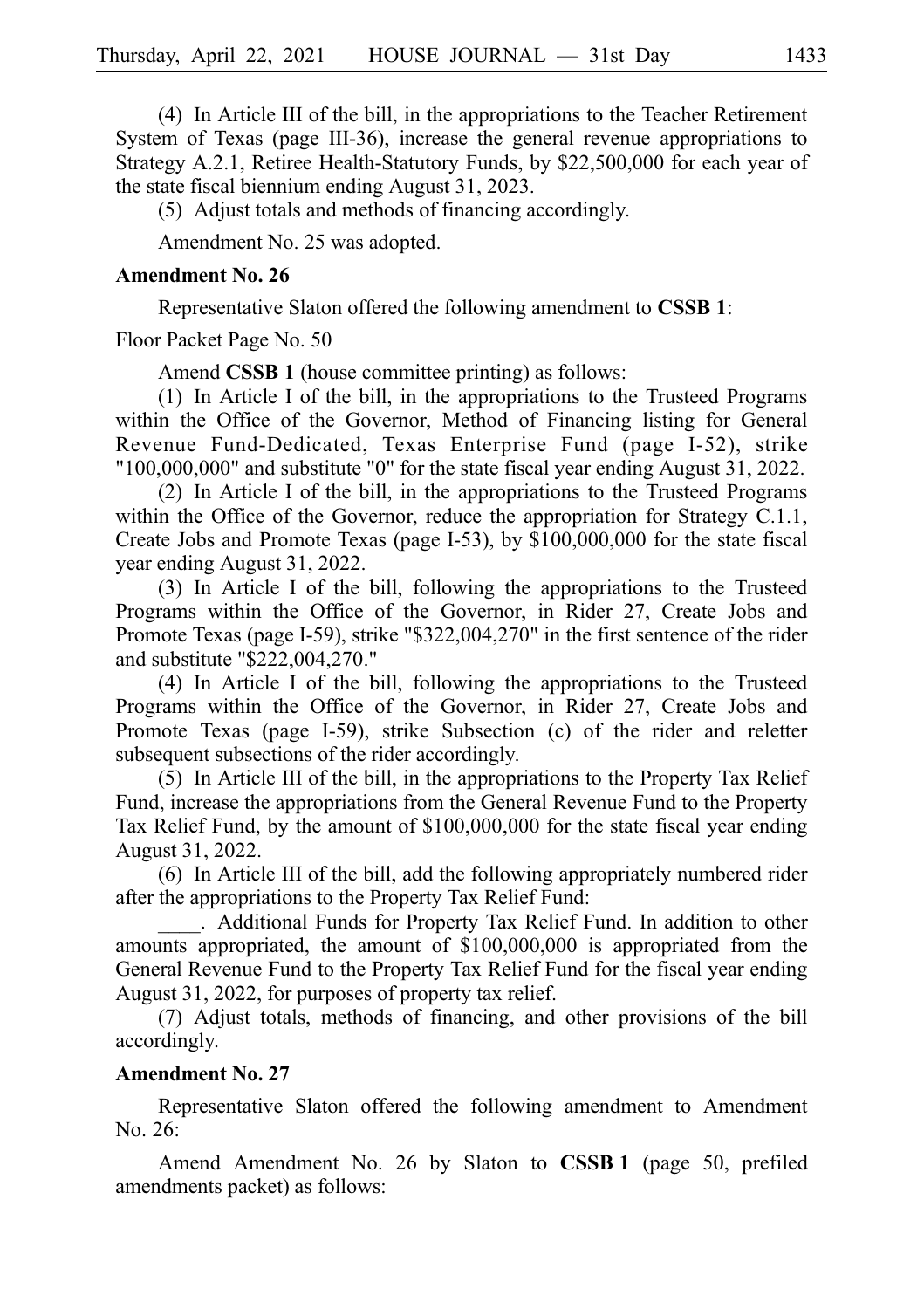(1) Strike Items  $(5)$  and  $(6)$  of the amendment and substitute the following:

(5) Add the following appropriately numbered rider following the Article III appropriations to the Texas Education Agency (page III-3) and renumber subsequent riders accordingly:

\_\_\_\_.iiAdditional Funds for School District Property Tax Relief. In addition to other amounts appropriated by this Act to the Texas Education Agency, the amount of \$100,000,000 is appropriated out of the General Revenue Fund to the Texas Education Agency for the state fiscal year ending August 31, 2022, for use in providing school district property tax relief by reducing the state compression percentage, as defined by Section 48.255, Education Code.

(2) Renumber items of the amendment appropriately.

Amendment No. 27 was adopted.

Amendment No. 26, as amended, was adopted.

### **Amendment No. 28**

Representative Tinderholt offered the following amendment to **CSSBi1**:

Floor Packet Page No. 54

Amend **CSSB 1** (house committee report) by adding the following appropriately numbered rider to Article I of the bill following the appropriations to Trusteed Programs within the Office of the Governor (page I-54):

. Restriction on Grants. It is the intent of the legislature that no money appropriated above to the Trusteed Programs within the Office of the Governor be used to award a grant to any person who is not a citizen or national of the United States and is unlawfully present in the United States under the federal Immigration and Nationality Act (8 U.S.C. Section 1101 et seq.).

### **Amendment No. 28 - Point of Order**

Representative Ortega raised a point of order against further consideration of Amendment No. 28 under Rule 8, Section 4, of the House Rules on the grounds that the amendment changes general law through an appropriations bill. The point of order was withdrawn.

Amendment No. 28 was withdrawn.

### **Amendment No. 29**

Representative Cason offered the following amendment to **CSSBi1**:

Floor Packet Page No. 56

Amend **CSSB 1** (house committee printing) as follows:

(1) Increase the Article I appropriations from the General Revenue Fund to Rider 26 of the Trusteed Programs within the Office of the Governor by the amount of \$588,700 for the first year of the state fiscal biennium ending August 31, 2022, and by \$570,819 for the second year of the state fiscal biennium ending August 31, 2023.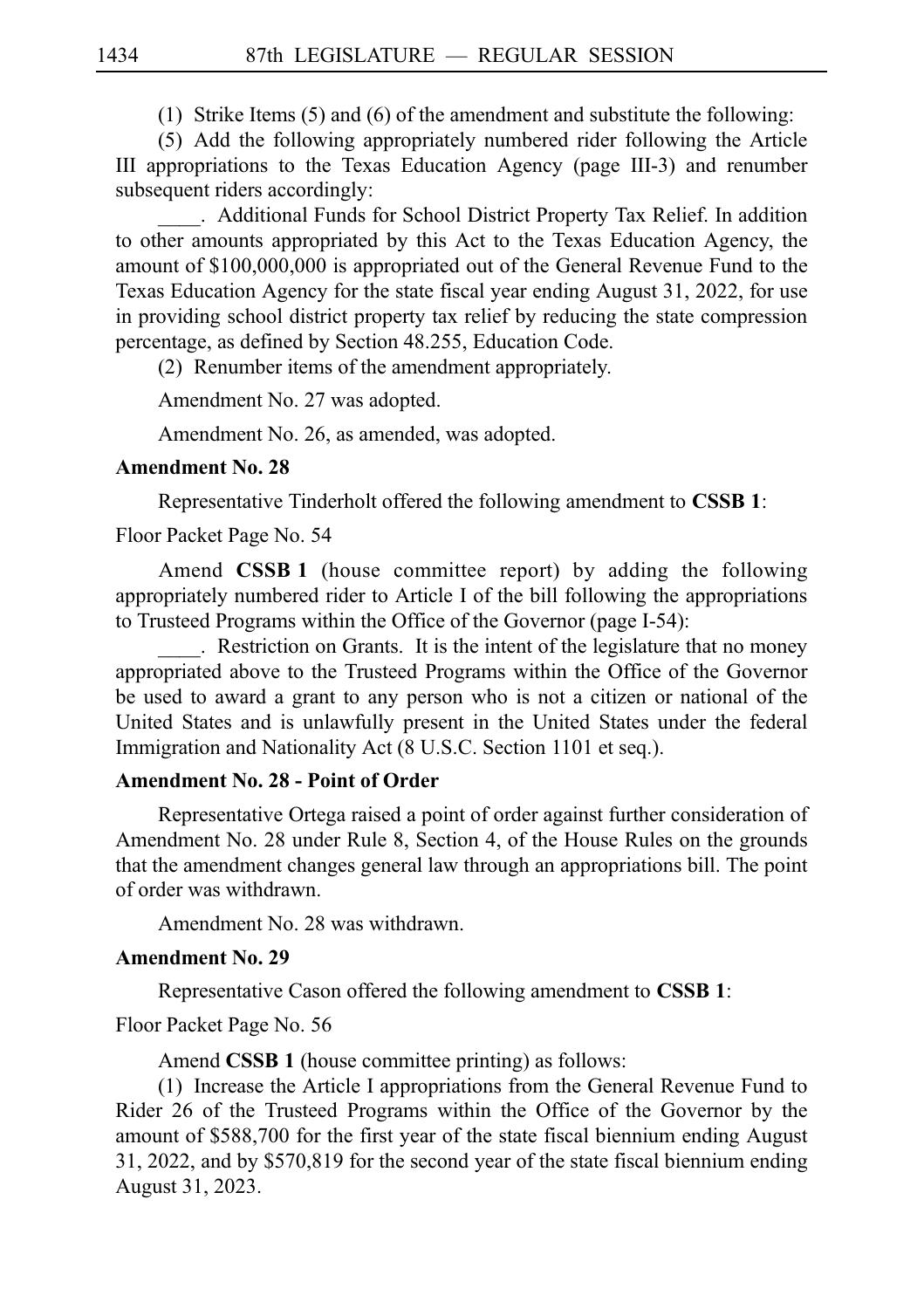(2) Reduce the Article VIII appropriations from the General Revenue Fund to the Board of Geoscientists (page VIII-11) by the amount of \$588,700 for the first year of the state fiscal biennium ending August 31, 2022, and by  $$570,819$  for the second year of the state fiscal biennium ending August 31, 2023.

(3) Adjust article totals and methods of financing accordingly.

Representative M. González moved to table Amendment No. 29.

A record vote was requested by Representative Cason.

The motion to table prevailed by (Record 405): 91 Yeas, 49 Nays, 1 Present, not voting.

Yeas — Allen; Allison; Anchia; Ashby; Beckley; Bell, K.; Bernal; Bonnen; Bowers; Buckley; Bucy; Burrows; Button; Campos; Canales; Capriglione; Clardy; Coleman; Collier; Cook; Cortez; Crockett; Cyrier; Darby; Davis; Dean; Deshotel; Dominguez; Dutton; Ellzey; Fierro; Frank; Gates; Geren; Gervin-Hawkins; Goldman; González, J.; González, M.; Goodwin; Guerra; Hernandez; Herrero; Hinojosa; Howard; Israel; Johnson, A.; Johnson, J.D.; Johnson, J.E.; Kacal; King, K.; King, T.; Lambert; Larson; Leach; Longoria; Lopez; Lucio; Martinez; Meyer; Meza; Minjarez; Moody; Morales, C.; Morales, E.; Morales Shaw; Murphy; Noble; Oliverson; Ordaz Perez; Ortega; Paddie; Perez; Price; Ramos; Raymond; Reynolds; Rodriguez; Rose; Rosenthal; Shine; Smithee; Talarico; Thierry; Thompson, E.; Thompson, S.; Turner, C.; Turner, J.; Vo; Walle; Wu; Zwiener.

Nays — Anderson; Biedermann; Burns; Cain; Cason; Craddick; Frullo; Harless; Harris; Hefner; Holland; Huberty; Hull; Hunter; Jetton; King, P.; Klick; Krause; Kuempel; Landgraf; Leman; Lozano; Metcalf; Middleton; Morrison; Muñoz; Murr; Parker; Patterson; Paul; Raney; Rogers; Sanford; Schaefer; Schofield; Shaheen; Slaton; Slawson; Smith; Spiller; Stephenson; Stucky; Swanson; Tinderholt; Toth; VanDeaver; Vasut; White; Wilson.

Present, not voting — Mr. Speaker(C).

Absent, Excused — Bell, C.

Absent — Bailes; Cole; Guillen; Martinez Fischer; Neave; Pacheco; Romero; Sherman.

### **STATEMENTS OF VOTE**

When Record No. 405 was taken, I was shown voting yes. I intended to vote no.

K. Bell

When Record No. 405 was taken, I was shown voting yes. I intended to vote no.

Cyrier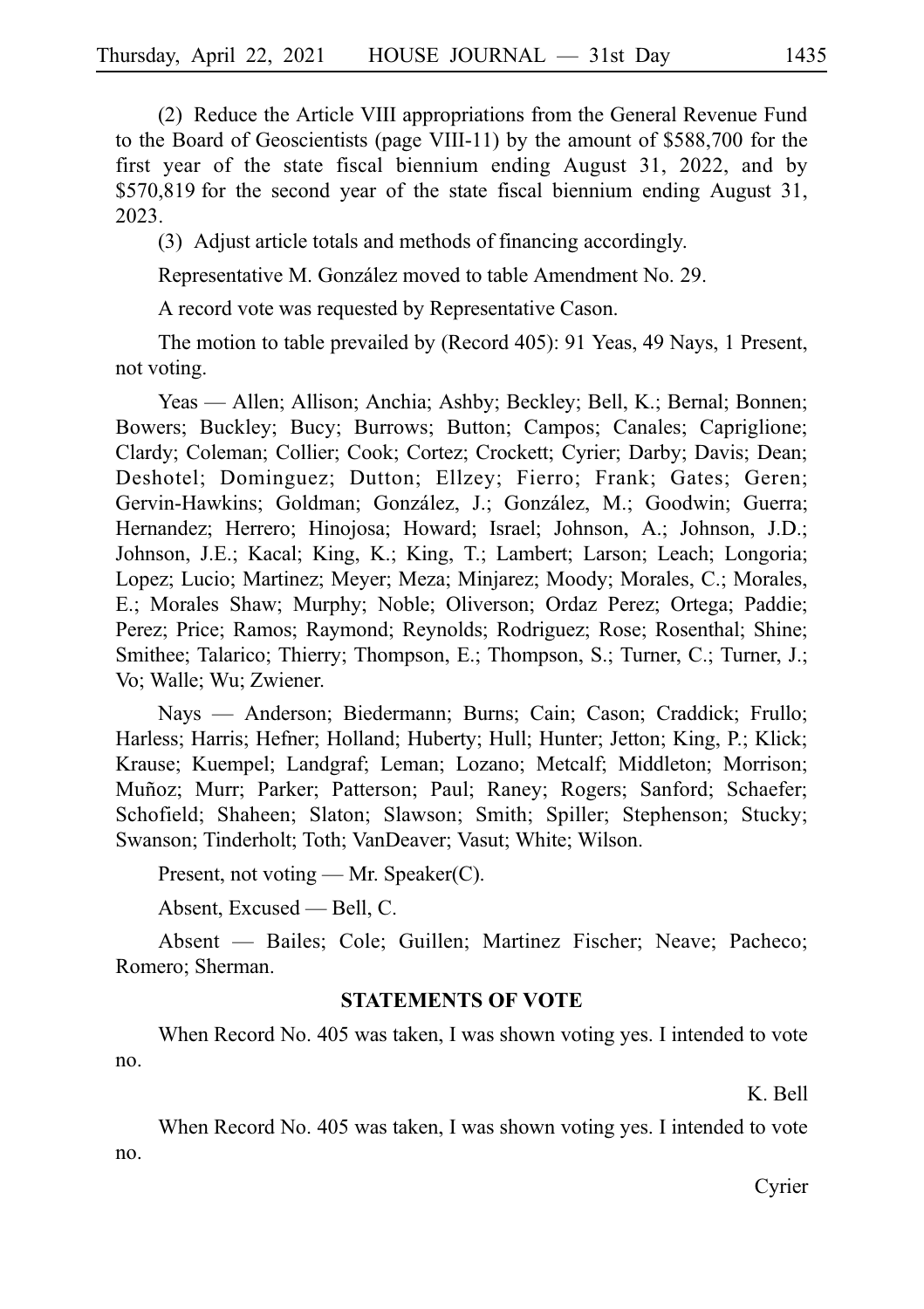When Record No. 405 was taken, I was in the house but away from my desk. I would have voted yes.

Neave

When Record No. 405 was taken, I was in the house but away from my desk. I would have voted yes.

Romero

### **Amendment No. 30**

Representative Davis offered the following amendment to **CSSBi1**:

Floor Packet Page No. 64

Amend **CSSB 1** (house committee printing) as follows:

(1) In Article I of the bill, in the bill pattern for Historical Commission, on page I-64, strike Rider 6-Cultural Diversity Scholarship and insert the following:

6. Cultural Diversity Scholarships. Gifts and donations received by the Historical Commission, not to exceed \$50,000 in each fiscal year of the biennium, may be expended to nonprofit organizations for scholarships of up to \$1000 per recipient for travel expenses, including meals and lodging, in order to encourage diversity among participants at agency sponsored conferences, seminars, and workshops.

Amendment No. 30 was adopted.

### **Amendment No. 31**

Representative Swanson offered the following amendment to **CSSBi1**:

Floor Packet Page No. 65

Amend **CSSB 1** (house committee printing) in Article I of the bill by adding the following appropriately numbered rider after the appropriations to the Library & Archives Commission (page I-77):

. TexQuest Digital Resources. The Library & Archives Commission shall ensure that primary and secondary schools that have access to TexQuest digital resources funded out of amounts appropriated by this Act to the commission have adopted Internet safety policies and technology protection measures that meet the requirements for certification under 47 U.S.C. Section  $254(h)(5)$ .

### **Amendment No. 32**

Representative Swanson offered the following amendment to Amendment  $No. 31:$ 

Amend Amendment No. 31 by Swanson to **CSSB 1** (page 65, prefiled amendments packet) by striking page 1, lines 6-10, and substituting the following:

Commission shall ensure that TexQuest digital resources that are provided by a vendor and funded out of amounts appropriated by this Act to the commission include technology protection measures that meet the requirements of 47 U.S.C. Section 254(h)(5).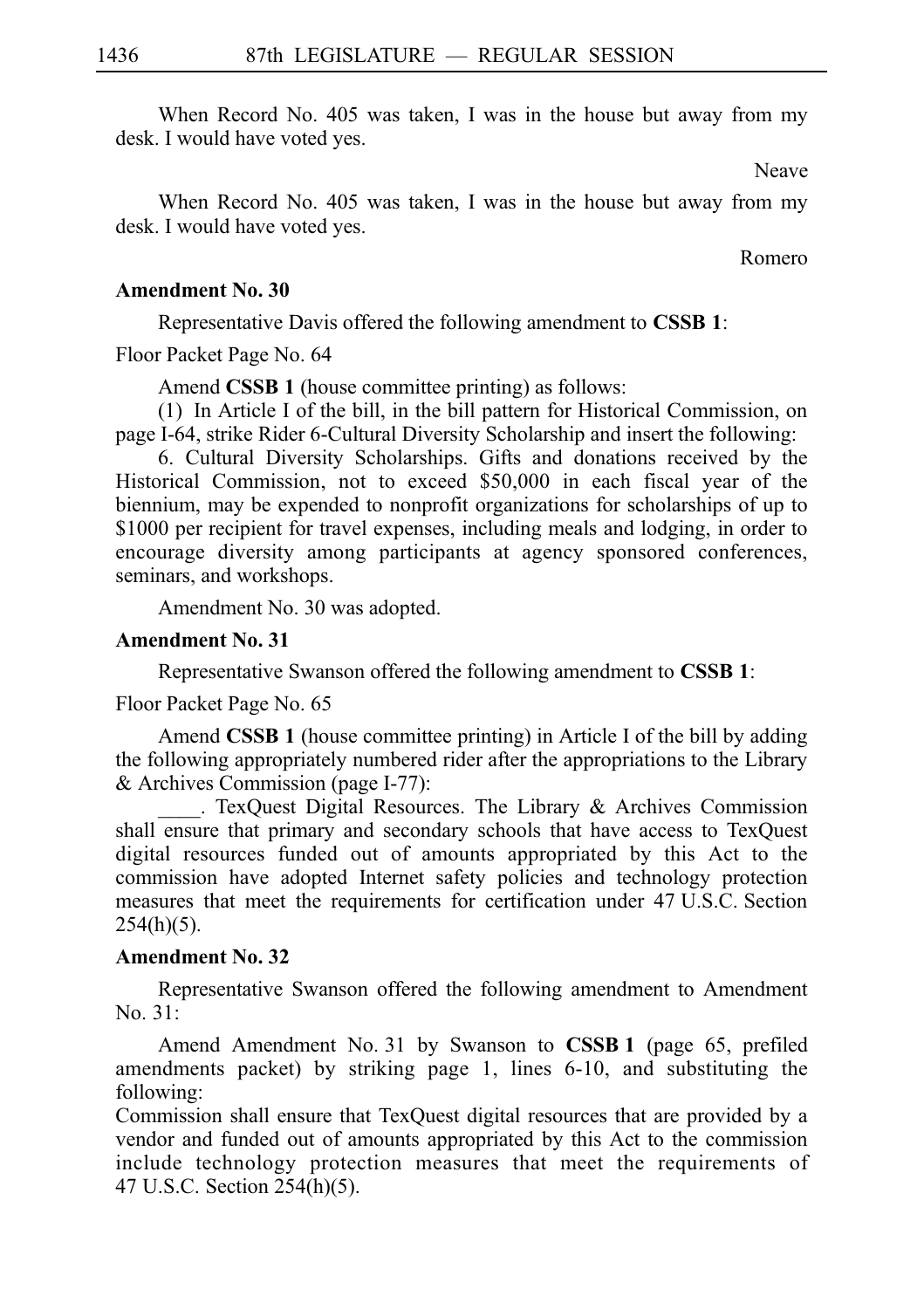Amendment No. 32 was adopted.

Amendment No. 31, as amended, was adopted.

#### **Amendment No. 33**

Representative Guillen offered the following amendment to **CSSBi1**:

Floor Packet Page No. 66

Amend **CSSB 1** (house committee printing) in Article I of the bill, by adding the following appropriately numbered rider after the appropriations to the Library & Archives Commission (I-77):

. TexShare and TexQuest. (a) In addition to other amounts appropriated by this Act and notwithstanding Sections 13.01 and 13.02 of Part 13, Article IX, of this Act, a total amount of \$5,000,000 of any money made available under the following laws and subject to appropriation from the state treasury is reappropriated to the Library & Archives Commission to the extent consistent with conditions placed on the expenditure of that money by the federal government:

(1) Section 313, Coronavirus Response and Relief Supplemental Appropriations Act, 2021 (Div. M, Pub. L. No. 116-260, 134 Stat. 1182 (2020), reprinted in note, 20 U.S.C. Section 3401); or

(2) Section 2001, American Rescue Plan Act of 2021 (Pub. L. No. 117-2, 135 Stat. 4 (2021), reprinted in note, 20 U.S.C. Section 3401).

(b) Out of money reappropriated by Subsection (a) of this rider, the Library & Archives Commission shall allocate  $$2,500,000$  for the state fiscal year ending August 31, 2022, and  $$2,500,000$  for the state fiscal year ending August 31, 2023, to Strategy A.1.1, Library Support Services, for purposes of the TexShare and TexQuest online library resource program.

#### **Amendment No. 34**

Representative Guillen offered the following amendment to Amendment No. 33:

Amend Amendment No. 33 by Guillen to **CSSB 1** (page 66, prefiled amendments packet) by striking page 1, lines 5-25, of the amendment and substituting the following:

\_\_\_\_. Contingent Rider: TexShare and TexQuest. Out of any money appropriated to the Library and Archives Commission under Section 13.01, Article IX, notwithstanding Section 13.02, Article IX, and to the extent authorized by federal law, the Library and Archives Commission shall allocate \$2,500,000 for the state fiscal year ending August 31, 2022, and \$2,500,000 for the state fiscal year ending August 31, 2023, to Strategy A.1.1, Library Support Services, for purposes of the TexShare and TexQuest online library resource program.

Amendment No. 34 was adopted.

Amendment No. 33, as amended, was adopted.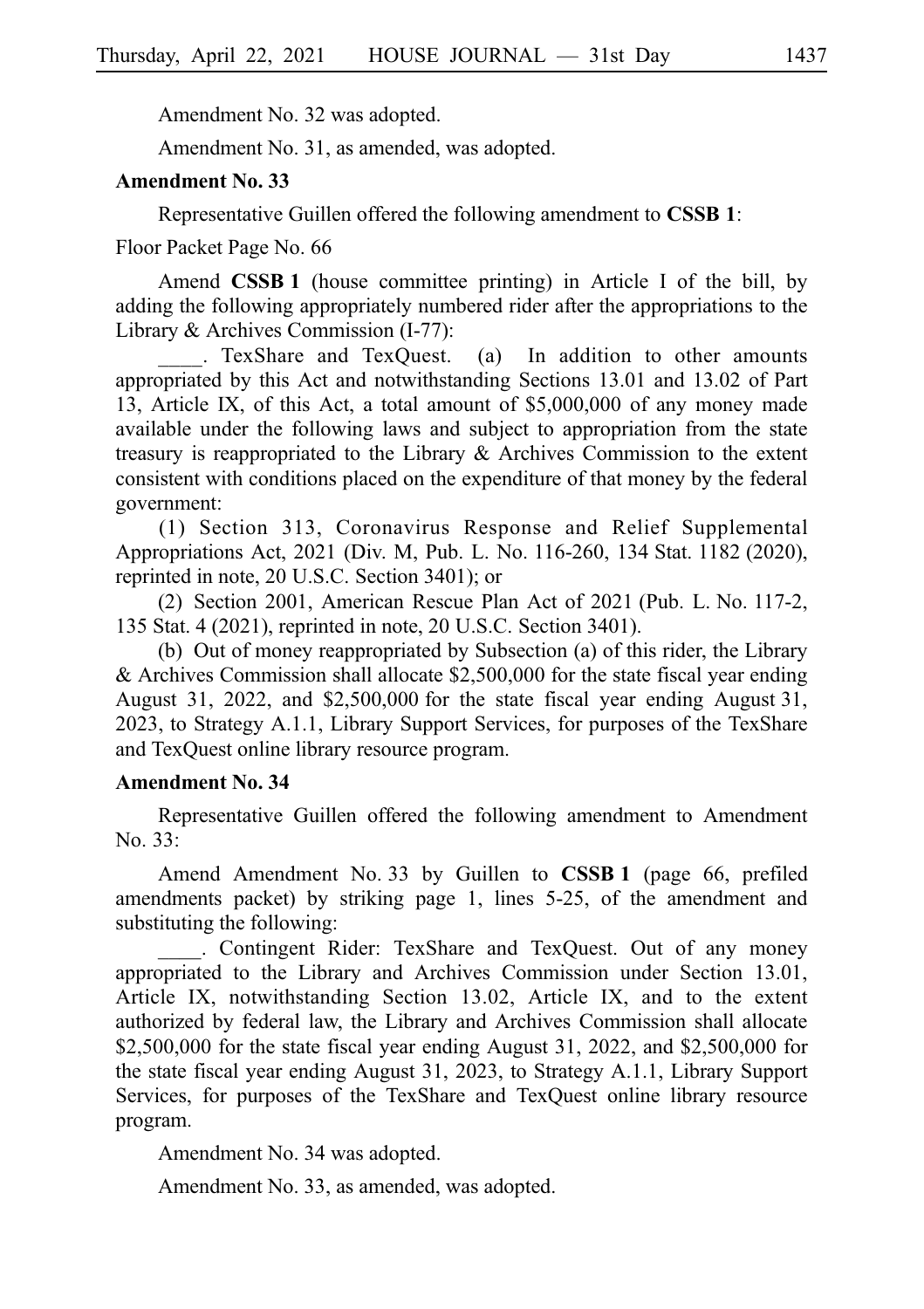#### **Amendment No. 35**

Representative Goodwin offered the following amendment to **CSSBi1**:

Floor Packet Page No. 67

Amend **CSSB 1** (house committee report) in Article I of the bill, following the appropriations to the Preservation Board (I-82), by adding the following appropriately numbered rider:

. Electric Vehicle Charging Stations. It is the intent of the legislature that the Preservation Board, using available funds appropriated to the board by this Act, install electric vehicle charging stations in the Capitol complex.

Amendment No. 35 was adopted.

#### **Amendment No. 36**

Representative Cain offered the following amendment to **CSSBi1**:

Floor Packet Page No. 70

Amend **CSSB 1** (house committee printing), in Article I of the bill, by adding the following appropriately numbered rider after the appropriations to the Secretary of State:

\_\_\_\_.iiAppropriations Prohibited for Counties Not Complying with Election Code. Money appropriated above in Strategy B.1.2 or B.1.5 may not be used for purposes of funding a county whose elections administrator has been judged by a court of competent jurisdiction to have violated a provision of the Election Code.

#### **Amendment No. 36 - Point of Order**

Representative Bucy raised a point of order against further consideration of Amendment No. 36 under Rule 8, Section 4, of the House Rules. The point of order was sustained and the speaker submitted the following ruling:

#### **RULING BY THE SPEAKER**

on Amendment No. 36 to Senate Bill 1

Announced in the House on April 22, 2021

Representative Bucy raises a point of order against further consideration of the Cain Amendment under Rule 8, Section 4, of the House Rules on the grounds that the amendment changes general law in an appropriations bill.

The rider would require the secretary of state to withhold funds based on the behavior of a county elections administrator that constitutes any violations of any section of the Election Code as determined by a court. Under Section 19.002(b) of the Election Code, the secretary must make payments to county voter registrars for financing voter registration. The secretary may withhold state funds for the purpose of financing voter registration only if a registrar is not in compliance with certain sections of law pertaining to voter registration. Under Section 31.043 of the Election Code, an elections administrator performs the duties of the voter registrar in that county.

Because the rider would require the secretary to withhold voter registration payments for reasons other than those provided in Section 19.002, the rider creates general law.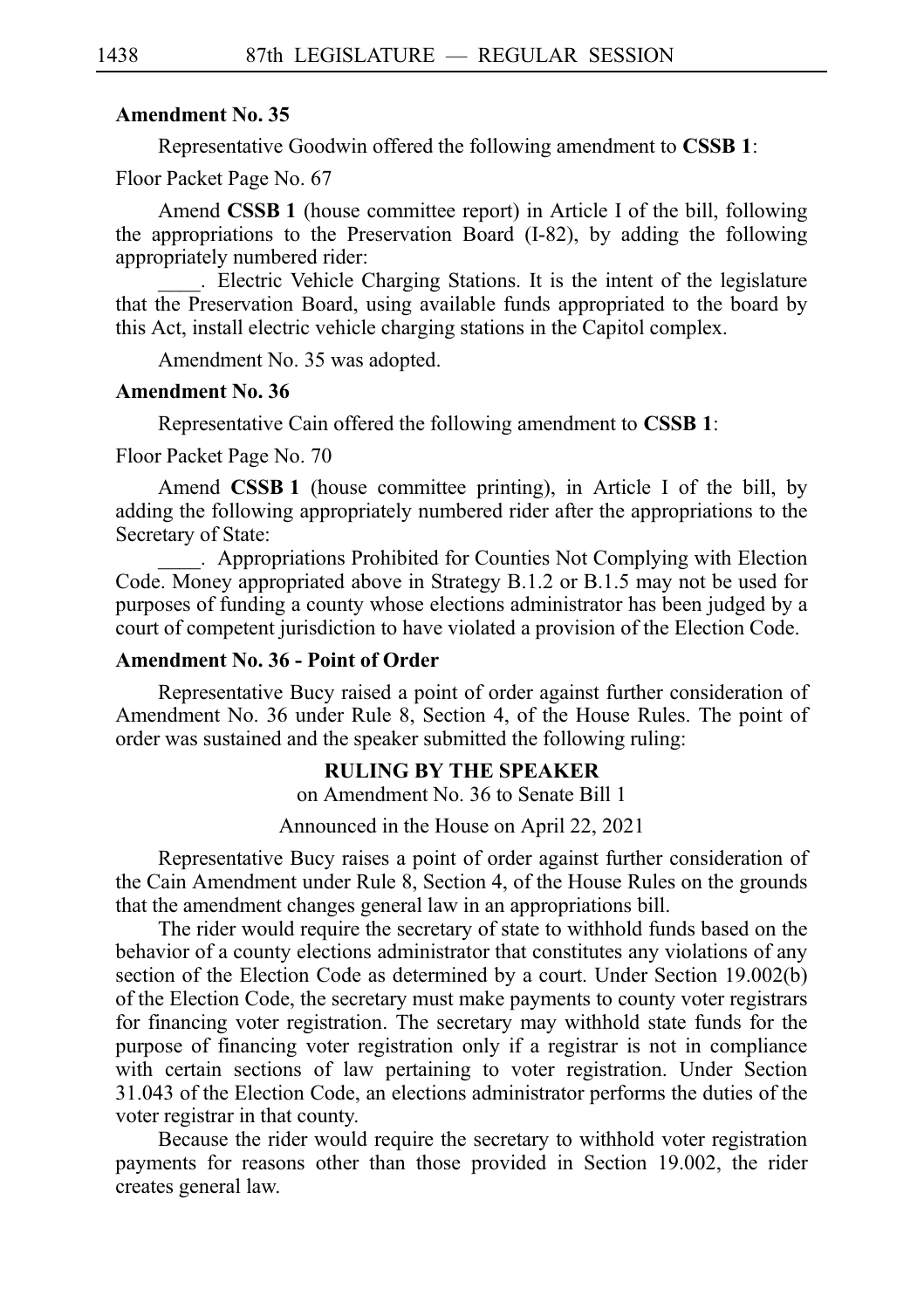Accordingly, the point of order is well-taken and sustained.

The ruling precluded further consideration of Amendment No. 36.

#### **Amendment No. 37**

Representative Minjarez offered the following amendment to **CSSB 1**:

Floor Packet Page No. 73

Amend **CSSB 1** as follows:

(1) In the bill pattern of the Department of Family and Protective Services, increase Temporary Assistance for Needy Families (TANF) federal funds in Strategy B.1.1, CPS Direct Delivery Staff, by \$2,500,000 in fiscal year 2022 and \$5,000,000 in fiscal year 2023 and reduce general revenue by \$2,500,000 in fiscal year 2022 and \$5,000,000 in fiscal year 2023.

 $(2)$  In the bill pattern of the Health and Human Services Commission (page) II-29)

(a) Increase appropriations in Strategy A.1.2, Disability-Related, by \$2,175,000 in general revenue in fiscal year 2022 and \$4,350,000 in general revenue in fiscal year 2023; and

(b) Increase appropriations in Strategy F.1.2, non-Medicaid Services, by \$325,000 in general revenue in fiscal year 2022 and \$650,000 in general revenue in fiscal year 2023; and

(c) Add the following new rider:

. Multi-Assistance Center Demonstration Project. (a) Included in amounts appropriated above in Strategy A.1.2, Disability-Related, is  $$2,175,000$  in general revenue in fiscal year 2022 and  $$4,350,000$  in general revenue in fiscal year 2023 and included in amounts appropriated above in Strategy F.1.2, Non-Medicaid Services, is \$325,000 in general revenue in fiscal year 2022 and \$650,000 in general revenue in fiscal year 2023 to support Medicaid and non-Medicaid eligible persons in a demonstration project providing comprehensive medical, therapeutic, and non-medical services to adults and children with special needs in Bexar County. The demonstration project shall utilize a one-stop shop model, providing on-site services to adults and children with special needs in Bexar County and the south Texas region. The model shall employ staff to serve as single point of contact to coordinate and support client needs with community partners.

(b) HHSC shall report to the Legislative Budget Board and governor by August 31, 2023, detailing a review of the demonstration project and outlining best practices to implement the model elsewhere in the state. Notwithstanding the limitations in Rider 84, Limitations on Transfer Authority, HHSC may transfer funds among strategies in its bill pattern to efficiently implement these provisions upon prior notification to the Legislative Budget Board. HHSC shall identify and pursue opportunities to use any available federal or other non-general revenue source of funds to implement this project. On identification of alternate appropriate sources of support, HHSC shall coordinate with the Legislative Budget Board to replace general revenue appropriations identified above.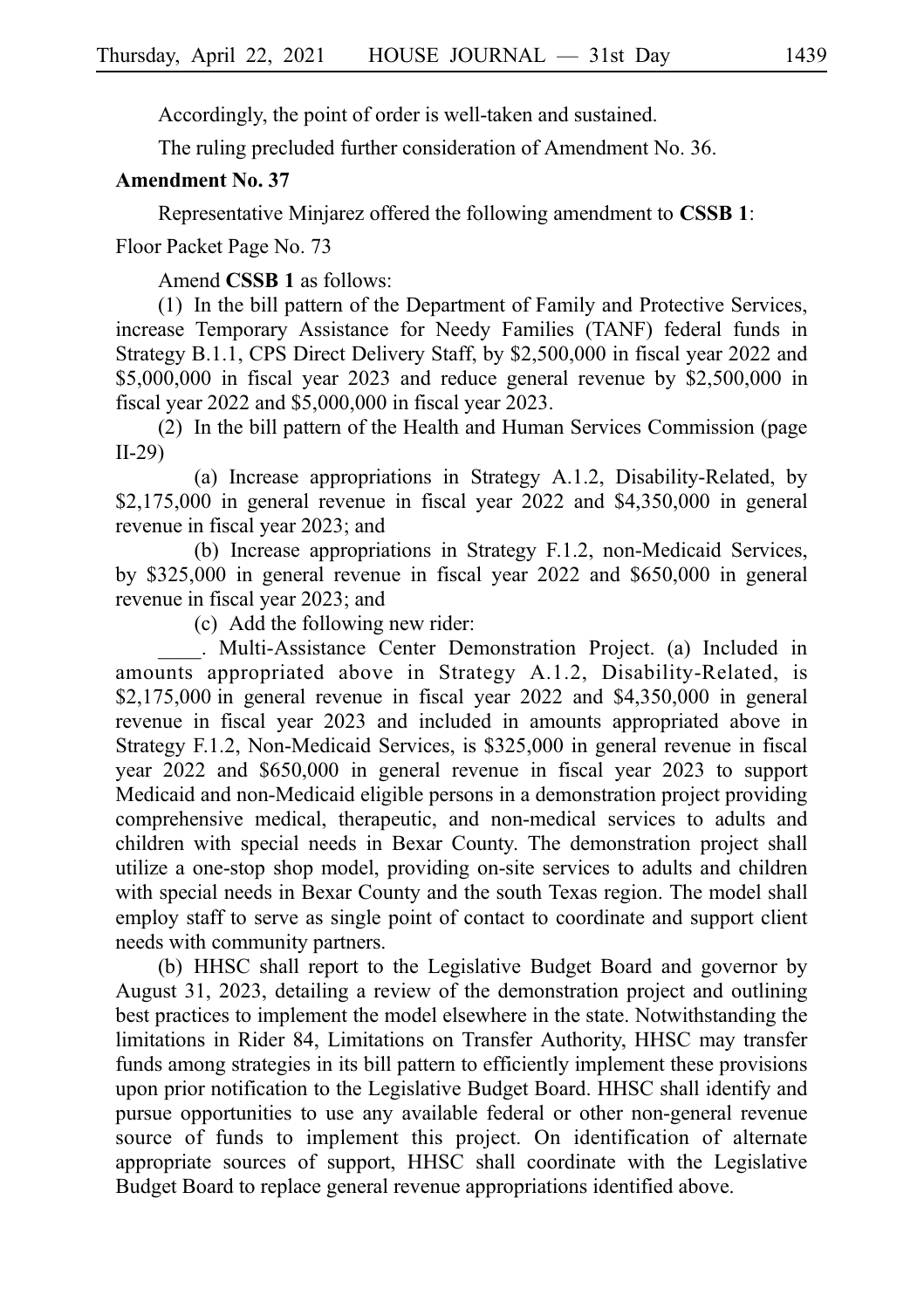(3) Adjust Method of Finance totals accordingly, and modify related employee benefits for the Department of Family and Protective Services for use of TANF appropriations.

#### **Amendment No. 38**

Representatives Minjarez and Bernal offered the following amendment to Amendment No. 37:

Amend the amendment on page 73 by Minjarez by striking the text and replacing with the following new rider:

. Multi-Assistance Center Demonstration Project. (a) The Health and Human Services Commission shall, out of funds appropriated pursuant to Article IX Section 13.01, support a demonstration project providing comprehensive medical, therapeutic, and non-medical services to adults and children with special needs. The funds shall assist a demonstration project utilizing a one-stop shop model, providing on-site services to adults and children with special needs in Bexar County and the south Texas region. The model shall employ staff to serve as single point of contact to coordinate and support client needs with community partners. Funds allocated to this initiative pursuant to this provision shall not exceed \$7,500,000 for the 2022-23 biennium.

(b) HHSC shall report to the Legislative Budget Board and governor by August 31, 2023, detailing a review of the demonstration project and outlining best practices to implement the model elsewhere in the state. Notwithstanding the limitations in Rider 84, Limitations on Transfer Authority, HHSC may transfer funds among strategies in its bill pattern to efficiently implement these provisions upon prior notification to the Legislative Budget Board. HHSC shall identify and pursue opportunities to use any available federal or other non-general revenue source of funds to implement this project.

Amendment No. 38 was adopted.

Amendment No. 37, as amended, was adopted.

#### **Amendment No. 39**

Representative Neave offered the following amendment to **CSSB 1**:

Floor Packet Page No. 75

Amend **CSSB 1** (house committee report) in Article II of the bill following the appropriations to the Department of Family and Protective Services (page II-3) by adding the following appropriately numbered rider:

. Report on Suicide among Foster Youth. Out of the funds appropriated to the Department of Family and Protective Services above in Strategy E.1.2, Other Support Services, the department shall collect data and issue a report on suicide among foster youth. The report must include the following information:

- $(1)$  the rate of suicide among foster youth in the state;
- $(2)$  the rate of suicide attempts among foster youth in the state;
- $(3)$  the information described by Subdivisions (1) and (2) disaggregated

by:

 $(A)$  age;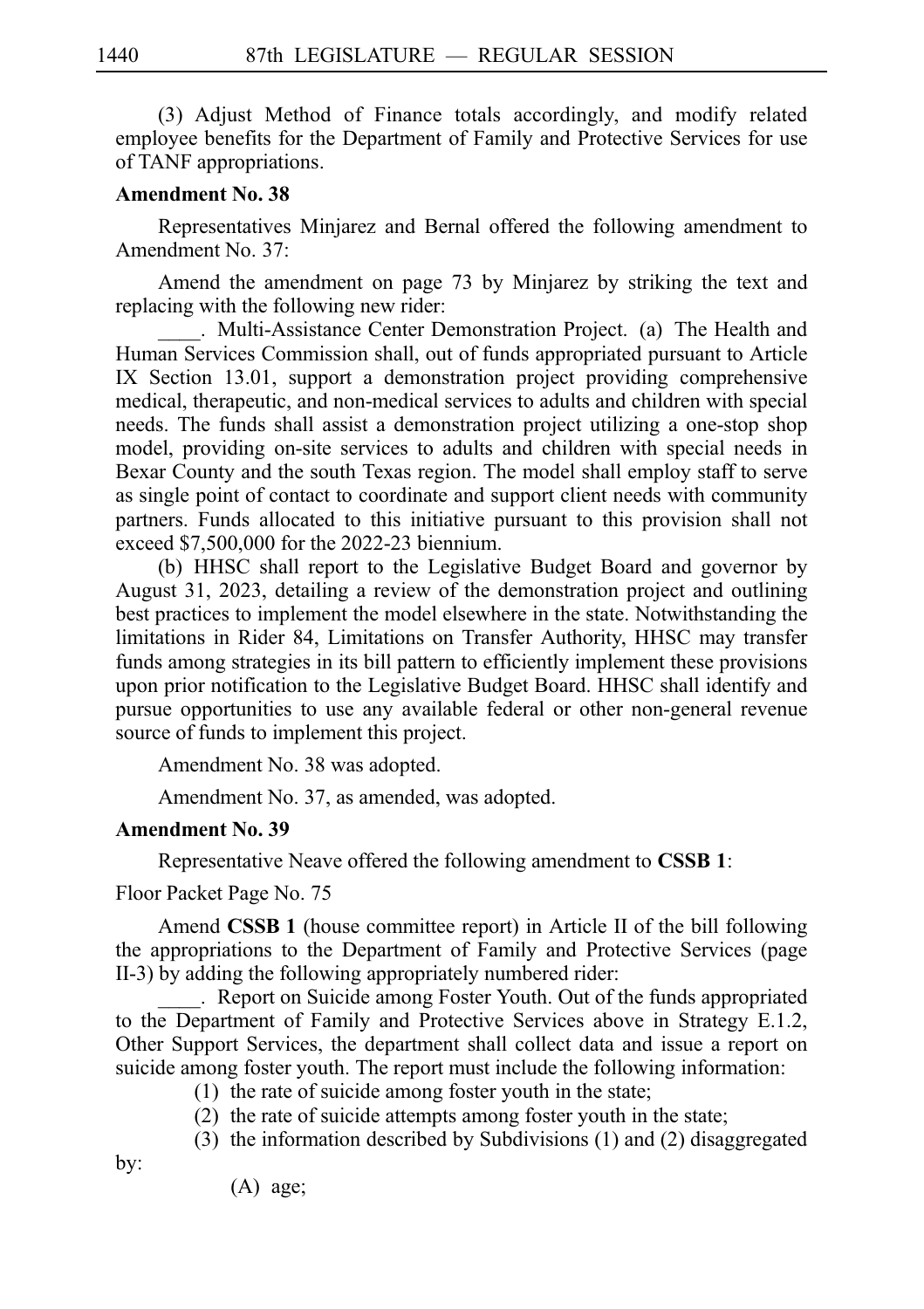- (B) gender;
- $(C)$  race;
- (D) ethnicity;
- (E) sexual orientation;
- (F) department region;
- (G) placement type; and
- (H) primary language;

(4) the department's policies and procedures relating to suicide prevention, intervention, and postvention;

 $(5)$  the department's training protocols for caseworkers and department contractors relating to suicide prevention;

 $(6)$  how the department's suicide prevention plan for foster youth aligns with the broader mental health plans of the department and the Health and Human Services Commission; and

 $(7)$  recommendations on how to:

 $(A)$  reduce the incidence of suicide among foster youth;

(B) improve training, planning, and coordination regarding suicide prevention, intervention, and postvention; and

(C) assist foster youth who survive a suicide attempt with reintegration into foster placement.

#### **Amendment No. 40**

Representative Neave offered the following amendment to Amendment No. 39:

Amend Amendment No. 39 by Neave amending **CSSB 1** (page 75, prefiled amendments packet) on page 1 by striking line 20 and re-lettering subsequent paragraphs.

Amendment No. 40 was adopted.

Amendment No. 39, as amended, was adopted.

#### **Amendment No. 41**

Representative Campos offered the following amendment to **CSSBi1**:

Floor Packet Page No. 79

Amend **CSSB 1** (house committee printing), in Article II of the bill, following the appropriations to the Department of State Health Services (page II-20), by adding the following appropriately numbered rider:

. Study on COVID-19 Testing and Immunization Distribution Equity. (a) Out of amounts appropriated above to the Department of State Health Services for Strategy A.2.1, Immunize Children & Adults, the department shall allocate an amount as necessary for the purpose of conducting a study on the equity of COVID-19 testing and immunization distribution in this state.

(b) The study conducted under this rider must identify any disparities in the distribution of or access to COVID-19 tests and immunizations in this state based on an individual's race, gender, socioeconomic status, and geographic location.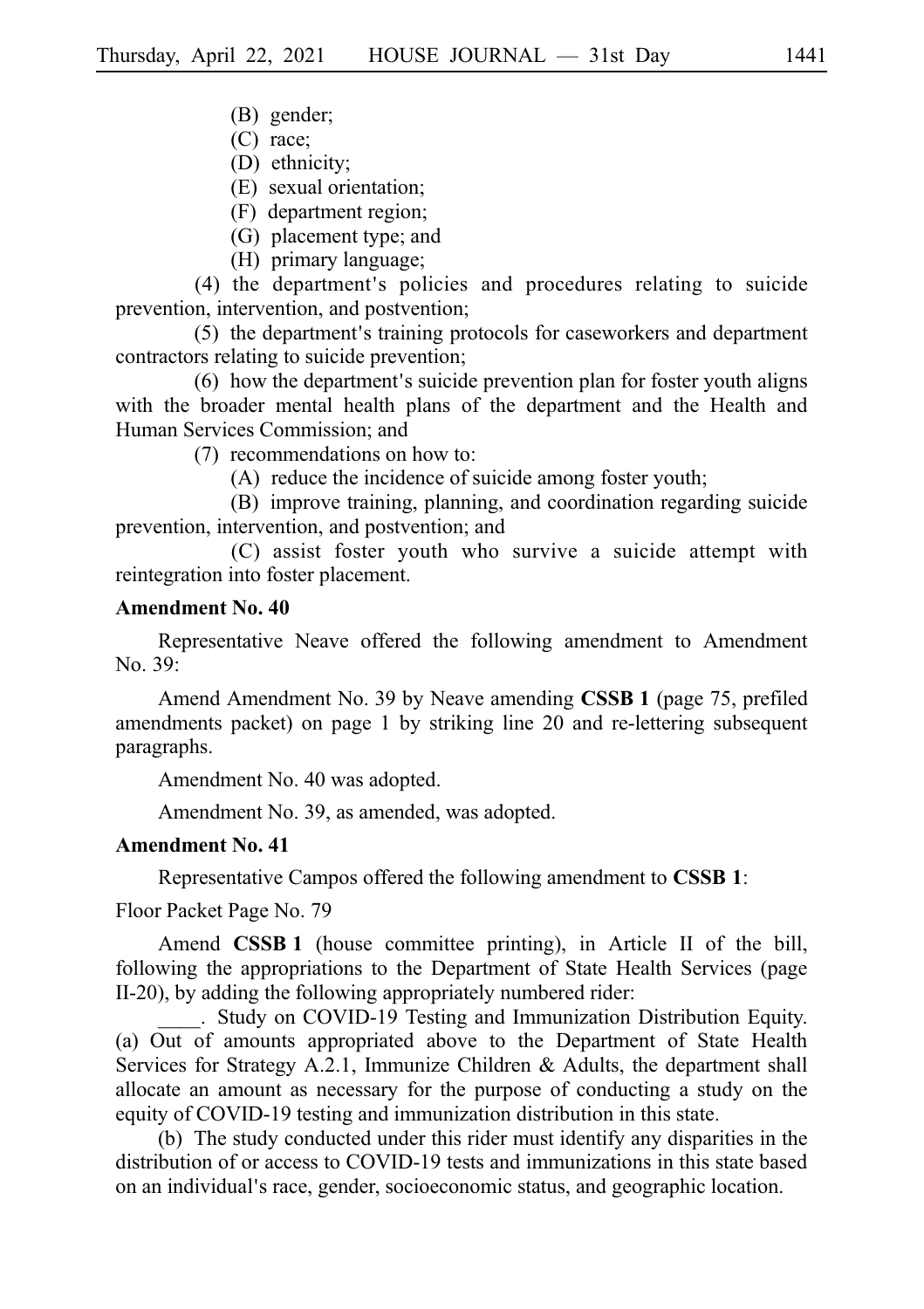(c) Not later than December 31, 2022, the Department of State Health Services shall submit to the legislature a report that includes:

 $(1)$  the findings of the study conducted under this rider; and

 $(2)$  recommendations for making the distribution of and access to COVID-19 tests and immunizations more equitable in this state.

Amendment No. 41 was adopted.

#### **Amendment No. 42 (Article XI)**

Representative Raymond offered the following amendment to **CSSBi1**:

Floor Packet Page No. 80

Amend **CSSB 1** as follows:

(1) On page II-XX of the Department of State Health Services bill pattern, increase appropriations in Strategy A.4.1, Laboratory Services, by \$500,000 in general revenue funds in fiscal year 2022 and in fiscal year 2023.

(2) On page II-XX of the Department of State Health Services bill pattern, add the following rider:

\_\_\_\_.iiBorder Laboratory Capacity. Out of the amounts appropriated above in Strategy A.4.1, Laboratory Services, the Department of State Health Services shall transfer \$X in each fiscal year of the biennium out of general revenue funds to the City of Laredo's Health Department for the purpose of improving laboratory capacity to receive a Laboratory Response Network certification.

### **Amendment No. 43 (Article XI)**

Representative Raymond offered the following amendment to Amendment No. 42:

Amend Amendment No. 42 by Raymond to **CSSB 1** (page 80, prefiled amendments packet) in Item (2) of the amendment by striking "\$X" and substituting "\$500,000".

Amendment No. 43 was adopted. (In accordance with a previous motion, the amendment was placed in Article XI.) (Bonnen, Burns, Burrows, Cain, Cook, Craddick, Darby, P. King, Leman, Metcalf, Noble, Oliverson, Parker, Shine, Spiller, Tinderholt, VanDeaver, and Wilson recorded voting no.)

Amendment No. 42, as amended, was adopted. (In accordance with a previous motion, the amendment was placed in Article XI.) (K. Bell, Bonnen, Buckley, Burns, Burrows, Cain, Cook, Craddick, Darby, Gates, Harless, Hefner, Holland, Hull, P. King, Krause, Landgraf, Leman, Metcalf, Meyer, Middleton, Murr, Noble, Oliverson, Parker, Paul, Schaefer, Shine, Spiller, Swanson, Tinderholt, Toth, VanDeaver, Vasut, and Wilson recorded voting no.)

#### **Amendment No. 44**

Representative Howard offered the following amendment to **CSSBi1**:

Floor Packet Page No. 84

Amend **CSSB 1** as follows: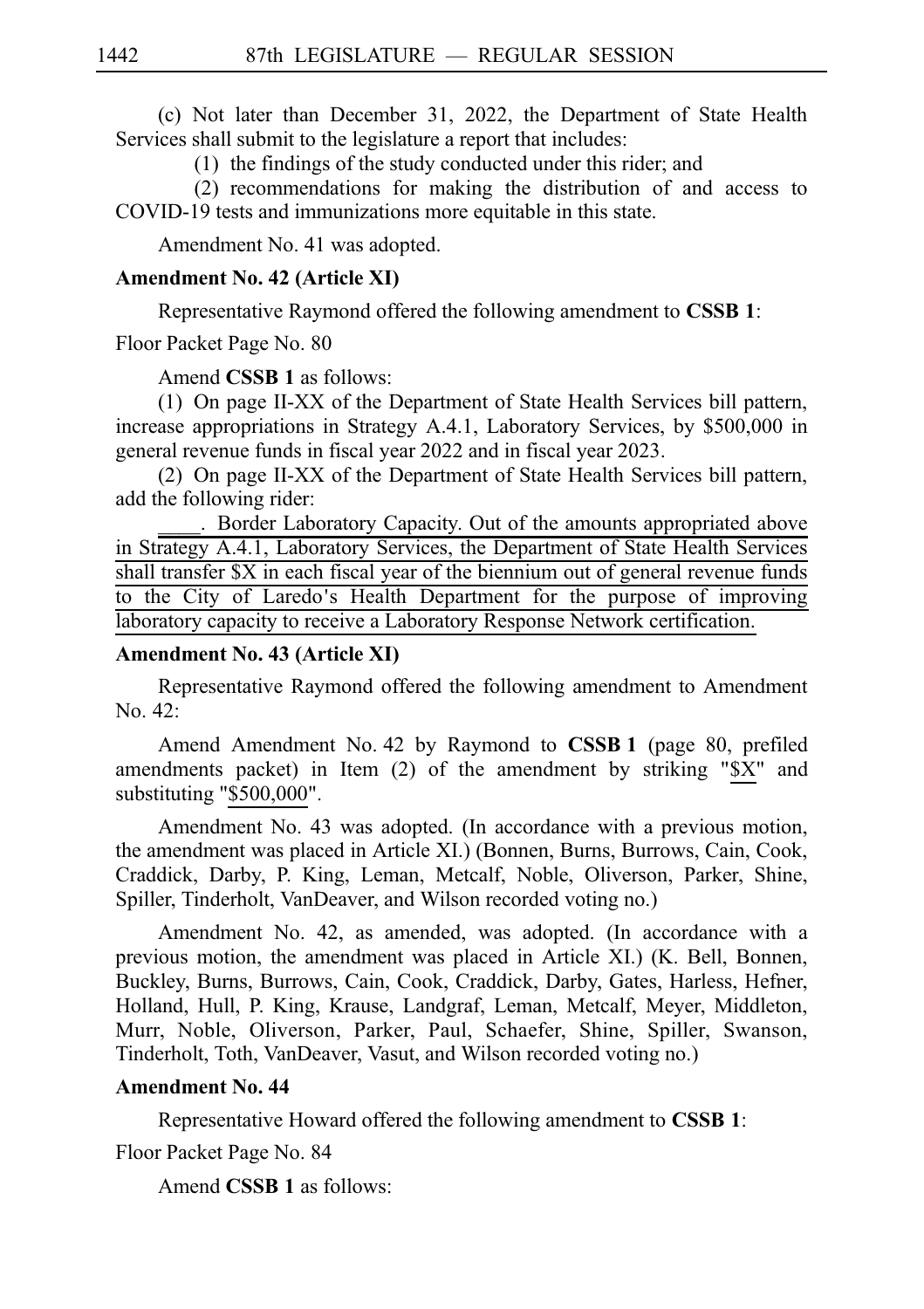On page II-30 of the Department of State Health Services bill pattern, add the following new rider:

\_\_\_\_.iiUnexpended Balance Authority: Texas Center for Nursing Workforce Studies Funding. Funds appropriated above in Strategy A.1.5, Health Data and Statistics, include an interagency contract with the Board of Nursing in the amount of \$664,369 in each fiscal year to provide funding for the Texas Center for Nursing Workforce Studies and to support the grant program to reduce workplace violence against nurses.

Any unexpended balances of these funds remaining as of August 31, 2022, are appropriated to the Department of State Health Services for the same purposes for the fiscal year beginning September 1, 2022.

#### **Amendment No. 45**

Representative Howard offered the following amendment to Amendment  $No. 44:$ 

Amend Amendment No. 44 by Howard to **CSSB 1** (page 84, prefiled amendments packet) as follows:

(1) Strike "\$664,369 in each fiscal year" and substitute "\$739,550 in the state fiscal year ending on August 31, 2022, and \$750,550 in the state fiscal year ending on August 31, 2023,".

 $(2)$  Strike "remaining as of" and substitute "for the state fiscal year ending". Amendment No. 45 was adopted.

Amendment No. 44, as amended, was adopted.

#### **Amendment No. 46**

Representative A. Johnson offered the following amendment to **CSSB 1**:

Floor Packet Page No. 86

Amend **CSSB 1** as follows:

 $(1)$  On page II-33 of the Health and Human Services Commission bill pattern, reduce appropriations for Strategy D.1.2, Alternatives to Abortion, by  $$10,000,000$  in general revenue in each fiscal year of the 2022-23 biennium.

 $(2)$  On page I-53 of the Trusteed Programs within the Office of the Governor bill pattern, increase appropriations for Strategy B.1.1, Criminal Justice, by \$10,000,000 in general revenue in each fiscal year of the  $2022-23$  biennium.

A record vote was requested by Representative C. Turner.

Amendment No. 46 failed of adoption by (Record 406): 62 Yeas, 81 Nays, 1 Present, not voting.

Yeas — Allen; Anchia; Beckley; Bernal; Bowers; Bucy; Campos; Canales; Cole; Coleman; Collier; Cortez; Crockett; Davis; Deshotel; Dominguez; Dutton; Fierro; Gervin-Hawkins; Goodwin; Guerra; Hernandez; Herrero; Hinojosa; Howard; Israel; Johnson, A.; Johnson, J.D.; Johnson, J.E.; King, T.; Longoria; Lopez; Lucio; Martinez; Martinez Fischer; Meza; Minjarez; Moody; Morales, C.;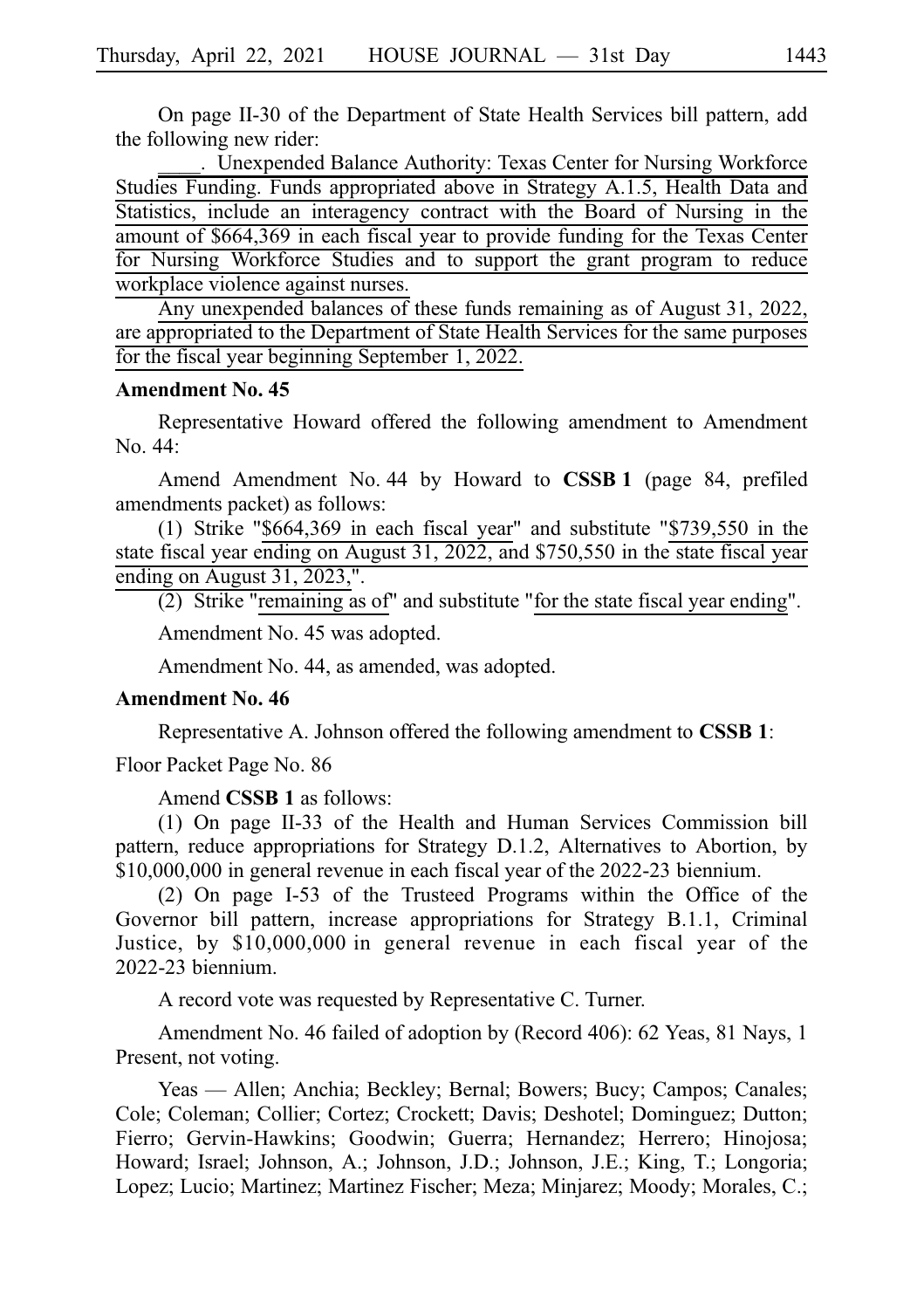Morales, E.; Morales Shaw; Muñoz; Neave; Ordaz Perez; Ortega; Pacheco; Perez; Ramos; Reynolds; Rodriguez; Romero; Rose; Rosenthal; Talarico; Thierry; Thompson, S.; Turner, C.; Turner, J.; Vo; Walle; Wu; Zwiener.

Nays — Allison; Anderson; Ashby; Bailes; Bell, K.; Biedermann; Bonnen; Buckley; Burns; Burrows; Button; Cain; Capriglione; Cason; Clardy; Cook; Craddick; Cyrier; Darby; Dean; Ellzey; Frank; Frullo; Gates; Geren; Goldman; Harless; Harris; Hefner; Holland; Huberty; Hull; Hunter; Jetton; Kacal; King, K.; King, P.; Klick; Krause; Kuempel; Lambert; Landgraf; Larson; Leach; Leman; Lozano; Metcalf; Meyer; Middleton; Morrison; Murphy; Murr; Noble; Oliverson; Paddie; Parker; Patterson; Paul; Price; Raney; Rogers; Sanford; Schaefer; Schofield; Shaheen; Shine; Slaton; Slawson; Smith; Smithee; Spiller; Stephenson; Stucky; Swanson; Thompson, E.; Tinderholt; Toth; VanDeaver; Vasut; White; Wilson.

Present, not voting — Mr. Speaker(C).

Absent, Excused — Bell, C.

Absent — González, J.; González, M.; Guillen; Raymond; Sherman.

#### **STATEMENT OF VOTE**

When Record No. 406 was taken, my vote failed to register. I would have voted no.

Raymond

#### **Amendment No. 47**

Representatives Krause, K. King, Schaefer, Middleton, Holland, Price, White, P. King, Raney, Hull, Meyer, Morrison, Schofield, Parker, Noble, Buckley, Shaheen, Anderson, Tinderholt, Clardy, Burns, Swanson, Patterson, Ashby, Murr, Spiller, VanDeaver, Biedermann, Frank, Klick, Cain, Allison, Button, Toth, Lambert, Frullo, Paul, Hefner, Burrows, Vasut, Cason, Kuempel, Cyrier, Slaton, Smith, Slawson, Shine, E. Thompson, Landgraf, Cook, Kacal, Guillen, Harris, Stucky, Paddie, K. Bell, Craddick, Murphy, Sanford, Jetton, Leach, Leman, Huberty, Stephenson, Larson, Oliverson, Rogers, Wilson, Dean, Ellzey, Gates, Harless, Goldman, Lozano, Metcalf, Darby, and Geren offered the following amendment to **CSSBi1**:

Floor Packet Page No. 88

Amend **CSSB 1** (house committee printing) as follows:

 $(1)$  In Article II of the bill, in the appropriations to the Health and Human Services Commission, increase the general revenue appropriations for Strategy D.1.2, Alternatives to Abortion (page II-33), by \$10 million for each fiscal year of the state fiscal biennium ending August 31, 2023.

(2) In Article II of the bill, in the appropriations to the Health and Human Services Commission, decrease the general revenue appropriations for Strategy L.1.2, IT Oversight and Program Support (page II-35), by \$10 million for each fiscal year of the state fiscal biennium ending August 31, 2023.

(3) Adjust totals and methods of financing accordingly.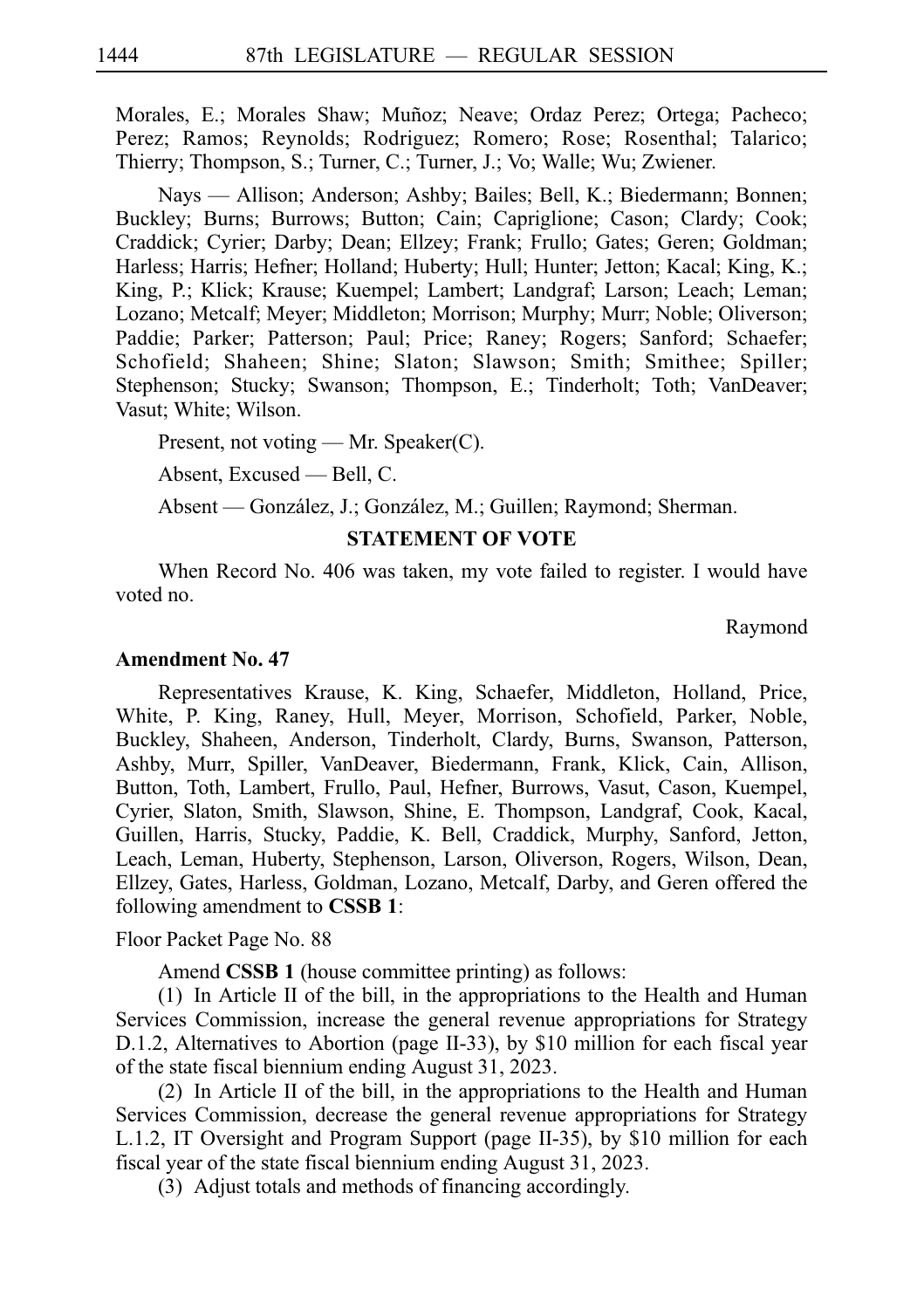A record vote was requested by Representative Krause.

Amendment No. 47 was adopted by (Record 407): 88 Yeas, 58 Nays, 1 Present, not voting.

Yeas — Allen; Allison; Anderson; Ashby; Bailes; Bell, K.; Biedermann; Bonnen; Buckley; Burns; Burrows; Button; Cain; Canales; Capriglione; Cason; Clardy; Cook; Craddick; Cyrier; Darby; Dean; Ellzey; Frank; Frullo; Gates; Geren; Goldman; Guillen; Harless; Harris; Hefner; Herrero; Holland; Huberty; Hull; Hunter; Jetton; Kacal; King, K.; King, P.; King, T.; Klick; Krause; Kuempel; Lambert; Landgraf; Larson; Leach; Leman; Lozano; Metcalf; Meyer; Middleton; Morrison; Muñoz; Murphy; Murr; Noble; Oliverson; Paddie; Parker; Patterson; Paul; Price; Raney; Rogers; Romero; Sanford; Schaefer; Schofield; Shaheen; Shine; Slaton; Slawson; Smith; Smithee; Spiller; Stephenson; Stucky; Swanson; Thompson, E.; Tinderholt; Toth; VanDeaver; Vasut; White; Wilson.

Nays — Anchia; Beckley; Bernal; Bowers; Bucy; Campos; Cole; Coleman; Collier; Cortez; Crockett; Davis; Deshotel; Dominguez; Dutton; Fierro; Gervin-Hawkins; González, J.; González, M.; Goodwin; Guerra; Hernandez; Hinojosa; Howard; Israel; Johnson, A.; Johnson, J.D.; Johnson, J.E.; Longoria; Lopez; Lucio; Martinez; Martinez Fischer; Meza; Minjarez; Moody; Morales, C.; Morales, E.; Morales Shaw; Neave; Ordaz Perez; Ortega; Pacheco; Perez; Ramos; Reynolds; Rodriguez; Rose; Rosenthal; Talarico; Thierry; Thompson, S.; Turner, C.; Turner, J.; Vo; Walle; Wu; Zwiener.

Present, not voting — Mr. Speaker(C).

Absent, Excused — Bell, C.

Absent — Raymond; Sherman.

#### **STATEMENTS OF VOTE**

When Record No. 407 was taken, my vote failed to register. I would have voted yes.

Raymond

When Record No. 407 was taken, I was shown voting yes. I intended to vote no.

Romero

#### **Amendment No. 48**

Representative Beckley offered the following amendment to **CSSBi1**:

Floor Packet Page No. 91

Amend **CSSB 1** as follows:

Amend 58 on page II-62 to read 58. State Hospital and State Supported Living Center Workforce. Out of funds appropriated above in Strategy G.1.1, State Supported Living Centers, and Strategy G.2.1, Mental Health State Hospitals, the Health and Human Services Commission (HHSC) shall increase the salaries of state hospital and state supported living center employees by \$3,000. Any additional funds allocated in this appropriation may be used to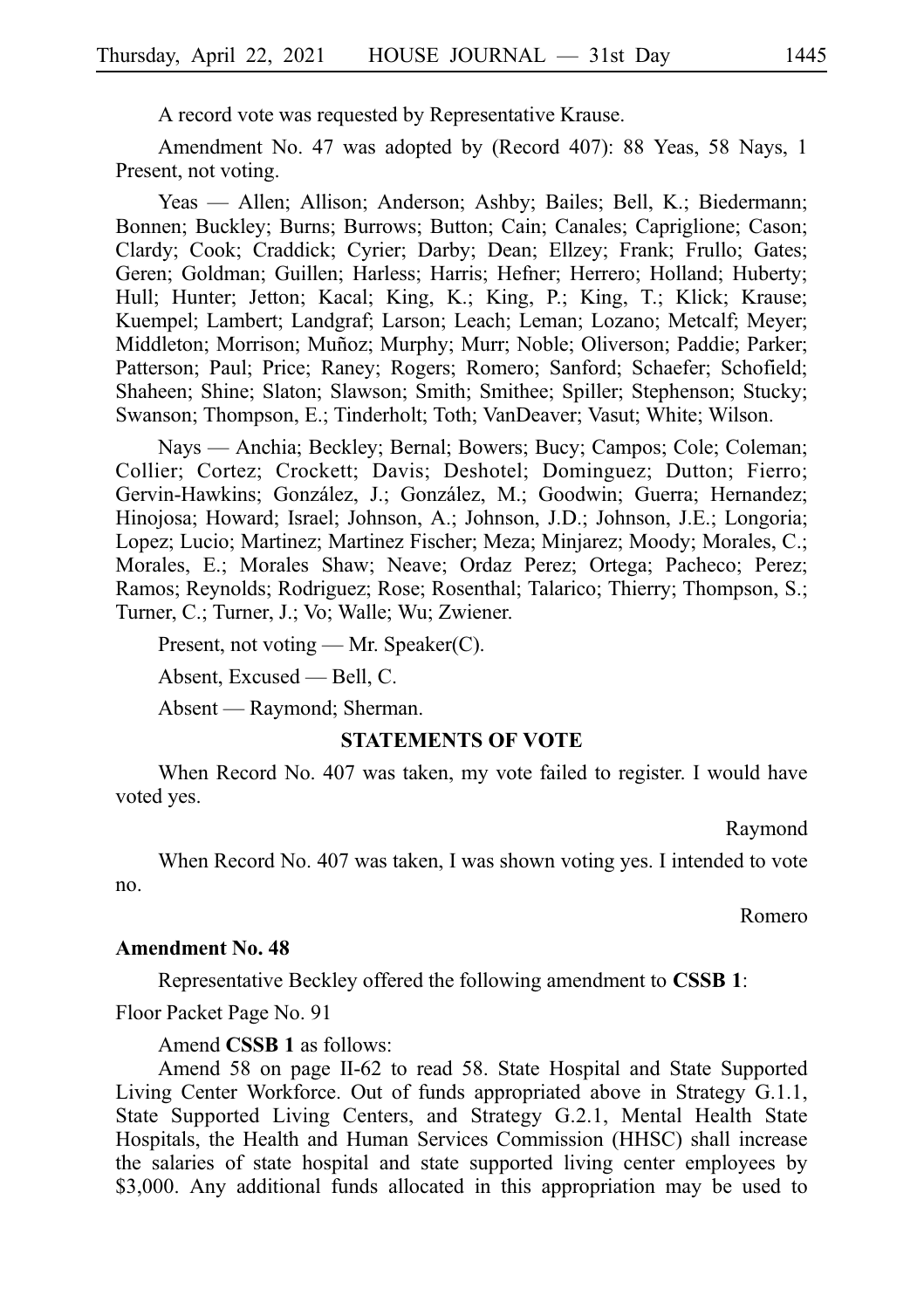evaluate compensation levels, turnover and vacancy rates and patterns, use of contractors and position type, and recruiting efforts at the state hospitals and state supported living centers. HHSC shall develop recommendations to reduce turnover and vacancy rates. No later than August 31, 2022, HHSC shall submit to the Legislative Budget Board and the governor ' s office a report on the recommendations and initiatives taken to address these workforce issues.

Amend G.1.1 on page II-34 to add \$33,600,000 making Strategy: State Supported Living Centers \$720,398,420 for FY 22 and FY 23

Amend G.1.2 on page II-34 to add \$21,000,000 making Strategy: State Mental Hospital \$447,321,887 for FY 22 and FY 23

Amend total, Goal G: Facilities to \$1,355,452,797

Remove \$54,600,000 from page V-45 B.1.2 Strategy: Routine Operations to now read \$163,949,150 for FY 22 and FY 23

Amendment No. 48 was withdrawn.

#### **Amendment No. 49**

Representative Guerra offered the following amendment to **CSSB 1**:

Floor Packet Page No. 92

Amend **CSSB 1** (house committee report), in Article II of the bill, following the appropriations to the Health and Human Services Commission (page II-36), by adding the following appropriately numbered rider:

\_\_\_\_. Accessibility of Appropriated Funds for Alternatives to Abortion to Certain Organizations. It is the intent of the legislature that funds appropriated above to the Health and Human Services Commission for Strategy D.1.2, Alternatives to Abortion, be made accessible to organizations that provide services to assist underprivileged women who are pregnant or recently gave birth, including the provision of instructional classes on pregnancy, childbirth, parenting, life skills, and fatherhood.

Amendment No. 49 was withdrawn.

#### **Amendment No. 50**

Representative Guerra offered the following amendment to **CSSBi1**:

Floor Packet Page No. 93

Amend **CSSB 1** (house committee printing) in Article II of the bill, following the appropriations to the Health and Human Services Commission (page II-36), by adding the following appropriately numbered rider:

. Report on Alternatives to Abortion Contracts. Not later than December 1, 2022, the legislature intends for the Health and Human Services Commission to submit to the governor, lieutenant governor, speaker of the house of representatives, and members of the standing committees of the legislature with primary jurisdiction over the commission a written report on the commission's use of the money appropriated to the commission for Strategy D.1.2, Alternatives to Abortion. The report must include information on:

 $(1)$  each applicant that submits a proposal to contract with the commission under that strategy;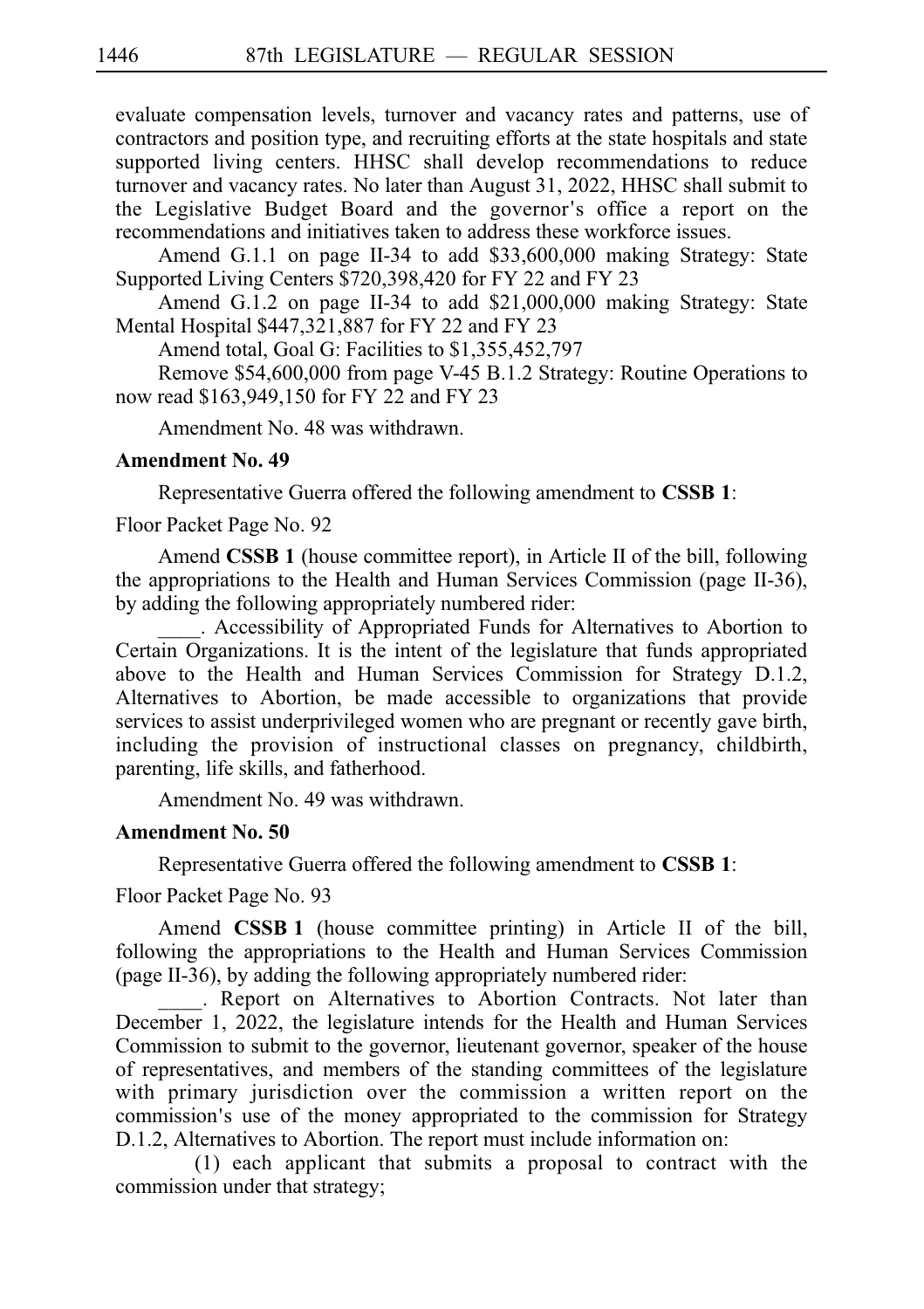$(2)$  each recipient the commission contracts with under that strategy; and

(3) the purchasing method the commission used to select the contract recipients under that strategy, including any score the commission assigned to an applicant to evaluate the applicant's proposal.

Amendment No. 50 was withdrawn.

#### **Amendment No. 51**

Representative Neave offered the following amendment to **CSSBi1**:

Floor Packet Page No. 95

Amend **CSSB 1** (house committee printing), in Article II of the bill, following the appropriations to the Health and Human Services Commission (page II-36), by adding the following appropriately numbered rider:

. Study on Veteran Suicides. (a) Out of funds appropriated above to the Health and Human Services Commission for Strategy L.1.1, HHS System Supports (page II-35), the Health and Human Services Commission, in collaboration with the Texas Veterans Commission, the Department of State Health Services, the Texas Coordinating Council for Veterans Services, the Statewide Behavioral Health Coordinating Council, local mental health authorities, and the United States Department of Veterans Affairs, shall conduct a study on veteran suicides in this state.

(b) The study conducted under this rider must:

(1) use data available from the United States Department of Veterans Affairs and other governmental entities to collect information from the preceding five years regarding:

 $(A)$  the veteran status of a deceased individual;

 $(B)$  the cause of death of a veteran;

(C) whether a deceased veteran received services from a local mental health authority or a state or federal agency that provides mental health services or support to veterans;

(D) a deceased veteran's demographic data, including the veteran's race, gender, and age; and

(E) any other known information that may correlate with an increased risk of suicide; and

 $(2)$  evaluate current methods of collecting, storing, and reporting veteran suicide data and recommend improvements to current systems.

(c) Information about the suicide of a veteran obtained by the Health and Human Services Commission for the purposes of the study conducted under this rider is confidential and is not subject to disclosure under Chapter 552, Government Code, is not subject to subpoena, and may not otherwise be released or made public.

(d) Not later than September 1, 2022, the Health and Human Services Commission shall submit to the legislature a report that summarizes the findings of the study conducted under this rider, and includes: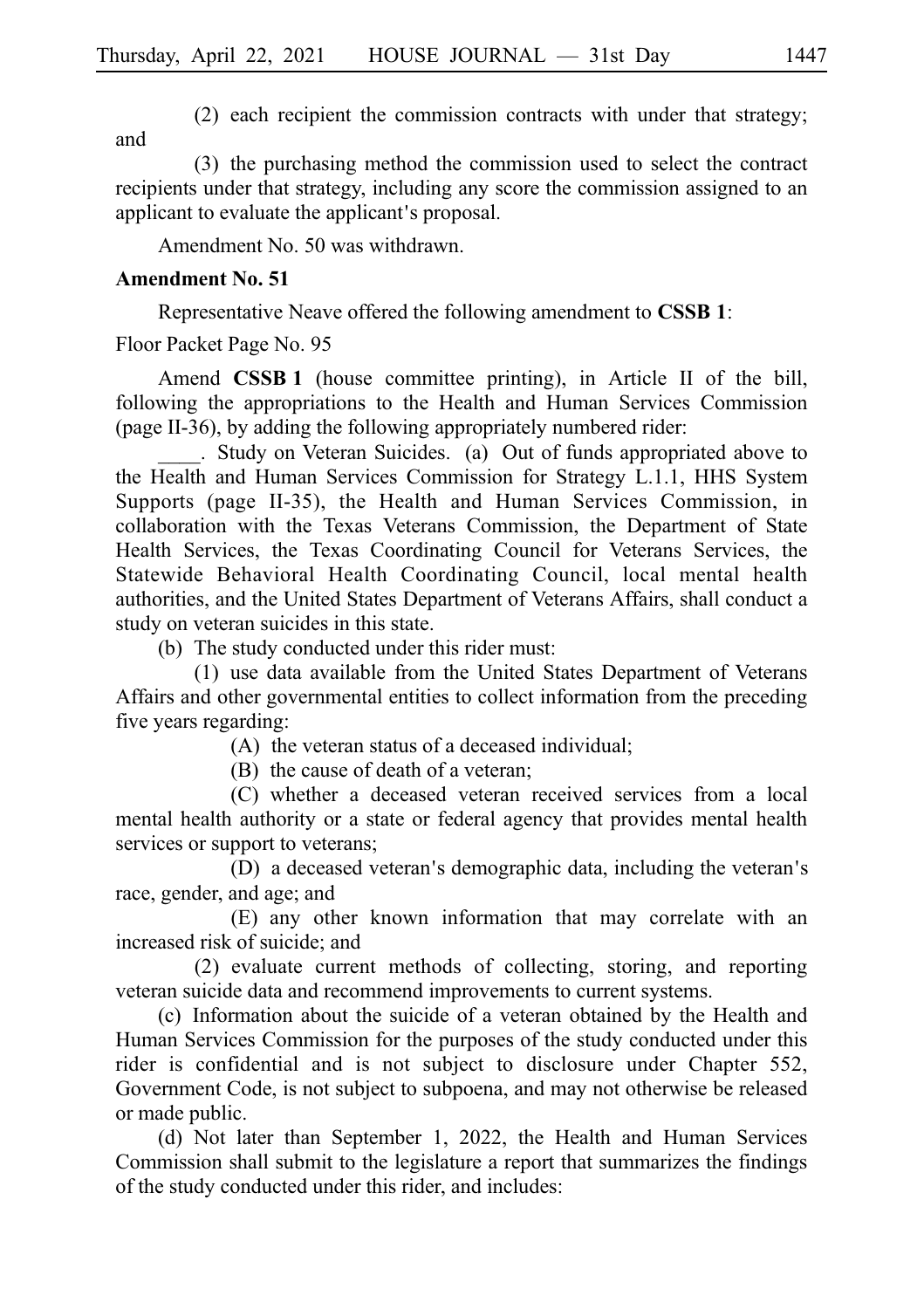$(1)$  the number of veteran suicides that were identified by the commission during the preceding five years;

(2) the number of veterans described by Subdivision  $(1)$  who received services from local mental health authorities or state or federal agencies that provide mental health services or support to veterans;

(3) information regarding whether the rate of veteran suicides in this state is decreasing or increasing; and

(4) demographic information and other known information that may be correlated with increased risk of suicide, as available.

#### **Amendment No. 52**

Representative Neave offered the following amendment to Amendment No. 51:

Amend Amendment No. 51 by Neave to **CSSB 1** (page 95, prefiled amendments packet) by striking Subsection (c) (page 2, lines 1-5) of the rider and relettering subsequent subsections accordingly.

Amendment No. 52 was adopted.

Amendment No. 51, as amended, was adopted.

#### **Amendment No. 53**

Representatives Coleman and Morales Shaw offered the following amendment to **CSSBi1**:

#### Floor Packet Page No. 100

Amend **CSSB 1** (house committee printing) in Article II of the bill, following the appropriations to the Health and Human Services Commission (page II-36), by adding the following appropriately numbered rider:

. 1115 Transformation Waiver. It is the intent of the legislature that the commission seek a renewal or extension of the 1115 Transformation Waiver from the Centers for Medicare & Medicaid Services (CMS).

Amendment No. 53 was adopted.

#### **Amendment No. 54**

Representatives Coleman and Morales Shaw offered the following amendment to **CSSBi1**:

Floor Packet Page No. 103

Amend **CSSB 1** (house committee printing) in Article II of the bill, following the appropriations to the Health and Human Services Commission (page II-36), by adding the following appropriately numbered rider:

\_\_\_\_.iiMaximization of Federal Funds Under Medicaid. It is the intent of the legislature that the Health and Human Services Commission use money appropriated to the commission under Strategy B.1.1, Medicaid Contracts and Administration, to prepare and seek a waiver under Section 1115 of the Social Security Act (42 U.S.C. Section 1315) or other applicable federal law to the state Medicaid plan to expand to the maximum extent permitted by federal law the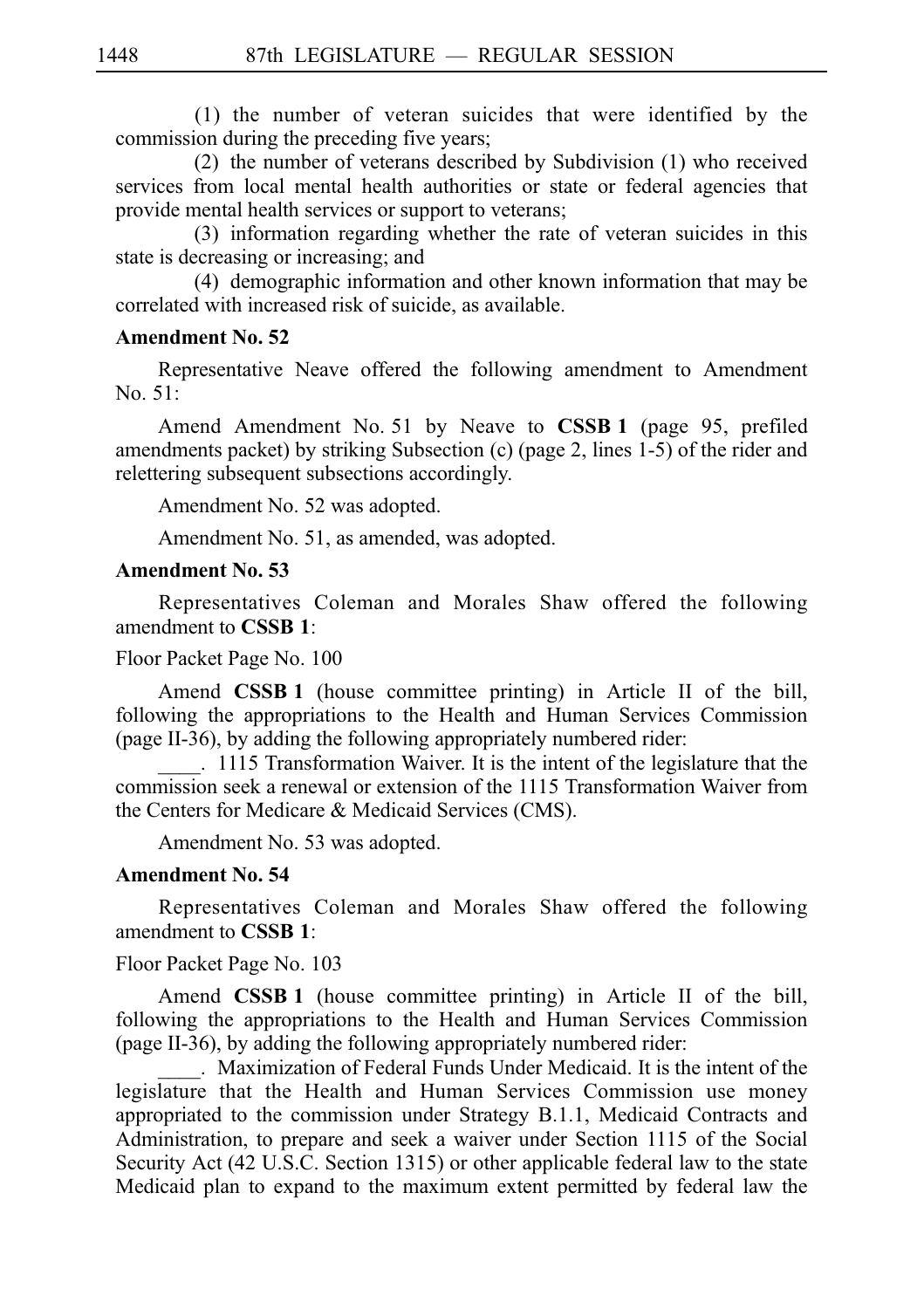categories of persons eligible for Medicaid benefits to include all persons for whom federal matching funds are made available to. It is the intent of this legislature that the waiver may seek to maximize the reduction in the number of uninsured residents of this state, promote personal responsibility in health care, increase the efficiency and accessibility of the delivery of health care services in this state, and reduce health care costs to the state.

#### **AMENDMENT NO. 54 - REMARKS**

REPRESENTATIVE COLEMAN: I've been in this house for 30 years. I came in and started working on getting people health coverage the day I walked in the door and, actually, before the day I walked in the door because I thought it was very important, particularly because people with mental illness could not get care. And the only answer to that was to make sure that they could get health coverage. But because of preexisting conditions, they couldn't. And anyone who had cancer or anyone who had any other condition could not. And our high-risk pool in the State of Texas charged two times the cost of a traditional premium for anybody who had an uncovered condition. It's very important to know that, because those folks would go to another job and then could not use the insurance they got to cover what they needed the insurance for. So it wasn't a matter of people liked or didn't like people with mental illness or cancer. It was a matter of how the rules were written, and they were unfair—and I think that that's very important. But knowing that people look at government health care differently or how we do that, the reality is there are different points of view. And so what this amendment does––and tragically, Texas has the unfortunate distinction of having both the highest number and the highest percentage of uninsured residents in the nation. Let me say that again––the highest number. And that includes those people under 138 percent of poverty level that have mental illness and have cancer and have whatever there is out there that everybody else can go to the doctor to get help for because it's covered.

Adding insult to injury, because of the economic turmoil and the mass job loss caused by  $COVID-19$ , an additional  $659,000$  Texans lost their employer-sponsored insurance between February and May of 2020. Let me say that again. It's very important to understand that—that 659,000 of the constituents in this house lost their health care. And believe me, COBRA costs a whole lot more, so they have no health care. And that's the reason why we have situations where we extend and we try to extend coverage to those individuals who aren't able to do so. But if we had this program in place, they would have walked straight into health coverage. Let me say that again-straight into health coverage. For the last decade, Texas has operated under a Medicaid waiver program that offset a portion of the cost that hospitals incur for providing uncompensated care. However, we need a more comprehensive solution. I think we all understand that uninsured Texans are demographically and geographically diverse, making a one-size-fits-all solution unrealistic. This amendment will provide HHSC flexibility to meet Texans' health care needs by utilizing private market strategies like copays and tailored benefits––so in other words, what we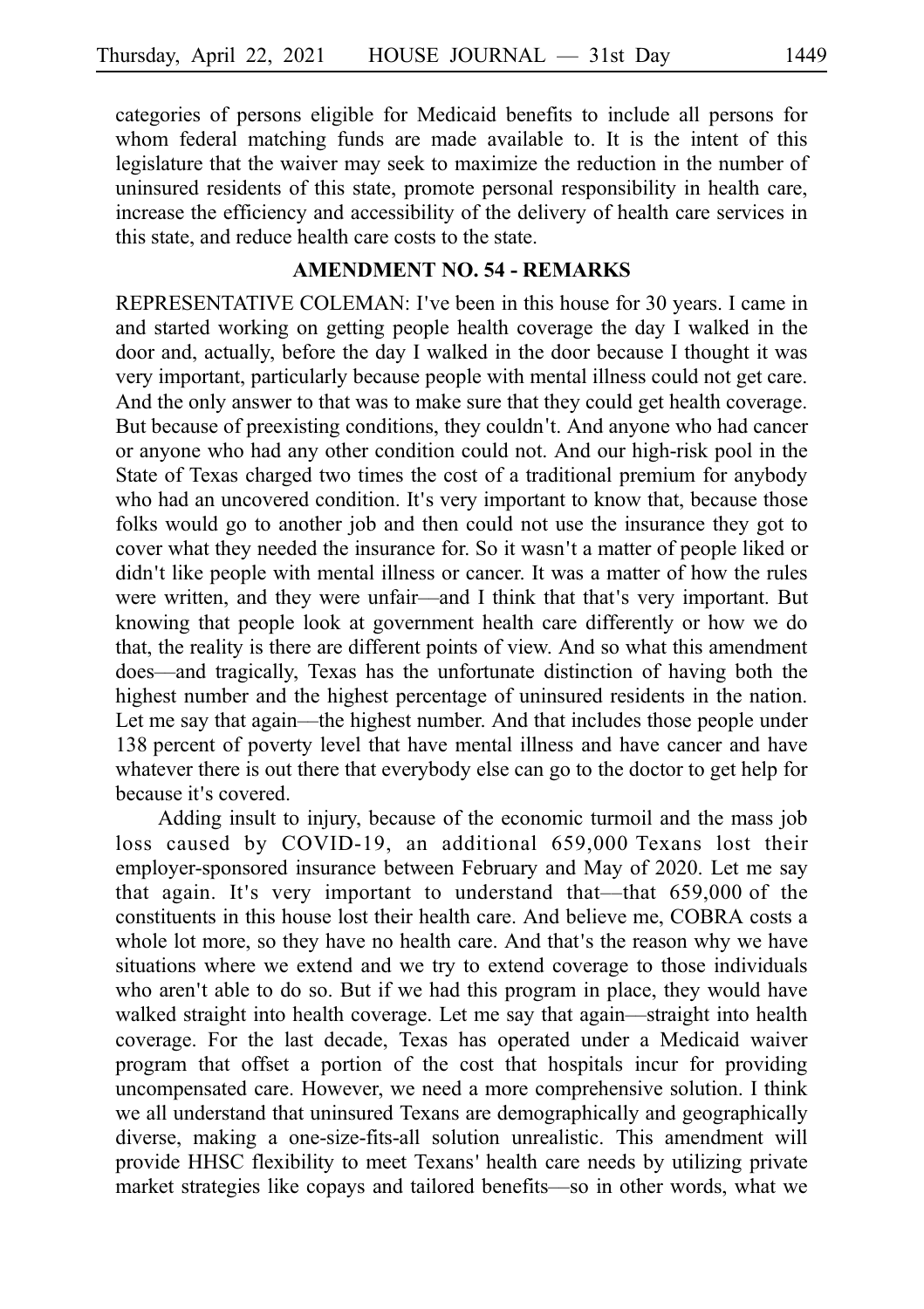have to do as members of the legislature, they would have to do––and give HHSC the authority to leverage increased provider rates. Let me say that again––increased provider rates.

Members, this amendment would do three things. It would authorize and direct the HHSC to seek an 1115 waiver from CMS to maximize available federal funds. So let me explain. Our  $1115$  Transformation Waiver is not the same as this. That money was to prepare Texas to move into expanded health coverage. It didn't happen. So because it didn't happen, those were waivers for states that had large populations that did not expand before the Affordable Care Act, and the federal government actually asks these states to apply for these dollars. So we did. As a matter of fact, Texas got the most generous, let me say that again, the most generous 1115 Transformation Waiver out of any state—any state. And this is a little vindictive for me after they said that President Obama's breath stank—that's a joke. But I want to say that, because this is different from that waiver which I said we need to actually do, which is the transformation waiver—we should get the Biden administration to put that back in place.

So this would direct HHSC to utilize those federal funds to reduce the number of uninsured residents. Those are the federal funds that would be used in a demonstration waiver that would be non-Medicaid, that would cover the populations that other states have used for specific programs that weren t' Medicaid or used traditional Medicaid in a Medicaid expansion under the Affordable Care Act. It would direct HHSC to develop a delivery model that would promote personal responsibility, increase efficiency and accessibility of services, and reduce health care costs to the state. Also, the control of this particular amendment would rest on Governor Abbott and the Health and Human Services Commission, and they could present anything they wanted to present to the Centers for Medicare and Medicaid Services. So that's important because it is not prescriptive to anything except the principles of Texas. That's it. So let me be clear––this amendment empowers HHSC and Governor Abbott to work with our federal partners to find a solution, a Texas solution, to solve our uninsured crisis. This amendment provides flexibility, incorporates conservative principles like personal responsibility and benefit flexibility, and, most importantly, it will be revenue neutral because the state's cost to enact a waiver like the one envisioned by this amendment is offset by expected savings of a uniquely Texas plan of \$657 million and \$704 million. If we take advantage of what I call "the kicker" that the federal government passed, we would get an extra \$3.9 million for two years.

This amendment, as I said, does not prescribe the manner in which to do so or force the state to expand traditional Medicaid coverage to these uninsured Texans. Many other states like Arkansas, Indiana, Missouri, Nebraska, Ohio, Oklahoma, and others have found unique ways to draw down significant federal funds to reduce the number of uninsured in their states. Certainly, we can find a Texas-specific solution that would insure as many Texans as possible to bring federal dollars back to Texas in both the rural and urban economies, protect the financial viability of rural and urban health care and safety net systems, and put money in the state budget. Extending coverage to the uninsured would clearly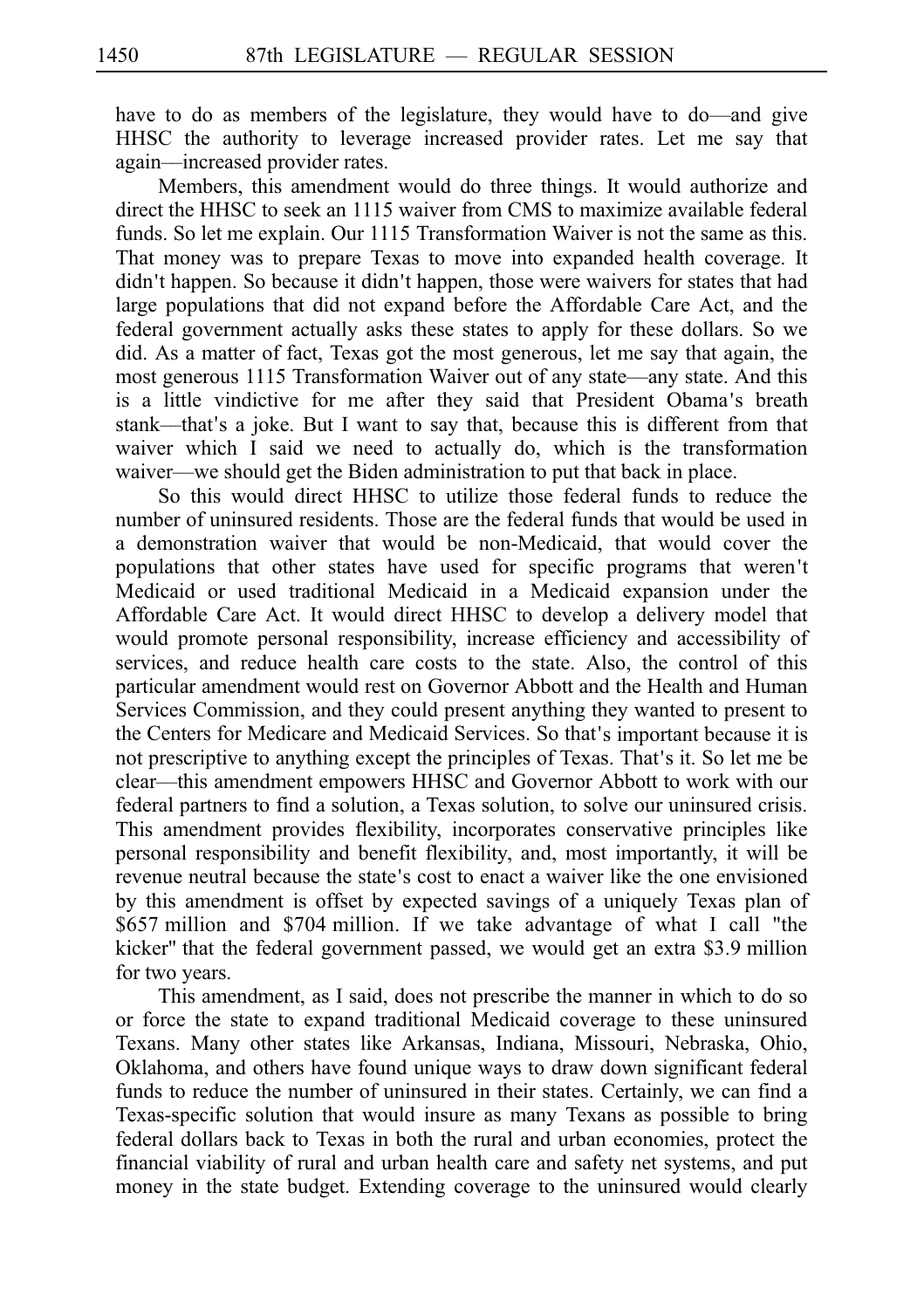demonstrate Texas' commitment to economic freedom and security. Access to coverage keeps hardworking people healthy and on the job; it supports entrepreneurs' efforts to start new businesses; and it protects Texas from serious financial challenges.

Members, some of you know that in 2009, President Obama created a working group of state legislators for health reform which was comprised of 32 state legislators from around the country. I am proud to have been one of those 32 legislators, where we wrote and helped pass the Affordable Care Act. It was very important––because I was there the day it was signed––and I commit to those principles that were in the original Affordable Care Act. I would like us to expand traditional Medicaid in the optional way that the ACA says you can do it, but we can't do that. We know that. I support and am in favor of that, but that is not what this amendment does. It does not expand traditional Medicaid to these populations. As a matter of fact, it becomes a demonstration project. What many of you don't know is that Arizona didn't have a Medicaid program for 20 years, but they had a look-alike to a Medicaid program. I understand and accept that some of you don't or can't support Medicaid expansion, but all this amendment does is to direct HHSC and the governor to seek a waiver, a demonstration waiver, to bring our federal tax dollars home to help reduce the number of uninsured. And I think both democrats and republicans can support that fiscal responsibility goal. And just like John Zerwas asked this house to do something very similar, I ask for your support of this amendment.

A record vote was requested by Representative C. Turner.

Amendment No. 54 failed of adoption by (Record 408): 68 Yeas, 80 Nays, 1 Present, not voting.

Yeas — Allen; Anchia; Beckley; Bernal; Bowers; Bucy; Campos; Canales; Cole; Coleman; Collier; Cortez; Crockett; Davis; Deshotel; Dominguez; Dutton; Fierro; Gervin-Hawkins; González, J.; González, M.; Goodwin; Guerra; Guillen; Hernandez; Herrero; Hinojosa; Howard; Israel; Johnson, A.; Johnson, J.D.; Johnson, J.E.; King, T.; Larson; Longoria; Lopez; Lucio; Martinez; Martinez Fischer; Meza; Minjarez; Moody; Morales, C.; Morales, E.; Morales Shaw; Muñoz; Neave; Ordaz Perez; Ortega; Pacheco; Perez; Ramos; Raymond; Reynolds; Rodriguez; Romero; Rose; Rosenthal; Sherman; Talarico; Thierry; Thompson, S.; Turner, C.; Turner, J.; Vo; Walle; Wu; Zwiener.

Nays — Allison; Anderson; Ashby; Bailes; Bell, K.; Biedermann; Bonnen; Buckley; Burns; Burrows; Button; Cain; Capriglione; Cason; Clardy; Cook; Craddick; Cyrier; Darby; Dean; Ellzey; Frank; Frullo; Gates; Geren; Goldman; Harless; Harris; Hefner; Holland; Huberty; Hull; Hunter; Jetton; Kacal; King, K.; King, P.; Klick; Krause; Kuempel; Lambert; Landgraf; Leach; Leman; Lozano; Metcalf; Meyer; Middleton; Morrison; Murphy; Murr; Noble; Oliverson; Paddie; Parker; Patterson; Paul; Price; Raney; Rogers; Sanford; Schaefer; Schofield; Shaheen; Shine; Slaton; Slawson; Smith; Smithee; Spiller; Stephenson; Stucky; Swanson; Thompson, E.; Tinderholt; Toth; VanDeaver; Vasut; White; Wilson.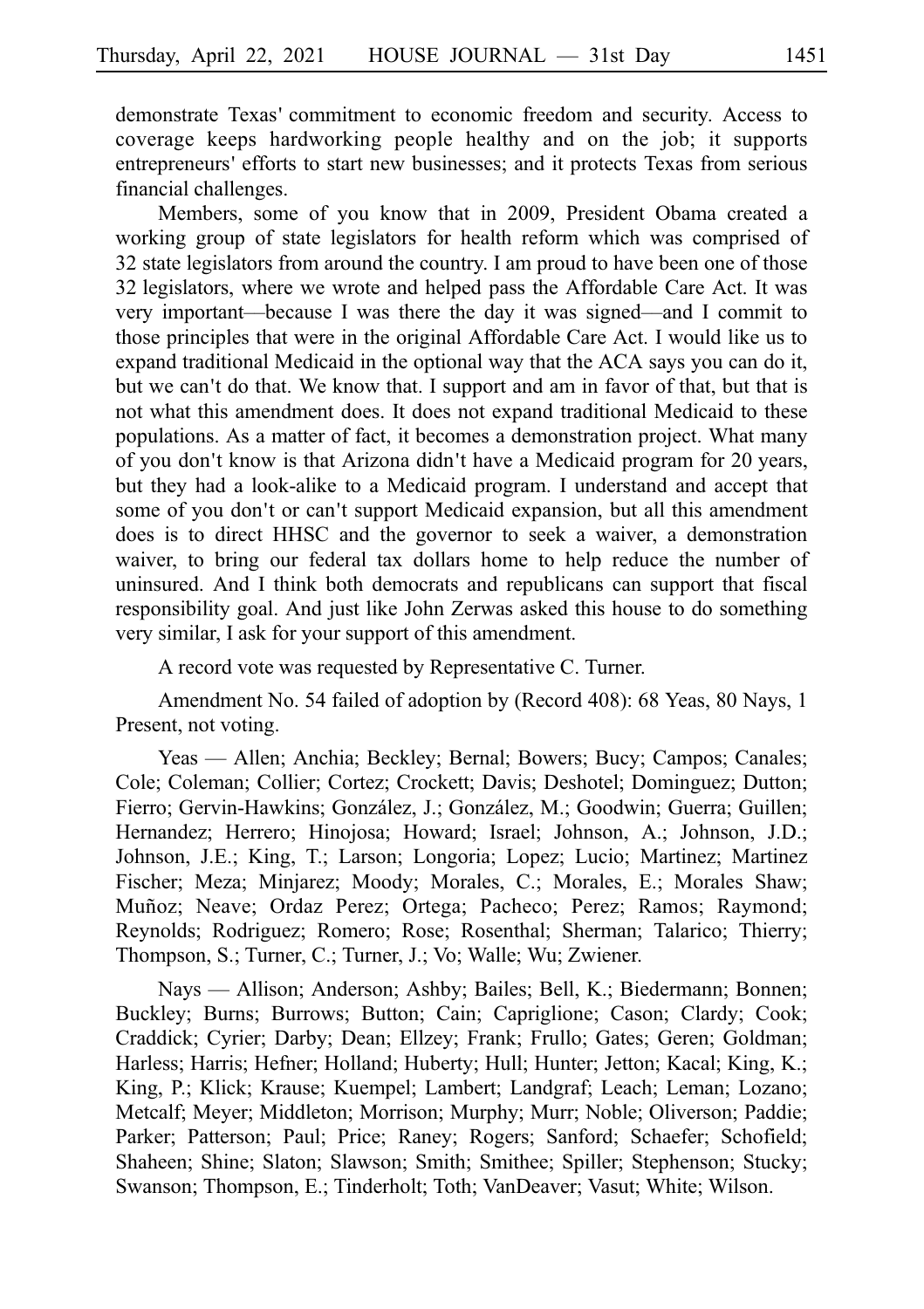Present, not voting — Mr. Speaker(C).

Absent, Excused — Bell, C.

#### **REMARKS ORDERED PRINTED**

Representative Moody moved to print remarks by Representative Coleman on Amendment No. 54 on **CSSB 1**.

The motion prevailed.

#### **Amendment No. 55**

Representative Guillen offered the following amendment to **CSSBi1**:

Floor Packet Page No. 106

Amend **CSSB 1** (house committee report) in Article II of the bill, following the appropriations to the Health and Human Services Commission (page II-36), by adding the following appropriately numbered rider:

\_\_\_\_. Study on Home and Community-based Services (HCS) Waiver Program. (a) Using funds appropriated above, the Health and Human Services Commission shall conduct a study on the provision of services under the Home and Community-based Services (HCS) waiver program to individuals with an intellectual or developmental disability who have high behavioral and medical needs. In conducting the study, the commission shall:

 $(1)$  define the scope of high behavioral and medical needs for which an individual with an intellectual or developmental disability may require enhanced services and service coordination under the waiver program;

(2) identify the number of individuals with an intellectual or developmental disability who are enrolled in the program and who have high behavioral and medical needs; and

(3) assess the fiscal impact that may result, at various scaled thresholds as determined by the commission, as a result of providing enhanced services and service coordination under the waiver program to individuals with an intellectual or developmental disability who have high behavioral and medical needs.

(b) Not later than September 1, 2022, the Health and Human Services Commission shall prepare and submit to the legislature a written report that includes the results of the study conducted under Subsection (a) of this section.

Amendment No. 55 was adopted.

#### **Amendment No. 56 (Article XI)**

Representative Howard offered the following amendment to **CSSBi1**:

Floor Packet Page No. 108

Amend **CSSB 1** in Article II of the bill, to the appropriations to the Health and Human Services Commission (pages II-29) as follows:

(1) On page II-41 increase appropriations in Goal A, Medicaid Client Services, by \$446,772,123 in 2022 and \$469,087,800 in 2023 in federal funds (State Fiscal Relief Funds as designated for Texas by the American Rescue Act Plan of 2021) for the purpose of raising the community attendant wage rate to \$9.00 an hour.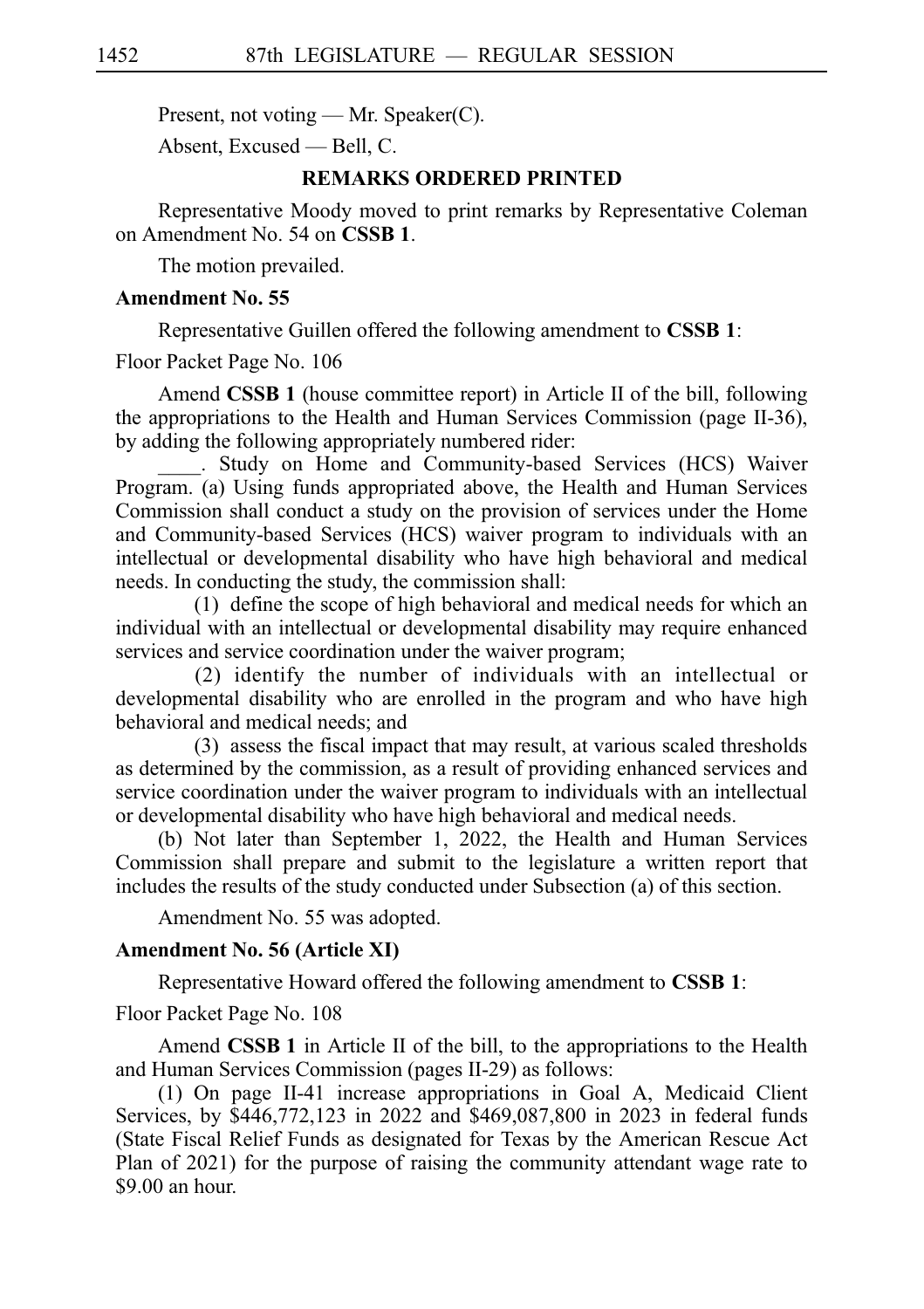(2) Add the following new rider to the Health and Human Services Commission Higher Education bill pattern (page II-91):

. Contingency for Receipt of American Rescue Act Plan Appropriations. Appropriations of federal funds above in Goal A, Medicaid Client Services, are estimated appropriations of State Fiscal Relief Funds as designated for Texas by the American Rescue Plan Act of 2021. Should the State of Texas not certify acceptance of the Texas allocation (estimated to be \$16,696,900,000) the following adjustments shall be made:

 $(1)$  On page II-41 reduce appropriations in Goal A, Medicaid Client Services, by \$446,772,123 in 2022 and \$469,087,800 in 2023 in Federal State Fiscal Relief Funds as designated for Texas by the American Rescue Act Plan of 2021.

Amendment No. 56 was adopted. (In accordance with a previous motion, the amendment was placed in Article XI.) (Ashby, C. Bell, K. Bell, Biedermann, Bonnen, Buckley, Burns, Burrows, Button, Cain, Capriglione, Cook, Cyrier, Darby, Ellzey, Frullo, Gates, Geren, Goldman, Harless, Hefner, Holland, Huberty, Hull, Hunter, Jetton, P. King, Klick, Krause, Landgraf, Leach, Leman, Metcalf, Meyer, Middleton, Murr, Noble, Oliverson, Paddie, Paul, Price, Rogers, Sanford, Schaefer, Shaheen, Shine, Slaton, Smithee, Spiller, Stephenson, Swanson, Tinderholt, Toth, VanDeaver, Vasut, and Wilson recorded voting no.)

#### **Amendment No. 57**

Representative Parker offered the following amendment to **CSSBi1**:

Floor Packet Page No. 109

Amend **CSSB 1** (house committee printing) in Article II of the bill, following the appropriations to the Health and Human Services Commission (page II-47), by adding the following appropriately numbered rider and renumbering subsequent riders accordingly:

\_\_\_\_. Utilization of Federal Relief Dollars for Medicaid Home and Community Based Services Programs. It is the intent of the legislature that any federal funds provided to the Health and Human Services Commission (HHSC) for the provision of home and community-based services (HCBS) in the Families First Coronavirus Relief Act (FFCRA), Coronavirus Aid, Relief, and Economic Security (CARES) Act, the American Rescue Plan Act of 2021, or any other federal COVID-19 relief bill be subject to the following conditions:

(a) HHSC shall only expend such funds on Medicaid initiatives that:

(1) directly increase access to care, including direct service provisions, rate increases for all providers of direct services, supplies, and equipment;

(2) increasing waiver and emergency diversion slots and decreasing interest lists;

(3) funding of new and existing state laws governing the operation or implementation of the Medicaid program;

(4) exploring opportunities to draw additional federal funding provided by the Advancing Care for Exceptional (ACE) Kids Act; and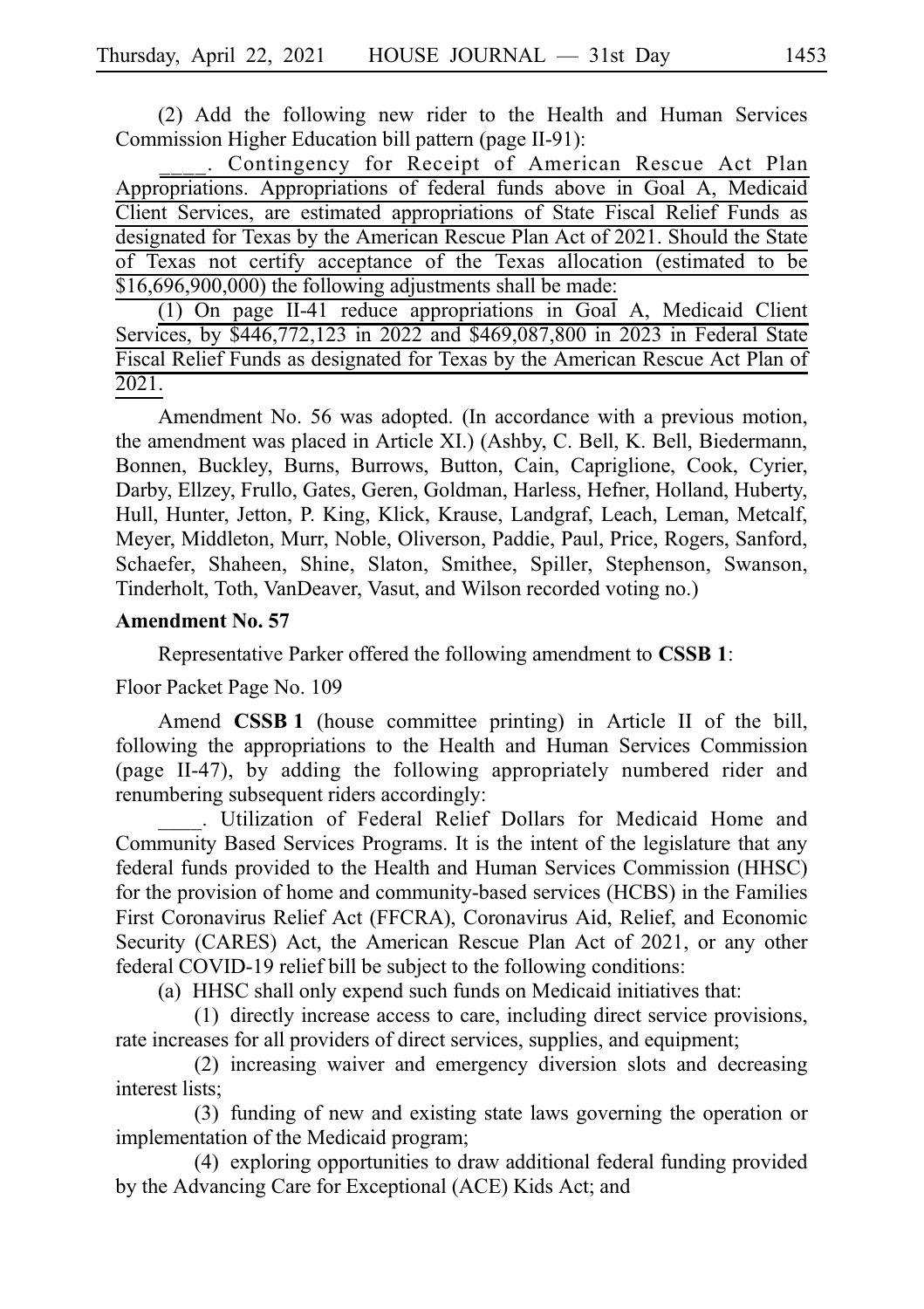$(5)$  achieving full compliance with federal law and regulations governing HCBS, including federal HCBS settings rules.

(b) HHSC shall ensure funds identified for provider rate increases are directly reimbursed to providers of direct services, supplies, and equipment;

(c) HHSC shall ensure that managed care organizations reimburse the full amount of funds referenced under Subsection (a)(1) to providers of direct services, supplies, and equipment;

(d) HHSC shall not use or expend funds directly or indirectly for payroll of any kind, contract administration, or administrative services provided by managed care organizations. Funds identified for provider rate increases may not be used directly or indirectly for administrative services, payroll, bonuses, or costs unallowable under state or federal law or regulation or the Uniform Managed Care Contract; and

(e) HHSC shall only use these funds for the purposes set out in this provision to supplement, not supplant, state dollars appropriated for the operation of the Medicaid program.

Amendment No. 57 was adopted.

#### **Amendment No. 58**

Representatives Coleman and Morales Shaw offered the following amendment to **CSSBi1**:

#### Floor Packet Page No. 111

Amend **CSSB 1** (house committee printing) in Article II of the bill, following the appropriations to the Health and Human Services Commission, in Rider 31, Community Mental Health Grant Programs (pages II-54 through II-55) as follows:

(1) In Subsection (d) of the rider, between "Requirements." and "Contingent" insert "(1)".

(2) Immediately following the last sentence of the rider, insert the following:

(2) The Health and Human Services Commission may allocate not more than \$10,000,000 in funds made available to this state under the American Rescue Plan Act of 2021 (Pub. L. No. 117-2), HOME Supplemental Allocations, TX Non Entitlement (key 489999), that is subject to appropriation from the state treasury and appropriated to the commission, to the extent consistent with conditions placed on the expenditure of that money by the federal government, during the state fiscal biennium ending August 31, 2023, for the purpose of funding capital projects that do not receive local matching funds to establish or expand Healthy Community Collaboratives.

Amendment No. 58 was adopted.

#### **Amendment No. 59**

Representative Minjarez offered the following amendment to **CSSBi1**:

Floor Packet Page No. 114

Amend **CSSB 1** as follows: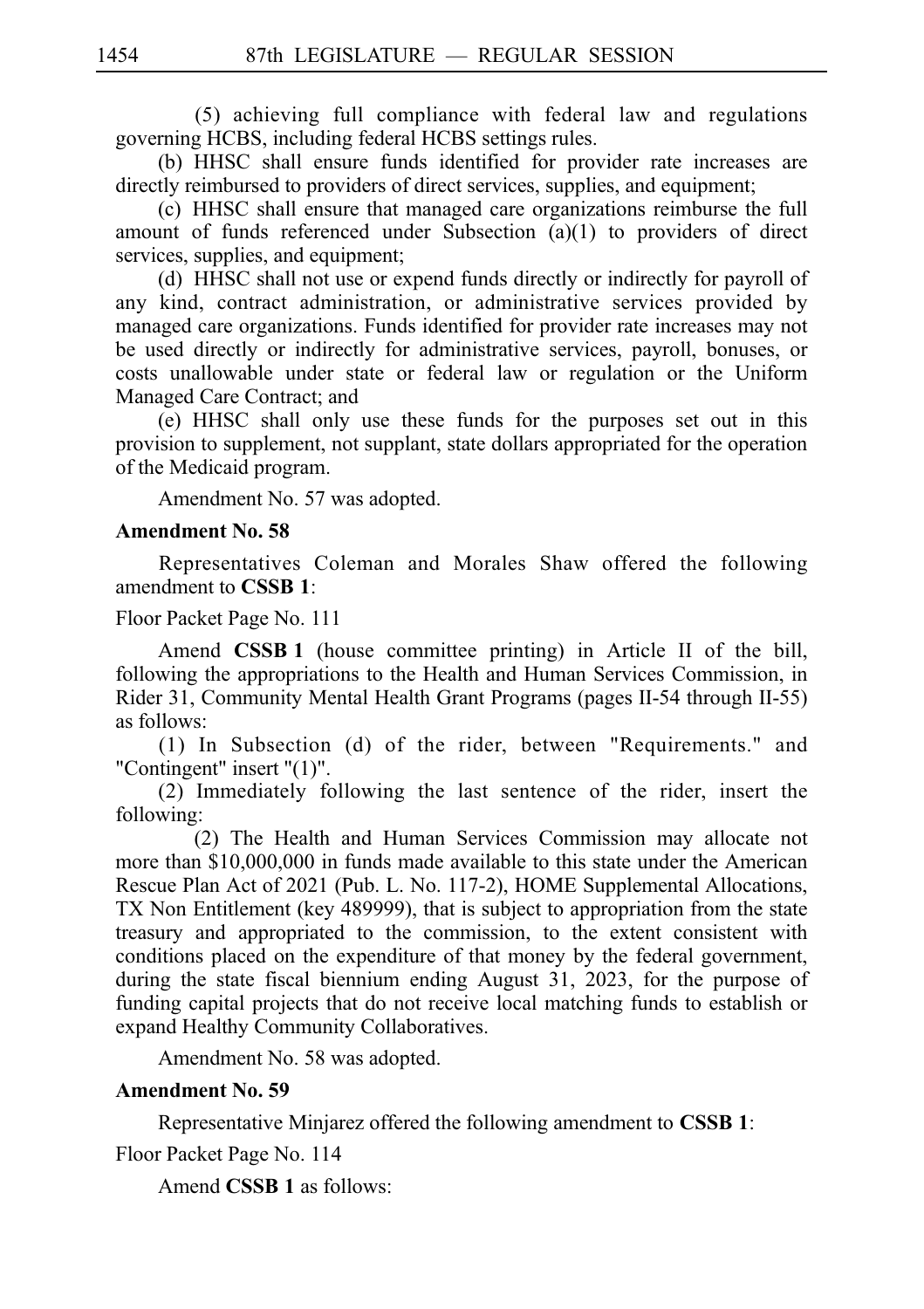(1) In Article II of the bill, amend Rider  $37$  Women's Health Programs: Savings and Performance Reporting as follows:

37. Women's Health Programs: Savings and Performance Reporting. The Health and Human Services Commission shall submit an annual report on the Healthy Texas Women (HTW), Healthy Texas Women Plus (HTW Plus), Family Planning Program (FPP), and Breast and Cervical Cancer Services Program, due August 1 of each year, to the Legislative Budget Board and the governor's office that includes the following information for each program:

(a) Enrollment levels of targeted low-income women and service utilization by geographic region, including total number of unduplicated patients served, delivery system, and age from the prior two fiscal years;

(b) Savings or expenditures in the Medicaid program that are attributable to enrollment levels as reported in Section (a);

(c) Descriptions of all outreach activities undertaken for the reporting period, including those focused on recruiting new speciality provider types;

(d) The total number of providers, by geographic region and provider type, enrolled in each program, and providers from legacy Women's Health Programs (including Texas Women's Health Program) not to include duplications of providers or ancillary providers;

(e) The average and median numbers of program clients, and the total number of unduplicated patients served, detailed by provider;

(f) The number of program clients with a paid claim, detailed by provider type;

 $(g)$  The number of eligible clients who received FPP services after the provider exhausted the contracted funds awarded to provide FPP services (i.e., funds gone) and the amount of FPP funds that would have been reimbursed for these services if additional FPP funds had been available during the fiscal year;

 $(h)$  The count of women in HTW and FPP receiving a long-acting reversible contraceptive;

(i) The service utilization by procedure code. The annual report submitted as required above must satisfy federal reporting requirements that mandate the most specific, accurate, and complete coding and reporting for the highest level of specificity;

(i) Total expenditures, by method of finance and program;

(k) Results of policies designed to reduce enrollment gaps, including but not limited to the number of unduplicated women automatically or administratively enrolled into HTW from other Medicaid programs or the Children's Health Insurance Program, recommendations for further reducing enrollment gaps, and any impacts to funding resulting from procedural denials and enrollment gaps in HTW; and

(l) Number of unduplicated women who are determined eligible and enrolled into HTW after their Medicaid for Pregnant Women ends. It is the intent of the legislature that if the findings of the report show a reduction in women enrolled or of service utilization of greater than ten percent relative to the prior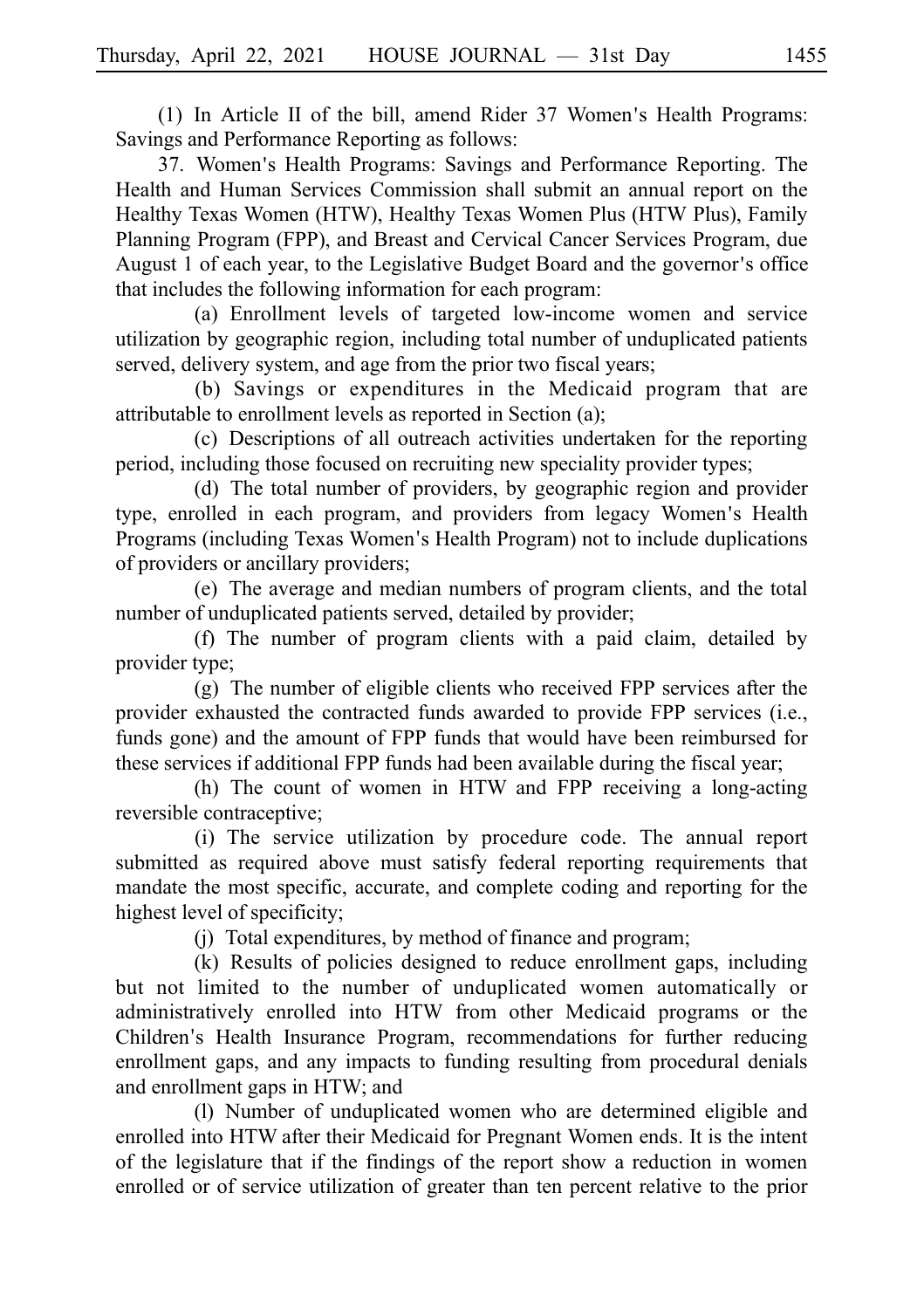two fiscal years, the agency shall, within existing resources, undertake corrective measures to expand provider capacity and/or client outreach and enrollment efforts.

This report shall also identify program changes that would maximize outreach and enrollment. HHSC shall work with women's health providers, advocates, and other stakeholders. It is the intent of the legislature, any changes to program administration that may significantly impact client services and enrollment shall be reported to the legislature within 30 days of the agency becoming aware of the change with information regarding the projected impact of the change.

Amendment No. 59 was adopted.

#### **Amendment No. 60**

Representative Dean offered the following amendment to **CSSBi1**:

Floor Packet Page No. 121

Amend **CSSB 1** (house committee printing) in Article II of the bill, following the appropriations to the Health and Human Services Commission, by striking the last sentence of Rider 120, Equity in Payments (page II-84).

Amendment No. 60 was adopted.

#### **Amendment No. 61**

Representative J.E. Johnson offered the following amendment to **CSSBi1**: Floor Packet Page No. 122

Amend **CSSB 1** as follows:

On page II-88 of the Health and Human Services Commission bill pattern, amend Rider 136 as follows:

136. Child Care Accessibility and Affordability Study. Out of funds appropriated above in Strategy L.1.1, HHS System Supports, the Health and Human Services Commission (HHSC) shall develop a report regarding child care accessibility and affordability.

(a) While developing the report, HHSC shall consult the following individuals:

 $(1)$  Two child development professionals who are licensed to practice in this state, one of whom must specialize in early childhood education;

(2) One representative of a state employee organization described in Government Code Sec. 403.0165;

(3) One representative of an organization representing the interests of licensed child-care facilities;

- $(4)$  One social worker licensed to practice in this state;
- $(5)$  One community advocate for child care workers;
- $(6)$  One representative of the business community in this state;
- $(7)$  One representative of or director of a private child care facility;
- (8) One home-based child care provider;  $[and]$

(9) One state employee who is a parent of not less than one school-aged child[.]; and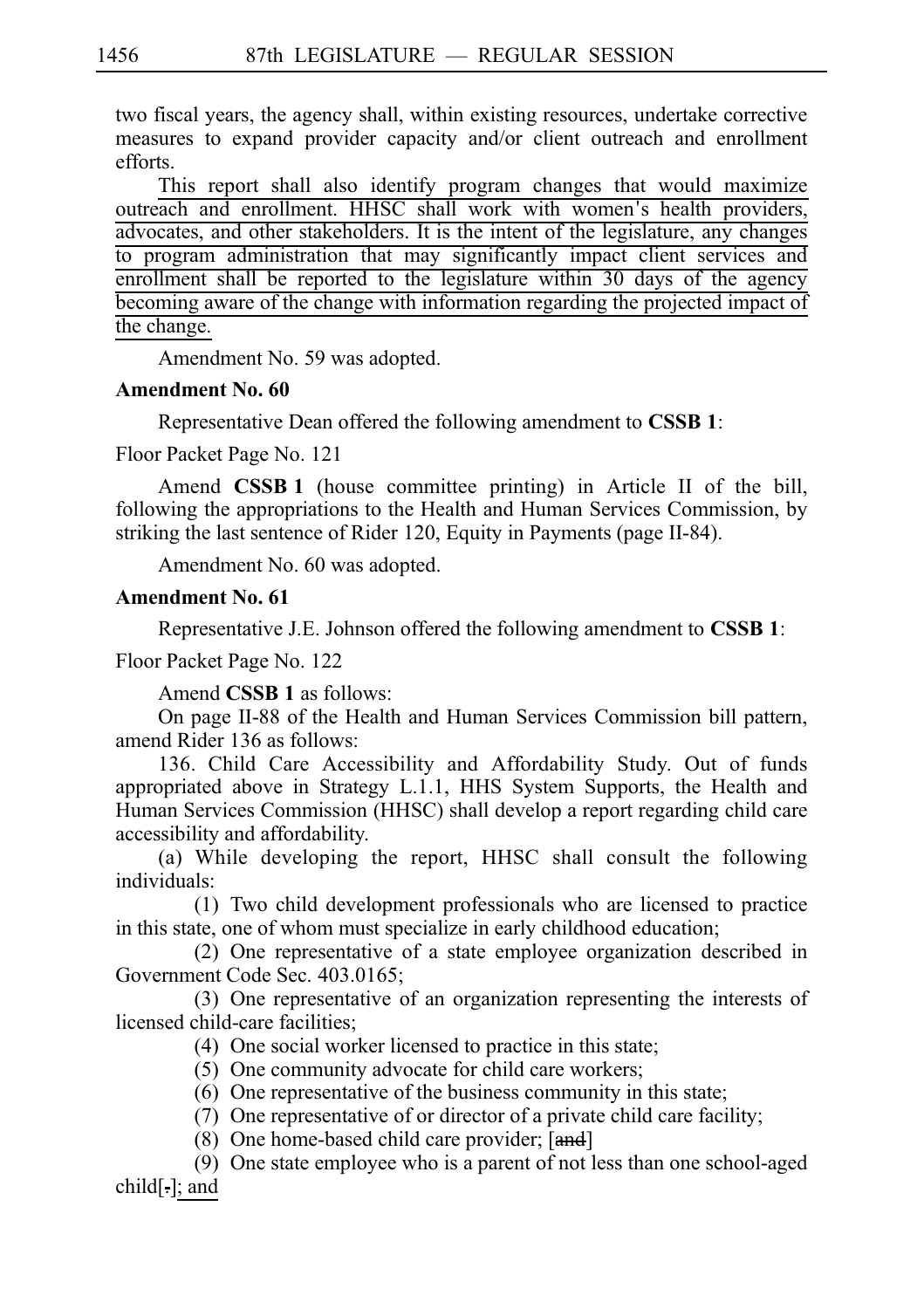$(10)$  One representative from the Texas Workforce Commission.

(b) In consultation with the individuals identified in Subsection  $\overline{a}$ , and subject to the availability of funds, HHSC shall:

 $(1)$  conduct a cost-benefit analysis of the accessibility and affordability of child care in this state;

(2) develop recommendations to incentivize employer-supported child care;

 $(3)$  create a cost-estimate model to project the cost of providing safe, accessible, and affordable child care to anyone in the state who needs to use child care;

 $(4)$  identify regions of the state in which child care is less accessible than in the state at large, and recommendations for improving the availability of child care in those regions, including:

(A) proposing policies that will address racial, ethnic, and any geographic disparity and proportionality in the delivery of child care services; and

(B) identifying opportunities to streamline the child care licensing requirements and to facilitate development and construction of additional child care facilities.

(5) conduct a survey of state employees to better understand the barriers to accessing and affording child care.

While collecting the information identified in Subsections (b)(1) through (b)(5), HHSC may work with other state agencies that collect similar information.

(c) Not later than December 31, 2022, HHSC shall submit a report to the governor, lieutenant governor, speaker of the house, and members of the legislature. The report shall include:

 $(1)$  a summary of the accessibility and affordability of child care to state employees, as determined by the survey in Subsection (b)(5); and

 $(2)$  a plan to provide accessible and affordable child care to all families in the state by the year 2030.

Amendment No. 61 was adopted.

#### **Amendment No. 62**

Representative Raymond offered the following amendment to **CSSBi1**:

Floor Packet Page No. 125

Amend **CSSB 1** as follows:

In Article II of the bill, following the appropriations to the Health and Human Services Commission (page II-91), by adding the following appropriately numbered rider:

Medicaid Provider Rate Increases. It is the intent of the legislature that when Medicaid provider rates are increased as a result of a legislative appropriation, change in the Federal Medical Assistance Percentage, or other action, the Health and Human Services Commission shall ensure managed care organizations (MCO) reimburse the full amount of funds that equate to the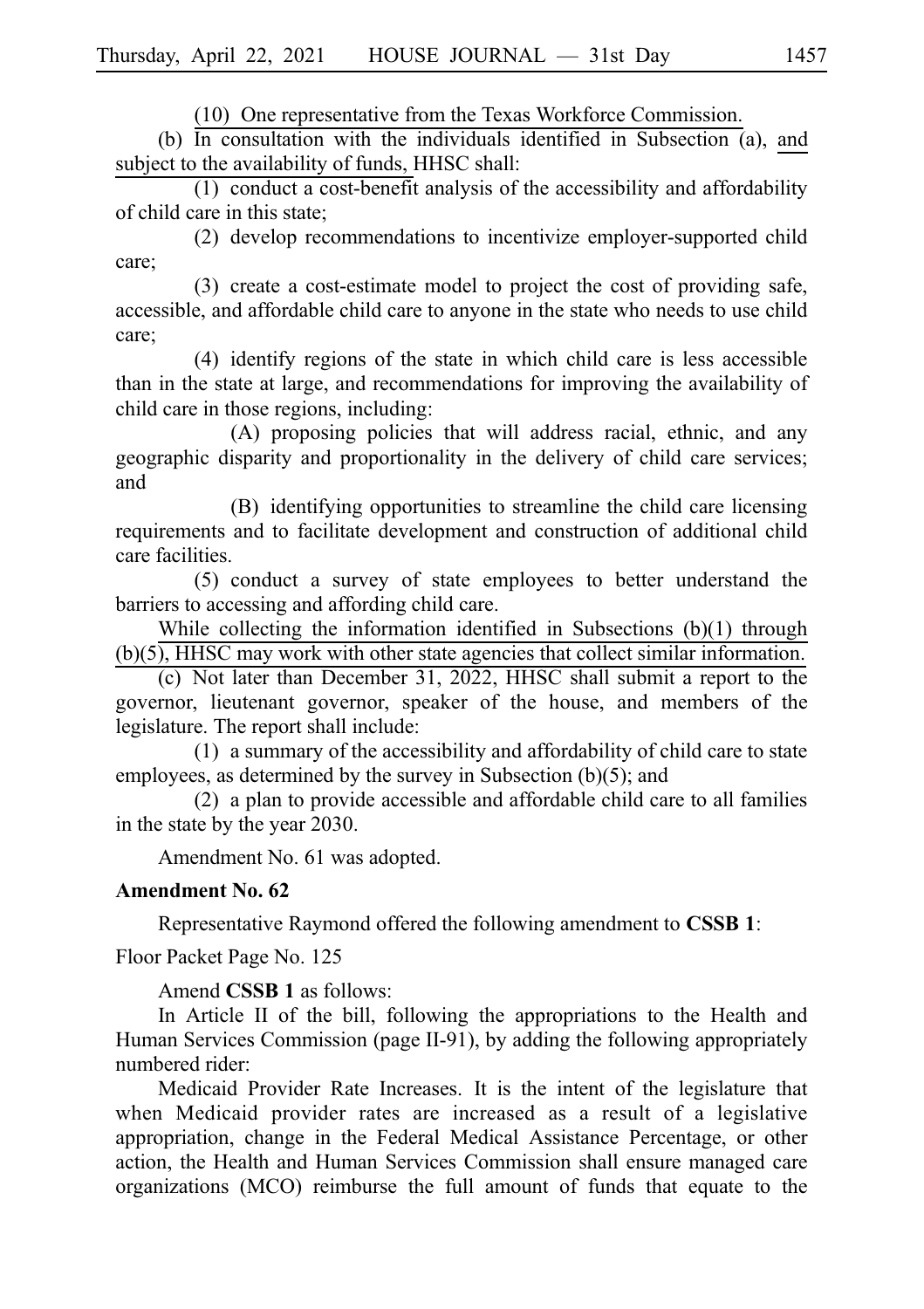difference between the state Medicaid fee-for-service rate and the percentage increase associated with the causal event, regardless of the pre-existing rate in place between the provider and the MCO.

Amendment No. 62 was adopted.

#### **Amendment No. 63**

Representative Howard offered the following amendment to **CSSBi1**:

Floor Packet Page No. 127

Amend **CSSB 1** as follows:

(1) In Article XI of the bill, by striking the following on page  $XI-5$ :

Healthy Texas Women Waiver \$-

(2) In Article II of the bill, following the appropriations to the Health and Human Services Commission (page II-91), by adding the following appropriately numbered rider:

```
____.iiHealthy Texas Women Waiver. It is the intent of the legislature that
the Health and Human Services Commission (HHSC) apply to the Centers for
Medicare and Medicaid Services (CMS) for an amendment to the Healthy Texas
Women (HTW) Section 1115 Demonstration Waiver for approval of
auto-enrollment of women into HTW after their Medicaid coverage ends,
adjunctive eligibility, and the use of the simplified HTW form (HHSC Form
1867).
```
Amendment No. 63 was withdrawn.

### **Amendment No. 64**

Representative Goodwin offered the following amendment to **CSSBi1**:

Floor Packet Page No. 128

Amend **CSSB 1** as follows:

(1) In Article II of the bill, following the appropriations to the Health and Human Services Commission (page II-91), by adding the following appropriately numbered rider:

. Postpartum Depression Screening and Treatment Report. The Health and Human Services Commission (HHSC), in coordination with the Department of State Health Services, shall submit a report on prevalence, screening, and treatment of postpartum depression. The report shall include recommendations to increase utilization of the screening and treatment within women's health programs, to increase the treatment of postpartum depression provided by the local mental health authorities, and to increase continuity of care. The report shall also identify any factors related to health disparities or issues related to disproportionality. HHSC shall work with women ' s health providers and stakeholders to identify recommendations to improve access to care and treatment. Not later than October 1, 2022, HHSC shall submit the report to the Legislative Budget Board, the Office of the Governor, and the legislature.

Amendment No. 64 was adopted.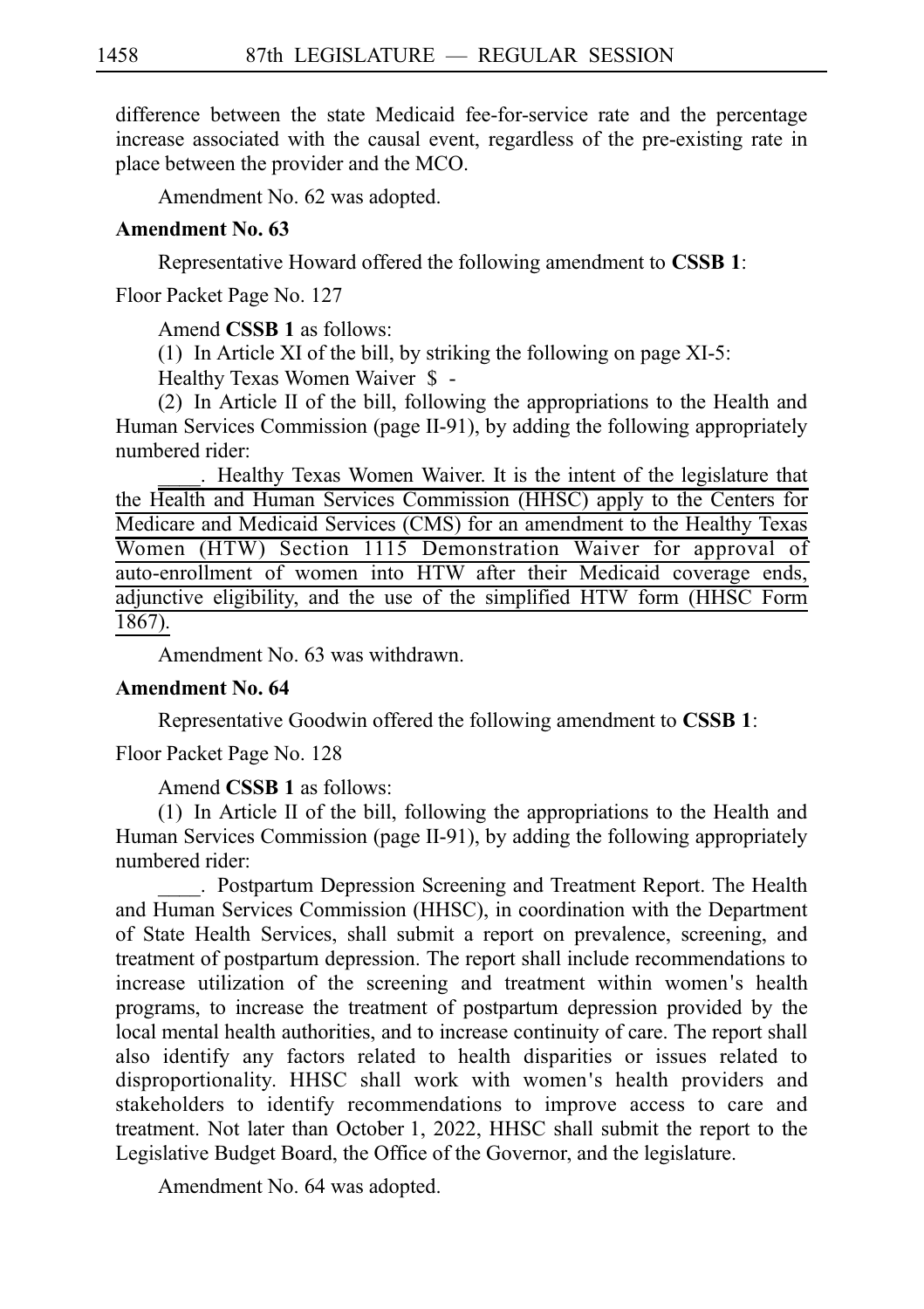#### **Amendment No. 65 (Article XI)**

Representative Dean offered the following amendment to **CSSBi1**:

Floor Packet Page No. 131

Amend **CSSB 1** as follows:

In Article II of the bill, following the appropriations to the Health and Human Services Commission (page II-91), by adding the following appropriately numbered rider:

\_\_\_\_.iiContingency for **HBi4040**. Contingent upon enactment of **HBi4040**, or similar legislation of the Eighty-Seventh Legislature, Regular Session, relating to the provision of certain benefits under Medicaid, including the coordination of private health benefits, and to reimbursement of those benefits, the Health and Human Services Commission shall allocate, from funds appropriated above in Strategy B.1.1, Medicaid Contracts and Administration, the amount necessary to provide automatic external independent medical reviews for denial of medically necessary services.

#### **AMENDMENT NO. 65 - REMARKS**

REPRESENTATIVE BOWERS: I'd like to ask you a couple of questions about D'ashon. First, are you aware of what district D'ashon lives in?

REPRESENTATIVE DEAN: Yes, ma'am. I believe it's your District 113.

BOWERS: And are you aware who represents that district in the Texas House?

DEAN: I believe that would be you.

BOWERS: D'ashon ended up in the Medicaid STAR Health program because they cover kids in foster care with acute needs. Is that right?

DEAN: Yes, ma'am, that's correct.

BOWERS: And before D'ashon was in foster care, he was born at 25 weeks, and he tested positive for drugs and weighed less than two pounds. Is that right?

DEAN: Yes, ma'am.

BOWERS: And Linda, his adoptive mother, was his foster mother at the time. Is that right?

DEAN: That would be correct.

BOWERS: Are you aware of D'ashon's acute health care needs when he was in the STAR Health program?

DEAN: I am.

BOWERS: And are you aware that D'ashon started talking, crawling, and learning to walk, he became engaged and happy, but as he developed, he began to pull out his trach?

DEAN: Yes, ma'am, I'm aware of that.

BOWERS: Are you aware that when his lungs developed and he was able to breathe on his own, the trach kept his airway open?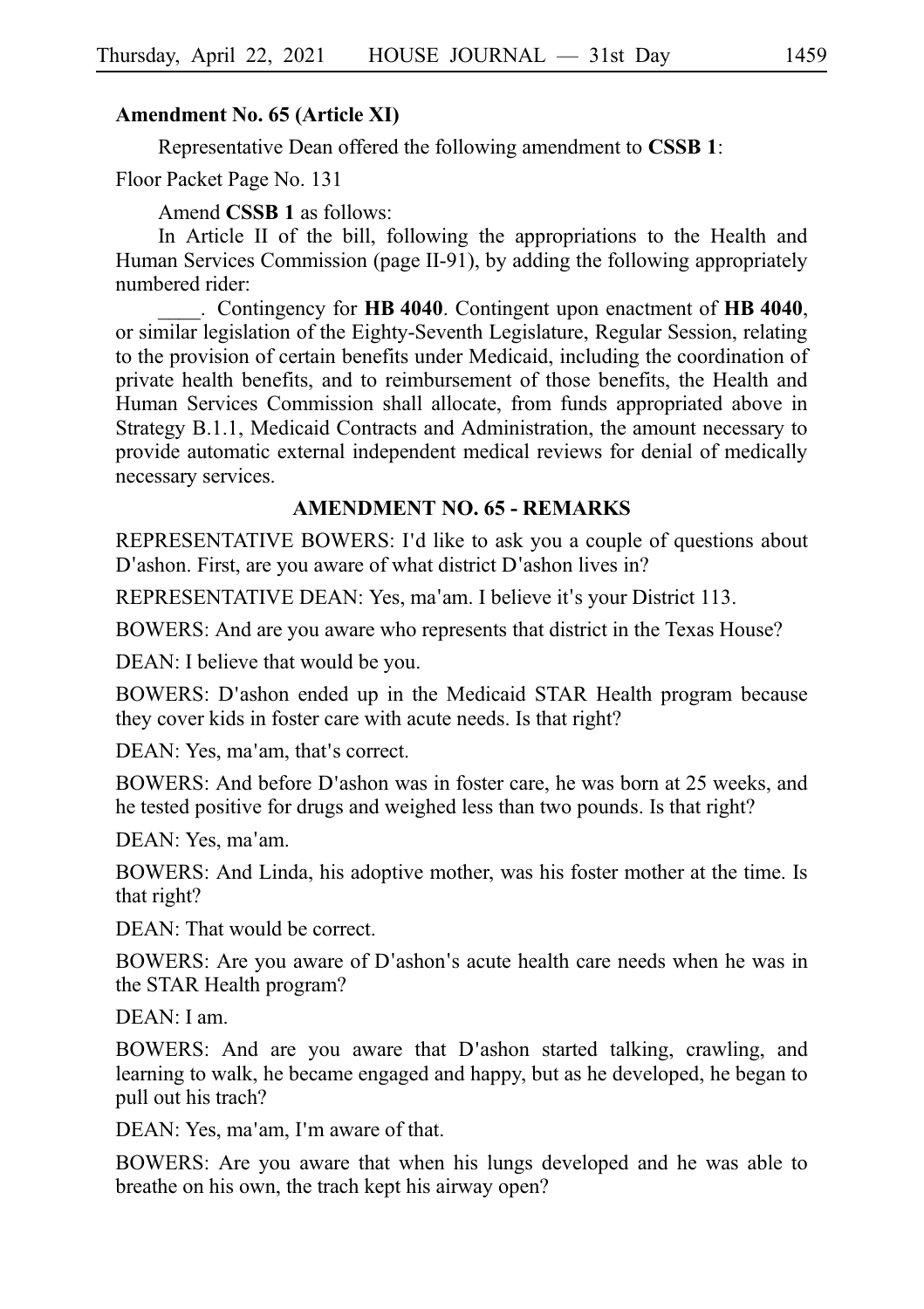DEAN: Yes, ma'am, that's correct.

BOWERS: Are you aware that doctors and nurses all prescribe that 24-hour one-to-one nursing care before reinsertion of a trach requires special training?

DEAN: That's correct.

BOWERS: And can you tell me about the care he actually received?

DEAN: Well, Superior, the MCO that manages the STAR Health program, denied the recommended 24-hour one-to-one private duty nurse and PDN care.

BOWERS: And then during his stay with a temporary respite foster care family, D'ashon pulled out his trach before his nurse arrived. Isn't that right?

DEAN: That would be correct.

BOWERS: And tragically, he suffocated and had no pulse for 40 minutes. Even though he was revived, he suffered brain damage in an incident that could have been prevented had the claims reviewed occurred quickly and objectively. Isn't that right?

DEAN: Yes, Representative Bowers, that is correct.

REPRESENTATIVE KRAUSE: Representative Dean, I appreciate you bringing this rider. Can you tell me what year this occurred with D'ashon?

DEAN: Yes, 2016.

KRAUSE: Okay, and your amendment calls for an automatic independent review when service is denied to a foster kid in the STAR Health program. Can you tell me a little bit about that appeal process and how it played out with  $D'$  ashon?

DEAN: Well, D'ashon's family appealed the denial, but at the time, it was actually Superior who reviewed Superior's own decision. Superior's medical directors who denied the appeal proposed that his then-foster mom restrain his arms by tying them down. The family requested a fair hearing to HHSC, but that was stalled for months. While waiting for the fair hearing, D'ashon pulled his trach out.

KRAUSE So this review process reviewed itself––confirmed itself, basically. And then what happened?

DEAN: Well, at the time, the next review was back to HHSC but only to determine whether Superior had followed its own procedures.

KRAUSE: And Representative Dean, if you remember, last year I was a sponsor of **SBi1207**, which had an exact provision like this. Do you remember that bill that we laid out here on the house floor that was passed unanimously?

DEAN: I do.

KRAUSE: And do you remember that there was in **SB 1207**, that it required HHSC to promulgate rules for this very thing, this external review process by an independent review organization when service is denied in cases like D'ashon's?

DEAN: Yes, sir, I'm familiar with that.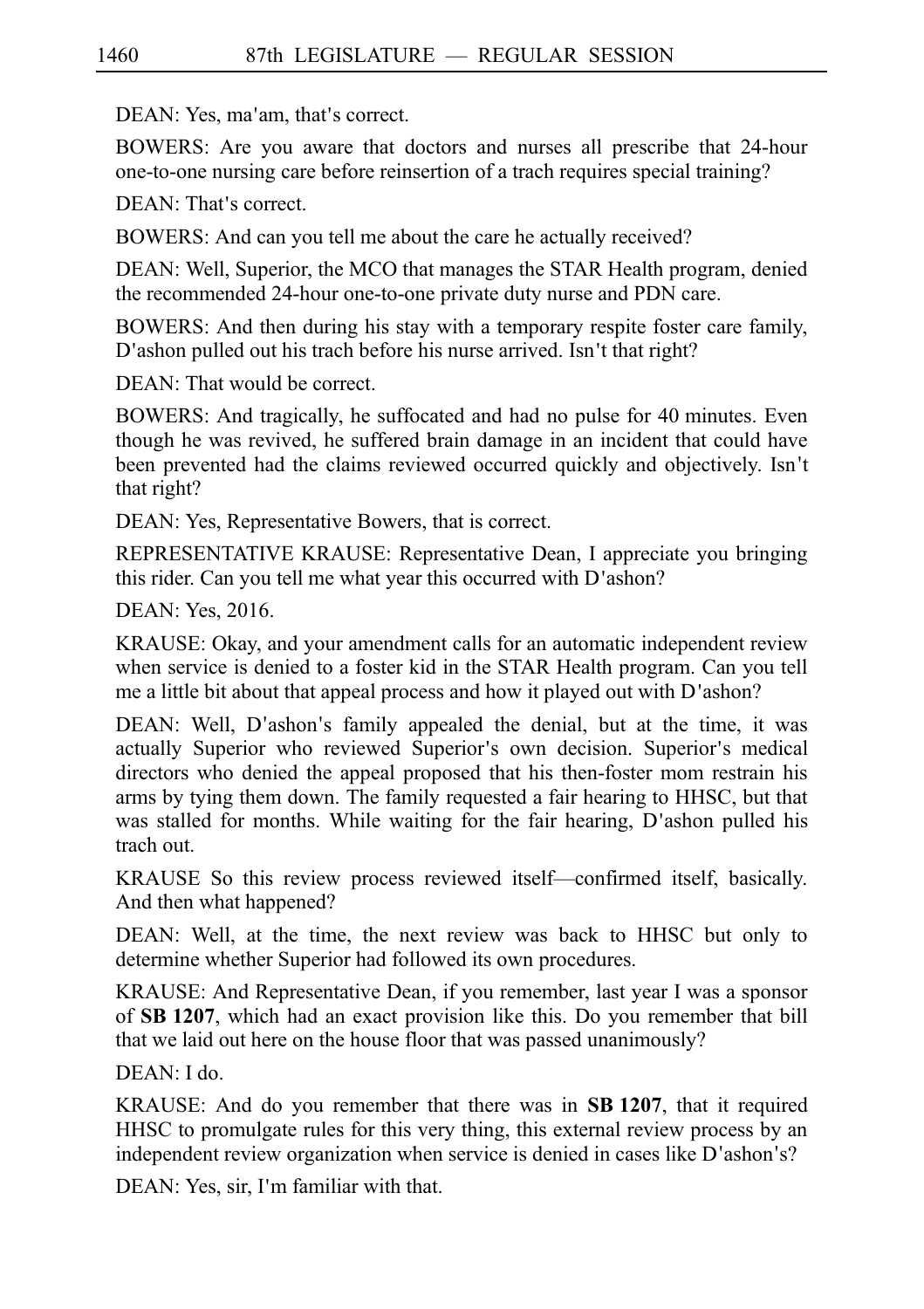KRAUSE: And are you aware that unfortunately HHSC has still not promulgated those rules so that we have that independent review process in cases like D'ashon's?

DEAN: I am.

KRAUSE: Why do you think that is?

DEAN: Well, the agency says that they have put out an RFP and haven't received responses. So we may have to stay on them to make sure that they get qualified physicians to review these decisions.

KRAUSE: Well, I think it's time that they get that RFP. Don't you, Representative?

DEAN: I do. I agree.

REPRESENTATIVE MARTINEZ: Representative Dean, you have a great amendment, especially when it comes to making these reviews automatic. Wouldn't making this review automatic recognize that these foster children with acute health care needs for the most part don't have advocates prepared to navigate a complex appeal and review system—wouldn't it? Would you say so?

DEAN: Yes, that's correct.

MARTINEZ: And that they have no choice in who administers the program––is that correct?

DEAN: That's also correct.

MARTINEZ: I know we've spoken, and Representative Krause and I spoke and he mentioned some bills earlier from last session that tried to create an automatic review. How much will it cost?

DEAN: Well, it's tricky looking at the fiscal notes placed in the various bills from 2019. I said to the representative earlier that no bill this session has the language in it to create an automatic review, so we do not have a fiscal note on it. But LBB feedback suggested it's between \$1 million and \$2 million.

MARTINEZ: And one last question, are you aware that Superior paid \$1.2 million in settlements to HHSC last year in connection with D'ashon's case and other similar situations where they were denied service to foster children?

DEAN: I am aware of that.

REPRESENTATIVE MINJAREZ: Representative Dean, thank you so much for your amendment today. Mr. Martinez, in his questioning to you, mentioned that the kids have no choice in who administers the STAR Health program, correct?

DEAN: That's correct.

MINJAREZ: Do you know when Superior's contract to administer the STAR Health program is up for review?

DEAN: I'm not advised of that information.

MINJAREZ: I don't think it's anytime soon, correct?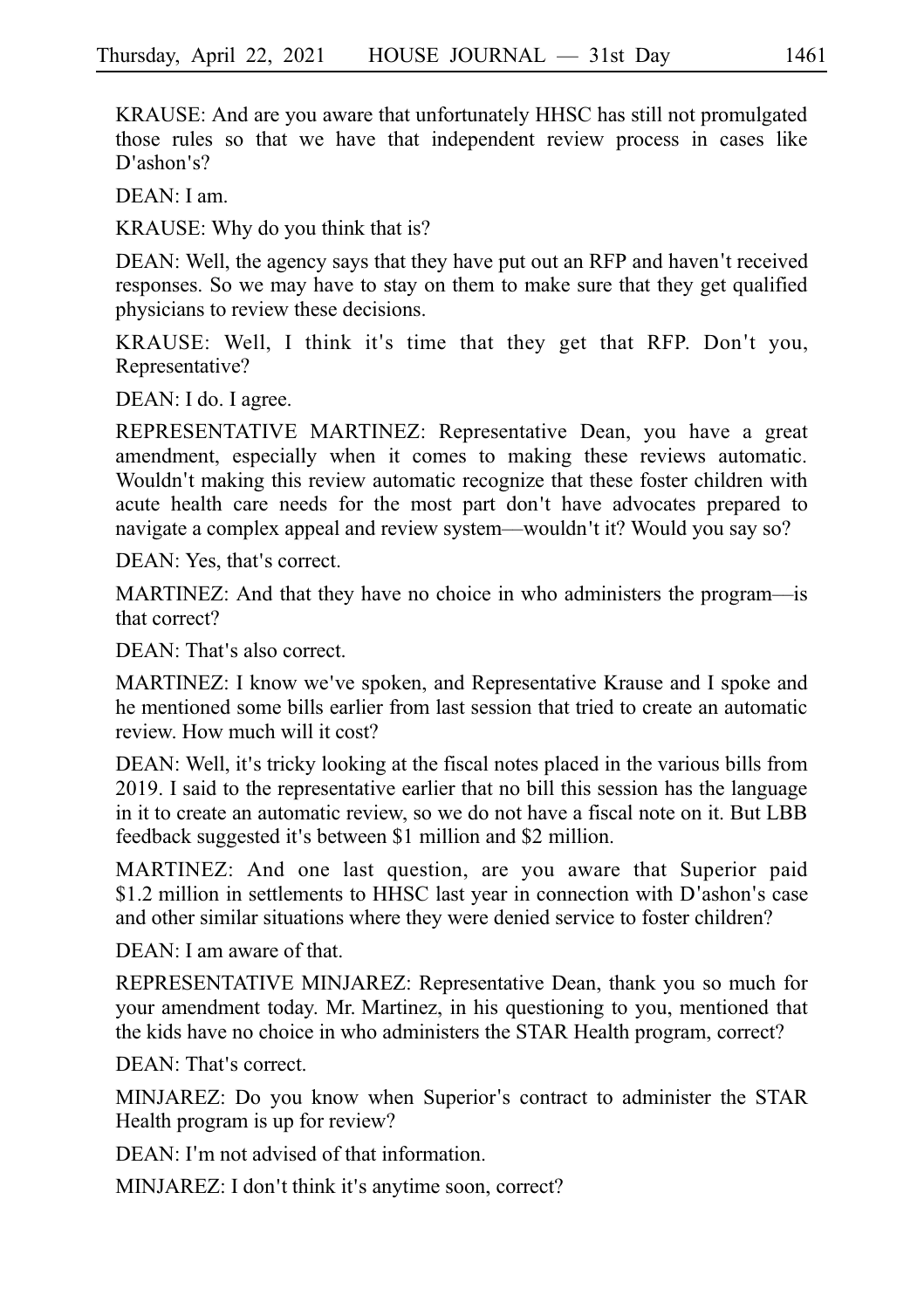DEAN: That is correct.

MINJAREZ: I hope that we can definitely work together to make sure HHSC knows that the legislature is paying very, very close attention to whether proper reforms like this one are made. And specifically, I hope that the MCO that wins this opportunity to administer this program is doing everything it can to make sure what happened to D'ashon never happens again. So thank you so much for your hard work on this amendment.

#### **REMARKS ORDERED PRINTED**

Representative Minjarez moved to print all remarks on Amendment No. 65 on **CSSB 1**.

The motion prevailed.

Amendment No. 65 was adopted. (In accordance with a previous motion, the amendment was placed in Article XI.) (Darby, Tinderholt, and Toth recorded voting no.)

#### **Amendment No. 66 (Article XI)**

Representative Campos offered the following amendment to **CSSBi1**:

Floor Packet Page No. 129

Amend **CSSB 1** (house committee printing), in Article II of the bill, following the appropriations to the Health and Human Services Commission (page II-91), by adding the following appropriately numbered rider:

. 2-1-1 Texas Information and Referral Network System Integration. Out of funds appropriated above in Strategy I.1.1, Integrated Eligibility  $&$  Enrollment (page II-35), the Health and Human Services Commission shall:

 $(1)$  adopt the 2-1-1 national brand and logo in accordance with the commission's brand standards;

 $(2)$  enable existing community resource databases to be accessed by state agencies and programs as well as other partners, as appropriate;

(3) implement available technology and communication enhancements;

(4) implement measures designed to connect specialized populations with available state and local services;

(5) support area information centers in any efforts to join with community partners to engage in special projects that leverage the 2-1-1 Texas platform, technology, and system; and

 $(6)$  not later than December 1, 2022, prepare and make available to the public on the commission's Internet website a report detailing the improvements made to the 2-1-1 services provided by the Texas Information and Referral Network.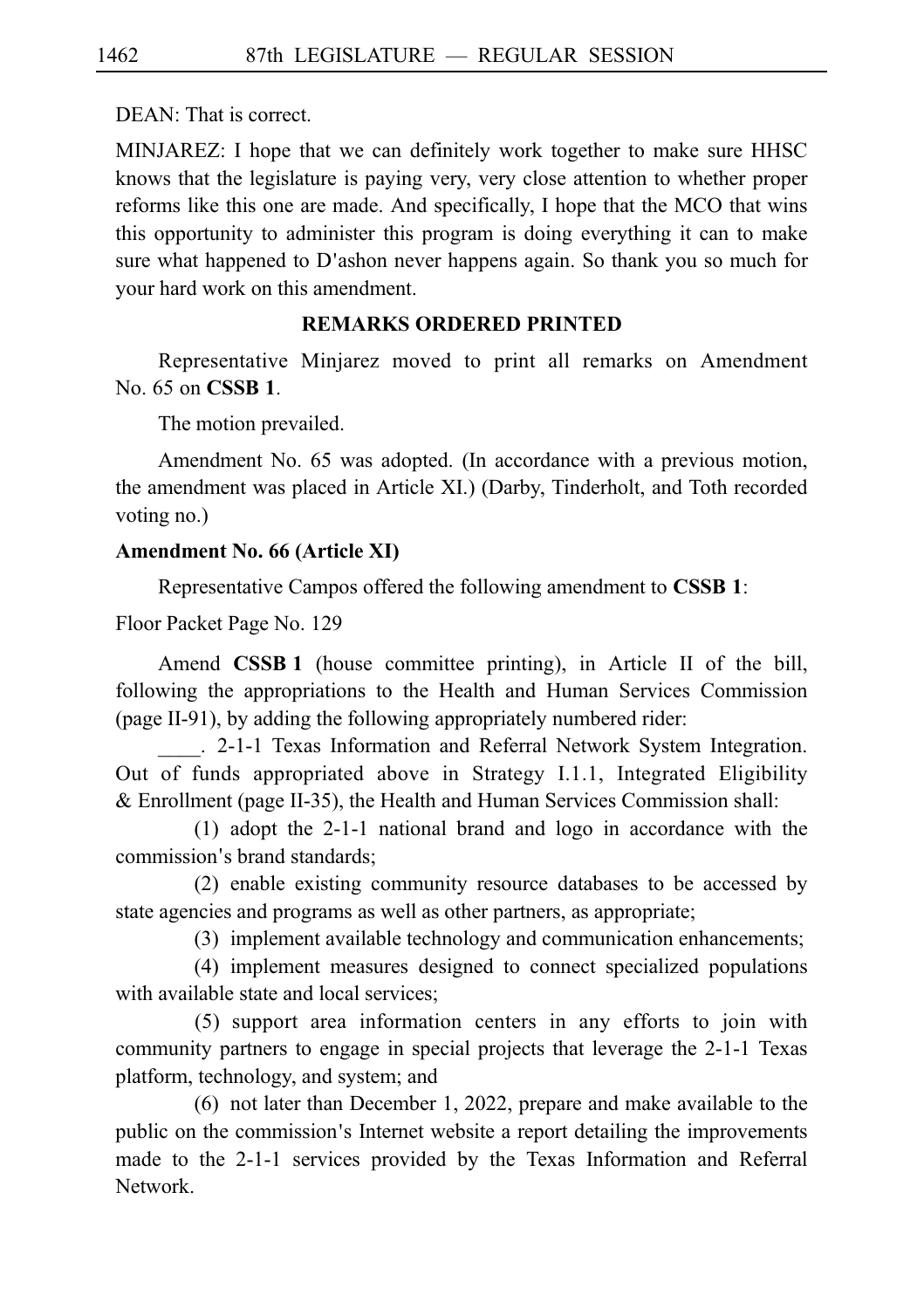#### **Amendment No. 67 (Article XI)**

Representative Campos offered the following amendment to Amendment  $No.66:$ 

Amend Amendment No. 66 by Campos to **CSSB 1** (page 129, prefiled amendments packet) by striking Subdivision (1) of the rider (page 1, lines 9-10) and renumbering subsequent subdivisions of the rider accordingly.

Amendment No. 67 was adopted. (In accordance with a previous motion, the amendment was placed in Article XI.) (Biedermann, Burns, Cain, Cook, Craddick, Darby, Gates, Hefner, P. King, Krause, Leman, Metcalf, Noble, Oliverson, Parker, Schaefer, Shine, Slaton, Spiller, Tinderholt, VanDeaver, Vasut, and Wilson recorded voting no.)

Amendment No. 66, as amended, was adopted. (In accordance with a previous motion, the amendment was placed in Article XI.) (Biedermann, Buckley, Burns, Cain, Cook, Craddick, Darby, Gates, Harless, Hefner, Holland, Hull, P. King, Krause, Landgraf, Leman, Metcalf, Middleton, Murr, Noble, Oliverson, Parker, Paul, Schaefer, Shine, Slaton, Spiller, Swanson, Tinderholt, Toth, VanDeaver, Vasut, and Wilson recorded voting no.)

#### **Amendment No. 68**

Representative Raymond offered the following amendment to **CSSBi1**:

Floor Packet Page No. 132

Amend **CSSB 1** (house committee printing) in Article II of the bill, on page II-91, by adding the following appropriately numbered rider and renumbering subsequent riders accordingly:

. Communications on EVV issues to home and community care providers. From the funds appropriated above, HHSC shall report to home and community care providers the total hours providers were not reimbursed due to the EVV system being unavailable, malfunctioning, or not accessible for home and community support providers to timely submit hours for payment. HHSC shall make this report by the 10th day of each month for the prior month.

HHSC shall also ensure that an EVV provider respond to home and community care providers' requests for service within 24 hours from the time the home and community care providers made the initial requests for service. HHSC shall also ensure that an EVV respond to a request for service via a telephone call from a live person, not an automated response.

#### **Amendment No. 69**

Representative Raymond offered the following amendment to Amendment No. 68:

Amend Amendment No. 68 by Raymond to **CSSB 1** (page 132, prefiled amendments packet) by striking the second paragraph of the rider.

Amendment No. 69 was adopted.

Amendment No. 68, as amended, was adopted.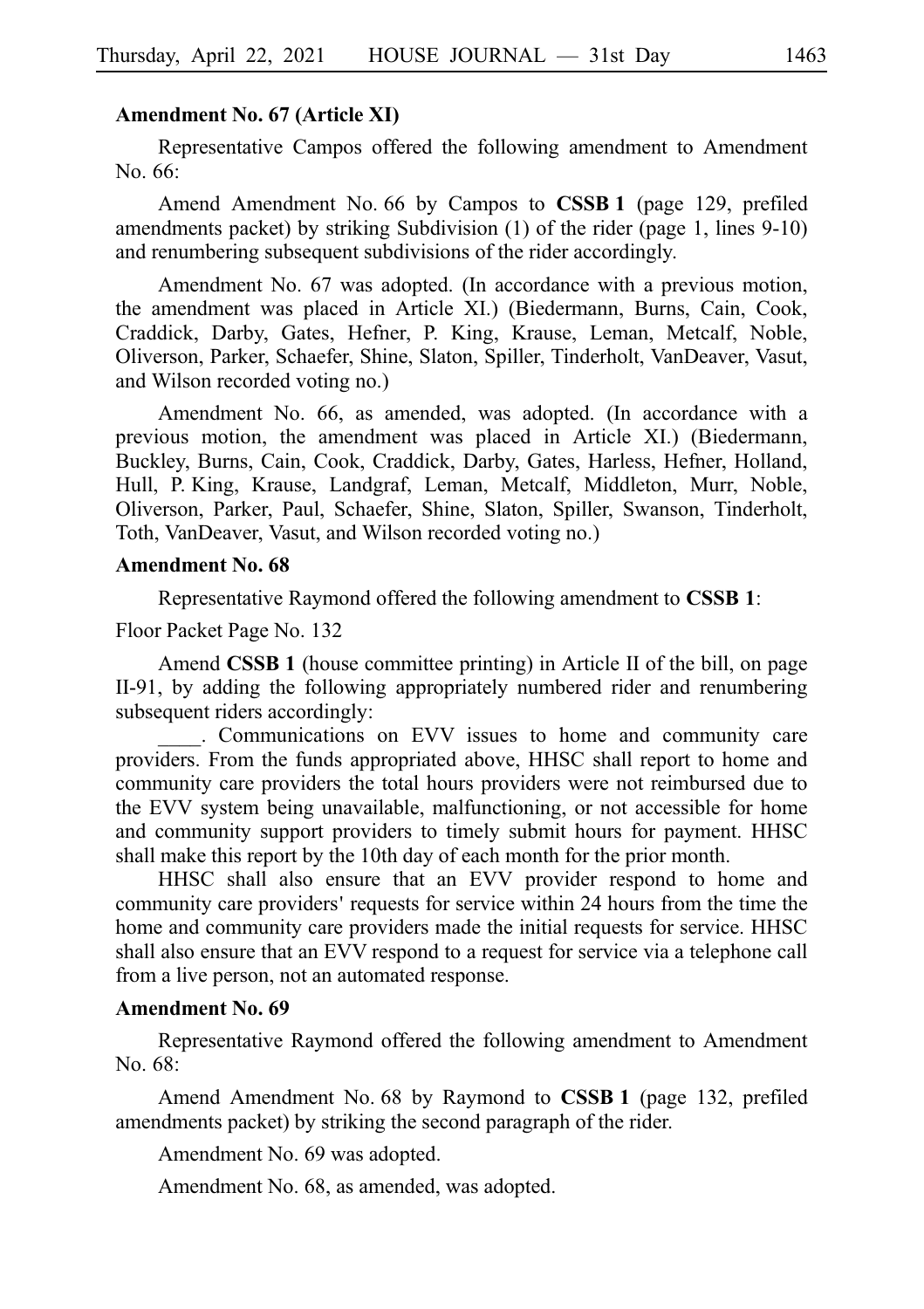#### **Amendment No. 70**

Representative Swanson offered the following amendment to **CSSB 1**:

Floor Packet Page No. 136

Amend **CSSB 1** (house committee printing) in Article III of the bill, following the appropriations to the Texas Education Agency, in Rider 8, Instructional Materials and Technology, by inserting the following paragraph between the fourth and fifth paragraphs of the rider (page III-8):

It is the intent of the legislature that the State Board of Education ensure that any instructional materials and technology purchased using funds disbursed from the State Instructional Materials and Technology Fund meet the requirements for certification under 47 U.S.C. Sections  $254(h)(5)(B)$  and (C) to the extent the certification is applicable to those materials.

Amendment No. 70 was adopted.

#### **Amendment No. 71**

Representative Davis offered the following amendment to **CSSBi1**:

Floor Packet Page No. 137

Amend **CSSB 1** (house committee printing) in Article III of the bill, following the appropriations to the Texas Education Agency, by striking the last sentence of Rider 34, Funding for Regional Education Service Centers (page III-15).

(Speaker pro tempore in the chair)

A record vote was requested by Representative Wilson.

Amendment No. 71 was adopted by (Record 409): 84 Yeas, 54 Nays, 2 Present, not voting.

Yeas — Allen; Anchia; Ashby; Bailes; Bernal; Bucy; Campos; Canales; Clardy; Cole; Coleman; Collier; Cortez; Crockett; Darby; Davis; Dean; Deshotel; Dominguez; Dutton; Fierro; Geren; Gervin-Hawkins; González, J.; González, M.; Goodwin; Guerra; Guillen; Harless; Hernandez; Herrero; Hinojosa; Howard; Huberty; Israel; Johnson, J.D.; Johnson, J.E.; Kacal; King, K.; King, T.; Kuempel; Lambert; Larson; Longoria; Lopez; Lozano; Lucio; Martinez Fischer; Meza; Minjarez; Morales, C.; Morales, E.; Morales Shaw; Morrison; Muñoz; Neave; Ordaz Perez; Ortega; Pacheco; Paddie; Perez; Price; Ramos; Raney; Raymond; Reynolds; Rodriguez; Rogers; Romero; Rose; Rosenthal; Sherman; Shine; Smithee; Talarico; Thierry; Thompson, S.; Turner, C.; Turner, J.; VanDeaver; Vo; Walle; Wu; Zwiener.

Nays — Allison; Anderson; Biedermann; Bonnen; Buckley; Burrows; Cain; Capriglione; Cason; Cook; Craddick; Cyrier; Ellzey; Frank; Frullo; Gates; Goldman; Harris; Hefner; Holland; Hull; Jetton; King, P.; Klick; Landgraf;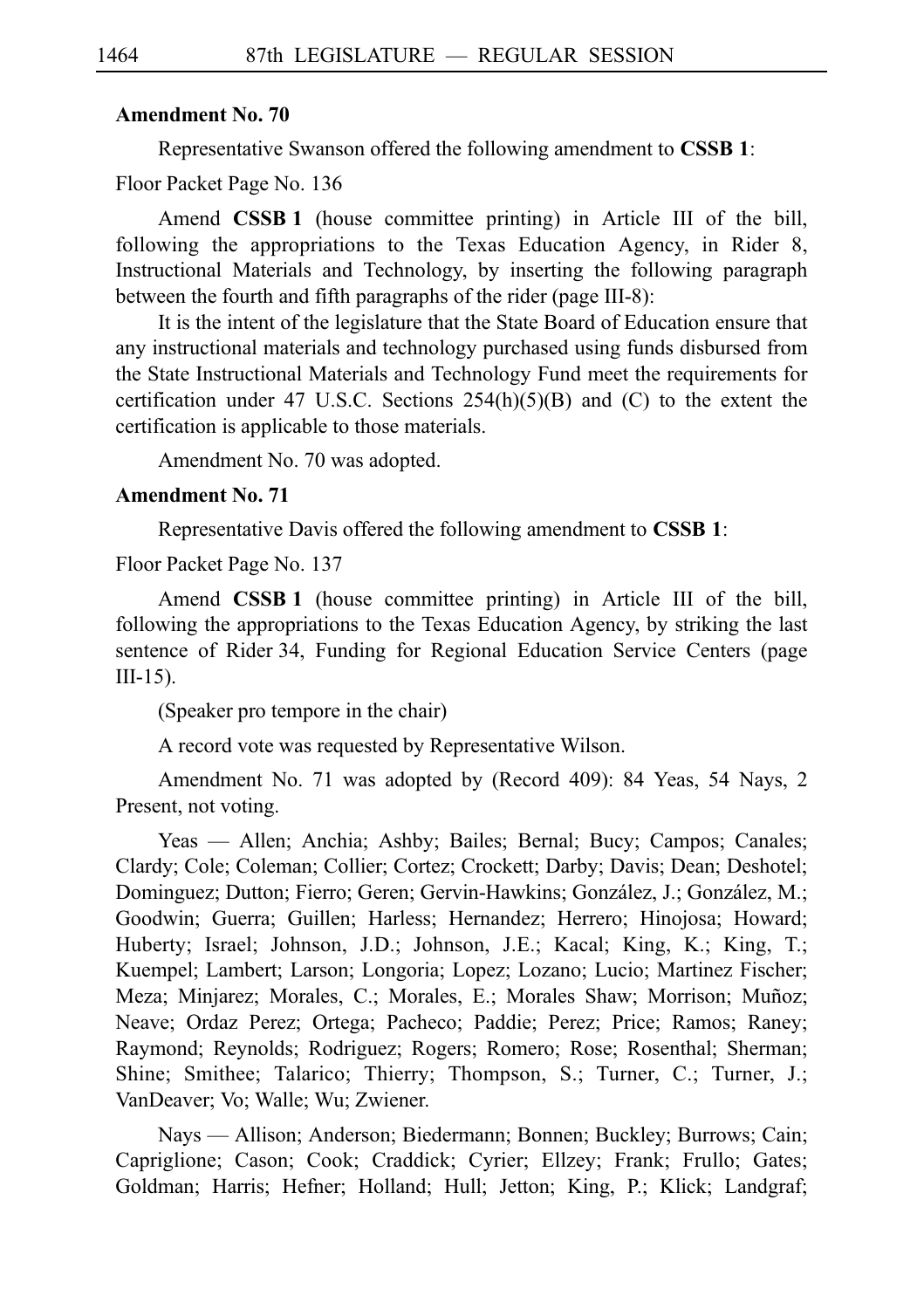Leach; Leman; Metcalf; Meyer; Middleton; Murphy; Murr; Noble; Oliverson; Parker; Patterson; Paul; Sanford; Schaefer; Schofield; Shaheen; Slaton; Slawson; Smith; Spiller; Stephenson; Stucky; Swanson; Thompson, E.; Tinderholt; Toth; Vasut; White; Wilson.

Present, not voting — Mr. Speaker; Moody(C).

Absent, Excused — Bell, C.

Absent — Beckley; Bell, K.; Bowers; Burns; Button; Hunter; Johnson, A.; Krause; Martinez.

#### **STATEMENTS OF VOTE**

When Record No. 409 was taken, I was shown voting no. I intended to vote yes.

When Record No. 409 was taken, I was in the house but away from my desk. I would have voted yes.

When Record No. 409 was taken, I was in the house but away from my desk. I would have voted yes.

When Record No. 409 was taken, my vote failed to register. I would have voted no.

When Record No. 409 was taken, I was temporarily out of the house chamber. I would have voted no.

When Record No. 409 was taken, I was in the house but away from my desk. I would have voted yes.

When Record No. 409 was taken, I was temporarily out of the house chamber. I would have voted no.

When Record No. 409 was taken, I was in the house but away from my desk. I would have voted yes.

#### Martinez

## **Bowers**

#### **Burns**

Krause

A. Johnson

# **Button**

### Allison

K. Bell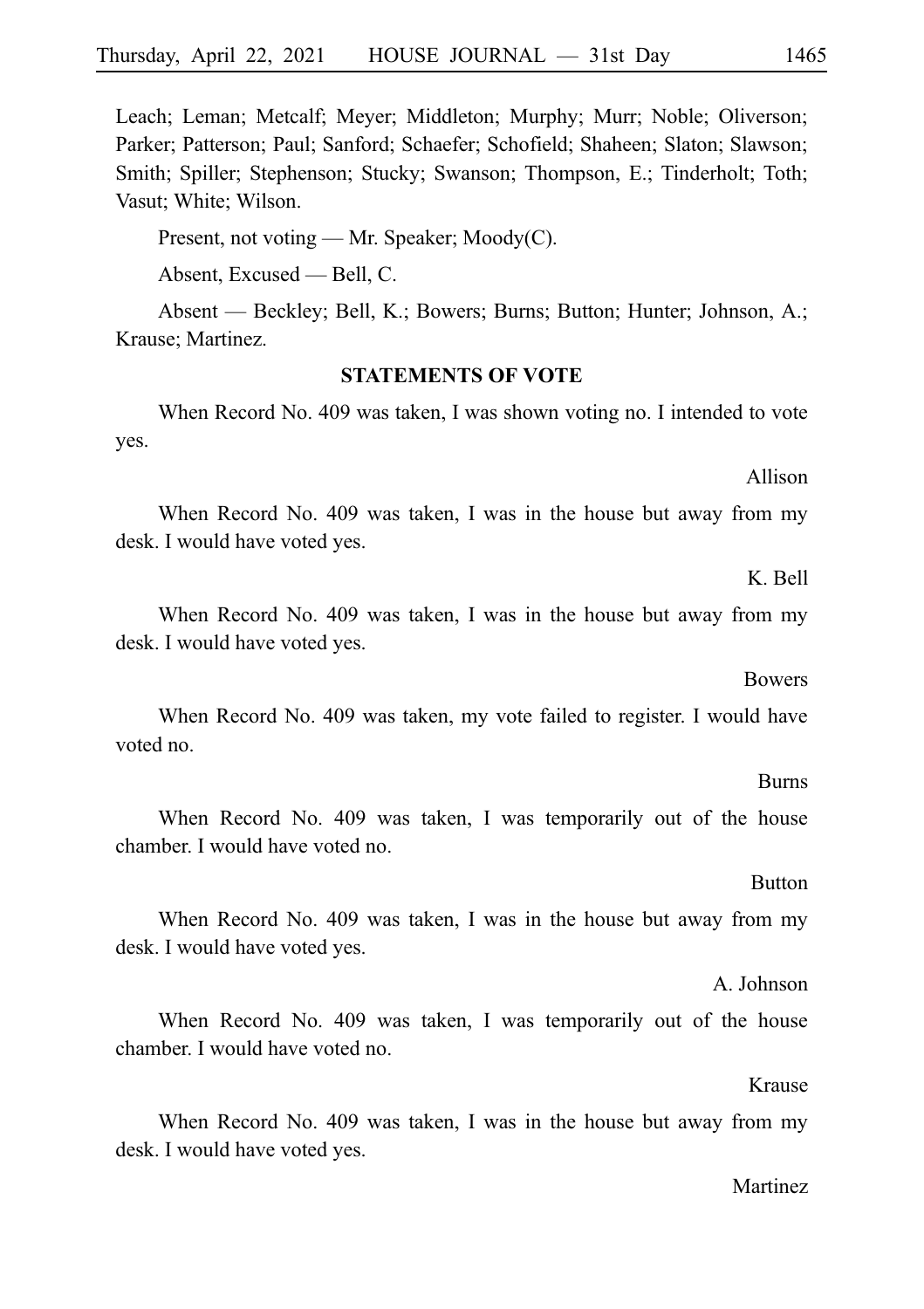When Record No. 409 was taken, I was shown voting no. I intended to vote yes.

Stephenson

#### **Amendment No. 72**

Representatives Holland, Darby, Price, Smith, Ashby, VanDeaver, K. King, Spiller, Middleton, Buckley, Murr, Rodriguez, Clardy, Harris, E. Thompson, Bailes, Burns, Anderson, Stucky, Huberty, Lambert, Shine, Lozano, Kacal, Landgraf, Slawson, Allison, K. Bell, Rogers, Cook, Kuempel, Larson, Paul, Ellzey, Cyrier, Harless, Leman, Dean, and Frullo offered the following amendment to **CSSBi1**:

Floor Packet Page No. 140

Amend **CSSB 1** (house committee report) in Article III of the bill, following the appropriations to the Texas Education Agency (page III-27), by adding the following appropriately numbered rider and renumbering subsequent riders accordingly:

Rider  $\cdot$ . It is the intent of the legislature that the commissioner of the Texas Education Agency shall not condition the receipt of federal funds for public education provided to the State of Texas through the Coronavirus Relief Fund and the Elementary and Secondary School Emergency Relief Fund on payment to any entity or purchase of any service by a local education agency.

Amendment No. 72 was adopted.

#### **Amendment No. 73**

Representative Rodriguez offered the following amendment to **CSSBi1**:

Floor Packet Page No. 141

Amend **CSSB 1** (house committee report) in Article III of the bill, following the appropriations to the Texas Education Agency, by striking Rider 81, The Distribution of Federal Education Funds Related to the Coronavirus Pandemic (page III-27), and substituting the following appropriately numbered rider:

\_\_\_\_.iiDistribution of Federal Education Funds Related to the Coronavirus Pandemic. (a) Notwithstanding any other provision of this Act, and to the extent allowable under federal law or regulation, money appropriated under Section 13.01, Article IX, for distribution to public schools under the Coronavirus Response and Relief Supplemental Appropriations Act, 2021 (Pub. L. No. 116-260), or the American Rescue Plan Act of 2021 (Pub. L. No. 117-2) shall be distributed by the Texas Education Agency to public schools in a timely manner in accordance with the terms of the applicable federal law.

(b) To the extent authorized by federal law, money described by Subsection (a) of this rider that is appropriated to a state agency or institution other than the Texas Education Agency is reappropriated to the Texas Education Agency to be distributed as provided by this section.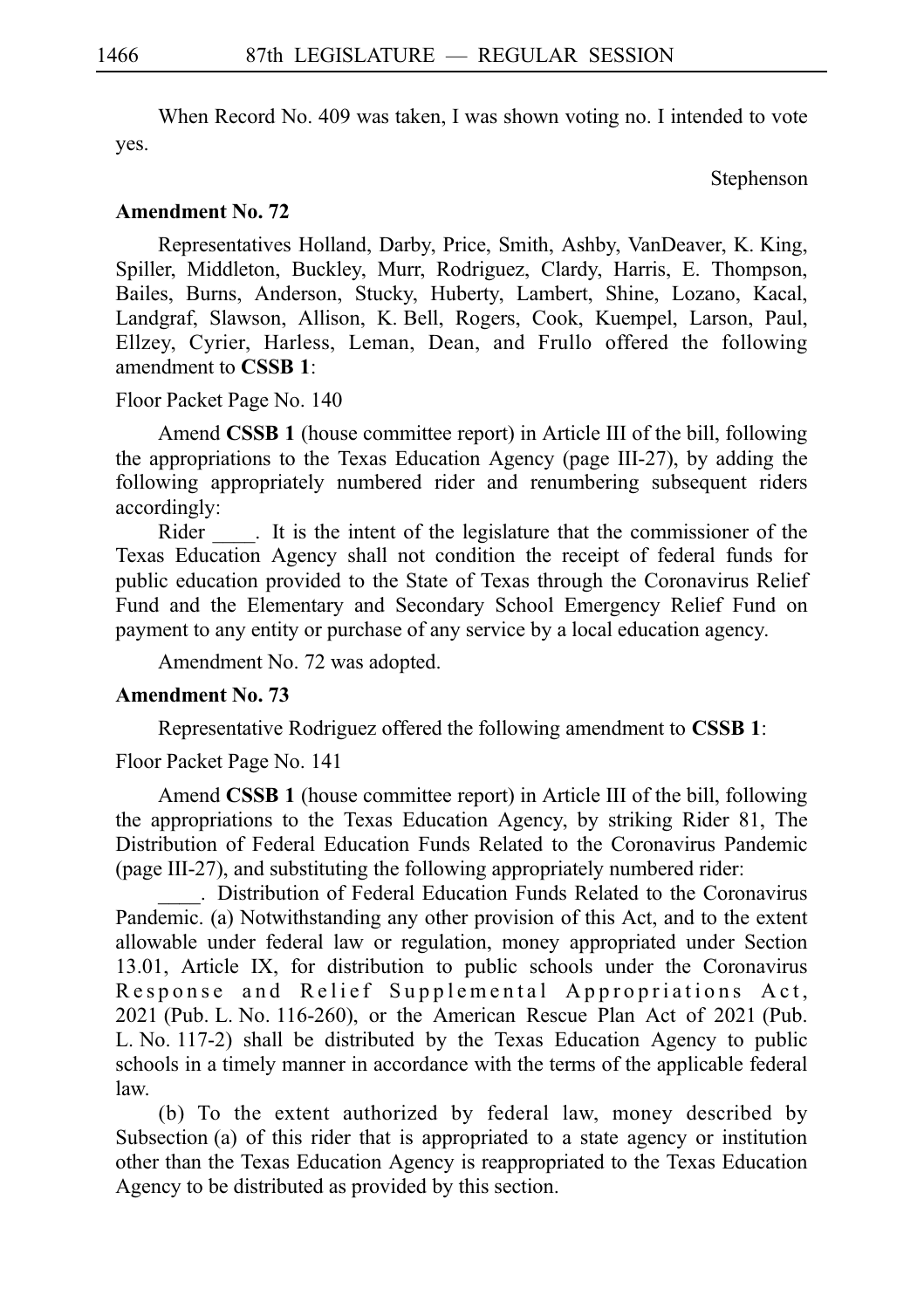(c) Money described by Subsection (a) of this rider may not be used to reduce state funding for public schools appropriated by this Act.

(d) A public school that receives money described by Subsection (a) of this rider shall use that money in accordance with the terms of the applicable federal law. It is the intent of the legislature that the use of that money not be restricted by the state or a state agency other than as required by federal law.

 $(e)$  The provisions of this section apply regardless of whether the state obtains a waiver from the United States Department of Education from a maintenance of effort requirement or other condition attached to money described by Subsection (a) of this rider.

#### **Amendment No. 74**

Representative Rodriguez offered the following amendment to Amendment No. 73:

Amend Amendment No. 73 by Rodriguez to **CSSB 1** (page 141, prefiled amendments packet) on page 1 of the amendment as follows:

(1) Strike lines 3 through 5 and substitute the following:

Agency (page III-3), by adding the following appropriately numbered rider:

(2) On line 6, between "Distribution" and "of", insert "to Public Schools".

(3) On line 10, between "schools" and "under", insert "that is provided through the elementary and secondary school emergency relief fund".

(4) Strike lines  $16$  through  $20$  and reletter subsequent subsections accordingly.

Amendment No. 74 was adopted.

Amendment No. 73, as amended, was adopted.

#### **Amendment No. 75 (Article XI)**

Representative Guillen offered the following amendment to **CSSB 1**:

Floor Packet Page No. 143

Amend **CSSB<sub>1</sub>** (house committee report) in Article III of the bill, immediately following the appropriations to the Texas Education Agency (page III-3), by adding the following appropriately numbered rider and renumbering subsequent riders accordingly:

. Contingent Appropriation: Mobile STEM Laboratory Grant Program. Out of money appropriated to the Texas Education Agency under Section 13.01, Article IX, that is provided through the elementary and secondary school emergency relief fund under the American Rescue Plan Act of 2021 (Pub. L. No. 117-2), notwithstanding Section 13.02, Article IX, and to the extent authorized by federal law, the commissioner of education shall allocate for each state fiscal year of the state fiscal biennium beginning September 1, 2021, an amount equal to the lesser of \$2,500,000 or the total amount of that money that may be spent for purposes of this section to provide grants for a mobile science, technology, engineering, and math laboratory grant program.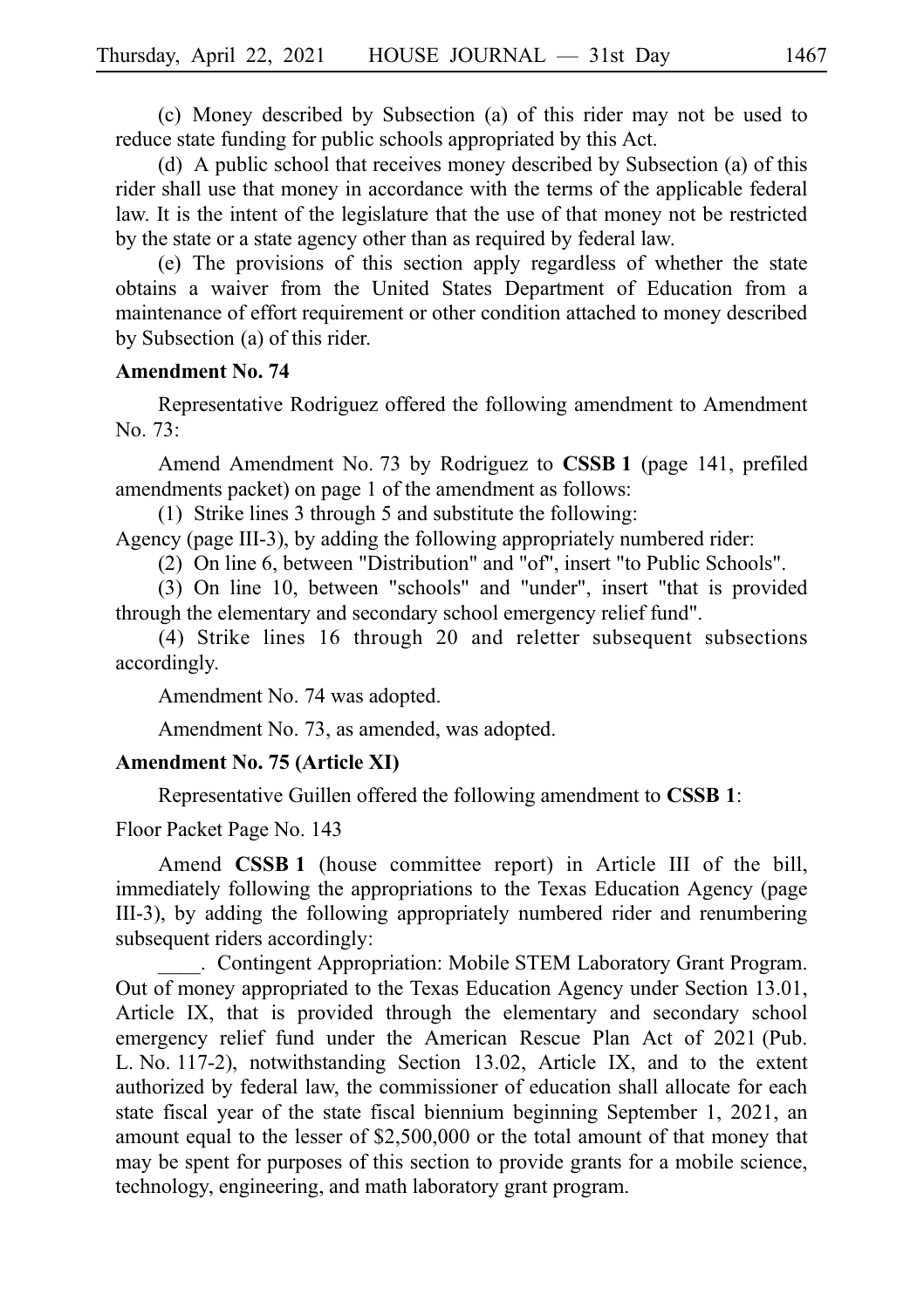#### **Amendment No. 76 (Article XI)**

Representative Guillen offered the following amendment to Amendment No.  $75:$ 

Amend Amendment No. 75 by Guillen to **CSSB 1** (page 143, prefiled amendments packet) by striking page 1, lines 6-17 of the amendment and substituting the following:

\_\_\_\_. Contingent Appropriation: Mobile STEM Laboratory Grant Program. Out of money appropriated to the Texas Education Agency under Section 13.01, Article IX, notwithstanding Section 13.02, Article IX, and to the extent authorized by federal law, the commissioner of education shall allocate for each state fiscal year of the state fiscal biennium beginning September 1, 2021, an amount equal to the lesser of \$2,500,000 or the total amount of that money that may be spent for purposes of this section to provide grants for a mobile science, technology, engineering, and math laboratory grant program.

Amendment No. 76 was adopted. (In accordance with a previous motion, the amendment was placed in Article XI.) (Bonnen, Burrows, Cain, Cook, Darby, Gates, Hefner, Krause, Metcalf, Noble, Oliverson, Schaefer, Spiller, Tinderholt, Vasut, and Wilson recorded voting no.)

Amendment No. 75, as amended, was adopted. (In accordance with a previous motion, the amendment was placed in Article XI.) (Bonnen, Buckley, Burrows, Cain, Cook, Darby, Gates, Hefner, Krause, Metcalf, Middleton, Noble, Oliverson, Schaefer, Slaton, Spiller, Tinderholt, Toth, Vasut, and Wilson recorded voting no.)

#### **Amendment No. 77 (Article XI)**

Representative Guillen offered the following amendment to **CSSBi1**:

Floor Packet Page No. 144

Amend **CSSB 1** (house committee report) in Article III of the bill, immediately following the appropriations to the Texas Education Agency (page III-3), by adding the following appropriately numbered rider and renumbering subsequent riders accordingly:

. Contingent Appropriation: Regional Education Service Center for Region 13. Out of money appropriated to the Texas Education Agency under Section 13.01, Article IX, that is provided through the elementary and secondary school emergency relief fund under the Consolidated Appropriations Act,  $2021$  (Pub. L. No. 116-260) or the American Rescue Plan Act of 2021 (Pub. L. No.  $117-2$ ), notwithstanding Section 13.02, Article IX, and to the extent authorized by federal law, the commissioner of education shall allocate for each state fiscal year of the state fiscal biennium beginning September 1, 2021, an amount equal to the lesser of \$2,500,000 or the total amount of that money that may be spent for purposes of this section to the Regional Education Service Center for Region 13 for the center to provide professional development and other technical assistance services to school districts in the region that are part of the New Tech Network.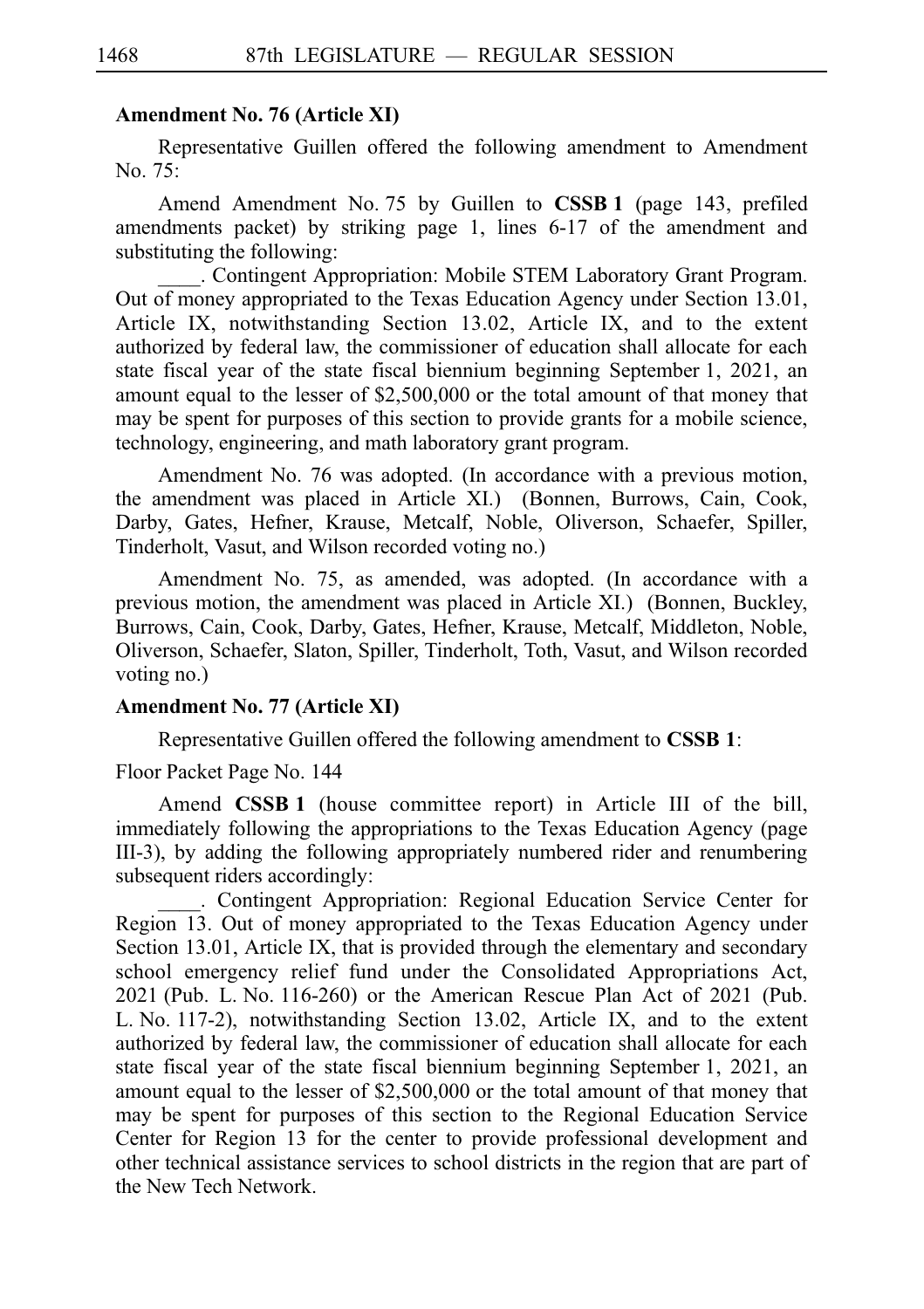#### **Amendment No. 78 (Article XI)**

Representative Guillen offered the following amendment to Amendment No. 77:

Amend Amendment No. 77 by Guillen to **CSSB 1** (page 144, prefiled amendments packet) by striking page 1, lines 6-20 of the amendment and substituting the following:

. Contingent Appropriation: Regional Education Service Center for Region 13. Out of money appropriated to the Texas Education Agency under Section 13.01, Article IX, notwithstanding Section 13.02, Article IX, and to the extent authorized by federal law, the commissioner of education shall allocate for each state fiscal year of the state fiscal biennium beginning September 1, 2021, an amount equal to the lesser of \$2,500,000 or the total amount of that money that may be spent for purposes of this section to the Regional Education Service Center for Region 13 for the center to provide professional development and other technical assistance services to school districts in the region that are part of the New Tech Network.

Amendment No. 78 was adopted. (In accordance with a previous motion, the amendment was placed in Article XI.) (Bonnen, Burrows, Cain, Cook, Craddick, Darby, Gates, Hefner, Krause, Metcalf, Noble, Oliverson, Parker, Romero, Schaefer, Spiller, Talarico, Tinderholt, Vasut, and Wilson recorded voting no; A. Johnson recorded voting present, not voting.)

Amendment No. 77, as amended, was adopted. (In accordance with a previous motion, the amendment was placed in Article XI.) (Bonnen, Buckley, Burrows, Cain, Cook, Craddick, Darby, Gates, Hefner, Hull, Krause, Metcalf, Middleton, Noble, Oliverson, Parker, Paul, Romero, Schaefer, Spiller, Swanson, Talarico, Tinderholt, Toth, Vasut, and Wilson recorded voting no; Howard and A. Johnson recorded voting present, not voting)

#### **Amendment No. 79 (Article XI)**

Representative Guillen offered the following amendment to **CSSBi1**:

Floor Packet Page No. 145

Amend **CSSB<sub>1</sub>** (house committee report) in Article III of the bill, immediately following the appropriations to the Texas Education Agency (page III-3), by adding the following appropriately numbered rider and renumbering subsequent riders accordingly:

. Contingent Appropriation: On Ramps Dual Enrollment Course Reimbursement. Out of money appropriated to the Texas Education Agency under Section 13.01, Article IX, that is provided through the elementary and secondary school emergency relief fund under the American Rescue Plan Act of 2021 (Pub. L. No. 117-2), notwithstanding Section 13.02, Article IX, and to the extent authorized by federal law, the commissioner of education shall allocate, in addition to other amounts allocated under this Act for this purpose, for each state fiscal year of the state fiscal biennium beginning September 1, 2021, an amount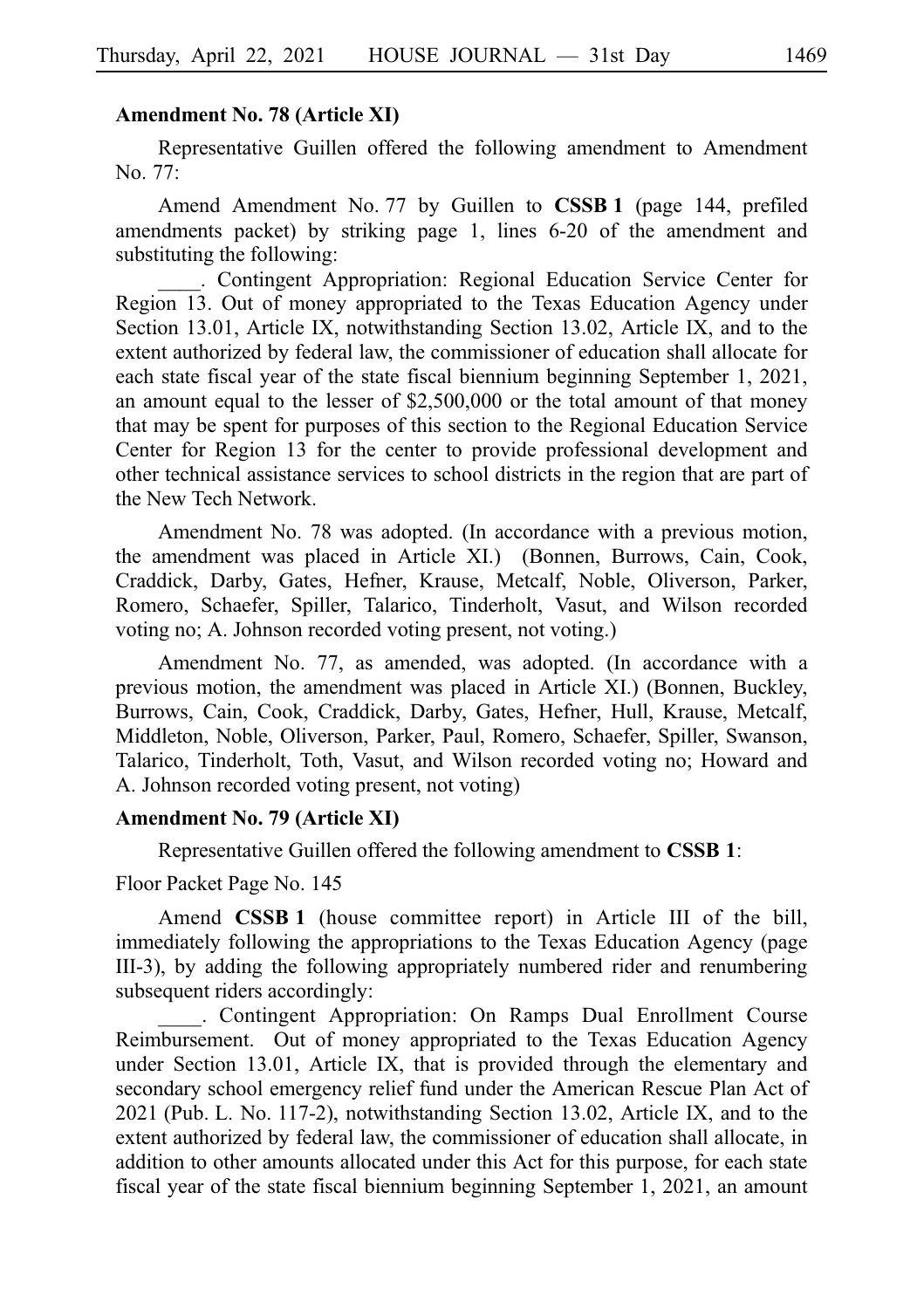equal to the lesser of \$2,500,000 or the total amount of that money that may be spent for purposes of this section to provide reimbursement to school districts for costs related to students taking On Ramps Dual Enrollment courses.

#### **Amendment No. 80 (Article XI)**

Representative Guillen offered the following amendment to Amendment No. 79:

Amend Amendment No. 79 by Guillen to **CSSB 1** (page 145, prefiled amendments packet) by striking page 1, lines 6-19, of the amendment and substituting the following:

. Contingent Appropriation: On Ramps Dual Enrollment Course Reimbursement. Out of money appropriated to the Texas Education Agency under Section 13.01, Article IX, notwithstanding Section 13.02, Article IX, and to the extent authorized by federal law, the commissioner of education shall allocate, in addition to other amounts allocated under this Act for this purpose, for each state fiscal year of the state fiscal biennium beginning September 1, 2021, an amount equal to the lesser of \$2,500,000 or the total amount of that money that may be spent for purposes of this section to provide reimbursement to school districts for costs related to students taking On Ramps Dual Enrollment courses.

Amendment No. 80 was adopted. (In accordance with a previous motion, the amendment was placed in Article XI.) (Cain, Cook, Craddick, Darby, Gates, Hefner, Krause, Metcalf, Noble, Oliverson, Parker, Schaefer, Spiller, Tinderholt, Vasut, and Wilson recorded voting no.)

Amendment No. 79, as amended, was adopted. (In accordance with a previous motion, the amendment was placed in Article XI.) (Buckley, Cain, Cook, Craddick, Darby, Gates, Hefner, Krause, Metcalf, Middleton, Noble, Oliverson, Parker, Paul, Schaefer, Spiller, Tinderholt, Toth, Vasut, and Wilson recorded voting no.)

#### **Amendment No. 81**

Representative Guerra offered the following amendment to **CSSBi1**:

Floor Packet Page No. 146

Amend **CSSB 1** (house committee report) in Article III of the bill, following the appropriations to the Texas Education Agency (page III-3), by adding the following appropriately numbered rider:

\_\_\_\_. Report on Telehealth Programs in Public Schools. It is the intent of the legislature that the Texas Education Agency, using funds appropriated by this Act, study the possibility and utility of implementing telehealth programs in public schools that do not have a full-time nurse on site at each campus. Not later than September 1, 2022, the agency shall submit to the legislature a report on the results of the study and any recommendations for legislative or other action. The report must identify the manner in which the use of telemedicine at public schools can increase access to medical care for students who attend a school that does not have a full-time nurse or only has a nurse on site for part of the day.

Amendment No. 81 was adopted.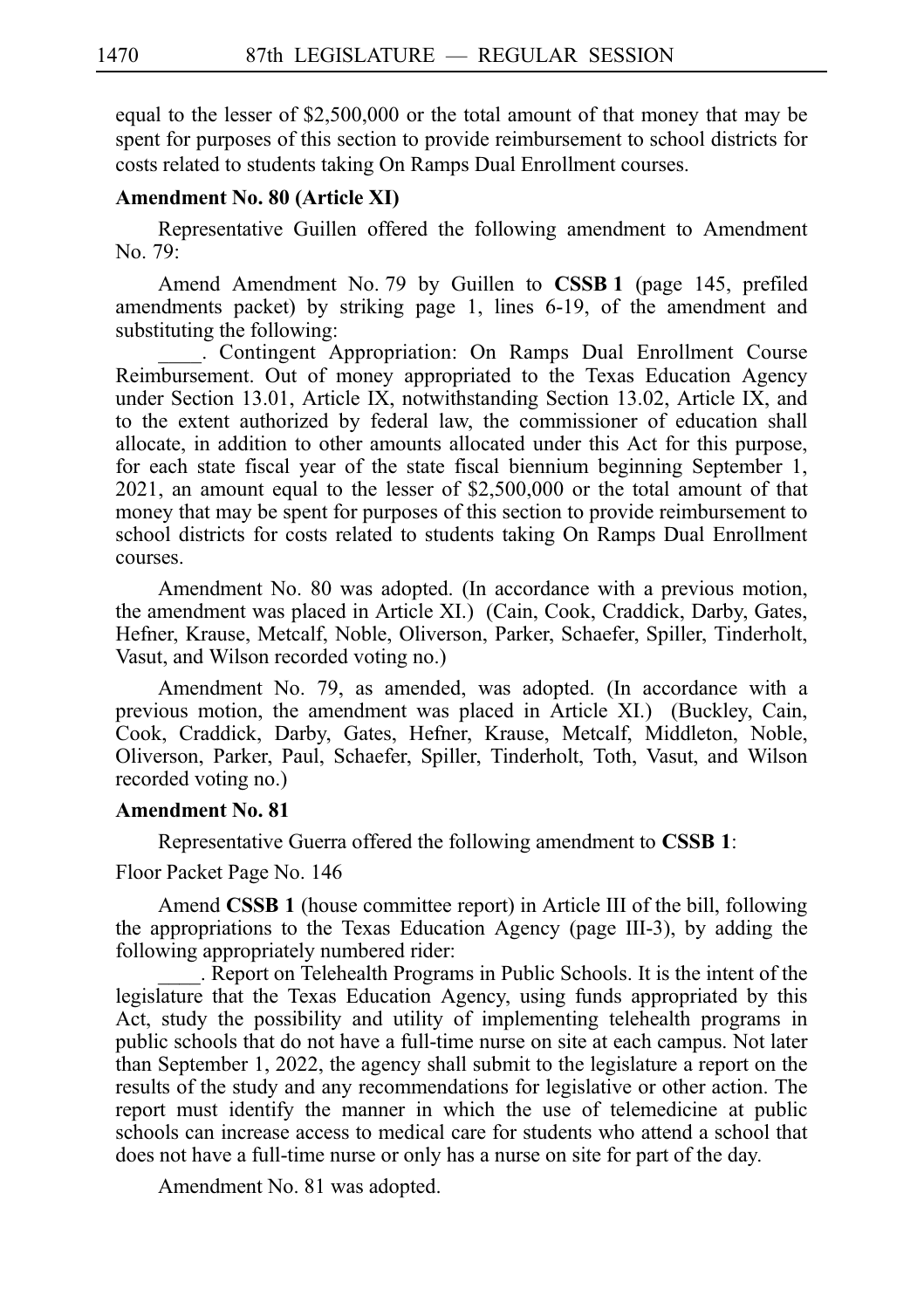#### **Amendment No. 82**

Representative Bernal offered the following amendment to **CSSBi1**:

Floor Packet Page No. 147

Amend **CSSB<sub>1</sub>** (house committee report) in Article III of the bill, immediately following the appropriations to the Texas Education Agency (page III-3), by adding the following appropriately numbered rider and renumbering subsequent riders accordingly:

. High School Equivalency Subsidy Program. Out of the money appropriated above to the Texas Education Agency for Strategy A.1.1, Foundation School Program-Equalized Operations, the agency shall allocate \$750,000 in fiscal year 2022 and \$750,000 in fiscal year 2023 to administer the high school equivalency subsidy program described by Section 48.302(b), Education Code.

#### **Amendment No. 83**

Representative Bernal offered the following amendment to Amendment  $No. 82:$ 

Amend Amendment No. 82 by Bernal to **CSSB 1** (page 147, prefiled amendments packet) on page 1, line 6, by striking "Out" and substituting "It is the intent of the legislature that, out".

Amendment No. 83 was adopted.

Amendment No. 82, as amended, was adopted.

#### **Amendment No. 84**

Representatives Herrero, VanDeaver, Morales Shaw, and Meza offered the following amendment to **CSSBi1**:

Floor Packet Page No. 152

Amend **CSSB 1** (house committee printing) on page III-28 of the Texas Education Agency s bill pattern by adding the following appropriately numbered ' rider:

. Prohibition on Use of Appropriated Money for School Choice Programs. Money appropriated by this Act may not be used to pay for or support a school voucher, education savings account, or tax credit scholarship program or a similar program through which a child may use state money for nonpublic primary or secondary education.

#### **Amendment No. 84 - Point of Order**

Representative Biedermann raised a point of order against further consideration of Amendment No. 84 under Rule 8, Section 4, of the House Rules on the grounds that the amendment changes general law through an appropriations bill. The point of order was withdrawn.

A record vote was requested by Representative Toth.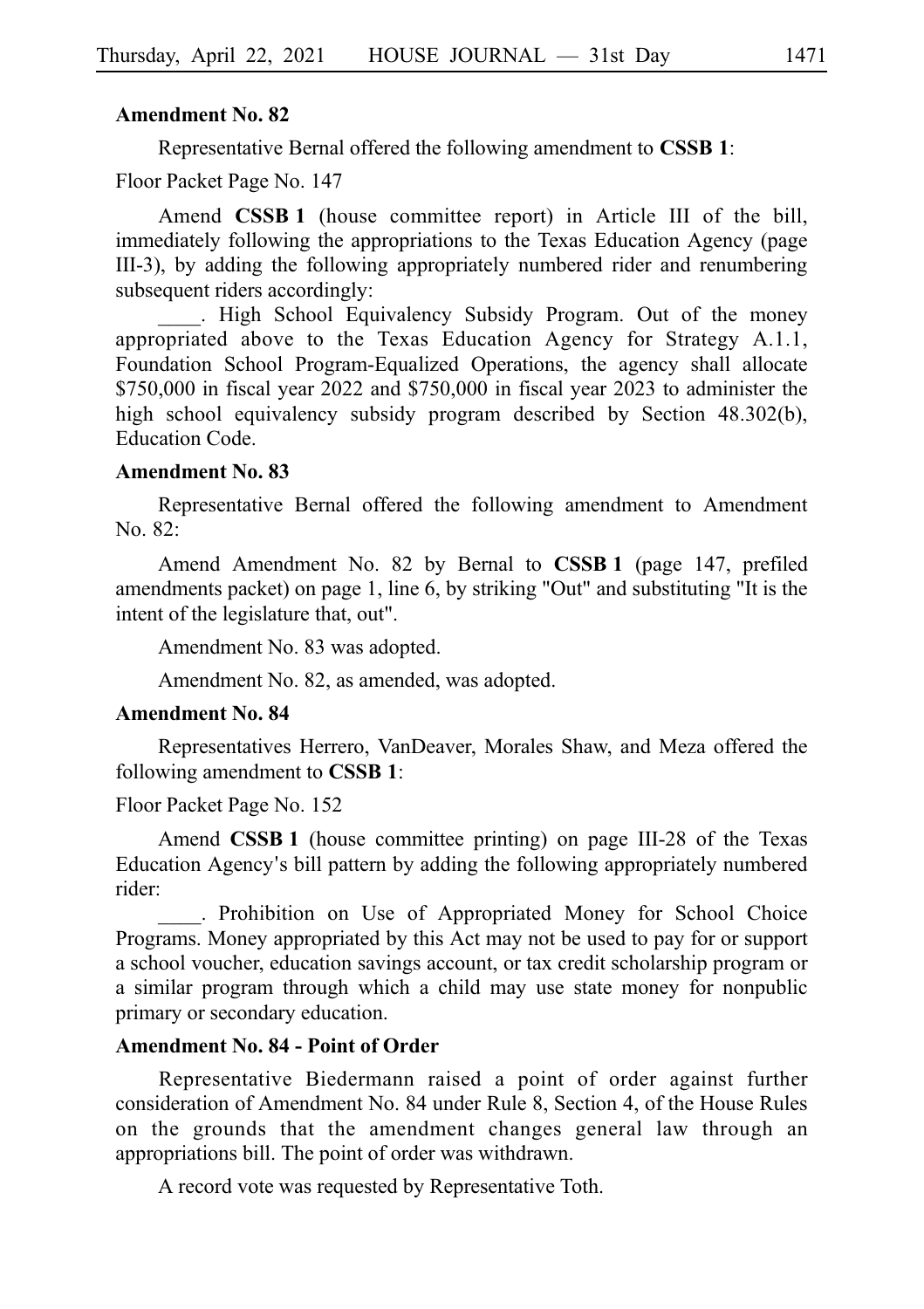Amendment No. 84 was adopted by (Record 410): 115 Yeas, 29 Nays, 2 Present, not voting.

Yeas — Allen; Allison; Anchia; Anderson; Ashby; Bailes; Beckley; Bell, K.; Bernal; Bowers; Buckley; Bucy; Burns; Burrows; Campos; Canales; Clardy; Cole; Coleman; Collier; Cook; Cortez; Crockett; Cyrier; Darby; Davis; Dean; Deshotel; Dominguez; Dutton; Ellzey; Fierro; Frullo; Geren; Gervin-Hawkins; Goldman; González, J.; González, M.; Goodwin; Guerra; Guillen; Harless; Harris; Hernandez; Herrero; Hinojosa; Holland; Howard; Huberty; Hunter; Israel; Johnson, A.; Johnson, J.D.; Johnson, J.E.; Kacal; King, K.; King, P.; King, T.; Kuempel; Lambert; Landgraf; Larson; Leman; Longoria; Lopez; Lozano; Lucio; Martinez; Martinez Fischer; Meyer; Meza; Minjarez; Morales, C.; Morales, E.; Morales Shaw; Morrison; Muñoz; Murr; Neave; Ordaz Perez; Ortega; Paddie; Perez; Price; Ramos; Raney; Raymond; Reynolds; Rodriguez; Rogers; Romero; Rose; Rosenthal; Sherman; Shine; Slaton; Slawson; Smith; Smithee; Spiller; Stephenson; Stucky; Talarico; Thierry; Thompson, E.; Thompson, S.; Turner, C.; Turner, J.; VanDeaver; Vasut; Vo; Walle; White; Wu; Zwiener.

Nays — Biedermann; Bonnen; Cain; Capriglione; Cason; Craddick; Frank; Gates; Hefner; Hull; Jetton; Klick; Krause; Leach; Metcalf; Middleton; Murphy; Noble; Oliverson; Parker; Patterson; Paul; Sanford; Schaefer; Shaheen; Swanson; Tinderholt; Toth; Wilson.

Present, not voting — Mr. Speaker; Moody(C). Absent, Excused — Bell, C.

Absent — Button; Pacheco; Schofield.

#### **STATEMENTS OF VOTE**

When Record No. 410 was taken, I was temporarily out of the house chamber. I would have voted no.

Button

When Record No. 410 was taken, I was shown voting no. I intended to vote yes.

Leach

When Record No. 410 was taken, I was shown voting yes. I intended to vote no.

Leman

When Record No. 410 was taken, I was shown voting no. I intended to vote yes.

Metcalf

When Record No. 410 was taken, I was shown voting no. I intended to vote yes.

Shaheen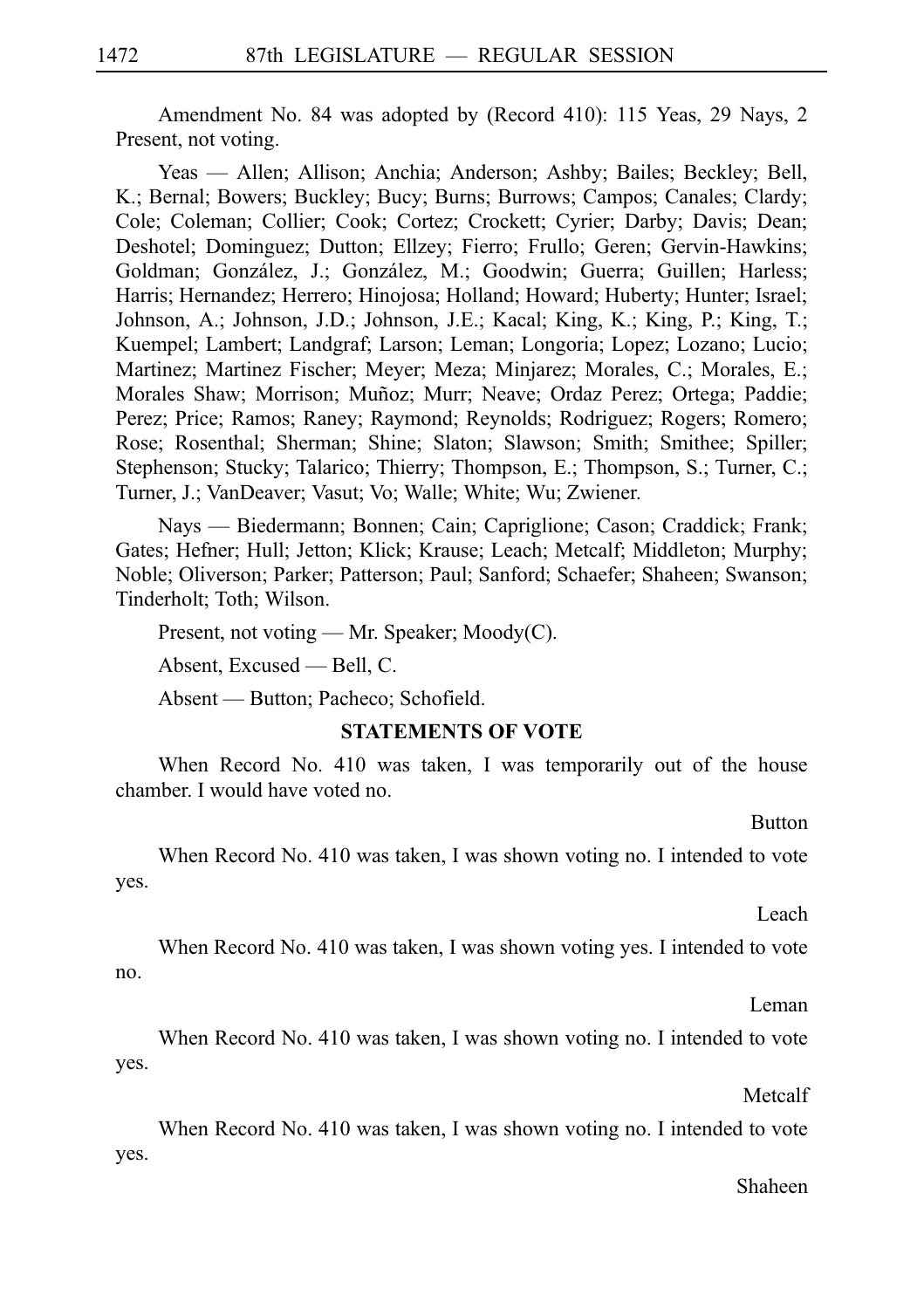# **MESSAGE FROM THE SENATE**

A message from the senate was received at this time (see the addendum to the daily journal, Messages from the Senate, Message No. 2).

### **CSSB 1 - (consideration continued)**

# **Amendment No. 85**

Representative Toth offered the following amendment to **CSSBi1**:

Floor Packet Page No. 154

Amend **CSSB 1** (house committee report) in Article III of the bill, following the appropriations to the Texas Education Agency, by adding the following appropriately numbered rider:

. Private School Choice Program. It is the intent of the legislature that the Texas Education Agency, out of amounts appropriated above, may administer a private school choice program in accordance with rules adopted by the commissioner of education.

# **Amendment No. 85 - Point of Order**

Representative Herrero raised a point of order against further consideration of Amendment No. 85 under Rule 8, Section 4, of the House Rules on the grounds that the amendment changes general law through an appropriations bill. The point of order was withdrawn.

Amendment No. 85 was withdrawn.

### **Amendment No. 86**

Representative Cason offered the following amendment to **CSSBi1**:

Floor Packet Page No. 158

Amend **CSSB 1** (house committee printing) in Article III of the bill, following the appropriations to the Texas Education Agency (page III-3), by adding the following appropriately numbered rider:

. Prohibition on Use of Appropriated Money for Critical Theory. Money appropriated by this Act may not be used to teach critical theory in a public school.

# **Amendment No. 86 - Point of Order**

Representative Collier raised a point of order against further consideration of Amendment No. 86 under Rule 8, Section 4, of the House Rules. The point of order was sustained and the speaker submitted the following ruling:

# **RULING BY THE SPEAKER**

on Amendment No. 86 to Senate Bill 1

Announced in the House on April 22, 2021 (Speaker pro tempore in the chair)

Representative Collier raises a point of order against further consideration of the Cason Amendment under Rule 8, Section 4, of the House Rules on the grounds that the amendment changes general law in an appropriations bill.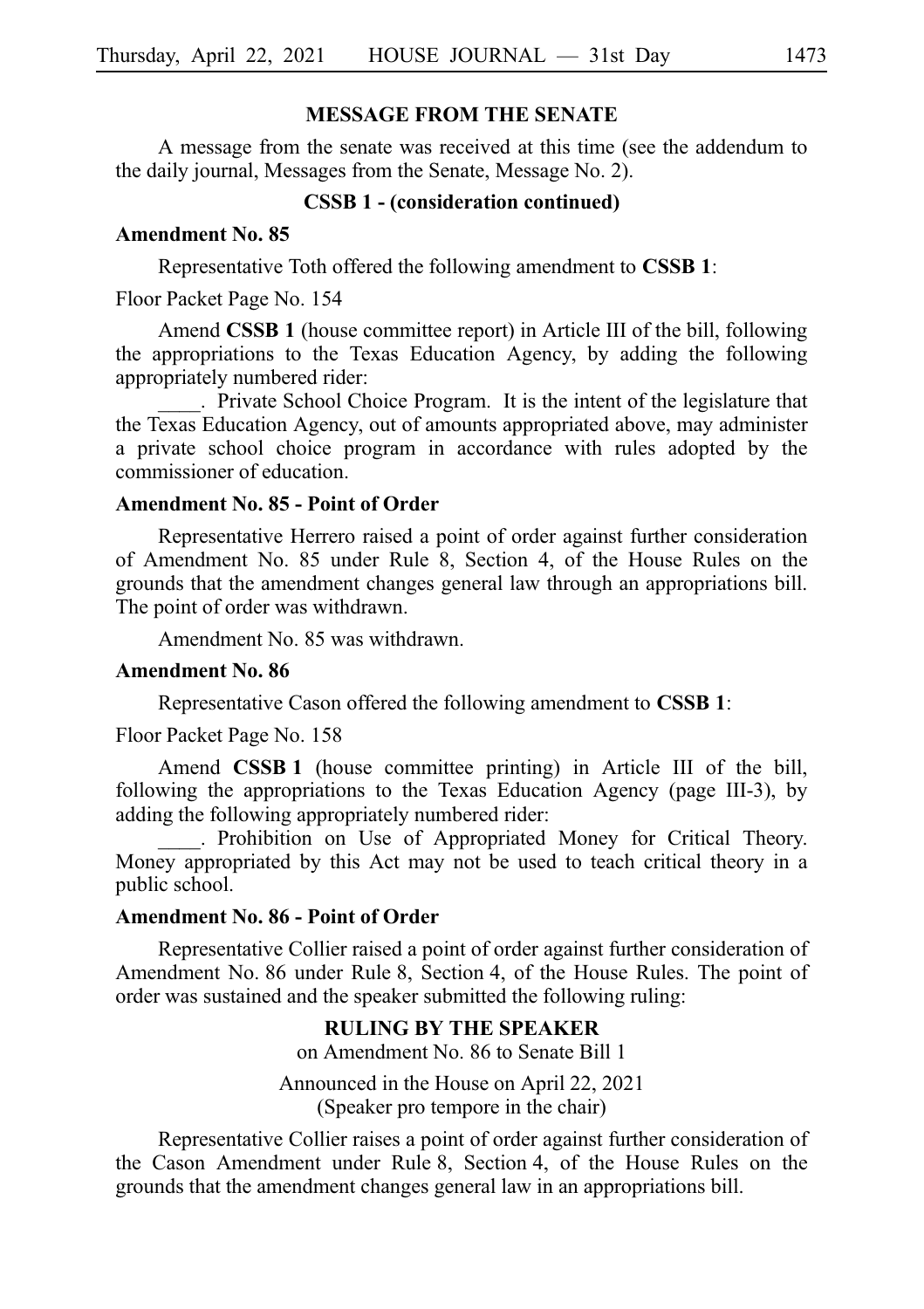The rider imposes on public schools a curriculum requirement that certain subjects may not be taught using appropriated funds. Under Section 28.002(i), Education Code, the State Board of Education may not designate the methodology used by a teacher or the time spent by a teacher or a student on a particular subject. The rider's curriculum restriction is forbidden by general law and thus violates the rule.

Accordingly, the point of order is well-taken and sustained.

The ruling precluded further consideration of Amendment No. 86.

(Speaker in the chair)

# **Amendment No. 87**

Representative Slaton offered the following amendment to **CSSB 1**:

Floor Packet Page No. 159

Amend **CSSB<sub>1</sub>** (house committee printing) in Article III of the bill by adding the following appropriately numbered rider following the appropriations to the Texas Education Agency:

. Prohibition on Use of Appropriated Money to Affirm Certain Perceptions of Biological Sex. Money appropriated for the Foundation School Program by this Act may not be used to affirm a child's perception of the child's biological sex if that perception is inconsistent with the child's biological sex as determined by the child's sex organs, chromosomes, and endogenous hormone profiles.

# **Amendment No. 87 - Point of Order**

Representative Zwiener raised a point of order against further consideration of Amendment No. 87 under Rule 8, Section 4, of the House Rules. The point of order was sustained and the speaker submitted the following ruling:

## **RULING BY THE SPEAKER**

on Amendment No. 87 to Senate Bill 1

Announced in the House on April 22, 2021

Representative Zwiener raises a point of order against further consideration of the Slaton Amendment under Rule 8, Section 4, of the House Rules on the grounds that the amendment changes general law in an appropriations bill.

The rider purports to prohibit the use of money appropriated for the Foundation School Program to affirm certain perceptions expressed by a child. For the Texas Education Agency or a public school to act in accordance with that prohibition, the agency or the school would have to make certain determinations related to the child's expression of those perceptions and any inconsistencies related thereto. The rider would impose an affirmative duty on the agency and public schools that is not present under general law. Atty. Gen. Ltr. Op. 96-079 (1996). The rider creates general law.

Accordingly, the point of order is well-taken and sustained.

The ruling precluded further consideration of Amendment No. 87.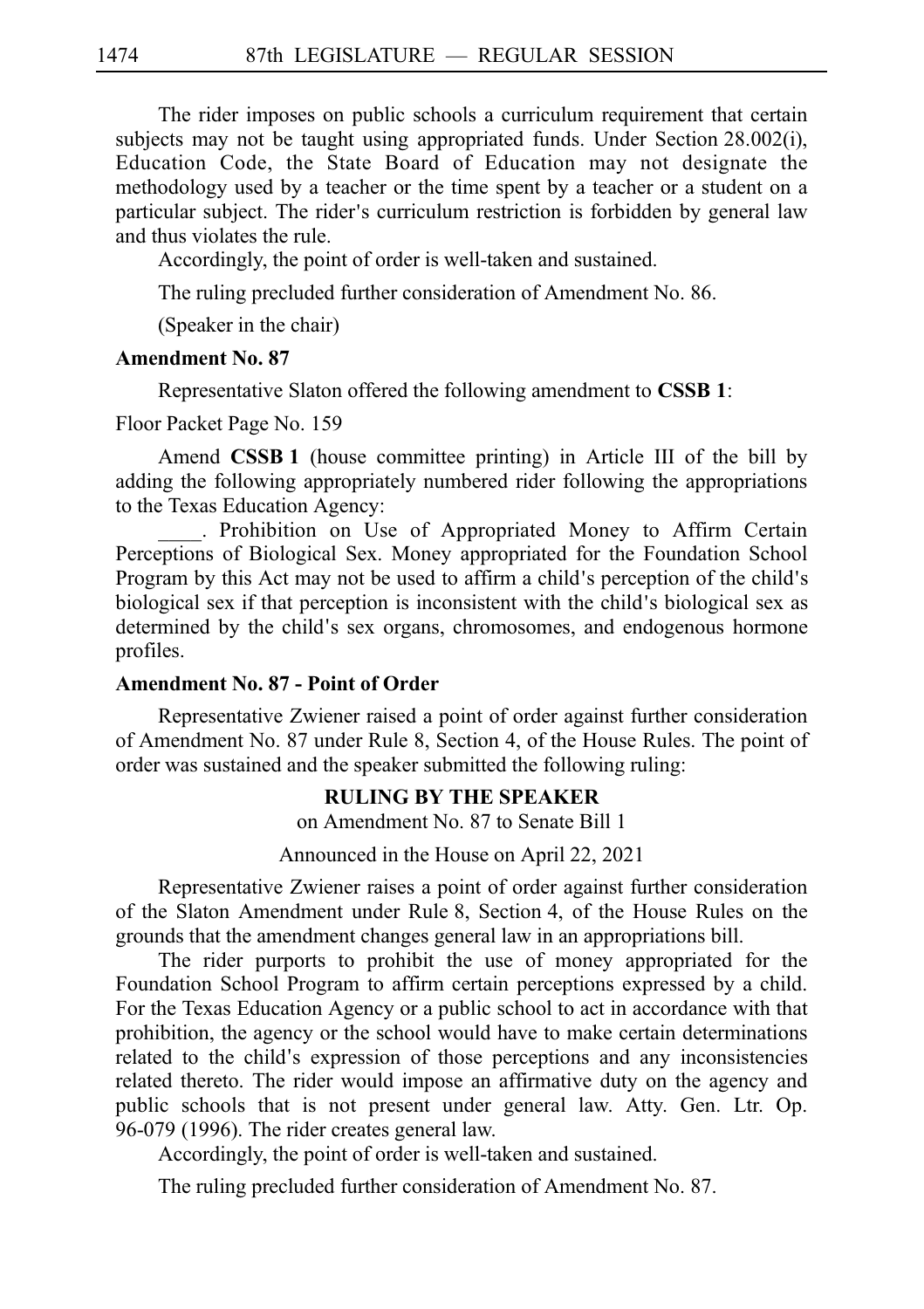Representative Davis offered the following amendment to **CSSBi1**:

Floor Packet Page No. 160

Amend **CSSB 1** (house committee printing), in Article III of the bill, following the appropriations to the Teacher Retirement System (page III-38), by striking Rider 11 and renumbering subsequent riders accordingly.

Amendment No. 88 was adopted.

#### **Amendment No. 89**

Representative Davis offered the following amendment to **CSSBi1**:

Floor Packet Page No. 161

Amend **CSSB 1** (house committee printing), in Article III of the bill, following appropriations to the Teacher Retirement System (page III-36), by adding the following appropriately numbered rider:

\_\_\_\_.iiSupplemental Annuity Payment to Retirees of Teacher Retirement System. (a) To the extent possible and out of general revenue funds appropriated to the Teacher Retirement System under this Act, the board of trustees of the retirement system shall provide a one-time supplemental payment to each retiree of the retirement system who is eligible for an annuity payment in the calendar month in which the retirement system issues the payment. Except as provided by Subsection (b), the amount of the supplemental payment must equal the gross amount of the regular retirement benefit payment to which the retiree is otherwise entitled for that calendar month.

(b) If the board of trustees of the Teacher Retirement System determines that providing a supplemental payment in the amount required by Subsection (a) is prohibited under Section 821.006, Government Code, because, as a result of providing the supplemental payment, the time required to amortize the unfunded actuarial liabilities of the retirement system would be increased to a period that exceeds 30 years by one or more years, the board of trustees shall reduce the amount of the supplemental payment to the maximum amount that would otherwise be permitted by that section.

#### **Amendment No. 90**

Representative Davis offered the following amendment to Amendment No. 89:

Amend the Davis Amendment on page 161 for **CSSB 1** as follows:

On page 1, line 8, substitute the word "may" for the word "shall".

Amendment No. 90 was adopted.

## **Amendment No. 89 - Point of Order**

Representative Vasut raised a point of order against further consideration of Amendment No. 89, as amended, under Rule 8, Section 4, of the House Rules on the grounds that the amendment changes general law through an appropriations bill. The point of order was withdrawn.

Amendment No. 89, as amended, was adopted.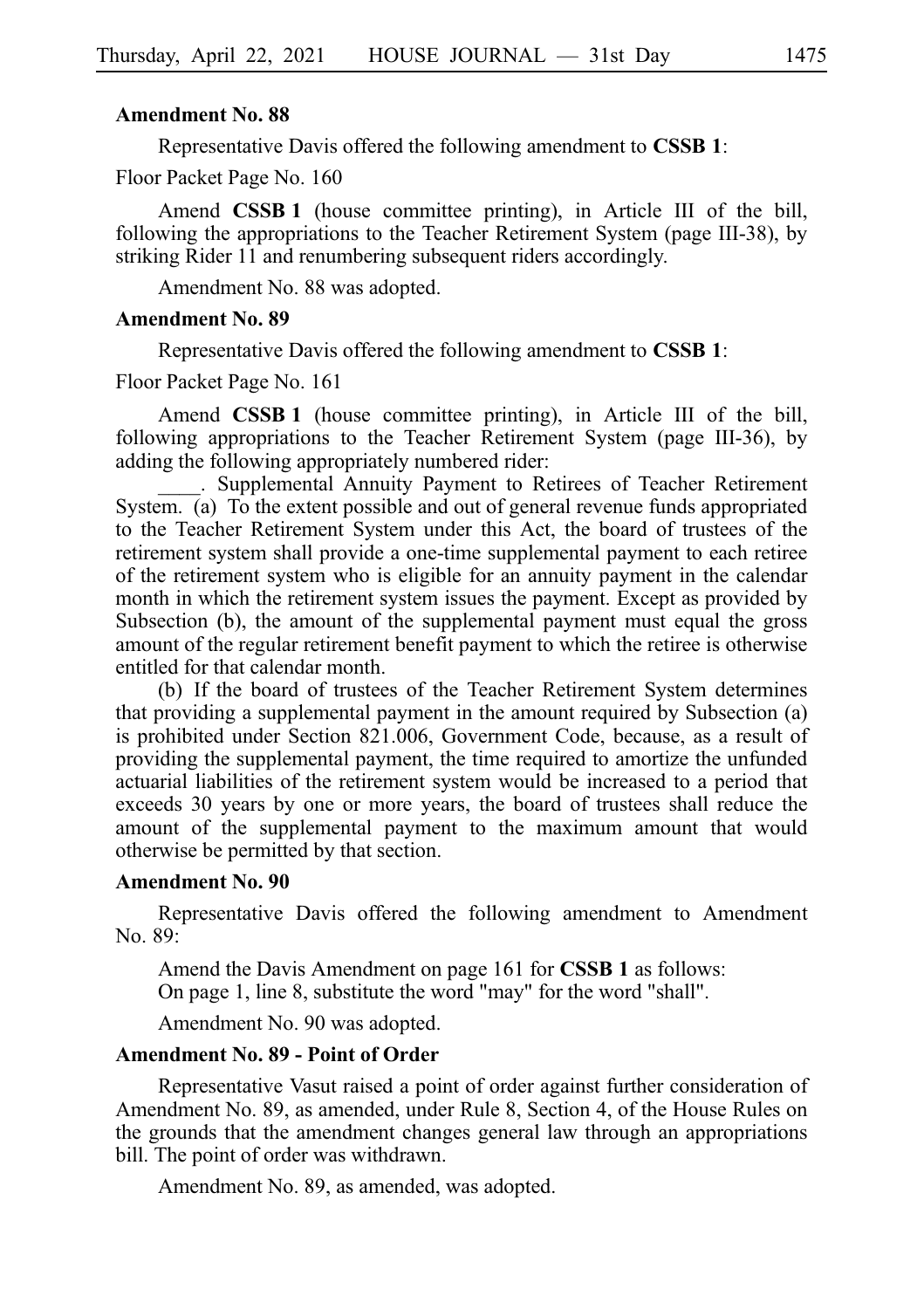# **Amendment No. 91 (Article XI)**

Representative Howard offered the following amendment to **CSSB 1**:

Floor Packet Page No. 162

Amend **CSSB 1** in Article III of the bill, to the appropriations to the Texas Higher Education Coordinating Board (pages III-47-62) as follows:

(1) Reduce general revenue appropriations in Strategy B.1.1, Texas Grant Program, by \$433,292,738 in each fiscal year.

(2) Increase federal funds (State Fiscal Relief Funds as designated for Texas by the American Rescue Act Plan of 2021) appropriations in Strategy B.1.1, Texas Grant Program, by \$433,292,738 in each fiscal year.

(3) Increase general revenue appropriations in Strategy B.1.1, Texas Grant Program, by \$128,430,000 in fiscal year 2022, and \$231,160,000 in fiscal year 2023.

(4) Increase general revenue appropriations in Strategy B.1.3, TEOG Pub Community Colleges, by \$107,940,000 in fiscal year 2022, and \$155,960,000 in fiscal year 2023.

 $(5)$  Increase general revenue appropriations in Strategy B.1.3, TEOG Pub State/Technical Colleges by \$12,710,000 in fiscal year 2022 and \$18,300,000 in fiscal year 2023.

 $(6)$  Insert the following new rider after Rider 53 and renumber the subsequent riders accordingly:

Rider 54. Higher Education Financial Aid Programs: Loan Repayment and Medical Education and Health Related Workforce Development. In addition to amounts appropriated above in Strategies C.1.2 and C.1.3, an additional  $$212,085,476$  in general revenue is appropriated for the  $2022-2023$  biennium for the programs listed in Rider 52 and Rider 53 of this bill pattern.

 $(7)$  Add the following new rider to the Higher Education Coordinating Board bill pattern:

. Contingency for Receipt of American Rescue Act Plan Appropriations. Appropriations of federal funds above in Strategy B.1.1, Texas Grant Program, are estimated appropriations of State Fiscal Relief Funds as designated for Texas by the American Rescue Act Plan of 2021. Should the State of Texas not certify acceptance of the Texas allocation (estimated to be \$16,696,900,000) the following adjustments shall be made:

 $(1)$  Increase general revenue appropriations in Strategy B.1.1, Texas Grant Program, by \$433,292,738 in each fiscal year.

(2) Reduce federal funds appropriations in Strategy B.1.1, Texas Grant Program, by \$433,292,738 in each fiscal year.

(3) Reduce general revenue appropriations in Strategy B.1.1, Texas Grant Program, by \$128,430,000 in fiscal year 2022, and \$231,160,000 in fiscal year 2023.

(4) Reduce general revenue appropriations in Strategy B.1.3, TEOG Pub Community Colleges, by \$107,940,000 in fiscal year 2022, and \$155,960,000 in fiscal year 2023.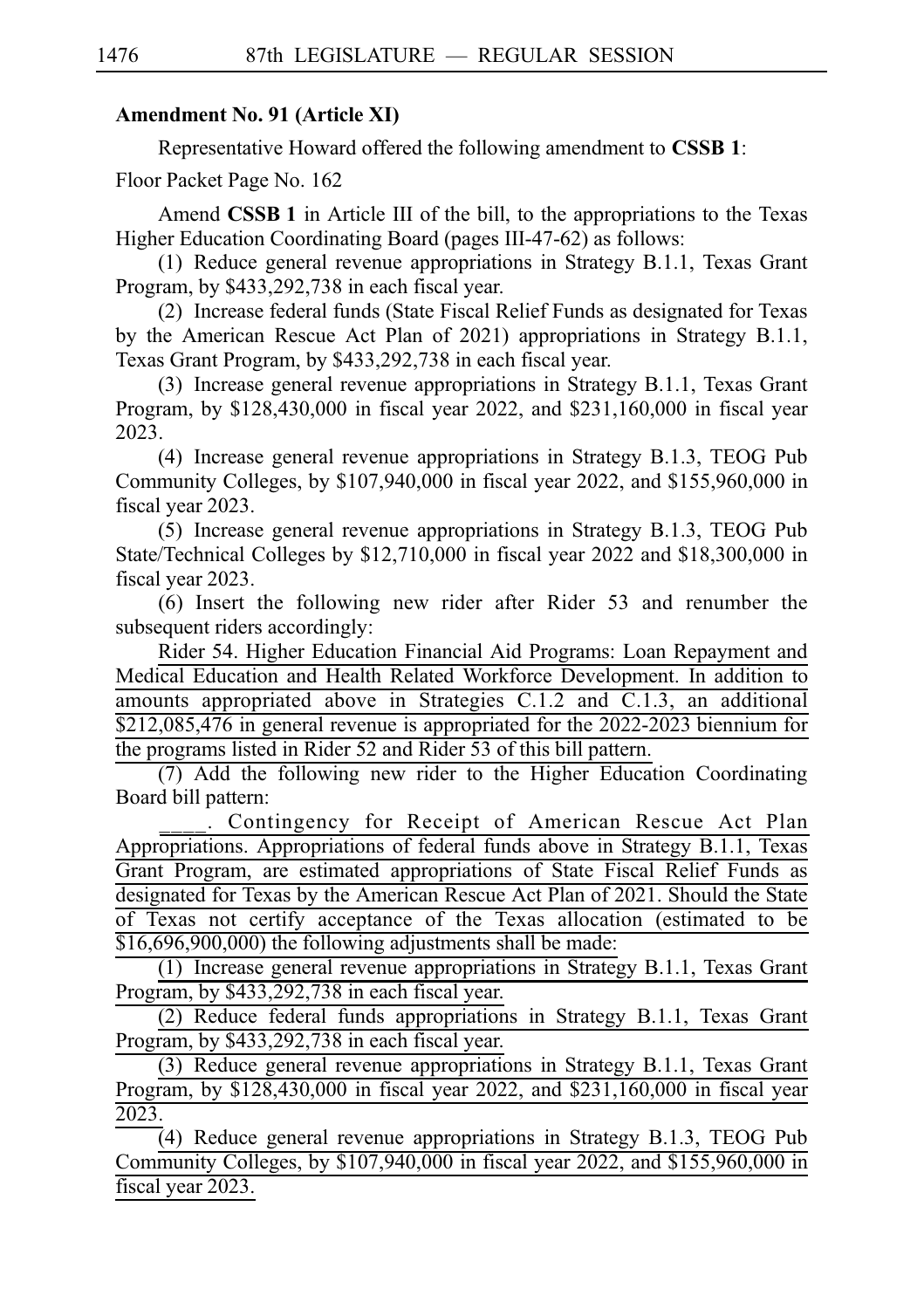$(5)$  Reduce general revenue appropriations in Strategy B.1.3, TEOG Pub State/Technical Colleges by \$12,710,000 in fiscal year 2022 and \$18,300,000 in fiscal year 2023.

(6) Strike Rider 54, Higher Education Financial Aid Programs: Loan Repayment and Medical Education and Health Related Workforce Development.

Amendment No. 91 was adopted. (In accordance with a previous motion, the amendment was placed in Article XI.) (Ashby, C. Bell, K. Bell, Biedermann, Bonnen, Buckley, Burns, Burrows, Button, Cain, Capriglione, Cook, Craddick, Cyrier, Darby, Ellzey, Frullo, Gates, Geren, Goldman, Harless, Hefner, Holland, Huberty, Hull, Hunter, Jetton, P. King, Klick, Krause, Landgraf, Leach, Leman, Metcalf, Meyer, Middleton, Murr, Noble, Oliverson, Paddie, Parker, Paul, Price, Rogers, Sanford, Schaefer, Shaheen, Shine, Slaton, Spiller, Stephenson, Swanson, Tinderholt, Toth, VanDeaver, Vasut, and Wilson recorded voting no.)

### **Amendment No. 92**

Representative Howard offered the following amendment to **CSSBi1**:

Floor Packet Page No. 164

Amend **CSSB 1** as follows:

(1) On page III-55 of the Higher Education Coordinating Board bill pattern, amend the following rider:

Professional Nursing Shortage Reduction Program. Appropriations for the Professional Nursing Shortage Reduction Program, which are included in Strategy C.1.3, Medical Education and Health Related Workforce Development, total \$[9,940,024]9,440,024 in fiscal year 2022 and \$[9,940,024]9,440,024 in fiscal year 2023. These funds shall be allocated as follows:

The Texas Higher Education Coordinating Board (THECB) shall allocate the funds appropriated in their bill pattern in Strategy C.1.3, as follows:

(a) Up to 5 percent each year may be used for administrative expenses.

(b) Funds $\sqrt{83,123,557}$  in fiscal year 2022 and \$3,123,557 in fiscal year 2023] shall be distributed in an equitable manner to institutions with nursing programs, including institutions graduating their first nursing class, based on increases in numbers of nursing students graduating. Nursing graduates include graduates for both initial licensure and bachelor's completion, RN-to-BSN programs. The THECB shall apply a weight of 1.5 for increased graduates in nursing educator programs identified with a Classification of Instructional Program code of 51.3808 and 51.3817. The THECB shall allocate up to 50 percent in each fiscal year of the biennium and any unexpended amounts to community colleges.

 $[$ (e) \$4,302,157 in fiscal year 2022 and \$4,302,157 in fiscal year 2023 shall be distributed at a rate of \$10,000 per year for each additional nursing student enrolled in a professional nursing program to institutions with professional nursing programs based on the following criteria: (1) a graduation rate of 70 percent or above as reflected in the final 2020 graduation rates reported by the THECB and (2) an increase in new enrollees for fiscal year 2020 and in fiscal year 2021 of the first year enrollments for the 2019-20 academic year as reported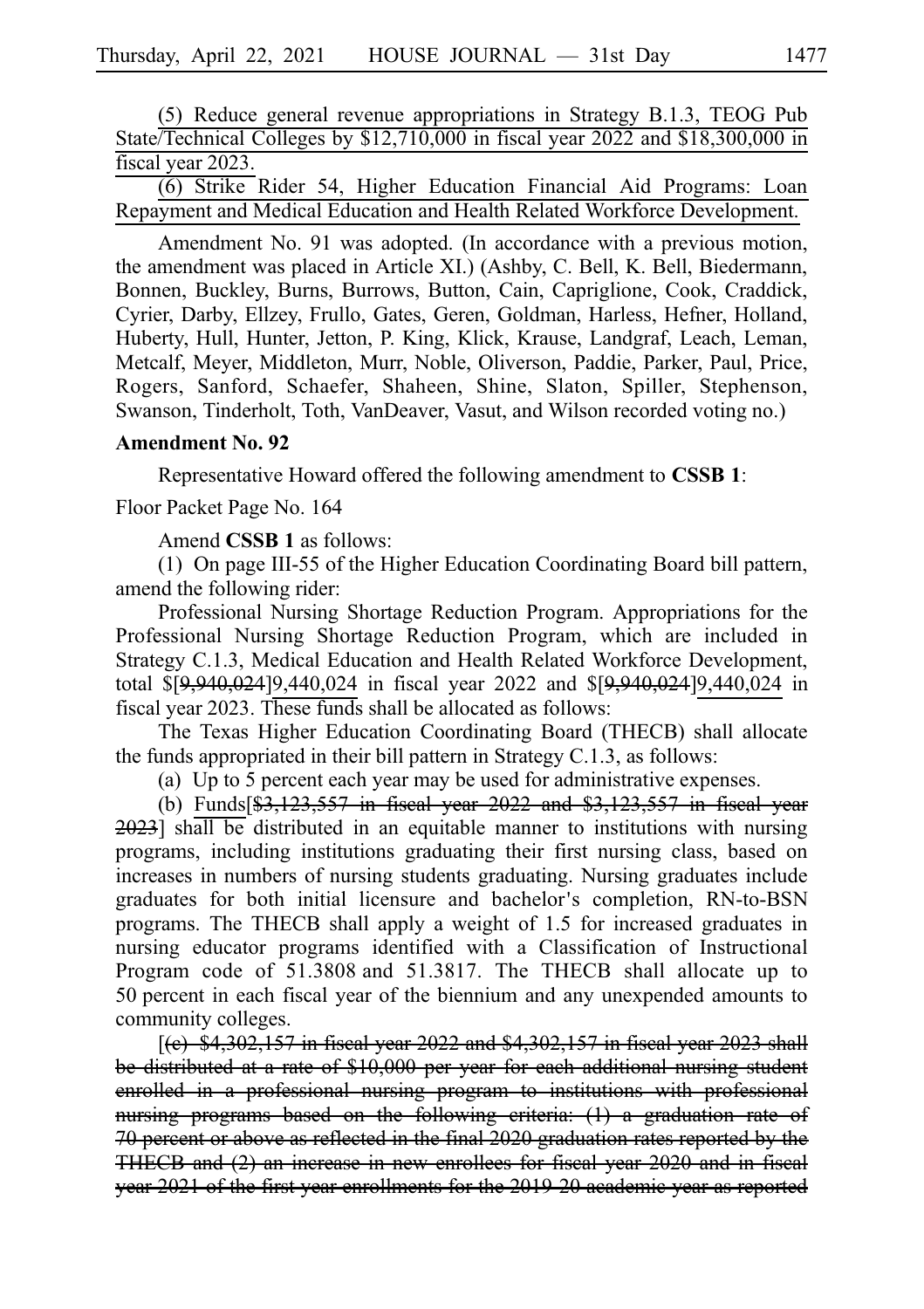by the institutions to the Texas Center for Nursing Workforce Studies. The percentage increase required each year of the biennium shall be determined by the Higher Education Coordinating Board in consultation with eligible nursing programs. The methodology for determining the required percentage increase may allow for the required increase to vary by institution and account for the reallocation of unearned funds.

(d)  $$2,014,310$  in fiscal year 2022 and  $$2,014,310$  in fiscal year 2023 to (1) professional nursing programs with nursing graduation rates below 70 percent as reflected in the final 2020 graduation rates reported by the THECB, (2) hospital based diploma programs, or (3) new professional nursing programs whose graduation rates which have not been determined by the THECB. From funds available for that purpose, institutions shall receive \$20,000 for each additional initial RN graduate in two year programs and \$10,000 for each additional graduate in one year programs. If sufficient funds are not available to provide this allocation, the THECB shall distribute the funds on a pro rata basis equally among the nursing programs participating. THECB shall develop an application process for institutions willing to increase the number of nursing graduates. The application shall indicate the number of nursing graduates for initial licensure the institution will produce; indicate the number of payments and payment schedule; identify benchmarks an institution must meet to receive payment; and specify the consequences of failing to meet the benchmarks.

 $(e)$ ](c) For THECB expenditure purposes, any funds not expended in fiscal year  $2022$  may be expended in fiscal year 2023 for the same purposes. If an institution spends funds on non-qualifying expenditures or does not spend the funds within the designated timeframe, does not meet targets for purposes of  $\overline{\text{Subsections b, e, and d}}$  the institution shall return these [unearned] funds to the THECB by the date specified by THECB rule. The THECB shall reallocate these funds to other qualified programs. All institutions receiving funds shall submit to the THECB a detailed accounting of funds received, obligated or expended.

 $[(f)(d)$  If the funds appropriated under Paragraphs b, e, or d exceed the funds that can be expended in accordance with the requirements of that paragraph, THECB may expend the excess funds for any purpose described in Paragraphs b, e, or d. The THECB may not include nonresident students who are enrolled in online professional nursing programs while residing outside of the state in methodologies used to calculate program awards described in Paragraph[s]  $\mathbf{b}[\text{, e, or d.}]$ 

(e) Using funds under Subsection (a), the Higher Education Coordinating Board shall consider if and how metrics relating to quality of nursing programs should be incorporated in the program and any recommendations for weighting of different types of nursing degrees awarded. The coordinating board shall confer with higher education nursing programs and the Texas Nurses Association in the developing of these weighted metrics. The coordinating board shall make any recommendations to the legislature by November 1, 2022. It is the intent of the legislature that this Subsection (e) expire after the 2022-23 biennium.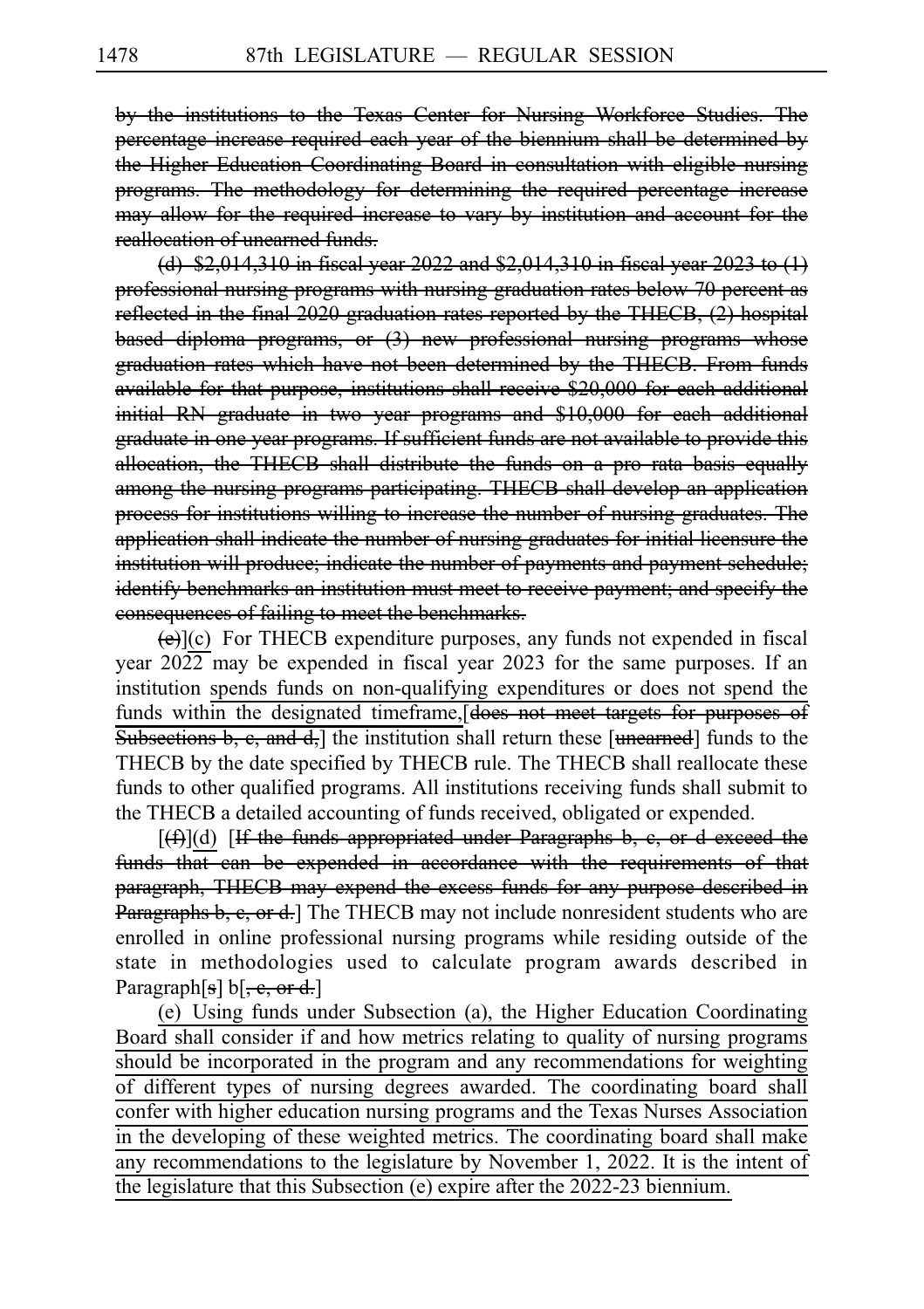Representative M. González offered the following amendment to Amendment No. 92:

Amend Amendment No. 92 by Howard to **CSSBi1** (page 164-165, prefiled amendments packet) on page 2 by adding the following item:

(2) On page III-51 of the Higher Education Coordinating Board bill pattern, amend the following rider:

5. Student Loan Program. All monies and future receipts in the Texas Opportunity Plan Fund and the Texas College Student Loan Bonds Interest and Sinking Fund, the Student Loan Auxiliary Fund, and the Student Loan Revenue Fund are hereby appropriated to the Texas Higher Education Coordinating Board, for the purposes specified in Article III, §§ 50b-4, 50b-5, 50b-6 and 50b-7 of the Texas Constitution and Education Code §§ 52.01-52.91 and 56.121-56.135. Any payments received on B-On-Time loans shall be deposited to the General Revenue Fund and are hereby appropriated to Strategy A.1.2 for administration of the loan program. Full-Time Equivalents (FTEs) employed by the coordinating board paid exclusively with bond proceeds appropriated in this rider who are employed only to support the College Access Loans Program are excluded from the coordinating board's FTE limit and exempted from the provisions set out in Article IX, § 6.10.

Amendment No. 93 was adopted.

Amendment No. 92, as amended, was adopted.

# **Amendment No. 94**

Representative Howard offered the following amendment to **CSSBi1**:

Floor Packet Page No. 166

Amend **CSSB 1** as follows:

(1) On page III-62, of the bill pattern for the Higher Education Coordinating Board, add the following rider:

. Professional Nursing Shortage Reduction Program. It is the intent of the legislature that to the extent federal funds become available to the agency, and to the extent that those funds can be used for such purpose, in addition to amounts appropriated above in Strategy C.1.3, Medical Education and Health Related Workforce Development, \$500,000 in fiscal year 2022 and \$500,000 in fiscal year 2023 in federal funds appropriated for the American Rescue Plan Act shall be used for the Professional Nursing Shortage Reduction Program. Any balances on hand at the end of fiscal year 2022 are appropriated for fiscal year 2023 for the same purpose.

Amendment No. 94 was adopted.

## **Amendment No. 95 (Article XI)**

Representative E. Morales offered the following amendment to **CSSBi1**:

Floor Packet Page No. 167

Amend **CSSB 1** (house committee printing) as follows: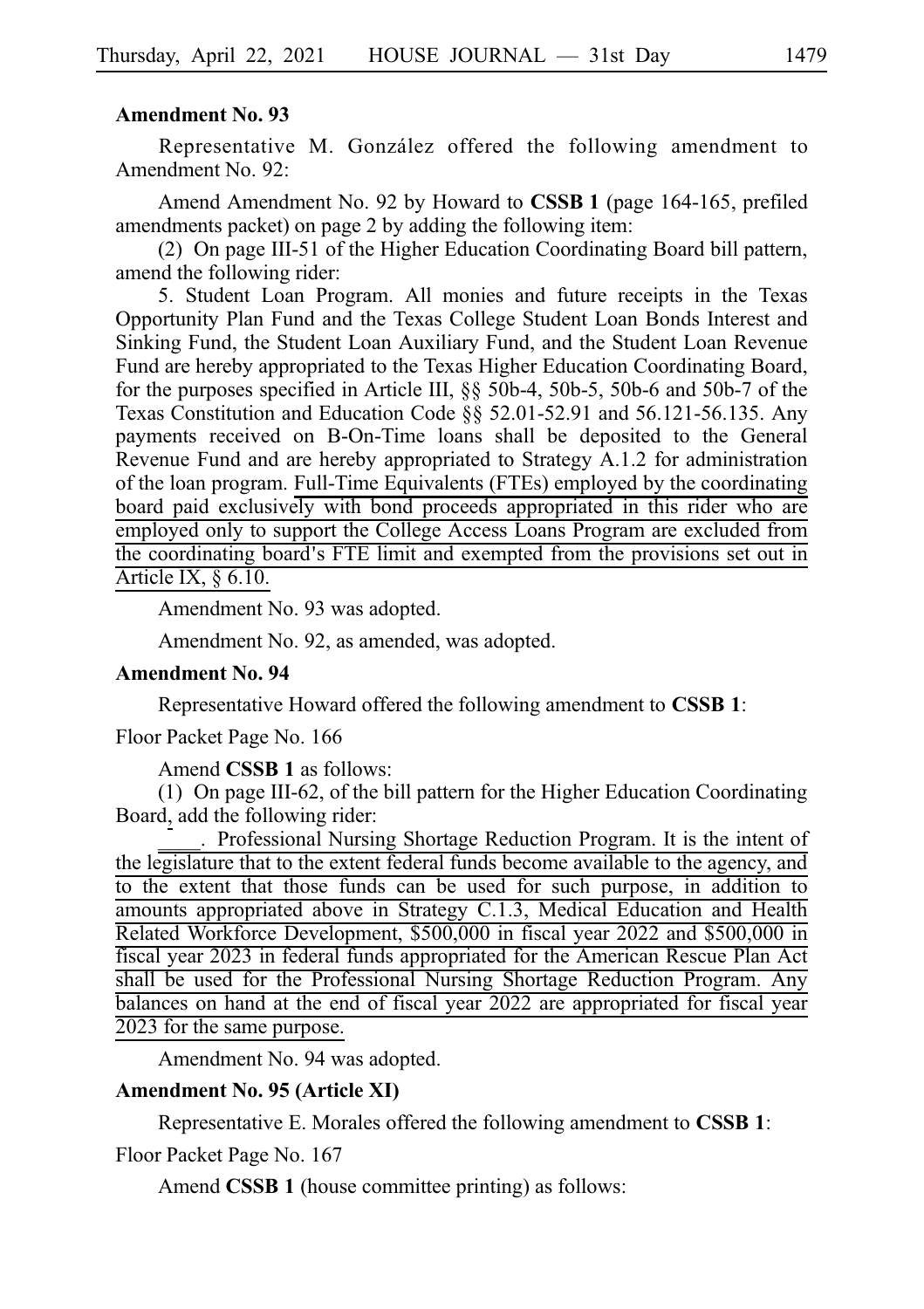$(1)$  Add the following appropriately numbered rider following the Article III appropriations to the Higher Education Coordinating Board (page III-49):

. Rural Resident Physician Grant Program. The amount of \$5,000,000 is appropriated out of the General Revenue Fund to the Texas Higher Education Coordinating Board for the state fiscal year ending August 31, 2022, for the purpose of increasing the amounts of Rural Resident Physician Grants awarded under Section 58A.081, Education Code, for physician residency programs at teaching hospitals and other appropriate health care entities and the additional amount of \$5,000,000 is appropriated out of the General Revenue Fund to the Texas Higher Education Coordinating Board for the state fiscal year ending August 31, 2023, for the same purpose.

(2) In Article I of the bill, in the appropriations to the Office of the Attorney General, Goal A, Provide Legal Services, reduce the appropriation from the General Revenue Fund for Strategy A.1.1, Legal Services (page I-3), by the amount of \$5,000,000 for each state fiscal year of the state fiscal biennium ending August 31, 2023.

(3) In Article XI of the bill, under the Article III items for the Texas Higher Education Coordinating Board (page XI-6), strike "Rural Resident Physician Grant Program" and the associated amount for the biennium.

(4) Adjust totals and methods of financing accordingly.

Amendment No. 95 was adopted. (In accordance with a previous motion, the amendment was placed in Article XI.) (K. Bell, Biedermann, Buckley, Burns, Cain, Cook, Craddick, Gates, Harless, Hefner, Holland, P. King, Krause, Landgraf, Leman, Metcalf, Middleton, Murr, Noble, Oliverson, Parker, Paul, Sanford, Schaefer, Shine, Slaton, Spiller, Swanson, Tinderholt, Toth, VanDeaver, Vasut, and Wilson recorded voting no.)

### **Amendment No. 96**

Representative S. Thompson offered the following amendment to **CSSBi1**:

Floor Packet Page No. 169

Amend **CSSB 1** (house committee printing) in Article III of the bill by adding the following appropriately numbered rider on page III-96, after the bill pattern for Prairie View A&M:

. Report on Police Brutality. Out of funds appropriated above, the Center for Race and Justice at Prairie View A&M University shall conduct a report detailing the use of deadly force and police brutality in current policing procedures. The report shall examine practices of state and local law enforcement agencies, as well as review available data on individuals impacted and outcomes of such procedures. As part of the report, the center shall review racial disparities in any data collected and consider the connection those disparities have to policies adopted by state and local law enforcement agencies. The university may coordinate with the Department of Public Safety, Commission on Law Enforcement, and other agencies as needed to conduct the report. The center shall submit the report to governor, lieutenant governor, and each member of the Texas Legislature no later than May 25, 2022.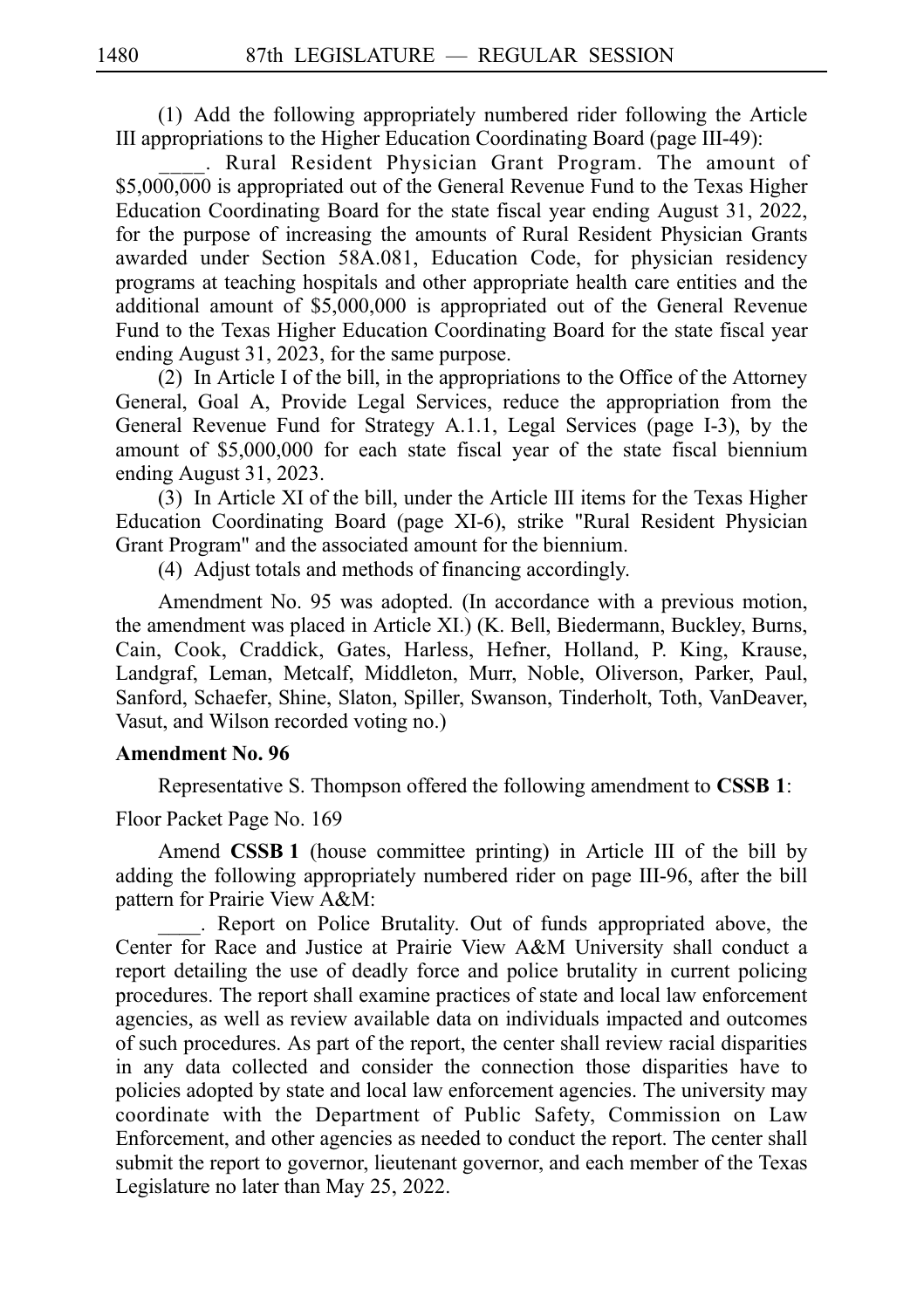Representatives S. Thompson and Morales Shaw offered the following amendment to Amendment No. 96:

Amend Amendment No. 96 by S. Thompson to **CSSB 1** (page 169, prefiled amendments packet) by striking the text of the amendment and substituting the following:

Amend **CSSB 1** (house committee printing), in Article III of the bill, following the appropriations to Prairie View A&M University (page III-95), by adding the following appropriately numbered rider:

. Report on Police Brutality. (a) Out of funds appropriated above, the Center for Race and Justice at Prairie View A&M University shall conduct a study on the use of deadly force and police brutality in current policing procedures.

(b) The study must:

 $(1)$  examine the practices of state and local law enforcement agencies;

 $(2)$  review available data regarding the individuals affected by and the outcomes of the practices described by Subdivision (1) of this subsection;

(3) identify any racial disparities in the data reviewed under Subdivision (2) of this subsection; and

 $(4)$  consider whether there is a connection between any racial disparities identified under Subdivision (3) of this subsection and the policies adopted by state and local law enforcement agencies.

(c) In conducting the study, Prairie View A&M University may coordinate with the Department of Public Safety, the Commission on Law Enforcement, and other agencies as needed.

(d) Not later than May 25, 2022, the Center for Race and Justice at Prairie View A&M University shall submit to the governor, the lieutenant governor, and each member of the legislature a report that includes the results of the study conducted under this rider.

Amendment No. 97 was adopted.

Amendment No. 96, as amended, was adopted.

# **Amendment No. 98**

Representative Minjarez offered the following amendment to **CSSBi1**:

Floor Packet Page No. 171

## Amend **CSSB 1** as follows:

(1) In Article V of the bill, to the appropriations of the Department of Public Safety, by reducing general revenue appropriations in Strategy A.1.1, Legal Services, by \$2,940,000 in fiscal year 2022 and \$2,940,000 in fiscal year 2023;

 $(2)$  In Article III of the bill, to the appropriations to Austin Community College, by increasing general revenue appropriations by \$2,940,000 in fiscal year 2022 and \$2,940,000 in fiscal year 2023 for the Texas Innovative Adult Career Education Grant Program.

Amendment No. 98 was withdrawn.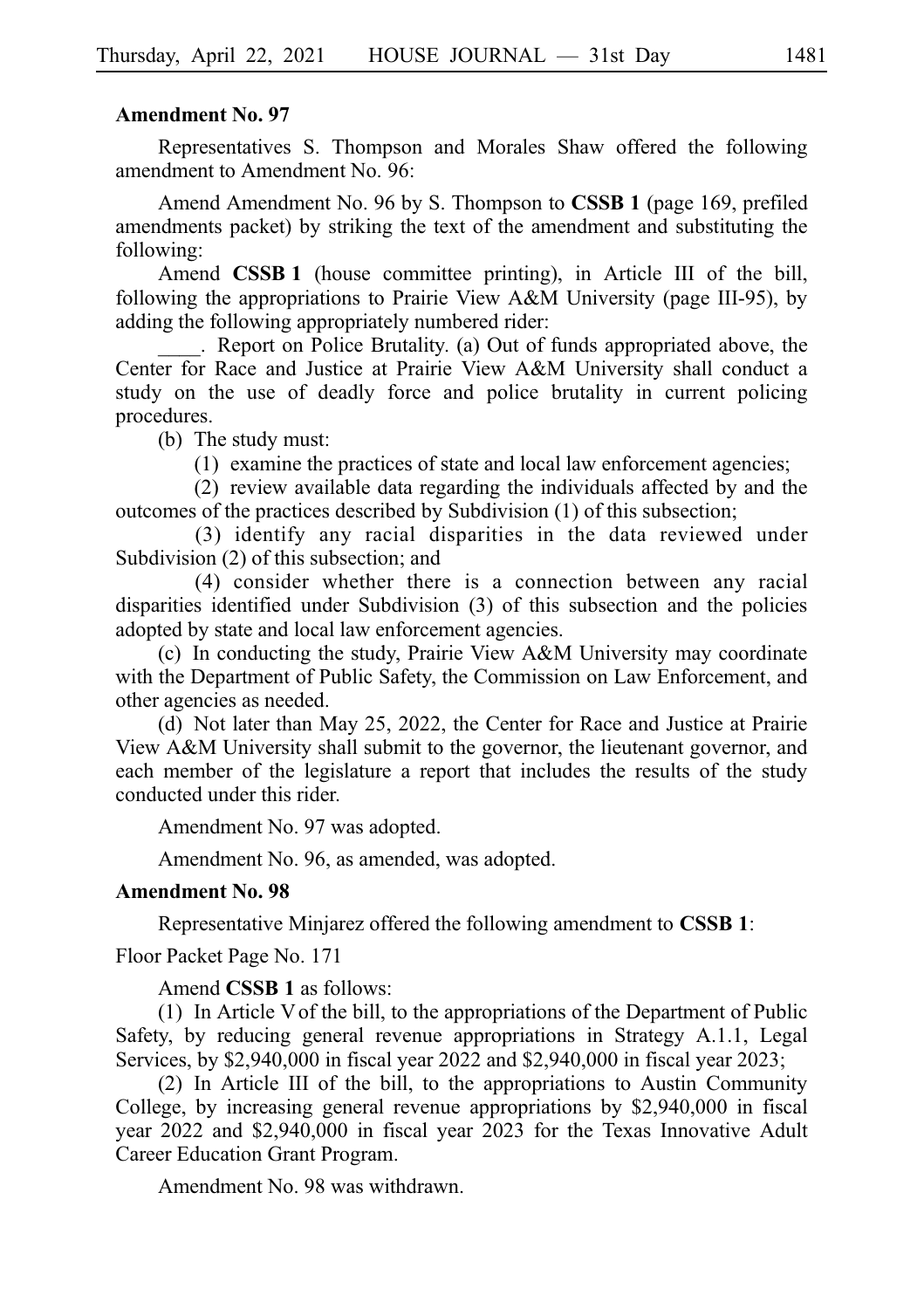Representative Darby offered the following amendment to **CSSBi1**:

Floor Packet Page No. 173

Amend **CSSB 1** (house committee report) in Article III of the bill as follows:

(1) In the appropriations for public community/junior colleges, Goal V, Howard College, in Strategy V.2.1 (page III-201), strike "SOUTHWEST INSTITUTE FOR THE DEAF" and substitute "SOUTHWEST COLLEGE FOR THE DEAF".

(2) In the appropriations for public community/junior colleges, Goal V, Howard College, in Strategy V.2.1 (page III-201), strike "Southwest Collegiate Institute for the Deaf" and substitute "SouthWest College for the Deaf".

 $(3)$  In Rider 4 following the appropriations for public community/junior colleges (page III-205), strike the reference to "Southwest Collegiate Institute for the Deaf" and substitute "SouthWest College for the Deaf".

Amendment No. 99 was adopted.

## **Amendment No. 100 (Article XI)**

Representatives Minjarez and Morrison offered the following amendment to **CSSBi1**:

Floor Packet Page No. 174

Amend **CSSB 1** as follows:

On page III-207 of the Public Community/Junior Colleges bill pattern, amend the following rider:

17. Instruction and Administration Funding (Outcomes-Based Model). Formula funding is allocated among Public Community/Junior Colleges based upon certified contact hours generated in the previous academic year. Formula funding is allocated based on each community college's points earned from a three-year average of student completion of the following metrics:

| Points |
|--------|
|        |
| 1.0    |
|        |
| 0.5    |
|        |
| 0.5    |
|        |
| 1.0    |
|        |
| 0.5    |
|        |
| 0.5    |
|        |
| 1.0    |
|        |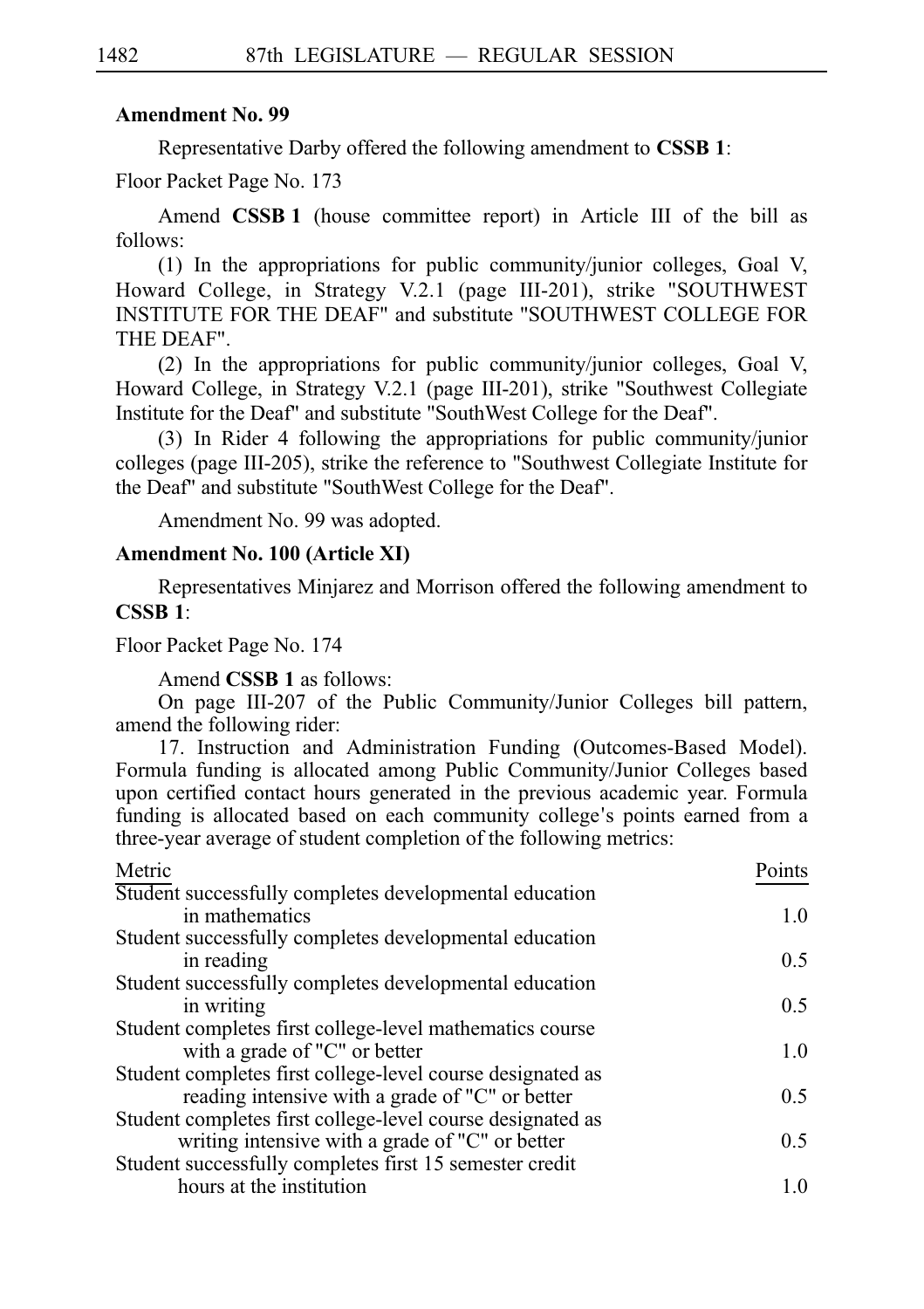| Student successfully completes first 15 semester credit                                                                         |           |
|---------------------------------------------------------------------------------------------------------------------------------|-----------|
| at the institution through courses for joint high school                                                                        |           |
| and junior college credit under TEC, Section 130.008                                                                            | 1.5       |
| Student successfully completes first 30 semester credit                                                                         | 1.0       |
| hours at the institution                                                                                                        |           |
| Student transfers to a General Academic Institution after                                                                       |           |
| successfully completing at least 15 semester credit hours                                                                       |           |
| at the community college, or a student in a structured                                                                          |           |
| co-enrollment program successfully completing at                                                                                |           |
| least 15 semester credit hours at the community college.                                                                        | [2.75]2.0 |
| Student identified as academically disadvantaged transfers to                                                                   |           |
| a General Academic Institution after successfully completing                                                                    |           |
| at least 15 semester credit hours at the community college,                                                                     |           |
| or a student in a structured co-enrollment program                                                                              |           |
| successfully completing at least 15 semester credit hours                                                                       |           |
| at the community college.                                                                                                       | 2.5       |
| Student identified as economically disadvantaged transfers to a                                                                 |           |
| General Academic Institution after successfully completing                                                                      |           |
| at least 15 semester credit hours at the community college,                                                                     |           |
| or a student in a structured co-enrollment program                                                                              |           |
| successfully completing at least 15 semester credit hours                                                                       |           |
| at the community college.                                                                                                       | 2.5       |
| Student identified as both academically and economically disadvantaged                                                          |           |
| transfers to a General Academic Institution after successfully                                                                  |           |
| completing at least 15 semester credit hours at the community                                                                   |           |
| college, or a student in a structured co-enrollment program                                                                     |           |
| successfully completing at least 15 semester credit hours                                                                       |           |
| at the community college.                                                                                                       | 3.0       |
| Student receives from the institution an associate's degree,                                                                    |           |
| a Bachelor's degree, or a certificate recognized for this                                                                       |           |
| purpose by the coordinating board in a field other than                                                                         |           |
| a critical field, such as Science, Technology, Engineering                                                                      |           |
| and Mathematics (STEM), or Allied Health.                                                                                       | [4.2]2.0  |
| Student identified as academically disadvantaged receives                                                                       |           |
| from the institution an associate's degree, a Bachelor's degree, or                                                             |           |
| a certificate recognized for this purpose by the coordinating<br>board in a field other than a critical field, such as Science, |           |
| Technology, Engineering and Mathematics (STEM),                                                                                 |           |
| or Allied Health.                                                                                                               |           |
| Student identified as economically disadvantaged receives                                                                       | 2.5       |
| from the institution an associate's degree, a Bachelor's degree, or                                                             |           |
| a certificate recognized for this purpose by the coordinating                                                                   |           |
| board in a field other than a critical field, such as Science,                                                                  |           |
| Technology, Engineering and Mathematics (STEM),                                                                                 |           |
| or Allied Health.                                                                                                               | 2.5       |
| Student identified as both academically and economically disadvantaged                                                          |           |
| receives from the institution an associate's degree, a Bachelor's                                                               |           |
| degree, or a certificate recognized for this purpose by the                                                                     |           |
| coordinating board in a field other than a critical field, such                                                                 |           |
| as Science, Technology, Engineering and Mathematics (STEM),                                                                     |           |
| or Allied Health.                                                                                                               | 3.0       |
|                                                                                                                                 |           |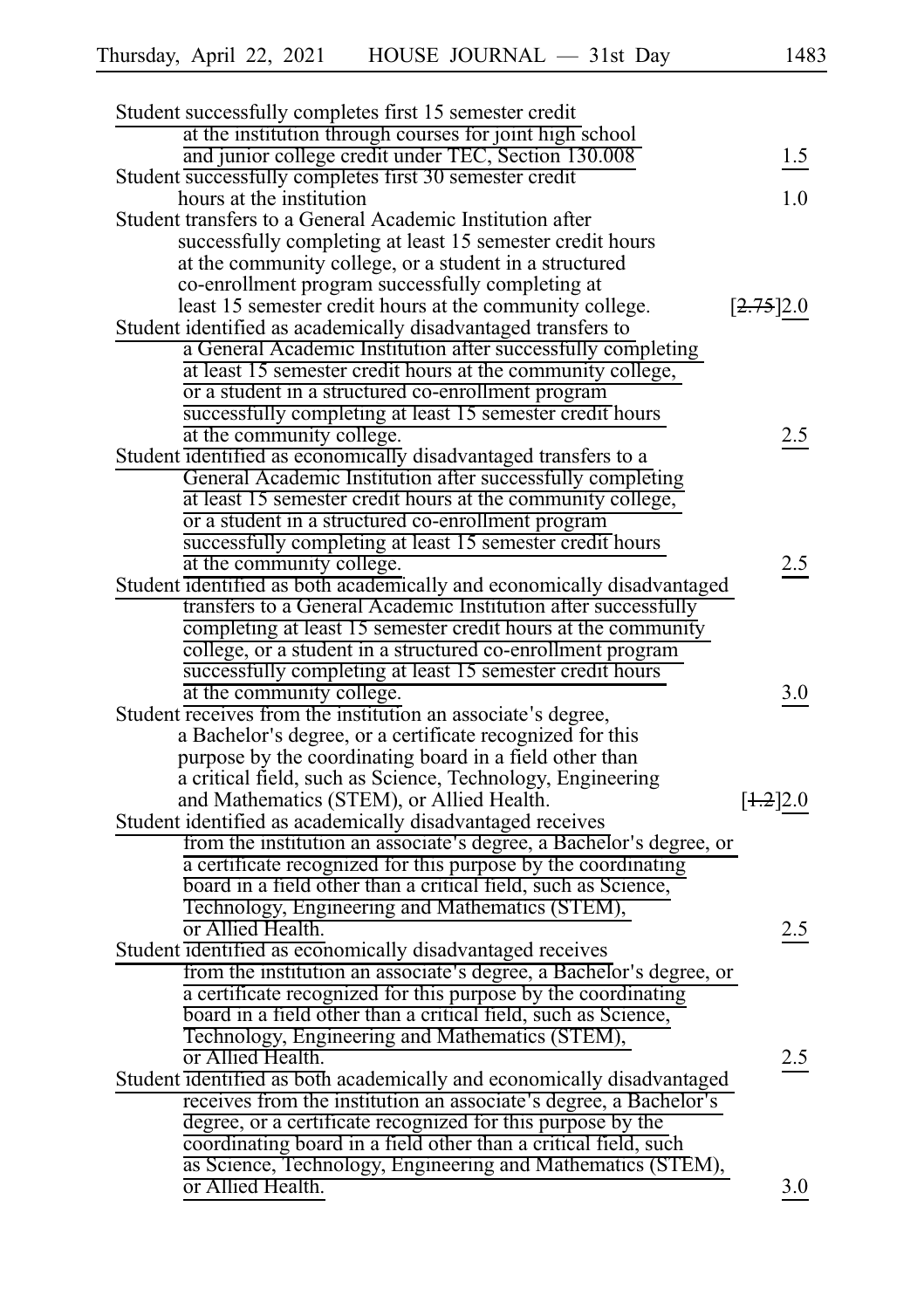| Student receives from the institution an associate's degree,             |           |
|--------------------------------------------------------------------------|-----------|
| a Bachelor's degree, or a certificate recognized for this                |           |
| purpose by the coordinating board in a critical field,                   |           |
| including the fields of Science, Technology, Engineering                 |           |
| or Mathematics (STEM), or Allied Health.                                 | [3.0]2.25 |
| Student identified as academically disadvantaged receives from the       |           |
| institution an associate's degree, a Bachelor's degree, or a             |           |
| certificate recognized for this purpose by the coordinating              |           |
| board in a critical field, including the fields of Science,              |           |
| Technology, Engineering or Mathematics (STEM), or                        |           |
| Allied Health.                                                           | 2.75      |
| Student identified as economically disadvantaged receives from the       |           |
| institution an associate's degree, a Bachelor's degree, or a             |           |
| certificate recognized for this purpose by the coordinating              |           |
| board in a critical field, including the fields of Science,              |           |
| Technology, Engineering or Mathematics (STEM), or                        |           |
| Allied Health.                                                           | 2.75      |
| Student identified as both academically and economically disadvantaged   |           |
| receives from the institution an associate's degree, a Bachelor's        |           |
| degree, or a certificate recognized for this purpose by the              |           |
| coordinating board in a critical field, including the fields of Science, |           |
| Technology, Engineering or Mathematics (STEM), or                        |           |
| Allied Health.                                                           | 3.25      |
|                                                                          |           |

Amendment No. 100 was adopted. (In accordance with a previous motion, the amendment was placed in Article XI.) (Ashby, C. Bell, K. Bell, Biedermann, Buckley, Burns, Cain, Capriglione, Cook, Craddick, Cyrier, Darby, Ellzey, Gates, Geren, Goldman, Harless, Hefner, Holland, Huberty, Hunter, Jetton, P. King, Klick, Krause, Landgraf, Leach, Leman, Metcalf, Meyer, Middleton, Murr, Noble, Oliverson, Paddie, Parker, Rogers, Sanford, Schaefer, Shaheen, Shine, Slaton, Spiller, Stephenson, Swanson, Tinderholt, Toth, VanDeaver, and Vasut recorded voting no.)

# **Amendment No. 101**

Representative Schaefer offered the following amendment to **CSSBi1**:

Floor Packet Page No. 176

Amend **CSSB 1** as follows:

(1) On page X-6 of the State Auditor's Office bill pattern, strike \$21,802,403 in fiscal year 2022 in Strategy A.1.1, State Auditor, and substitute \$14,302,403, and strike \$21,802,402 in fiscal year 2023 in Strategy A.1.1, State Auditor, and substitute \$14,302,402.

(2) On page III-208 of the Public Community/Junior Colleges bill pattern, add the following new rider:

25. Need-Based Supplements. Out of funds appropriated above, general revenue is appropriated as follows:

|                             | 2022      | 2023      |
|-----------------------------|-----------|-----------|
| Angelina College            | \$500,000 | \$500,000 |
| Cisco Junior College        | \$500,000 | \$500,000 |
| Clarendon College           | \$500,000 | \$500,000 |
| <b>Coastal Bend College</b> | \$500,000 | \$500,000 |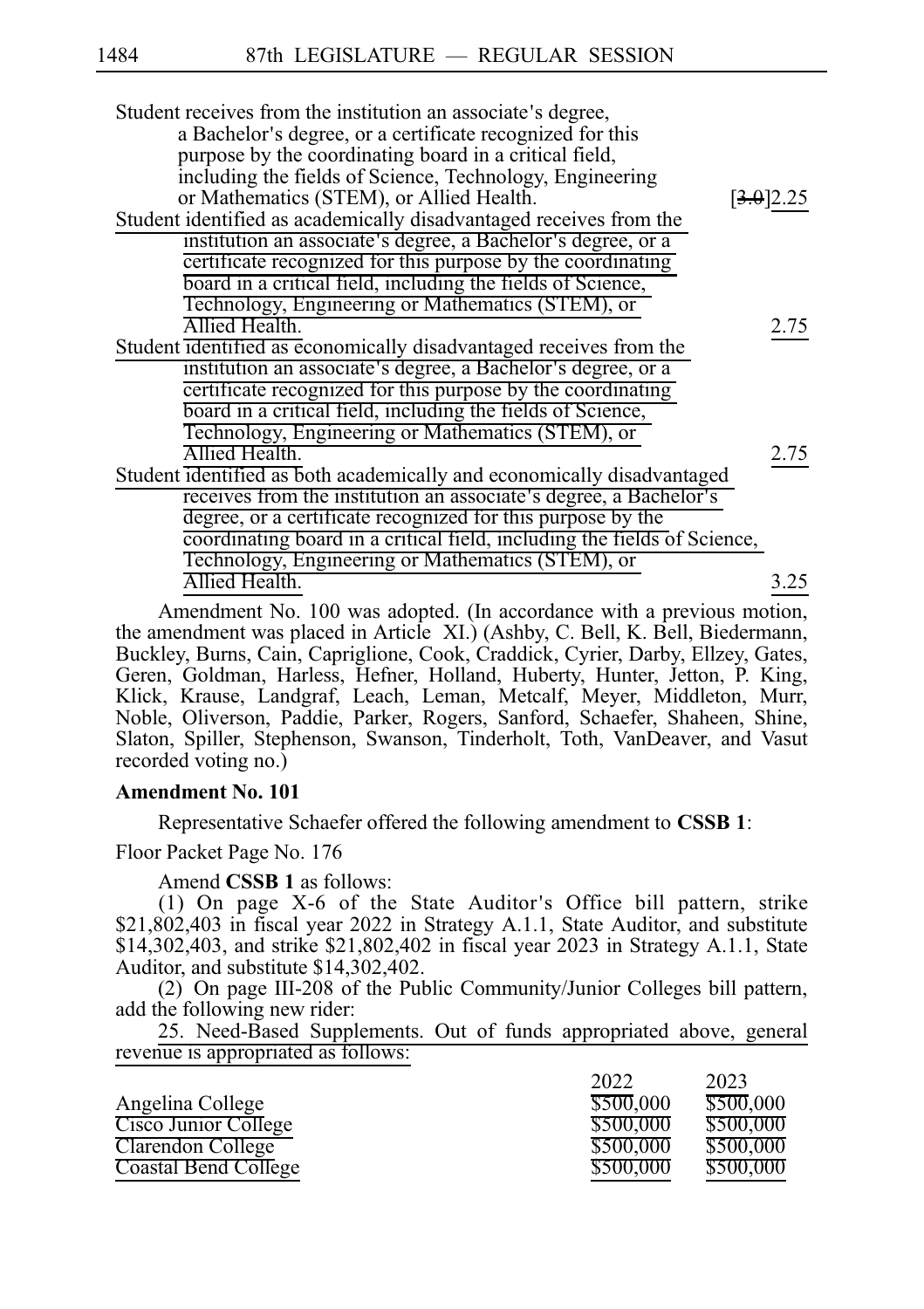| Frank Phillips College                                                             | \$500,000 | \$500,000 |
|------------------------------------------------------------------------------------|-----------|-----------|
| Hill College                                                                       | \$500,000 | \$500,000 |
| Kilgore College                                                                    | \$500,000 | \$500,000 |
| Navarro College                                                                    | \$500,000 | \$500,000 |
| Northeast Texas Community College                                                  | \$500,000 | \$500,000 |
| Panola College                                                                     | \$500,000 | \$500,000 |
| Paris Junior College                                                               | \$500,000 | \$500,000 |
| Ranger College                                                                     | \$500,000 | \$500,000 |
| South Plains College                                                               | \$500,000 | \$500,000 |
| Southwest Texas Junior College                                                     | \$500,000 | \$500,000 |
| Vernon College                                                                     | \$500,000 | \$500,000 |
| $\Gamma$ ligibility for appropriations mode in this nider considers the following: |           |           |

Eligibility for appropriations made in this rider considers the following:

 $\overline{a}$ ) A fiscal year 2020 composite financial index as calculated by the Higher Education Coordinating Board, including:

(a) expendable assets to total expenses;

 $(b)$  expendable assets to total noncurrent liabilities;

 $(c)$  growth in expendable assets during the previous fiscal year;

 $(d)$  operating surplus or deficit;

 $\overline{e}$ ) availability of capital resources; and

 $(f)$  amount of debt in relation to net position;

(b)  $\overline{Six}$ -year contact hour growth trend;

 $\overline{c}$ ) The average income of the students in fiscal year 2020 that completed a Free Application for Federal Student Aid (FAFSA), completed a Texas Application for State Financial Aid (TASFA), or were enrolled in the institution and received aid but did not complete a FAFSA or TASFA;

(d) The July 1, 2019, population of the municipality containing the community college's main campus, as determined by the United States Census Bureau; and

(e) Fiscal year 2020 student contact hours as related to fiscal year 2020 gross assessed district valuation.

An individual's eligibility for a grant made from appropriations made in this rider should consider the need-based supplements outlined in this rider.

Amendment No. 101 was adopted.

### **Amendment No. 102**

Representative Stucky offered the following amendment to **CSSBi1**:

Floor Packet Page No. 178

Amend **CSSB 1** (house committee printing) as follows:

(1) Increase the Article III appropriations from the General Revenue Fund to the Texas A&M AgriLife Extension Service for Strategy D.1.1, Wildlife Management (page III-223), by the amount of \$250,000 for the state fiscal year ending August 31, 2022, and by the amount of \$250,000 for the state fiscal year ending August 31, 2023. Adjust totals and methods of financing accordingly.

(2) In Article III of the bill, following the appropriations to the Texas A&M AgriLife Extension Service (page III-225), strike Rider 7 and substitute the following appropriately numbered rider: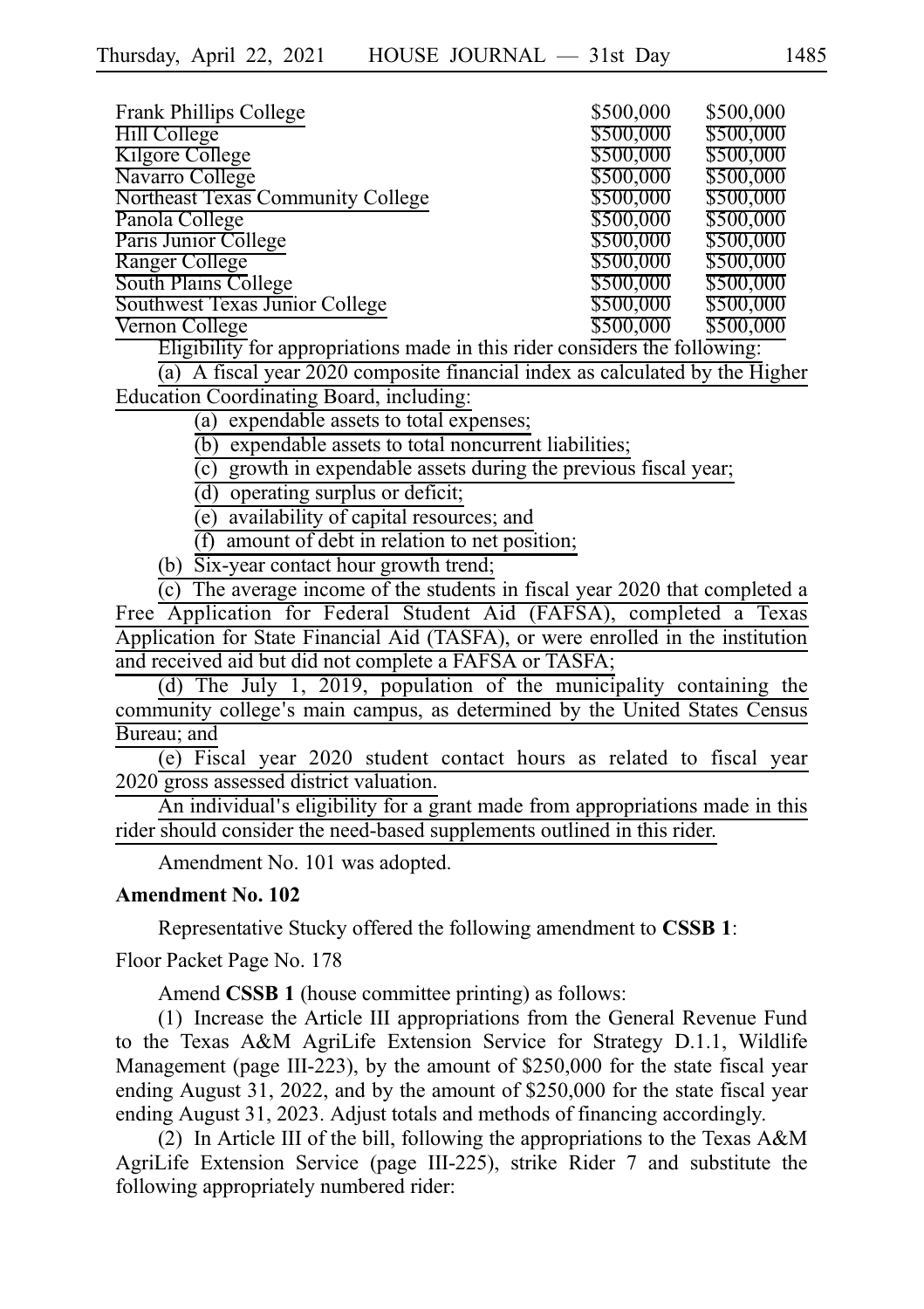. Experimental Use Program for Feral Hog Abatement. (a) Amounts appropriated above out of the General Revenue Fund in Strategy D.1.1, Wildlife Management, include \$250,000 in each fiscal year of the biennium to be used by the Texas A&M AgriLife Extension Service to implement an experimental use program for the purpose of advising the Department of Agriculture under Section 76.007, Agriculture Code, regarding pesticide products containing warfarin that are registered by the United States Environmental Protection Agency for use to control feral hogs. The Texas A&M AgriLife Extension Service shall cooperate with the Department of Agriculture in implementing the experimental use program.

(b) The experimental use program must obtain from pesticide applicators licensed by the Department of Agriculture information necessary to validate the efficacy of any pesticide product containing warfarin registered by the United States Environmental Protection Agency for use to control feral hogs. The program must determine the product's efficacy in multiple regions of this state and its ability to assist landholders in this state in their efforts to mitigate the economic harm and damage caused by feral hogs.

(c) Not later than August 31, 2023, the Texas A&M AgriLife Extension Service shall submit a report to the legislature and the Department of Agriculture regarding the results of the experimental use for each pesticide product evaluated under the program.

(3) Reduce the Article VI appropriations from the General Revenue Fund to the Department of Agriculture for Strategy B.2.1, Regulate Pesticide Use (page VI-2), by the amount of \$250,000 for the state fiscal year ending August 31, 2022, and by the amount of \$250,000 for the state fiscal year ending August 31, 2023. Adjust totals and methods of financing accordingly.

(4) In Article VI of the bill, following the appropriations to the Department of Agriculture (page VI-10), strike Rider 21 and substitute the following appropriately numbered rider:

. Appropriation Restriction on Feral Hog Abatement Using Certain Pesticides. (a) Except as provided by Subsections (b) and (c) of this rider, no funds appropriated to the Department of Agriculture in this Act may be used for the implementation of warfarin on feral hogs.

(b) The Department of Agriculture may use amounts appropriated by this Act to register a pesticide product containing warfarin for use in this state to control feral hogs only if:

 $(1)$  that registration is limited to use by pesticide applicators licensed by the department who are participating in an experimental use program conducted by the Texas A&M AgriLife Extension Service to evaluate the product's efficacy in this state; and

 $(2)$  the product is registered by the United States Environmental Protection Agency for use to control feral hogs.

(c) If the department determines, based on available data including the preliminary or final results of the experimental use program described by Subsection (b)(1) of this rider, that the use of a pesticide product containing warfarin is safe and effective in assisting landholders in this state in their efforts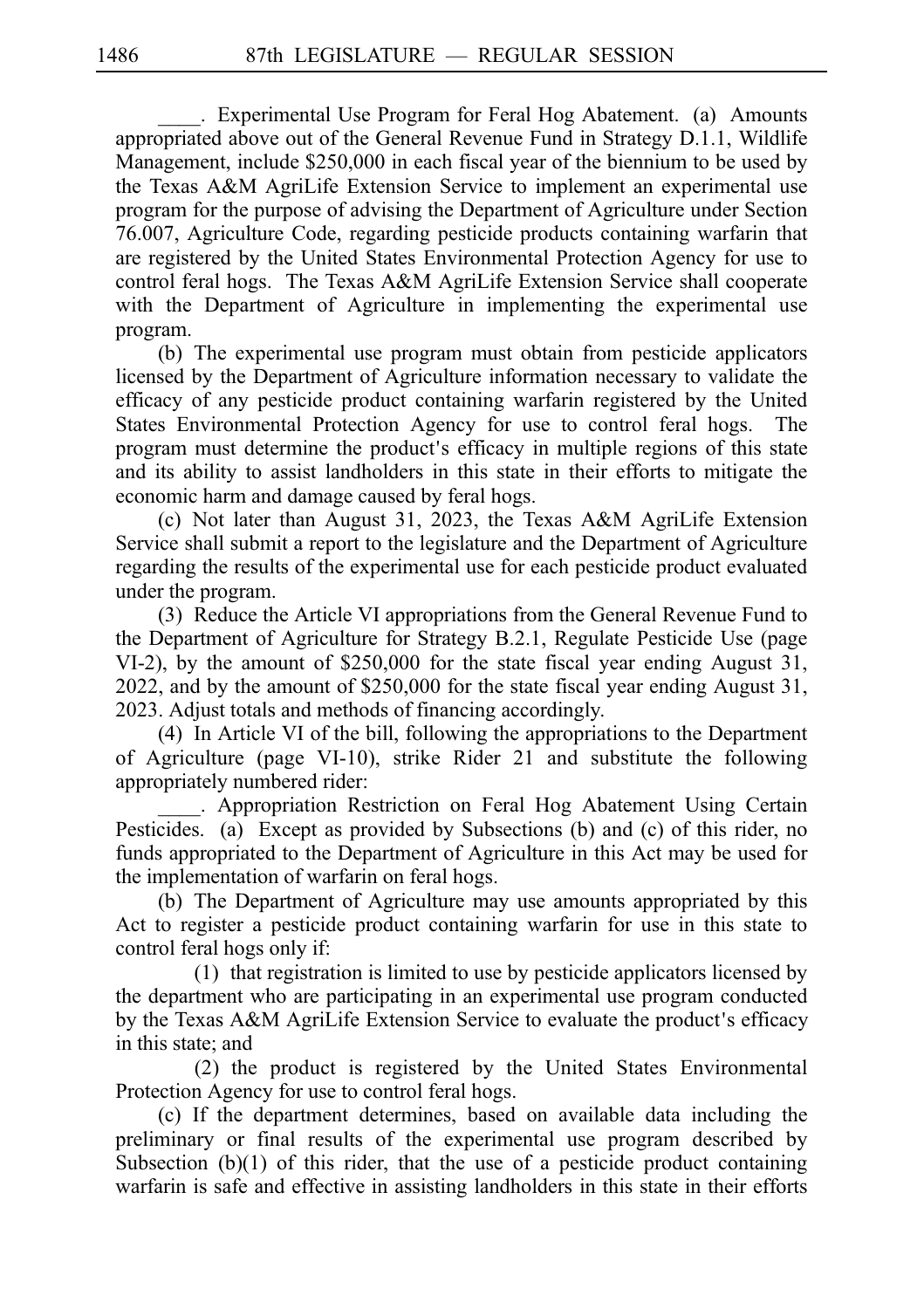to mitigate the economic harm and damage caused by feral hogs, then the limitations under Subsections (a) and (b) of this rider do not apply after the earlier of:

 $(1)$  the second anniversary of the date a pesticide product is registered by the department for the limited use described by Subsection (b)(1) of this rider; or

(2) the date the Texas A&M AgriLife Extension Service delivers a report advising the department regarding the registration of a pesticide product evaluated under the experimental use program.

 $(5)$  In Article VI of the bill, in Rider 25 following the appropriations to the Department of Agriculture (page VI-10), reduce the amount to be transferred to the Boll Weevil Eradication Foundation by \$250,000 each fiscal year.

# **Amendment No. 103**

Representative Stucky offered the following amendment to Amendment No. 102:

Amend Amendment No. 102 by Stucky to **CSSB 1** (page 178, prefiled amendments packet) on page 3, by striking lines 14 through 17.

Amendment No. 103 was adopted.

Amendment No. 102, as amended, was adopted.

### **Amendment No. 104**

Representative Raymond offered the following amendment to **CSSBi1**:

Floor Packet Page No. 184

Amend **CSSB 1** (house committee printing) as follows:

 $(1)$  In the bill pattern for the Office of Court Administration, Texas Judicial Council (page IV-22), amend Strategy A.1.2, Information Technology, by striking "\$29,525,164" and substituting "\$31,985,164" for fiscal year 2022.

 $(2)$  In Article IV of the bill, following the appropriations to Office of Court Administration, Texas Judicial Council (page IV-22), add the following appropriately numbered rider and renumber subsequent riders accordingly:

. Information Technology Modernization to Address Court Backlogs. Out of the amounts appropriated above to the Office of Court Administration in Strategy A.1.2, Information Technology, \$2,460,000 is appropriated in fiscal year 2022 for the purpose of implementing an information technology modernization program to address court backlogs, including backlogs arising due to the COVID-19 pandemic. It is the intent of the legislature that:

(a) this appropriation be expended through a competitive procurement process to implement the program in accordance with general law and that at least two respondents meet qualifications for evaluation; and

(b) to the extent authorized by general law, the program as implemented:

(1) increases Criminal Justice Information Systems (CJIS) compliance throughout the state for a secure end-to-end case access;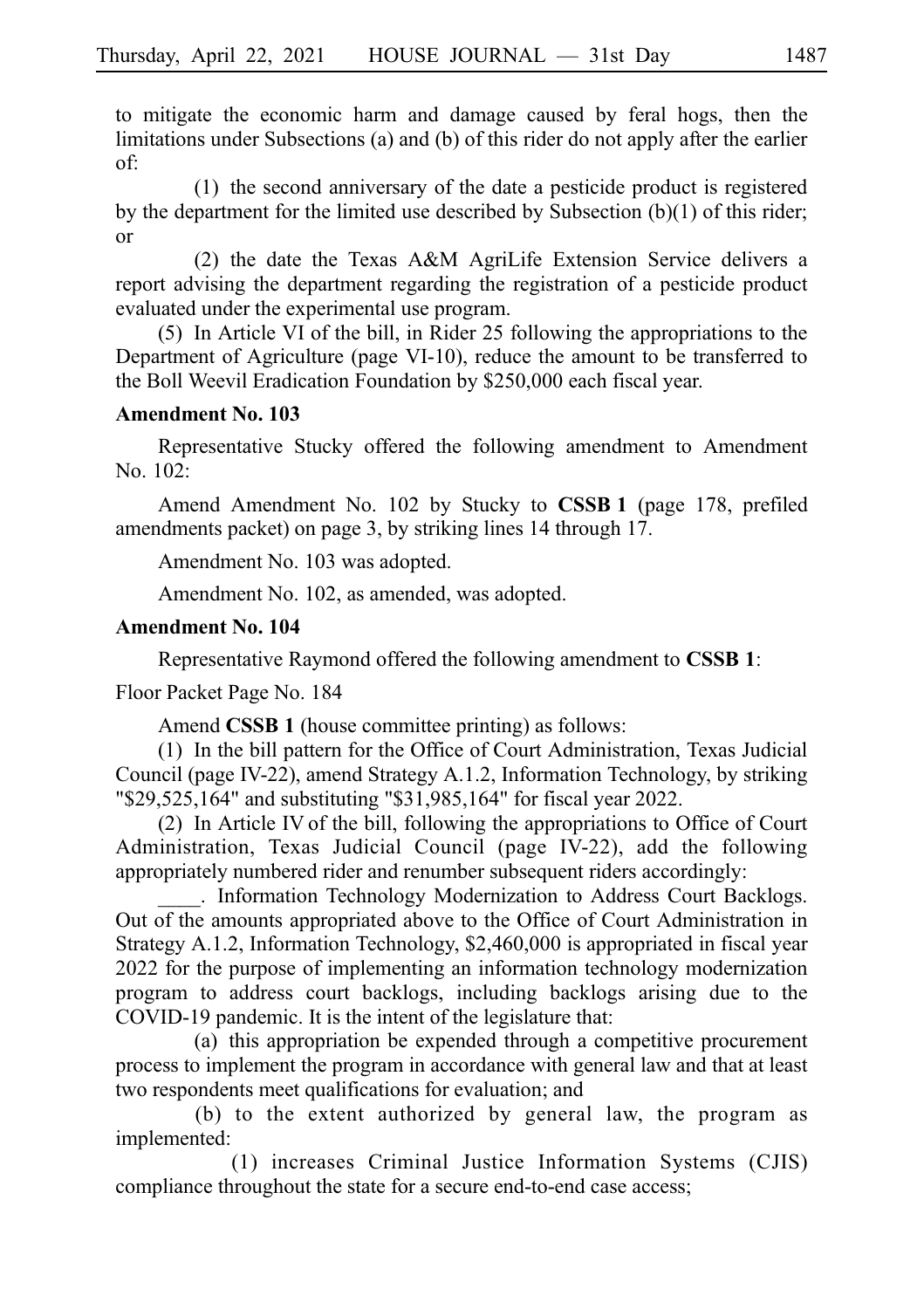(2) provides means for frequent, timely and accurate digital sharing of evidence, exhibits, documents, and multimedia;

(3) provides the ability to annotate and redact documents; and

 $(4)$  ensures there are no barriers to entry for pro se litigants thus ensuring access to justice.

# **Amendment No. 105**

Representative Raymond offered the following amendment to Amendment No. 104:

Amend Amendment No. 104 by Raymond to CSSB 1 (page 184, prefiled amendments packet) by striking the text of the amendment and substituting the following:

Amend **CSSB 1** (house committee printing) as follows:

(1) In Article IV of the bill, in the bill pattern for the Judiciary Section, Comptroller's Department on page IV-30, reduce the appropriations for Strategy A.1.3, Visiting Judges-Regions, by \$500,000 in general revenue each fiscal year;

(2) In Article IV of the bill, in the bill pattern for the Office of Court Administration, Texas Judicial Council on page IV-21, increase the appropriations for Strategy A.1.2, Information Technology, by \$500,000 in general revenue each fiscal year;

 $(3)$  In Article IV of the bill, in the bill pattern for the Office of Court Administration, Texas Judicial Council, on page VI-25, add the following new rider:

. Information Technology Modernization to Address Court Backlogs. Out of amounts appropriated above in Strategy A.1.2, Information Technology, \$500,000 in general revenue each fiscal year shall be used for the purpose of implementing an information technology modernization program to address court backlogs, including backlogs arising due to the COVID-19 pandemic.

Contingent on the Office of Court Administration making a determination that the information technology modernization program is effective at reducing the backlog of court cases resulting from the pandemic, the Office of Court Administration shall notify the Legislative Budget Board and the Comptroller of Public Accounts of its determination and appropriations for Strategy A.1.2, Information Technology, shall be increased by an amount not to exceed \$4,343,306 each fiscal year. Also contingent on the Office of Court Administration making a notification of its determination that the information technology modernization program is effective at reducing the backlog of court cases resulting from the pandemic, appropriations in the bill pattern of the Judiciary Section, Comptroller's Department in Strategy A.1.3, Visiting Judges-Regions, shall be reduced by a like amount of the amounts increased in Strategy A.1.2, Information Technology, in the bill pattern of the Office of Court Administration.

(4) Adjust Methods of Finance at the Judiciary Section, Comptroller's Department and the Office of Court Administration, Texas Judicial Council accordingly.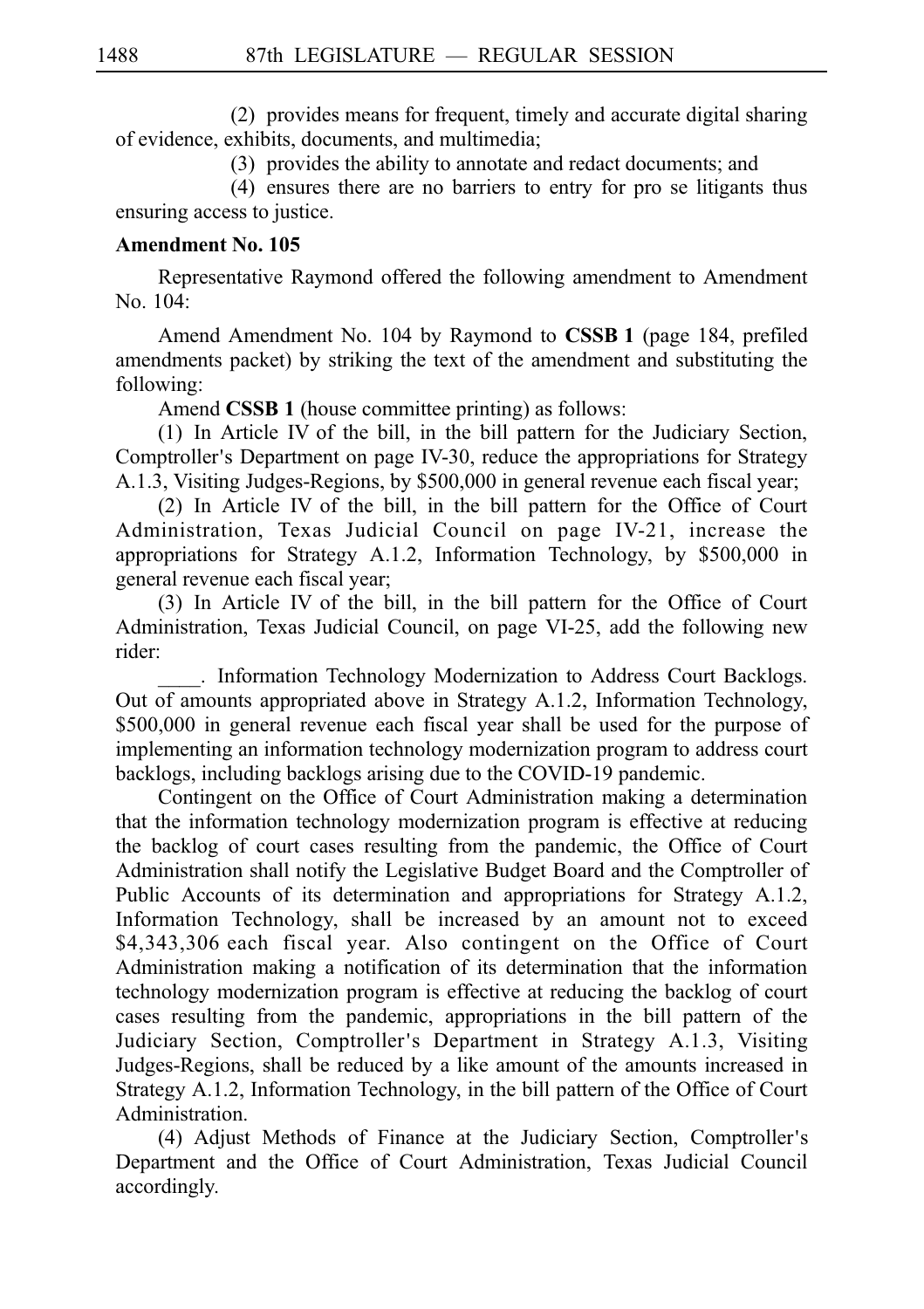Amendment No. 105 was adopted.

Amendment No. 104, as amended, was adopted.

## **Amendment No. 106**

Representative Moody offered the following amendment to **CSSBi1**:

Floor Packet Page No. 193

Amend **CSSB 1** (house committee printing) as follows:

In Article V of bill, following the appropriations to the Department of Criminal Justice (page V-5), add the following appropriately numbered rider:

. Air Conditioning Installation. Out of funds appropriated above, TDCJ shall develop a plan for the installation of air conditioning in each TDCJ prison and jail that is not air conditioned and submit the plan to the legislature and the Legislative Budget Board not later than November 1, 2022. The plan shall specify:

 $(1)$  options for installing air conditioning in each prison and jail;

 $(2)$  the projected cost and necessary appropriations for installing air conditioning in each prison and jail; and

(3) any additional actions requested of the legislature necessary to install air conditioning in each prison and jail.

## **Amendment No. 106 - Point of Order**

Representative Tinderholt raised a point of order against further consideration of Amendment No. 106 under Rule 8, Section 4, of the House Rules on the grounds that the amendment changes general law through an appropriations bill.

(M. González in the chair)

The point of order was withdrawn.

(Speaker in the chair)

Amendment No. 106 was adopted.

### **Amendment No. 107**

Representative Moody offered the following amendment to **CSSBi1**:

Floor Packet Page No. 194

Amend **CSSB 1** (house committee printing) as follows:

In Article V of the bill, following the appropriations to the Department of Criminal Justice (page V-5), add the following appropriately numbered rider:

. Pentobarbital. None of the funds appropriated above may be used for the purchase of pentobarbital.

# **AMENDMENT NO. 107 - REMARKS**

REPRESENTATIVE MOODY: I do want you to know that I intend to withdraw this amendment, but I'd like to talk to you about it first. This is an amendment about the death penalty, but it's also one about how the death penalty is administered. I try to be very transparent in everything I do, so if you somehow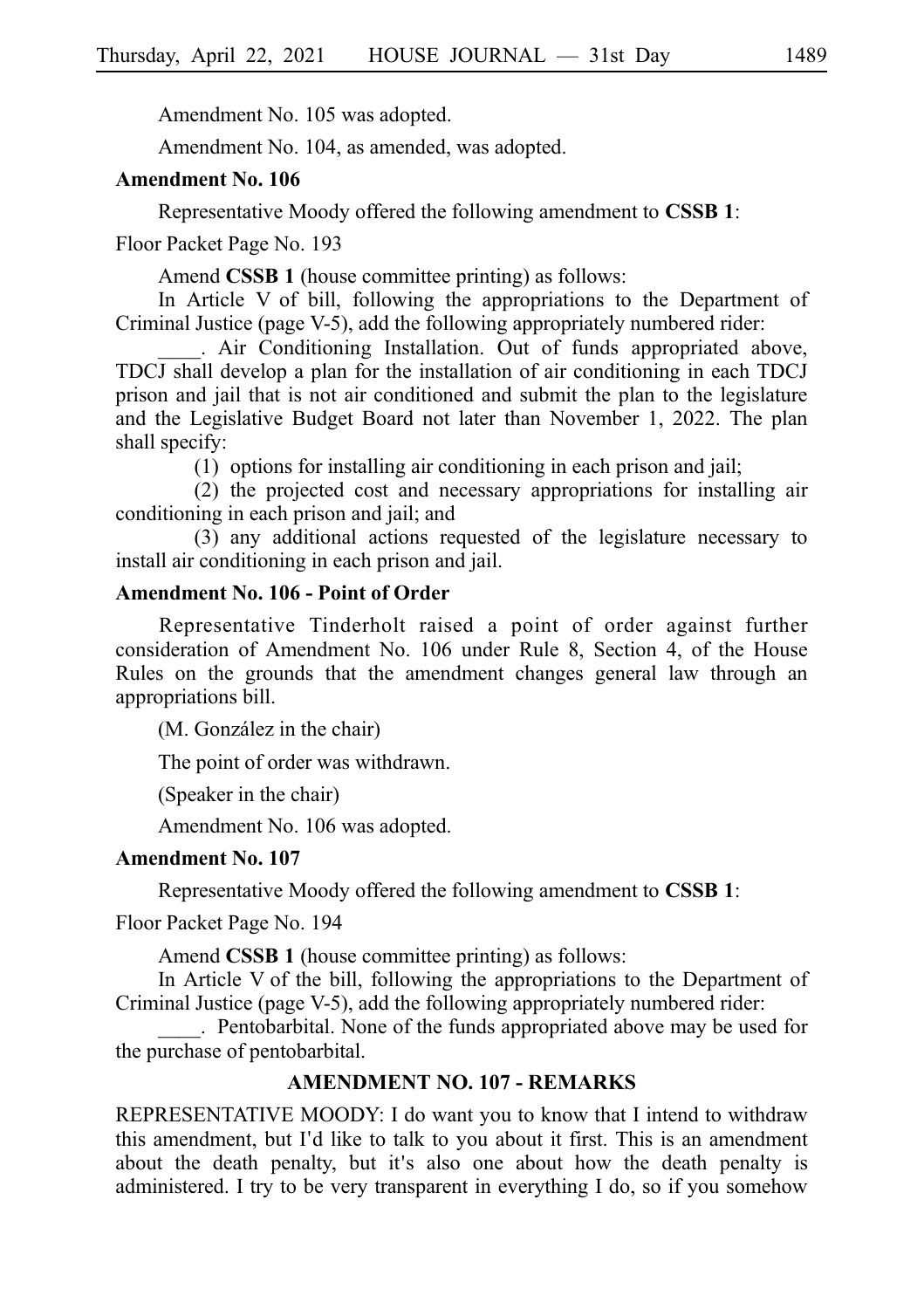didn't know, I'm against capital punishment. If this amendment jammed things up so that the death penalty couldn't be carried out, I'd certainly be fine with that. But the truth is, that's not what the amendment is aimed at. This morning, we passed legislation I offered related to procedures around capital punishment because we all agreed that whatever our position on the death penalty, it ought to be administered fairly. This amendment is the same kind of thing.

Right now, we execute people by lethal injection using a drug called pentobarbital. These death penalty drugs are compounded in secret by entities we are actually prohibited by statute from even identifying. No one besides a select number of people at TDCJ knows who makes these drugs, how they're made, or what's in them except for the broad idea that they contain pentobarbital. In what concentration and configuration, we don't know. But the one thing we do know is that these drugs themselves have a shelf life, and when TDCJ gets them, they are told the drugs should be used by a certain date. Yet because those drugs are difficult to acquire, TDCJ has a small supply and just keeps reauthorizing the use of old drugs years past their use-by date.

Experts who know a lot more about this than I do have repeatedly criticized TDCJ for doing so, including in lawsuits. They say that expired death penalty drugs cause undue pain and suffering to those we administer it to, that executions with them take hours instead of minutes, that using these long-expired drugs makes our executions cruel and unusual. This is a supply issue we've dealt with for years and years, and there's no indication that it's getting any better. We've got to come up with a better system, and until we do, this amendment says that we're going to get out of the practice of using a rare drug we can't keep a supply of. It says that after we pass this budget in 2021, the state isn't going to buy a dose of pentobarbital that gets used for lethal injection in 2031, when it may not be effective or predictable.

Members, we've stood on this house floor and spent a significant amount of time debating what kind of poison is humane to use on feral hogs. These are people we're talking about. People who've done wrong, sure, but people. I think we need to reconsider the death penalty as a whole, but if we're going to have it, it can't be torture. People shouldn't get less consideration than hogs. And I know we can be better than that. I want to thank Mr. Leach for always having an open mind in discussing these issues on reform. While we don't always agree on the ultimate abolition, I know that he has been an advocate for making sure that the death penalty is rarer and fairer. I realize that today might not be the day to have this broad conversation on the floor, but I assure you that day is coming, and it's very soon, because it has to.

Amendment No. 107 was withdrawn.

# **REMARKS ORDERED PRINTED**

Representative Leach moved to print remarks by Representative Moody on Amendment No. 107 on **CSSB 1**.

The motion prevailed.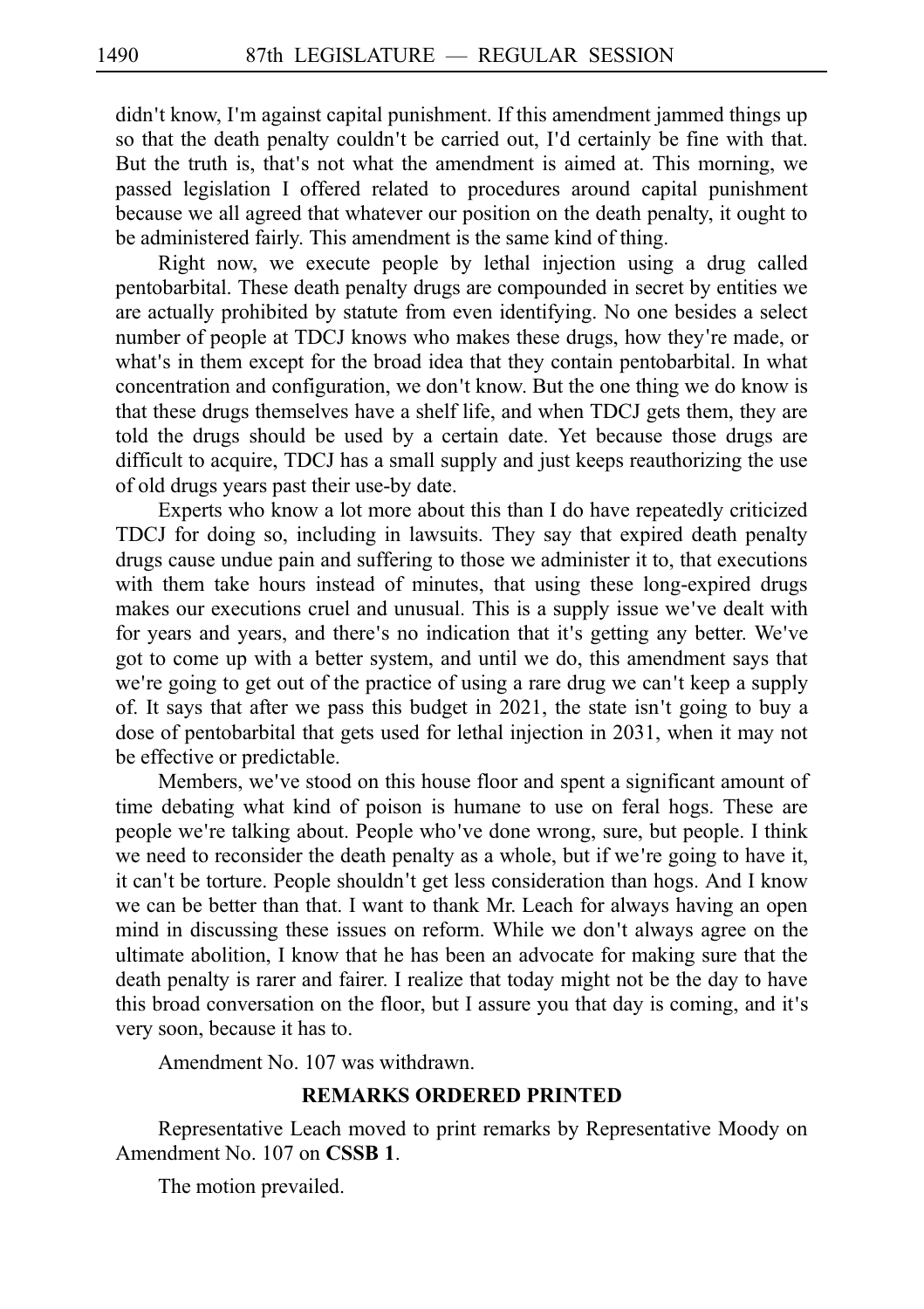On behalf of Representative C. Bell, Representative Burns offered the following amendment to **CSSBi1**:

Floor Packet Page No. 204

Amend **CSSB 1** (house committee printing) as follows:

 $(1)$  In Article VI of the bill, in the bill pattern for the Department of Agriculture, add the following rider on page VI-10:

. Feral Hog Abatement Contingency. Contingent on the Department of Agriculture issuing guidelines concerning the use of Warfarin that includes prohibiting use of this product within one mile of a river; restricting application only by licensed applicators; requiring reporting of bait location and outcome results by applicators to the Texas A&M Agrilife Extension Service; communicating that an applicator may lose their license if they do not comply with these guidelines; and communicating that a landowner that fails to comply with these guidelines may be prohibited from participating in the program:

(a) Rider 21, Appropriation Restriction on Feral Hog Abatement Using Toxic Substances, has no effect.

(b) Reduce the appropriations for Strategy B.2.1, Regulate Pesticide Use, by \$250,000 each fiscal year.

(c) Amend Rider 25, Boll Weevil Eradication, as follows:

Amounts appropriated above out of the General Revenue Fund in Strategy B.2.1, Regulate Pesticide Use, include [\$4,845,697]\$4,595,697 each fiscal year to be transferred to the Boll Weevil Eradication Foundation for efforts to eradicate the boll weevil. The Boll Weevil Eradication Foundation is required to provide a report each fiscal year to the Legislative Budget Board that provides details on the uses of the general revenue transferred each year; the total number of cotton acres treated using funding from the Texas Boll Weevil Eradication Foundation; information on all local matching funds and federal funds received by the foundation; and total cotton bail production in the State of Texas.

(2) In Article III of the bill, in the bill pattern for the Texas A&M Agrilife Extension Service on page III-225, add the following rider:

\_\_\_\_.iiFeral Hog Abatement Contingency. Contingent on the Department of Agriculture issuing guidelines concerning the use of Warfarin that includes prohibiting use of this product within one mile of a river; restricting application only by licensed applicators; requiring reporting of bait location and outcome results by applicators to the Texas A&M Agrilife Extension Service; communicating that an applicator may lose their license if they do not comply with these guidelines; and communicating that a landowner that fails to comply with these guidelines may be prohibited from participating in the program, general revenue in Strategy D.1.1, Wildlife Management, is increased by \$250,000 each fiscal year in addition to the amounts appropriated above.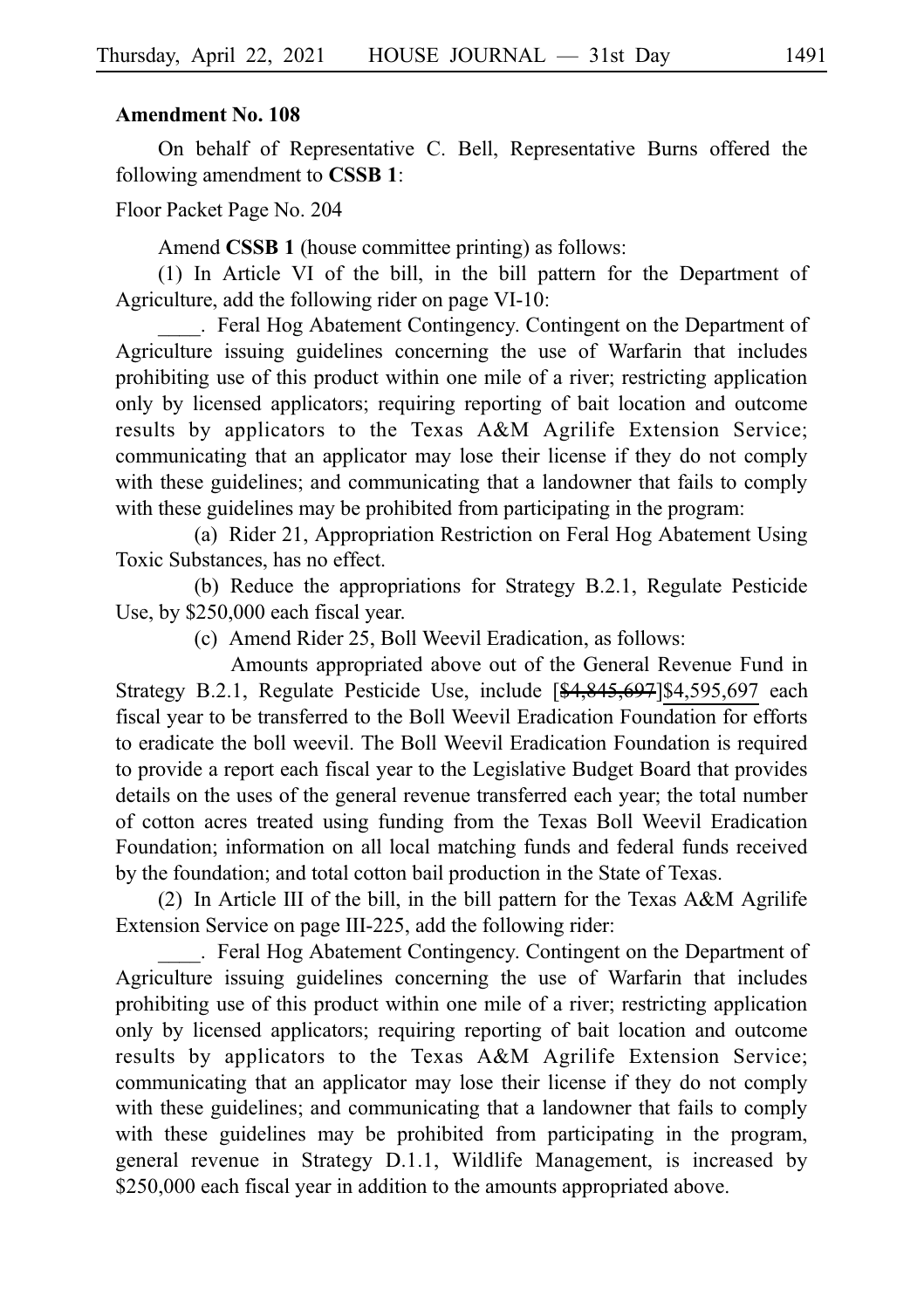Representative Burns offered the following amendment to Amendment No. 108:

Amend Amendment No. 108 by C. Bell to **CSSB 1** (page 204, prefiled amendments packet) as follows:

 $(1)$  In Item  $(1)$  of the amendment, strike "and communicating that a landowner that fails to comply with these guidelines may be prohibited from participating in the program" and substitute "communicating that a landowner that fails to comply with these guidelines may be prohibited from participating in the program; and notifying the Legislative Budget Board and the Comptroller of Public Accounts of the guidelines being issued".

(2) Strike Items  $(1)(b)$  and  $(c)$  of the amendment and substitute the following:

(b) Reduce the Article I appropriations from the General Revenue Fund to the Trusteed Programs within the Office of the Governor for Strategy C.1.1, Create Jobs and Promote Texas (page I-53), by the amount of \$250,000 each fiscal year.

 $(3)$  In Item  $(2)$  of the amendment, strike "and communicating that a landowner that fails to comply with these guidelines may be prohibited from participating in the program," and substitute "communicating that a landowner that fails to comply with these guidelines may be prohibited from participating in the program; and notifying the Legislative Budget Board and the Comptroller of Public Accounts of the guidelines being issued:".

Amendment No. 109 was adopted.

Amendment No. 108, as amended, was adopted.

### **Amendment No. 110**

Representative J. González offered the following amendment to **CSSB 1**:

Floor Packet Page No. 205

Amend **CSSB 1** (house committee printing), in Article VI of the bill, following the appropriations to the Department of Agriculture, by adding the following appropriately numbered rider:

Study on Increasing Food Stores in Food Deserts. Out of funds appropriated above in Strategy D.1.2, Information Resources, the Department of Agriculture shall conduct a study to determine methods to increase the number of grocery stores and other stores selling produce and other healthy foods in areas of this state that currently lack access to those stores. Not later than August 31, 2023, the department shall distribute a report containing the findings and recommendations of the study to the legislature.

### **Amendment No. 111**

Representatives J. González and Rose offered the following amendment to Amendment No. 110:

Amend Amendment No. 110 by J. González to **CSSB 1** (page 205, prefiled amendments packet) on page 1, line 9, by striking "August 31" and substituting "January 1".

Amendment No. 111 was adopted.

Amendment No. 110, as amended, was adopted.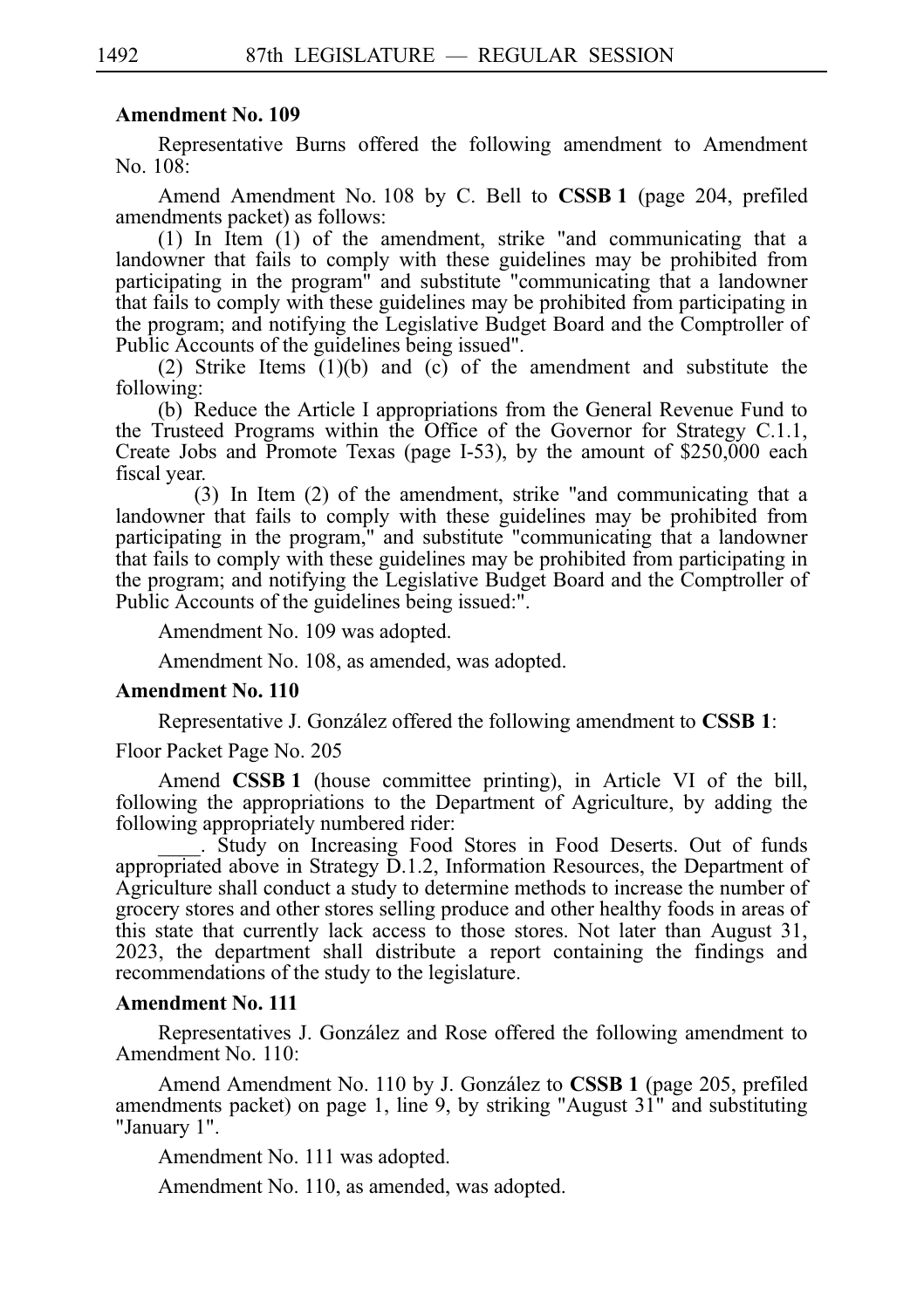Representative Reynolds offered the following amendment to **CSSBi1**:

Floor Packet Page No. 206

Amend **CSSB 1** (house committee printing) as follows:

 $(1)$  In the bill pattern for the Texas Commission on Environmental Quality on page VI-23, add the following new rider:

. Oil and Gas Inspection and Maintenance Report. Out of amounts appropriated above, the commission shall issue and make available for public comment a preliminary report on current or proposed state and federal rules and requirements related to inspection and maintenance requirements for oil and gas facilities covered by a permit by rule or a standard permit no later than January 1, 2022. The report must examine inspection and maintenance programs, including programs that use optical gas imaging, for the detection and repair of leaks of fugitive emissions from different equipment, the use of flaring and venting, emissions of volatile organic compounds from storage tanks, emissions of nitrogen oxide from compressor engines, maintenance and best practices for compressor stations, emissions from and maintenance of pneumatic devices. In preparing the report, the commission shall consider concerns raised about the rules or regulations as well as improvements that could be made to prevent emissions, improve safety and lower pollution. The commission may consider both incentives and regulations in considering improvements and may consult with the Railroad Commission, industry and the public. The commission may hold meetings to consider public comment. After considering public comment, if any, but not later than June 1, 2022, the commission shall post on its Internet website the final report.

## **Amendment No. 112 - Point of Order**

Representative Middleton raised a point of order against further consideration of Amendment No. 112 under Rule 8, Section 4, of the House Rules on the grounds that the amendment changes general law through an appropriations bill.

(Landgraf in the chair)

The point of order was withdrawn.

Amendment No. 112 was withdrawn.

#### **Amendment No. 113**

Representative Canales offered the following amendment to **CSSBi1**:

Floor Packet Page No. 212

Amend **CSSB 1** (house committee printing) in Article VI of the bill, following the appropriations to the Parks and Wildlife Department, in Rider 36, Appropriation: Fees Related to Oyster Mariculture (page VI-44), as follows:

(1) Between "include" and "receipts" insert "any unobligated and unexpended balances of oyster mariculture fees remaining as of August 31, 2021, (estimated to be \$36,200) and any".

(2) Strike "program. Any unexpended" and substitute "program, including any cleanup activities. Any unexpended".

Amendment No. 113 was adopted.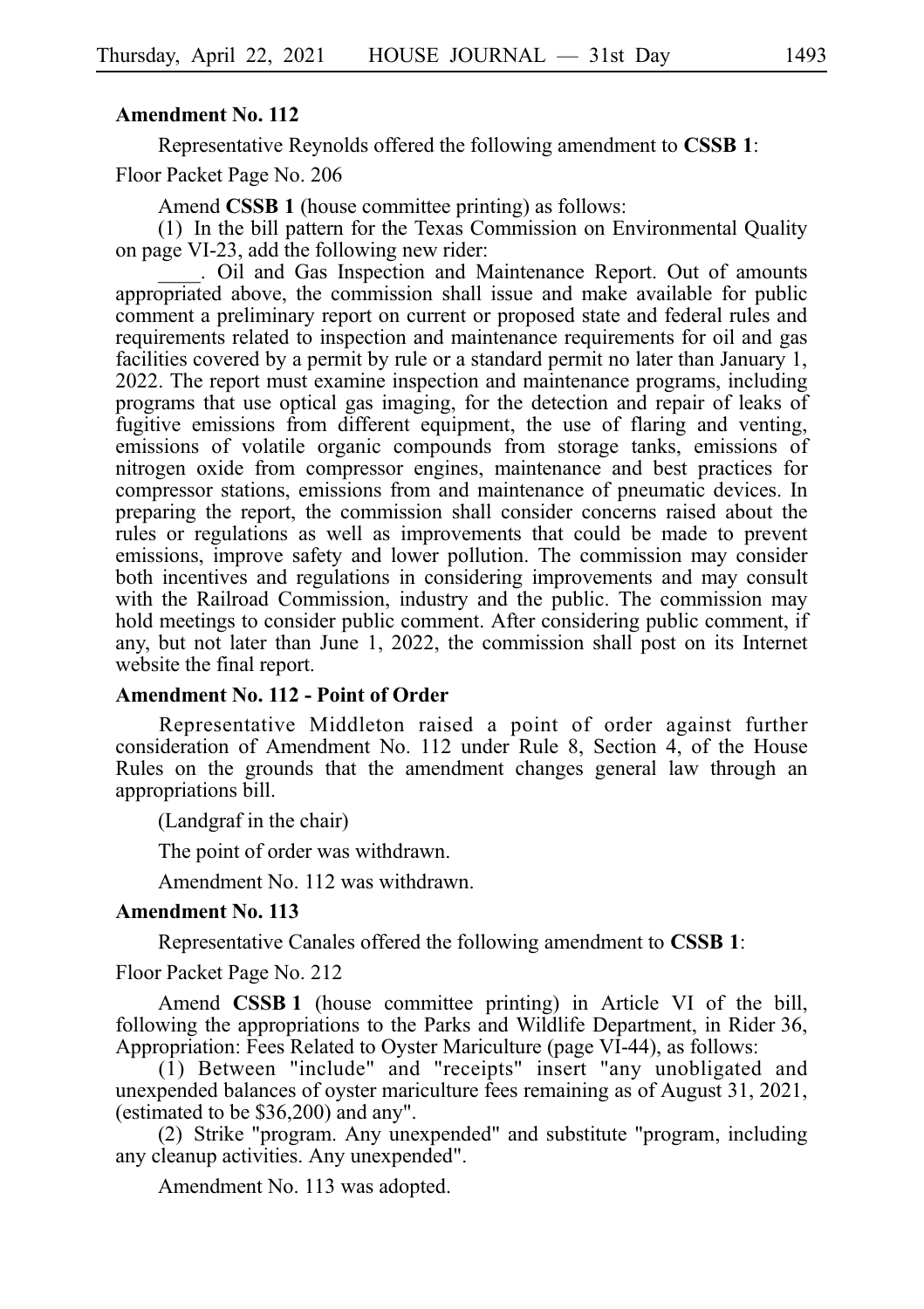Representative E. Morales offered the following amendment to **CSSBi1**:

Floor Packet Page No. 217

Amend **CSSB 1** as follows:

On page VI-59 of the Water Development Board bill pattern, add the following new rider:

\_\_\_\_.iiVal Verde County Groundwater Study. It is the intent of the legislature that out of amounts appropriated above under Strategy A.2.2, Water Resources Planning, the Texas Water Development Board ("Board") conduct a comprehensive study of the groundwater resources in Val Verde County, and develop and implement groundwater use planning strategies, including and prioritizing best management practices for drought scenarios, based on its findings. A study conducted as prescribed by this provision may be used by the Board, Texas Parks and Wildlife, or another board of a district in the county as guidance for adopting standards for groundwater use in the district or other district or management area under the Board's jurisdiction. The Board may adopt rules to carry out the provisions described herein.

# **Amendment No. 115**

Representative E. Morales offered the following amendment to Amendment No. 114:

Amend Amendment No. 114 by E. Morales amending **CSSB 1** (page 217, prefiled amendments packet) as follows:

(1) Strike "conduct a comprehensive study of" and substitute "shall use the comprehensive study conducted by the Board in 2018 regarding".

 $(2)$  Strike ", and develop and implement" and substitute "to identify possible".

(3) Strike "A study conducted as prescribed by this provision may be used by the Board, Texas Parks and Wildlife, or another board of a district in the county as guidance for adopting" and substitute "The Board, the Texas Parks and Wildlife Department, or the board of a groundwater conservation district in the county may use the comprehensive 2018 study to develop guidelines or".

Amendment No. 115 was adopted.

Amendment No. 114, as amended, was adopted.

### **Amendment No. 116 (Article XI)**

Representative Martinez offered the following amendment to **CSSB 1**:

Floor Packet Page No. 218

Amend **CSSB 1** (house committee printing) in Article VI of the bill, following the appropriations to the Water Development Board (page VI-59), by adding the following appropriately numbered rider:

. Allocation for Weslaco Mid-Valley Airport Irrigation Canal Project. Out of the amounts appropriated above from the General Revenue Fund to the Water Development Board for Strategies A.2.2, Water Resources Planning, and B.1.1, State  $\&$  Federal Financial Assistance Program, the board may allocate an aggregate amount of \$6,710,000 for each fiscal year of the 2022-2023 biennium to provide grant funding for the Weslaco Mid-Valley Airport Irrigation Canal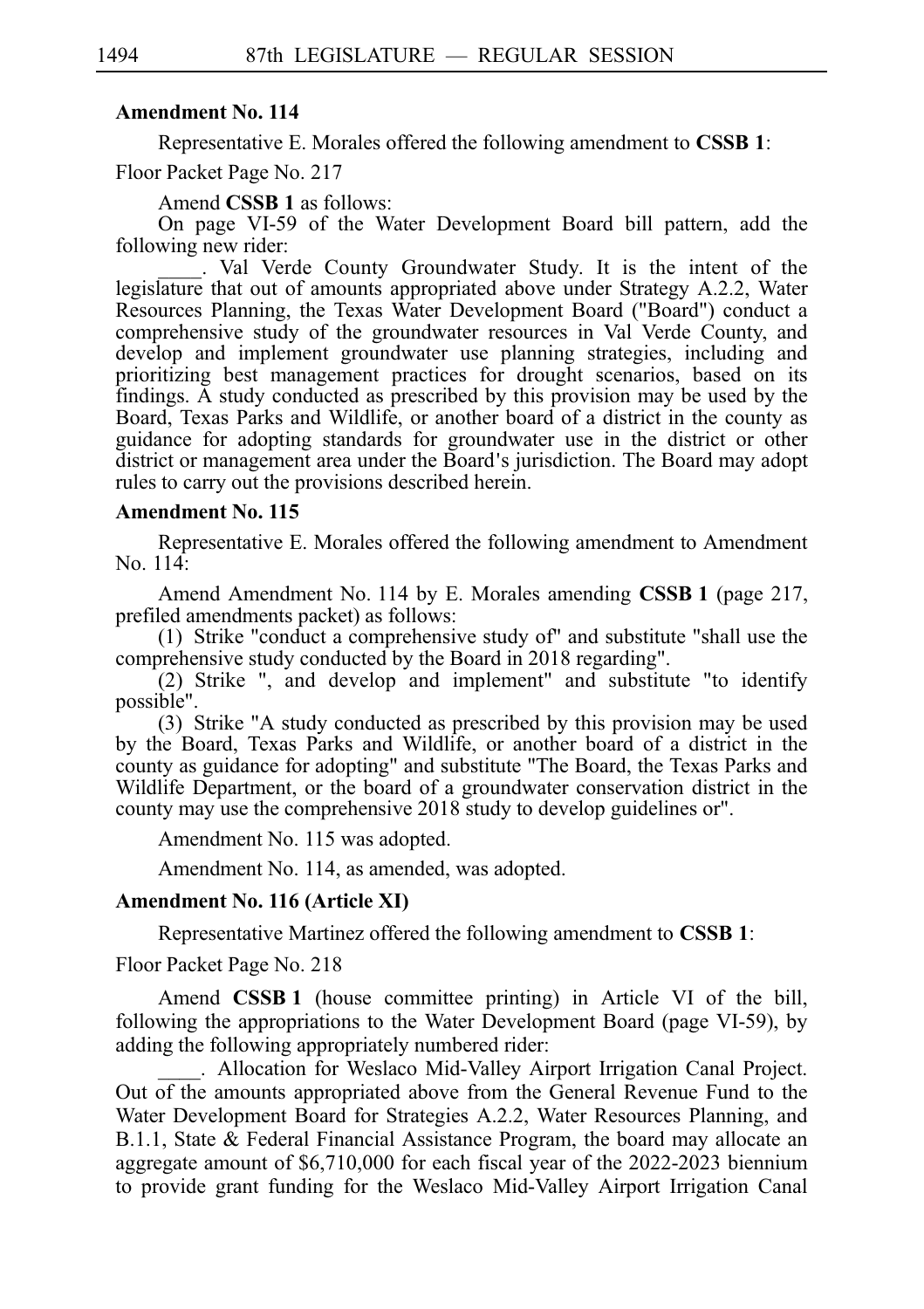Project. (a) In addition to other amounts appropriated by this Act and notwithstanding Sections 13.01 and 13.02 of Part 13, Article IX, of this Act, a total amount of \$13,420,000 of any money made available under the following laws and subject to appropriation from the state treasury is reappropriated to the Water Development Board to the extent consistent with conditions placed on the expenditure of that money by the federal government:

(1) Section 5001, Coronavirus Aid, Relief, and Economic Security Act (CARES Act) (42 U.S.C. Section 801);

(2) Section 313, Coronavirus Response and Relief Supplemental Appropriations Act, 2021 (Div. M, Pub. L. No. 116-260, 134 Stat. 1182 (2020), reprinted in note, 20 U.S.C. Section 3401); or

(3) Section 2001, American Rescue Plan Act of 2021 (Pub. L. No. 117-2, 135 Stat. 4 (2021), reprinted in note, 20 U.S.C. Section 3401).

(b) Out of money reappropriated by Subsection (a) of this rider, the Water Development Board may use the amount of \$6,710,000 for each fiscal year of the 2022-2023 biennium to provide grant funding for the Weslaco Mid-Valley Airport Irrigation Canal Project.

Amendment No. 116 was adopted. (In accordance with a previous motion, the amendment was placed in Article XI.) (Ashby, C. Bell, K. Bell, Biedermann, Bonnen, Buckley, Burns, Burrows, Button, Cain, Capriglione, Cook, Craddick, Cyrier, Darby, Ellzey, Frullo, Gates, Geren, Goldman, Harless, Hefner, Holland, Huberty, Hull, Hunter, Jetton, P. King, Klick, Krause, Landgraf, Leach, Leman, Metcalf, Meyer, Middleton, Murr, Noble, Oliverson, Paddie, Parker, Paul, Price, Rogers, Sanford, Schaefer, Shaheen, Slaton, Spiller, Stephenson, Swanson, Tinderholt, Toth, VanDeaver, Vasut, and Wilson recorded voting no; Howard recorded voting present, not voting.)

### **Amendment No. 117 (Article XI)**

Representative Huberty offered the following amendment to **CSSBi1**:

Floor Packet Page No. 222

Amend **CSSB 1** (house committee printing) in Article VI of the bill, following the appropriations to the Water Development Board (page VI-59), by adding the following appropriately numbered rider:

\_\_\_\_. Funding for Removing Accumulated Siltation from the San Jacinto River and Lake Houston. Out of amounts appropriated above in Strategy B.1.1, State and Federal Financial Assistance Program, the Water Development Board shall allocate \$50,000,000 for the state fiscal biennium beginning September 1, 2021, for the purpose of providing financial assistance for removing accumulated siltation and sediment deposits throughout the San Jacinto River and Lake Houston.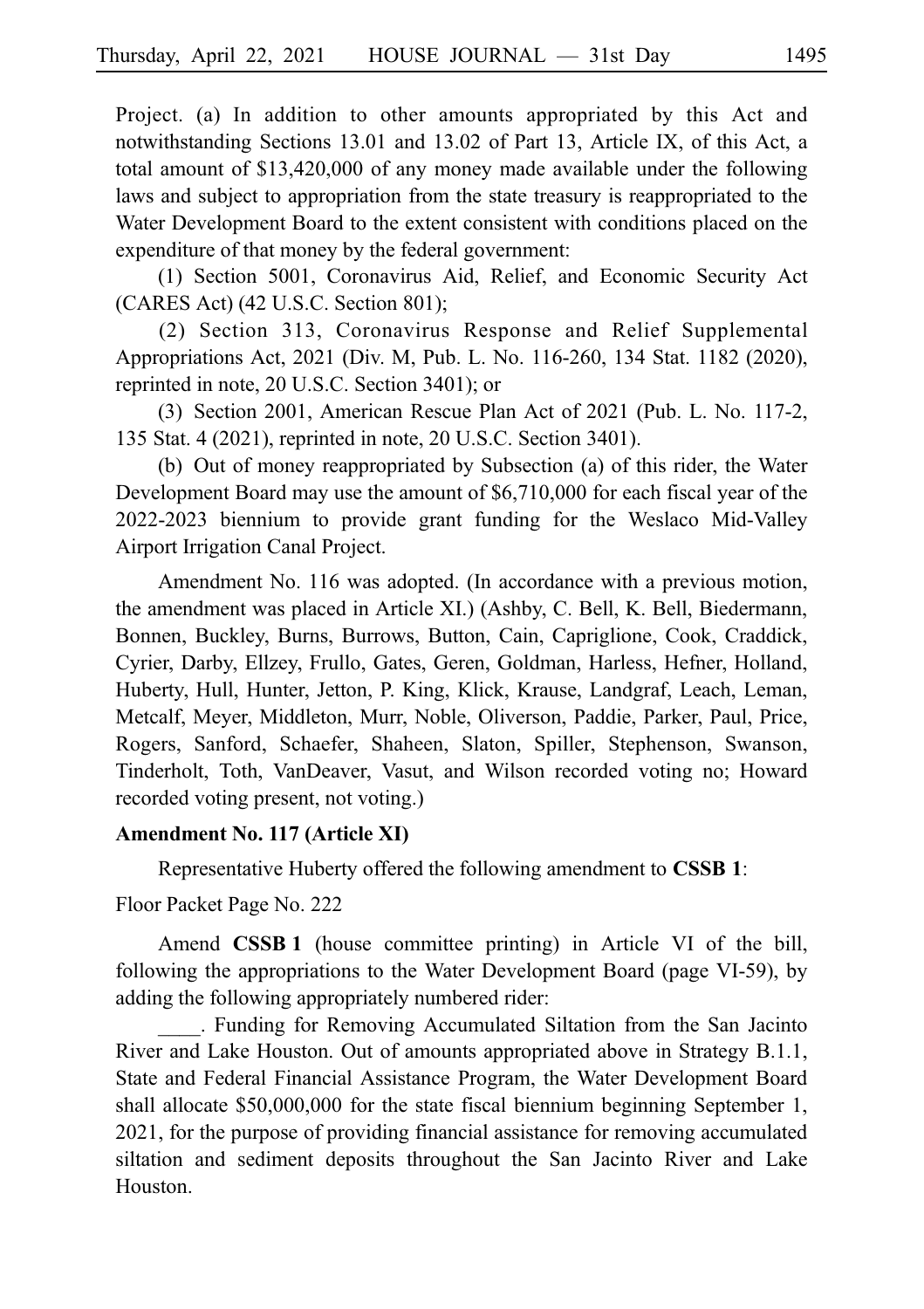### **Amendment No. 118 (Article XI)**

Representative Huberty offered the following amendment to Amendment  $No. 117:$ 

Amend Amendment No. 117 by Huberty amending **CSSB 1** (page 222, prefiled amendments packet) on page 1, lines 7-8, by striking "B.1.1, State and Federal Financial Assistance Program" and substituting "A.4.1, State and Federal Flood Programs".

Amendment No. 118 was adopted. (In accordance with a previous motion, the amendment was placed in Article XI.) (Cook, Craddick, Darby, Hinojosa, Metcalf, Noble, Oliverson, Parker, Price, Spiller, and Tinderholt recorded voting no.)

Amendment No. 117, as amended, was adopted. (In accordance with a previous motion, the amendment was placed in Article XI.) (Biedermann, Buckley, Cook, Craddick, Darby, Hefner, Hinojosa, Metcalf, Noble, Oliverson, Parker, Price, Slaton, Spiller, Swanson, and Tinderholt recorded voting no; Howard recorded voting present, not voting.)

## **Amendment No. 119 (Article XI)**

Representative Campos offered the following amendment to **CSSBi1**:

Floor Packet Page No. 224

**CSSB 1** is amended as follows:

(1) On page VII-7 add the appropriately numbered rider to the Department of Housing and Community Affairs bill pattern:

\_\_\_\_.iiContingency for **HBi1226**. Contingent on the enactment of **HBi1226**, or similar legislation relating to establishment of a pilot program to solicit donations made by text message for the benefit of local programs that provide services to homeless individuals and families in certain municipalities, by the Eighty-Seventh Legislature, Regular Session, \$282,724 in general revenue funds in fiscal year 2022 appropriated in amounts above shall be used for the purpose of establishing the pilot program.

Amendment No. 119 was adopted. (In accordance with a previous motion, the amendment was placed in Article XI.) (K. Bell, Biedermann, Buckley, Burns, Cain, Cook, Craddick, Darby, Gates, Harless, Hefner, Holland, Hull, P. King, Klick, Krause, Landgraf, Leman, Metcalf, Middleton, Murr, Noble, Oliverson, Paddie, Parker, Paul, Price, Sanford, Schaefer, Shine, Slaton, Spiller, Swanson, Tinderholt, Toth, VanDeaver, Vasut, and Wilson recorded voting no.)

# **Amendment No. 120**

Representative Morales Shaw offered the following amendment to **CSSBi1**: Floor Packet Page No. 225

On page VII-7 of **CSSBi1**, following the bill pattern for the Texas Department of Housing and Community Affairs, add the following appropriately numbered rider: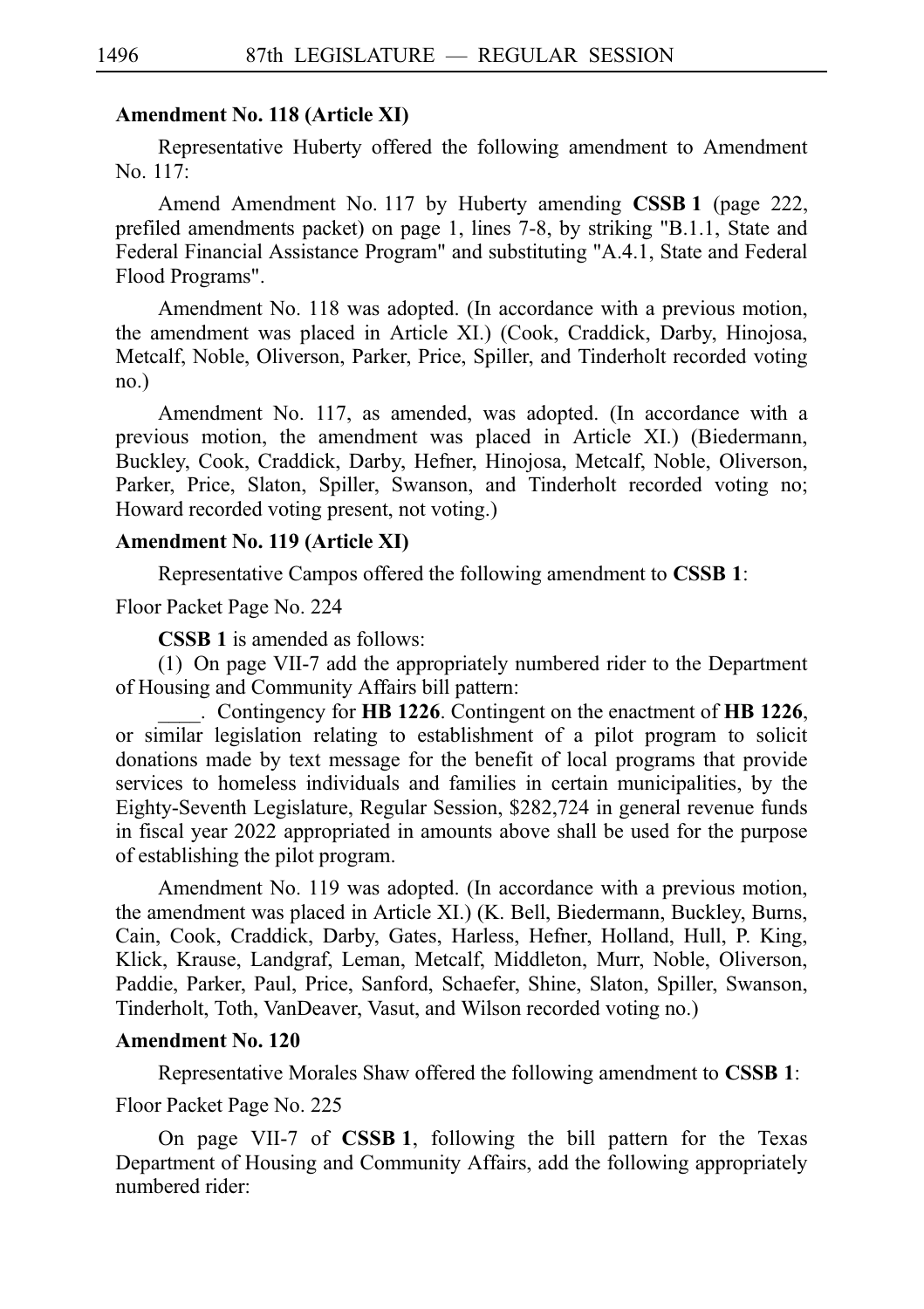. Reporting on the Texas Rent Relief Program. The Texas Department of Housing and Community Affairs shall use funds appropriated above to produce a monthly report about the Texas Rent Relief Program, including information on the number of applications received, the number of payments made to applicants, the number of backlogged cases, and any public outreach campaigns. The department shall submit this report no later than the fifth day of each month to the speaker of the house, the lieutenant governor, and the chairs of the Texas House Committee on Urban Affairs and the Texas Senate Committee on Local Government.

Amendment No. 120 was adopted.

### **Amendment No. 121 (Article XI)**

Representative Martinez offered the following amendment to **CSSBi1**:

Floor Packet Page No. 227

Amend **CSSB 1** (house committee printing) in Article VII of the bill, following the appropriations to the Department of Transportation (page VII-31), by adding the following appropriately numbered rider:

. Funding for Certain Flood Control Projects. (a) Out of amounts appropriated above in Strategy B.1.2, Routine Maintenance, the Department of Transportation shall allocate \$70,000,000 for the state fiscal biennium beginning September 1, 2021, to provide funding for flood control projects designed to prevent flooding on roads or highways.

(b) In allocating funds for flood control projects under Subsection (a) of this rider, the department shall give priority to a project affecting a road or highway that:

 $(1)$  serves as an evacuation route; and

 $(2)$  is located within 50 miles of the Gulf of Mexico and an international border.

(c) In addition to other amounts appropriated by this Act and notwithstanding Sections 13.01 and 13.02 of Part 13, Article IX, of this Act, a total amount of \$70,000,000 of any money made available under the following laws and subject to appropriation from the state treasury is reappropriated to the Department of Transportation to the extent consistent with conditions placed on the expenditure of that money by the federal government:

(1) Section 5001, Coronavirus Aid, Relief, and Economic Security Act (CARES Act) (42 U.S.C. Section 801);

(2) Section 313, Coronavirus Response and Relief Supplemental Appropriations Act, 2021 (Div. M, Pub. L. No. 116-260, 134 Stat. 1182 (2020), reprinted in note, 20 U.S.C. Section 3401); or

(3) Section 2001, American Rescue Plan Act of 2021 (Pub. L. No. 117-2, 135 Stat. 4 (2021), reprinted in note, 20 U.S.C. Section 3401).

(d) Out of money reappropriated by Subsection (a) of this rider, the Department of Transportation shall allocate \$70,000,000 for the state fiscal biennium beginning September 1, 2021, to provide funding for flood control projects designed to prevent flooding on roads or highways.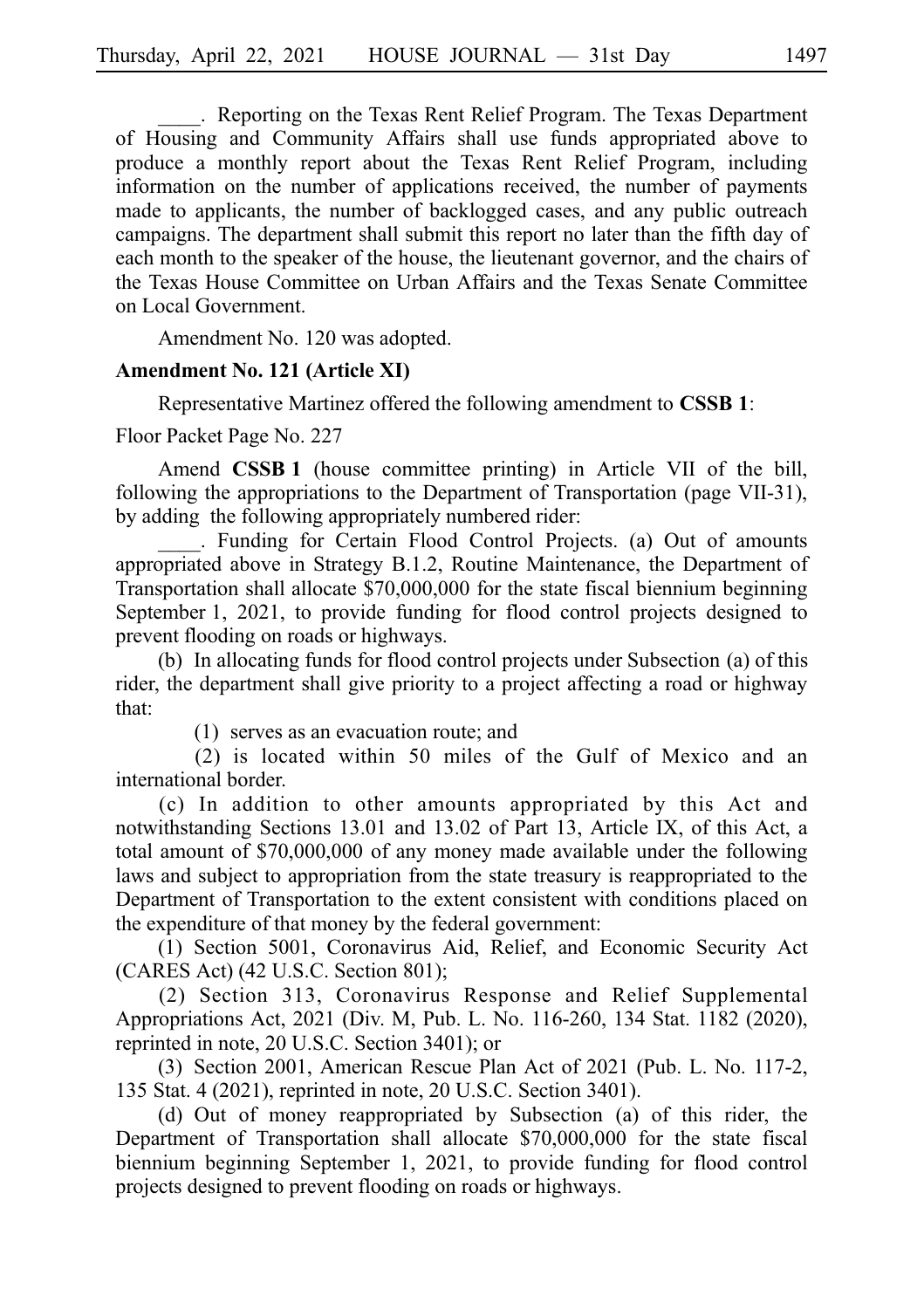$(e)$  In allocating funds for flood control projects under Subsection (a) of this rider, the department shall give priority to a project affecting a road or highway that:

 $(1)$  serves as an evacuation route; and

 $(2)$  is located within 50 miles of the Gulf of Mexico and an international border.

Amendment No. 121 was adopted. (In accordance with a previous motion, the amendment was placed in Article XI.) (Ashby, C. Bell, K. Bell, Biedermann, Buckley, Burns, Button, Cain, Capriglione, Cook, Craddick, Cyrier, Darby, Ellzey, Frullo, Gates, Geren, Goldman, Harless, Hefner, Holland, Huberty, Hull, Hunter, Jetton, P. King, Klick, Krause, Landgraf, Leach, Leman, Metcalf, Middleton, Murr, Noble, Oliverson, Paddie, Parker, Paul, Price, Rogers, Sanford, Schaefer, Shaheen, Shine, Slaton, Spiller, Stephenson, Swanson, Tinderholt, Toth, VanDeaver, Vasut, and Wilson recorded voting no; Howard recorded voting present, not voting.)

# **Amendment No. 122 (Article XI)**

Representative Morrison offered the following amendment to **CSSBi1**:

Floor Packet Page No. 229

Amend **CSSB 1** (house committee printing) in Article VII of the bill, following the appropriations to the Department of Transportation (page VII-31), by adding the following appropriately numbered rider:

. Emergency and First Responder Airport Expansion. Out of amounts appropriated above to the Department of Transportation for Strategy C.5.1, Aviation Services, the amount of \$2,000,000 out of State Highway Fund No. 006 is allocated during the state fiscal biennium ending August 31, 2023, for the purpose of creating a design of airfield improvements at the Victoria Regional Airport.

Amendment No. 122 was adopted. (In accordance with a previous motion, the amendment was placed in Article XI.) (Biedermann, Bonnen, Burrows, Cain, Cook, Darby, Gates, Hefner, Krause, Metcalf, Middleton, Noble, Oliverson, Paul, Price, Schaefer, Slaton, Spiller, Swanson, Tinderholt, Toth, Vasut, and Wilson recorded voting no; Howard recorded voting present, not voting.)

## **Amendment No. 123 (Article XI)**

Representative Raymond offered the following amendment to **CSSBi1**:

Floor Packet Page No. 234

Amend **CSSB 1** as follows:

On page VII-33 of the Department of Transportation bill pattern, add the following rider:

. FM 1472/FM 1021 Upgrade Project. Out of amounts appropriated above to the Department of Transportation,  $$310,000,000$  from any available source of revenue shall be allocated for the planning, development, and delivery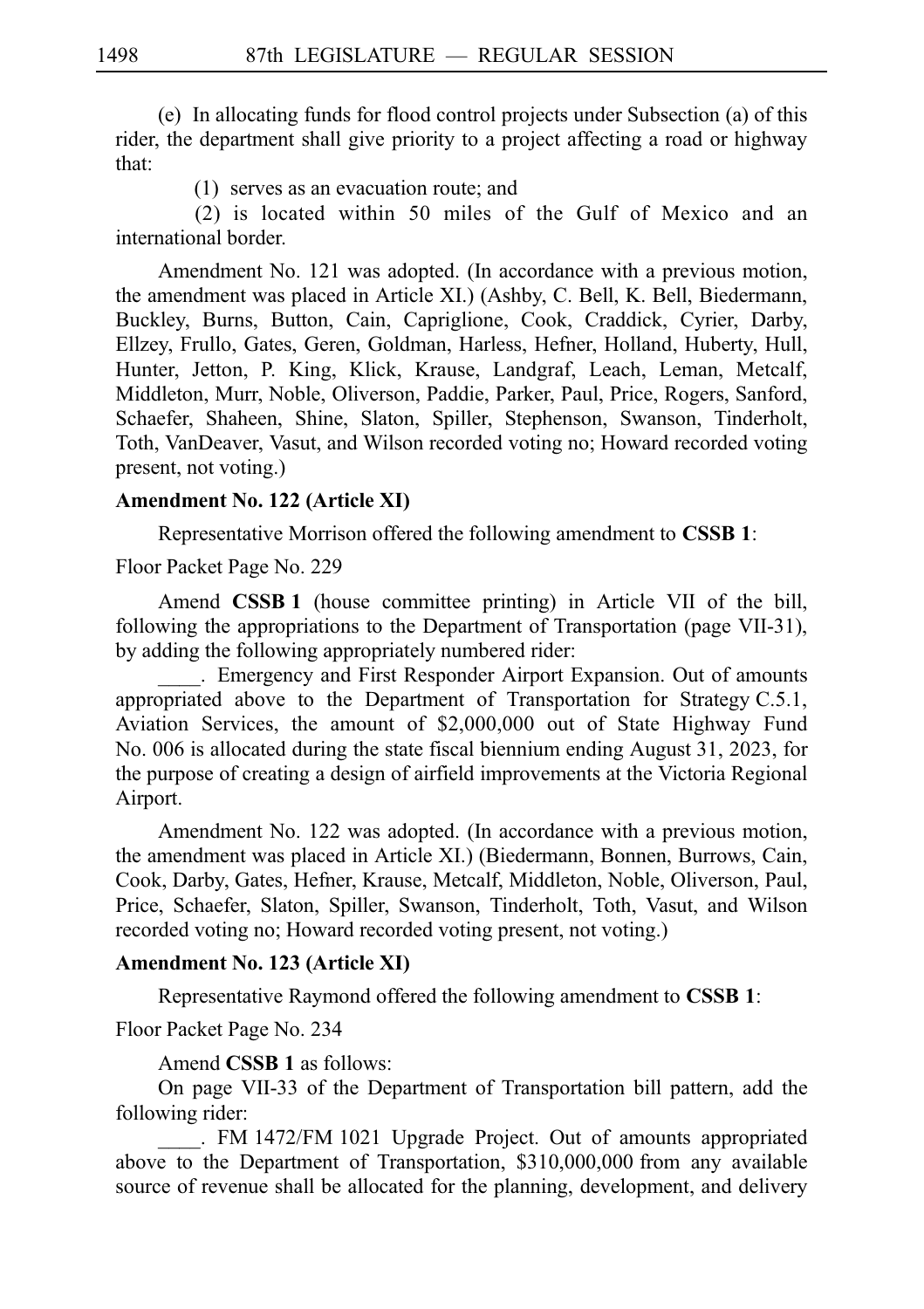costs to upgrade the roadway on FM 1472 and FM 1021 to a two-lane rural highway built to service commercial traffic between the Colombia Solidarity Bridge and the Camino Real Bridge.

(Speaker in the chair)

### **Amendment No. 124 (Article XI)**

Representatives Davis and Krause offered the following amendment to Amendment No. 123:

Amend Amendment No. 123 by Raymond to **CSSB 1** (page 234, prefiled amendments packet) by adding the following:

Sec. . . The Texas Department of Transportation ("Department") shall provide to each member of the house and senate a report or chart on the historical, current and future projected funding in its Unified Transportation Program ("UTP"). The initial and subsequent report must be delivered in both PDF and Excel formats.

The report shall cover the UTP funding in all of its categories from  $FY$  2004 through  $FY$  2031. Actual numbers should be used in  $FY$ s 2004 through FY 2021. Projected numbers are expected for FYs 2022 through 2031.

The information contained in the report must first provide the total amount committed during each year required to be reported. This report or chart will provide a breakdown by amount and percentage to the total in each of the 12 categories of the UTP.

Each year required to be reported will be detailed further in all 12 categories. The breakdown by category will show the amount allocated into each category and its percentage of the total amount of funding in that year's UTP. The information provided by category must also be broken down by each category into the amount of funding in that category by TxDOT District ("District") and Metropolitan Planning Organization ("MPO") where applicable. This breakdown will be provided as to both the total amount of funding provided and its percentage of the total of this funding in that category.

Additional reporting is required for Category 12. An explanation of the methodology or thought process regarding funding in FY 2004 must be provided. Further explanations should be provided where appropriate in subsequent years when the methodology or thought process was modified. Particular attention must be paid to detailing the funding decisions for Category 12 since FY 2016.

The initial report must be delivered by October 1, 2021. A subsequent report must be delivered by October 1, 2022, and provide for an update of the future funding allocations made in the  $2023$  UTP through FY 2032. It is anticipated that the funding in future fiscal years from FY 2023-2032 might change.

Amendment No. 124 was adopted. (In accordance with a previous motion, the amendment was placed in Article XI.) (Cain, Darby, Gates, Geren, Hefner, Metcalf, Oliverson, Schaefer, Shine, Spiller, Tinderholt, Vasut, and Wilson recorded voting no.)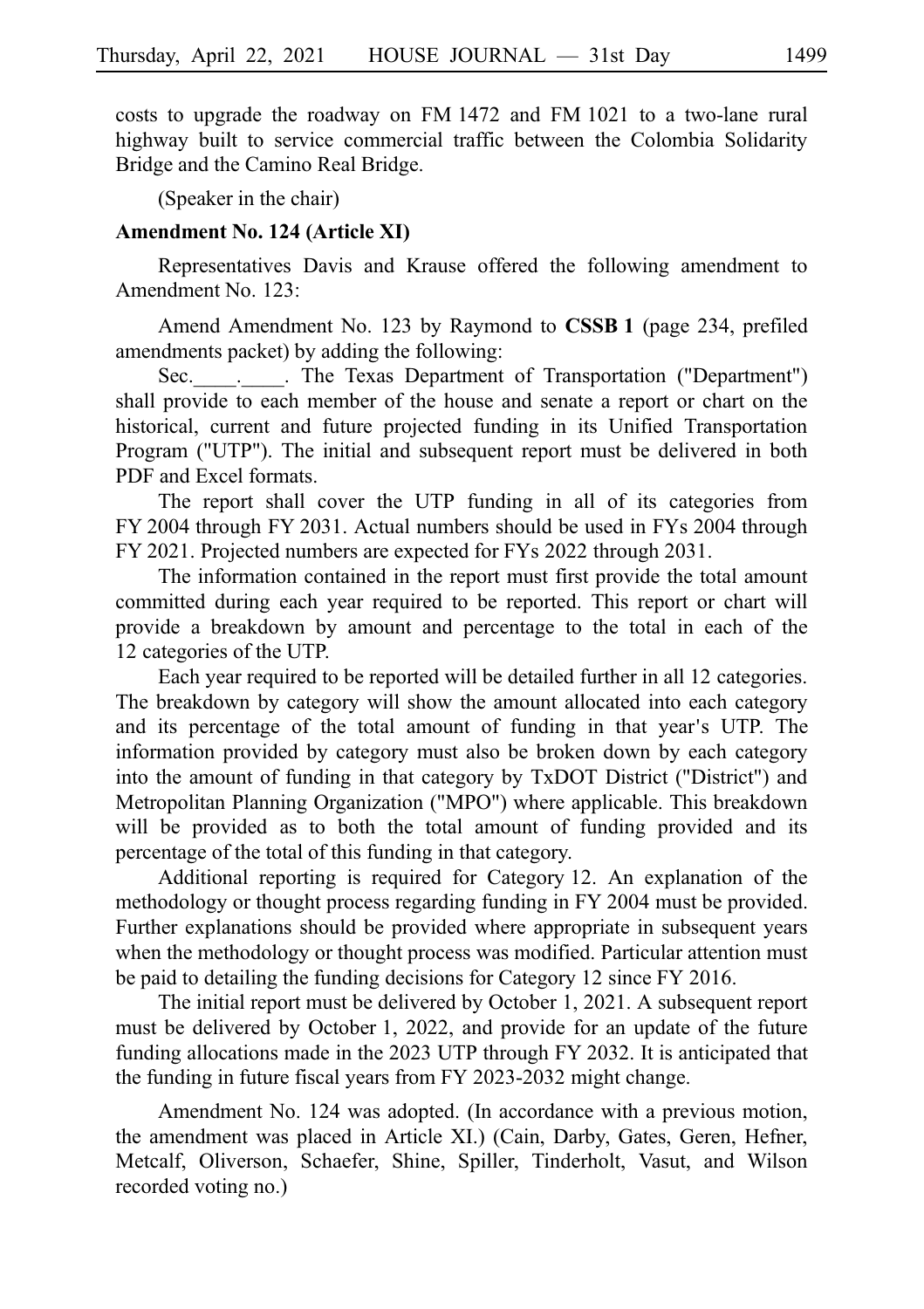Amendment No. 123, as amended, was adopted. (In accordance with a previous motion, the amendment was placed in Article XI.) (Cain, Craddick, Darby, Gates, Hefner, Metcalf, Meyer, Middleton, Oliverson, Paul, Price, Schaefer, Shine, Spiller, Swanson, Tinderholt, Toth, Vasut, and Wilson recorded voting no; Howard recorded voting present, not voting.)

# **Amendment No. 125**

Representative Dominguez offered the following amendment to **CSSBi1**:

Floor Packet Page No. 235

Amend **CSSB 1** (house committee printing) in Article VII of the bill (page VII-15), by adding the following appropriately numbered rider following the appropriations to the Department of Transportation:

\_\_\_\_. South Padre Island Second Access Causeway Environmental Impact Study. Out of amounts appropriated above to the Department of Transportation for Strategy A.1.1, Plan/Design/Manage, the department shall conduct an environmental impact study for the South Padre Island Second Access Project. The department shall reserve out of the appropriated amounts for that strategy an amount sufficient to complete the study and may not spend that amount for any other purpose.

Amendment No. 125 was adopted.

### **Amendment No. 126**

Representative Middleton offered the following amendment to **CSSBi1**:

Floor Packet Page No. 236

Amend **CSSB 1** (house committee printing) in Article VII of the bill, following the appropriations to the Department of Transportation (page VII-15), by adding the following appropriately numbered rider:

. Prohibition on Use of Appropriated Money to Enforce Mask Requirement on Certain Ferries. Money appropriated to the Department of Transportation by this Act may not be used to enforce a requirement that a person wear a mask on a ferry operated by the Department of Transportation in this state.

# **Amendment No. 126 - Point of Order**

Representative Canales raised a point of order against further consideration of Amendment No. 126 under Rule 8, Section 4, of the House Rules on the grounds that the amendment changes general law through an appropriations bill. The point of order was withdrawn.

Amendment No. 126 was withdrawn.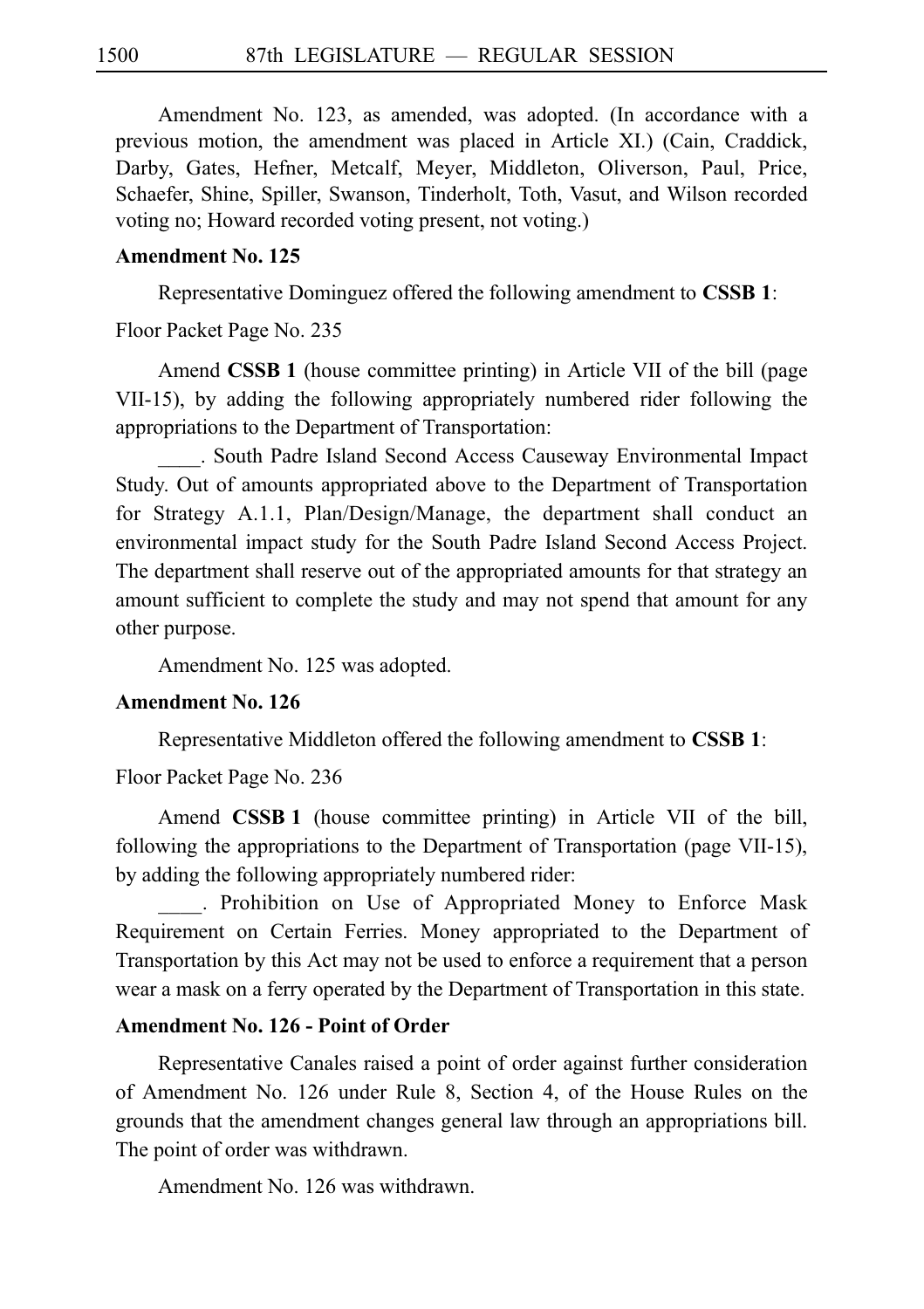Representative Morales Shaw offered the following amendment to **CSSBi1**:

Floor Packet Page No. 241

Amend **CSSB 1** (house committee printing), in Article VIII of the bill, following the appropriations to the Public Utility Commission of Texas (page VIII-50), by adding the following appropriately numbered rider:

. Load Shed Protocols Study. Using funds appropriated above to the Public Utility Commission of Texas, the commission shall study the effects of load shed protocols in ERCOT, as that term is defined by Section 31.002, Utilities Code, and issue a report on the conclusions of the study to the legislature not later than September 1, 2022.

Amendment No. 127 was adopted.

### **Amendment No. 128**

Representative Hinojosa offered the following amendment to **CSSBi1**:

Floor Packet Page No. 242

Amend **CSSB 1** (house committee printing) by inserting the following appropriately numbered provision following the Article VIII appropriations to the Public Utility Commission:

. Public Utility Commission Biennial Report. Detail in the biennial report required under Sec. 12.203, Utilities Code, whether ERCOT interconnection to Eastern and/or Western Interconnects and/or Mexico would protect and further the interest of the public. It is the intent of the legislature that the commission, out of the funds appropriated above to the Public Utility Commission, and to the extent permitted under general law, detail within its biennial report the benefits and costs associated with interconnecting ERCOT to other grids, including Eastern and Western Interconnects and Mexico. The report must determine: if reliability could be increased; the impact on customers' energy costs; the potential for economic development benefits to the state from exporting energy to other interconnects; and if ERCOT could remain independent of federal regulation if and when larger direct current ties are established than those that currently exist.

Amendment No. 128 was adopted.

## **Amendment No. 129**

Representative Oliverson offered the following amendment to **CSSBi1**:

### Floor Packet Page No. 246

Amend **CSSB 1** (house committee report) in Part 4, Article IX, by adding the following appropriately numbered section:

Sec. 4. Crants to Certain Business Entities. Funds appropriated by this Act to a state agency may not be expended in the form of a grant to a business entity unless the terms of the grant require the business entity receiving the funds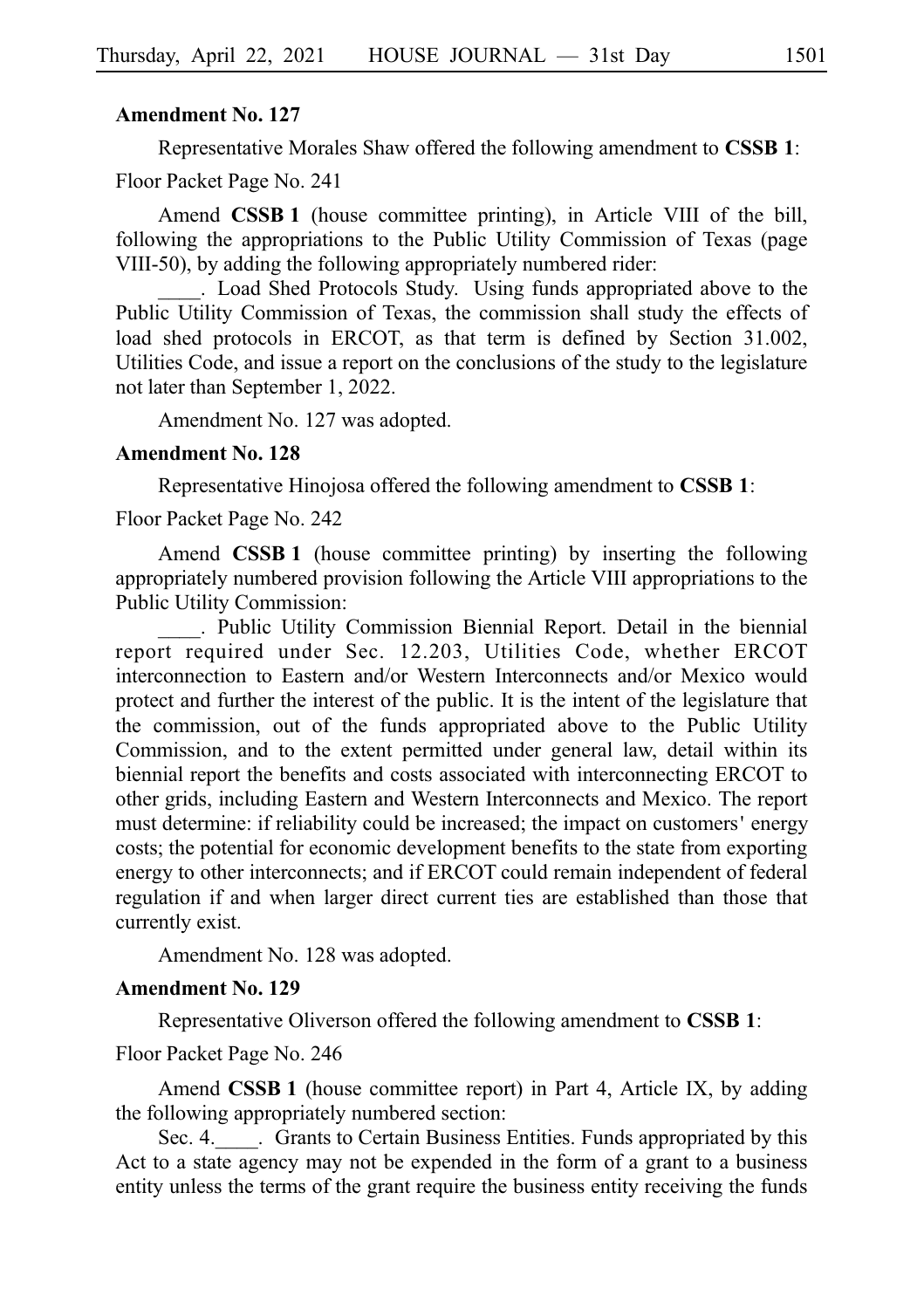under the grant to certify that the business entity has not publicly opposed any legislation filed in this or another state in 2020 or 2021 related to election integrity.

Amendment No. 129 was withdrawn.

### **Amendment No. 130**

Representative Middleton offered the following amendment to CSSB 1:

Floor Packet Page No. 248

Amend **CSSB 1** (house committee report) in Article IX of the bill, in Part 6, General Limitations on Expenditures, by adding the following appropriately numbered section:

Sec. 6. Let prohibition on the Appropriation of Money to Certain Political Subdivisions that Compensate Lobbyists. A political subdivision that uses any public money to pay or compensate an individual who is required to register as a lobbyist under Chapter 305, Government Code, for the purpose of lobbying the legislature is ineligible to receive money appropriated under this Act.

# **Amendment No. 130 - Point of Order**

Representative Lucio raised a point of order against further consideration of Amendment No. 130 under Rule 8, Section 4, of the House Rules on the grounds that the amendment changes general law through an appropriations bill. The point of order was withdrawn.

Amendment No. 130 was withdrawn.

# **Amendment No. 131**

Representative Cain offered the following amendment to **CSSB 1**:

Floor Packet Page No. 250

Amend **CSSB 1** (house committee printing) in Part 6, Article IX, by adding the following appropriately numbered section:

Sec. 6. Limitation on Expenditures: Prohibition on Use of Money to Hire Federal Lobbyists. A state agency may not use money appropriated under this Act to employ or contract with a lobbyist or lobbying firm as those terms are defined by Section 3 of the Lobbying Disclosure Act of 1995 (2 U.S.C. Section 1602).

# **Amendment No. 131 - Point of Order**

Representative J. González raised a point of order against further consideration of Amendment No. 131 under Rule 8, Section 4, of the House Rules on the grounds that the amendment changes general law through an appropriations bill.

(M. González in the chair)

The point of order was withdrawn.

Amendment No. 131 was withdrawn.

(Speaker in the chair)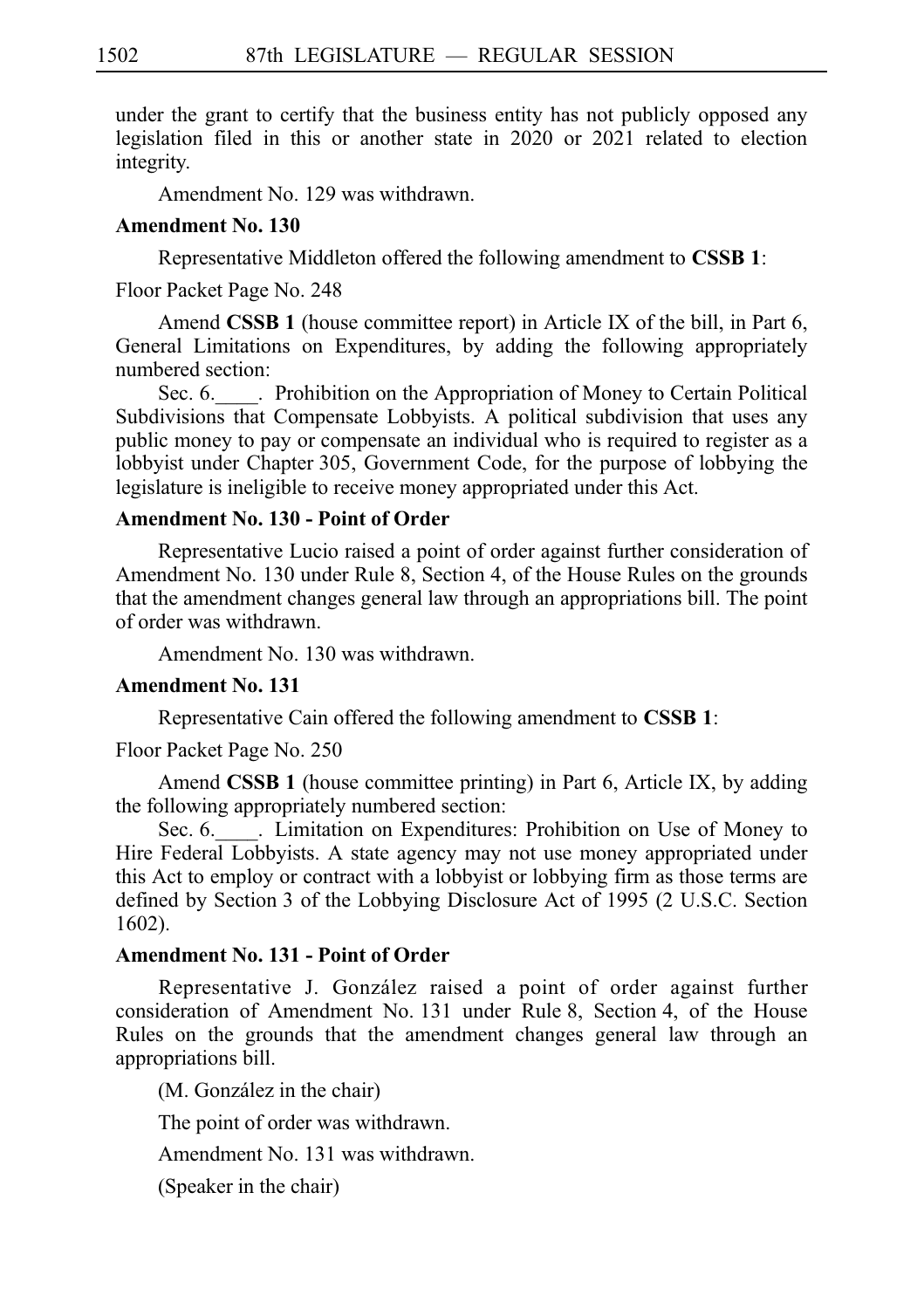Representative Biedermann offered the following amendment to **CSSBi1**: Floor Packet Page No. 252

Amend **CSSB 1** (house committee printing) in Article IX of the bill by adding the following on page IX-35 of the General Limitations of Expenditures-Reporting Requirements bill pattern, add the following subsection to Rider 7.01. Budgeting and Reporting:

(1) Not later than December 1 of each even-numbered year, each state agency shall submit to the Legislative Budget Board a detailed report identifying measures by which the agency can reduce their biennial expenditures by 1 percent, 5 percent, and 10 percent. The Legislative Budget Board shall compile the reports and submit the reports to the governor, lieutenant governor, and speaker of the house of representatives, by December 31 of each even-numbered year.

## **Amendment No. 133**

Representative Biedermann offered the following amendment to Amendment No. 132:

Amend Amendment No. 132 by Biedermann to **CSSB 1** (page 252, prefiled amendments packet) by striking the text of the amendment and substituting the following:

Amend **CSSB 1** (house committee printing) in Part 7, Article IX (page IX-35), by adding the following appropriately numbered section:

Sec. 7. L. Reports For Reducing Expenditures. (a) Not later than December 1 of each even-numbered year, each state agency shall submit to the Legislative Budget Board a detailed report identifying measures by which the agency may reduce the agency's biennial expenditures by 1 percent, 5 percent, and 10 percent.

(b) Not later than December 31 of each even-numbered year, the Legislative Budget Board shall compile the reports submitted under Subsection (a) of this section and submit the reports to the governor, lieutenant governor, and speaker of the house of representatives.

Amendment No. 133 was adopted.

Amendment No. 132, as amended, was adopted.

#### **Amendment No. 134**

Representative Howard offered the following amendment to **CSSBi1**:

Floor Packet Page No. 256

Amend **CSSB 1** (house committee report) in Article IX of the bill, amend Section 13.02. Report of Additional Funding (page IX-63), by inserting the following new section after Subsection (c) and renumbering subsequent subsections accordingly: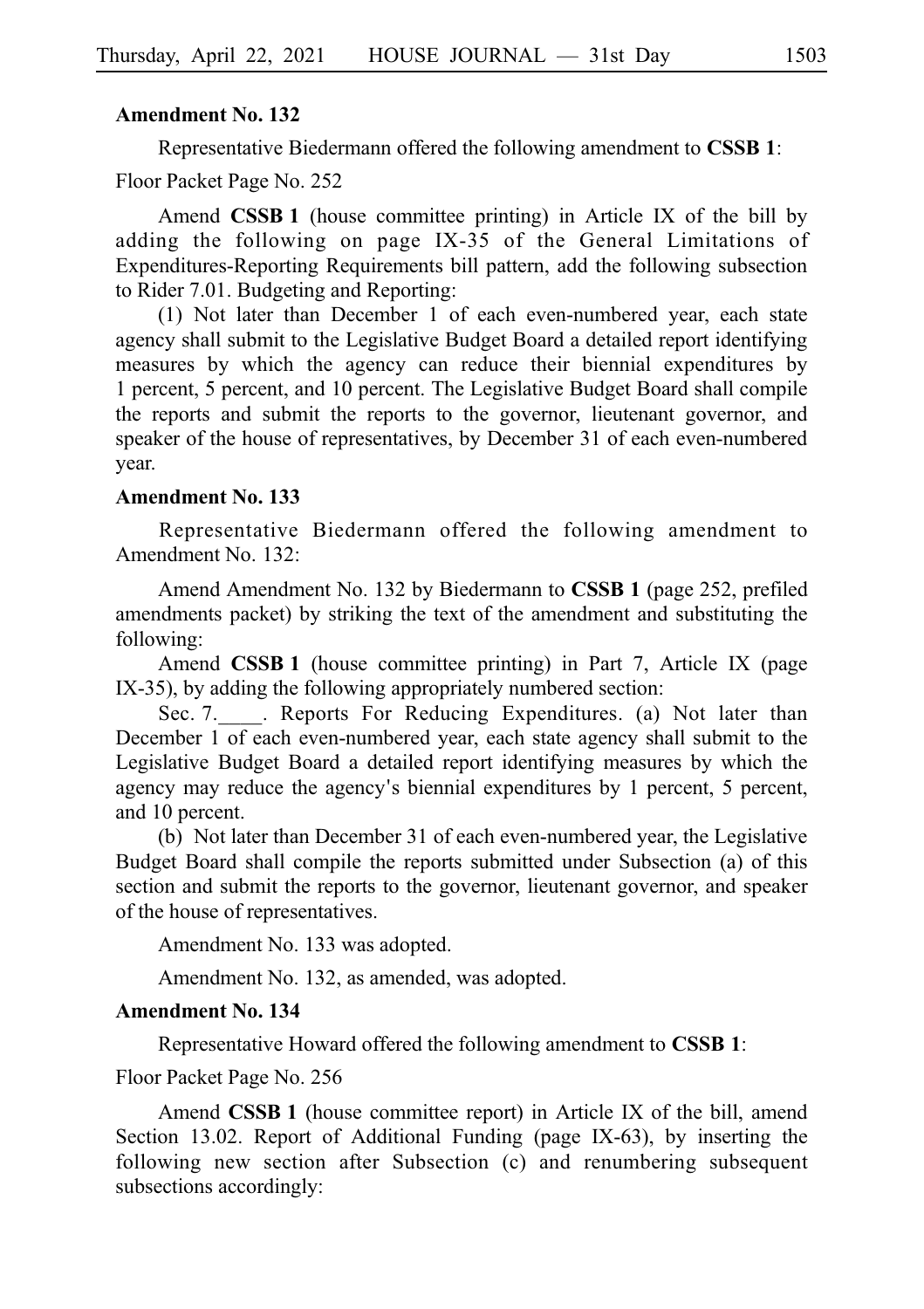$(d)(1)$  Notwithstanding 13.02 (a)-(c) of this Section, in the event one or more state agencies are awarded, by the United States government, a combined amount greater than or equal to \$1 billion in federal stimulus funds or other one-time allocations appropriated through legislation separate from the annual federal appropriations bills and as appropriated by this Act, the House Appropriations Committee and the Senate Committee on Finance shall hold a  $pubic$  hearing(s), joint or separately, within 120 days of the enactment of the federal legislation to require prior approval of any federal funds appropriated to the state under such federal legislation.

(2) The appropriation of the funds described in Subsection (d)(1) is contingent on certification by the secretary of the senate and the chief clerk of the House of Representatives to the comptroller of public accounts that the hearings required under Subsection (e)(1) have occurred.

Amendment No. 134 was adopted.

### **Amendment No. 135**

Representatives Morrison, P. King, Kacal, Minjarez, Clardy, Kuempel, Huberty, Lambert, Howard, Martinez, Frullo, Raney, Reynolds, Herrero, Rodriguez, Smithee, Darby, Larson, J. González, Ramos, Muñoz, Parker, Price, and Martinez Fischer offered the following amendment to **CSSB 1**:

Floor Packet Page No. 257

Amend **CSSB 1** (house committee report) in Part 13, Article IX of the bill by adding the following appropriately numbered section:

Sec. 13. . Anticipated Federal COVID-19 Relief Funding Not Appropriated. Notwithstanding any provision of the Act, including Section 13.01 of this article, money received from the federal government on or after the effective date of this Act under the Coronavirus Response and Relief Supplemental Appropriations Act,  $2021$  (Pub. L. No. 116-260), the American Rescue Plan Act of 2021 (Pub. L. No. 117-2), or any other federal law for purposes related to the COVID-19 pandemic is not appropriated by this Act and may not be spent by allocated to a state agency or institution except as authorized by a legislative appropriation enacted during a regular or special session after the effective date of this Act.

Amendment No. 135 was withdrawn.

# **Amendment No. 136**

Representatives Morrison, Martinez Fischer, Parker, Huberty, Minjarez, Cole, Davis, Israel, Rodriguez, Muñoz, Price, Smithee, Darby, J. González, Reynolds, Herrero, Bucy, Gervin-Hawkins, P. King, Raney, Morales Shaw, Kacal, Howard, Lambert, Bowers, Kuempel, Ramos, Cyrier, Goodwin, Lopez, Bernal, Frullo, Romero, Clardy, Martinez, Larson, and Crockett offered the following amendment to **CSSBi1**:

### Floor Packet Page No. 258

Amend **CSSBi1** (house committee report) in Part 13, Article IX of the bill by adding the following appropriately numbered section: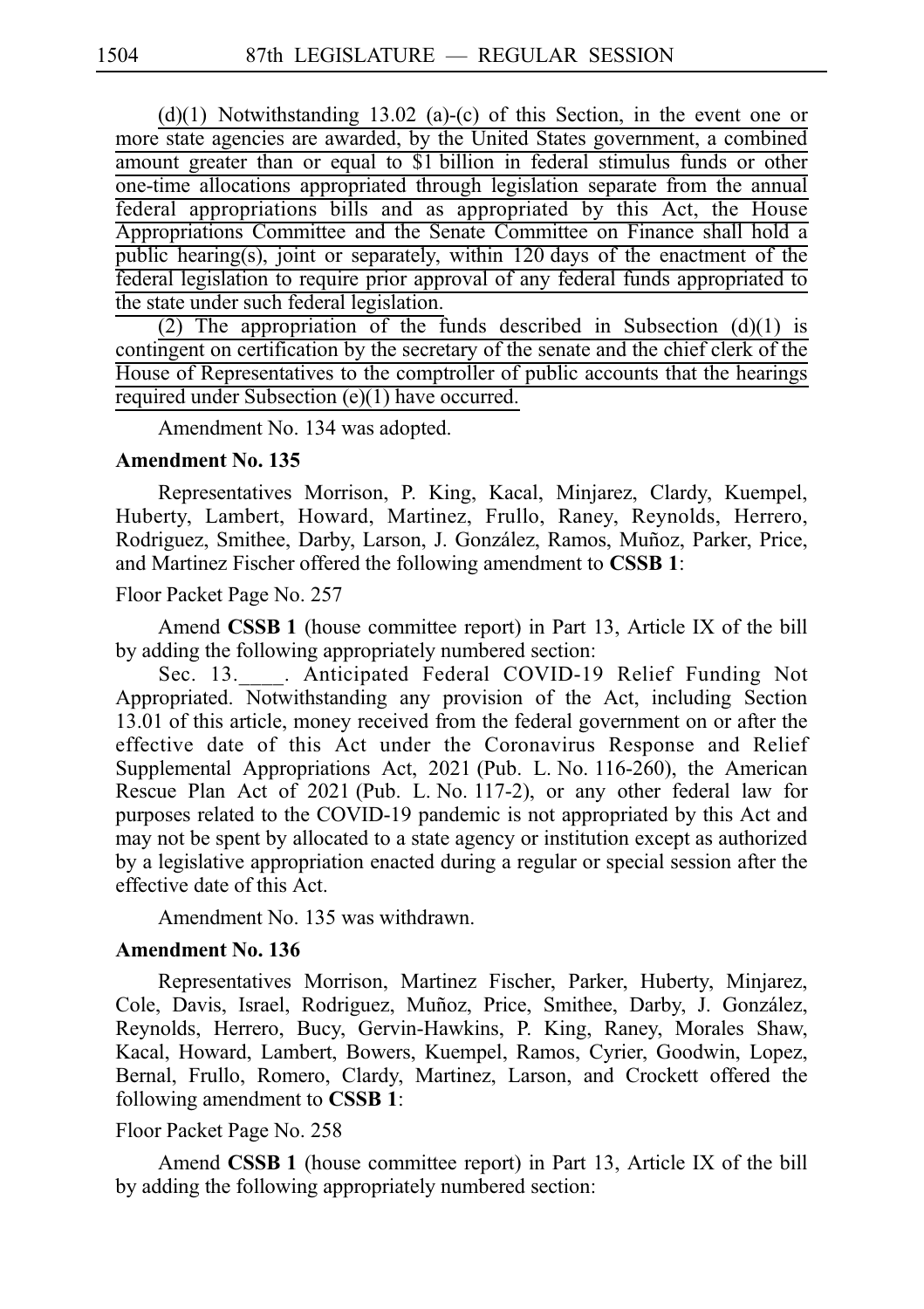Sec. 13. . Anticipated Federal COVID-19 Relief Funding Not Appropriated. Notwithstanding any other law, including riders to the General Appropriations Act or the making of supplemental appropriations and reductions in appropriations and giving direction and adjustment authority regarding appropriations, no federal funds or monies received by the State of Texas from the federal government though the American Rescue Plan Act, the CARES Act, the Elementary and Secondary School Emergency Relief (ESSER) I, II or III  $Act(s)$  or the Coronavirus Response and Relief  $Act$  Supplemental Appropriations Act, or any COVID-19 relief act can be appropriated, allocated, transferred or expended without an appropriate official action of the Texas Legislature in a regular session or special session called by the governor in order for the Texas Legislature to consider and take appropriate action regarding the expenditure of such federal funds.

## **AMENDMENT NO. 136 - REMARKS**

REPRESENTATIVE MORRISON: This amendment states that no federal money received from the federal government related to COVID-19 relief may be appropriated, allocated, transferred, or expended without an appropriate official action of the Texas Legislature in a regular or special session called by the governor.

# **Amendment No. 136 - Point of Order**

Representative Vasut raised a point of order against further consideration of Amendment No. 136 under Rule 8, Section 4, of the House Rules on the grounds that the amendment changes general law through an appropriations bill. The point of order was withdrawn.

MORRISON: I wanted to go ahead and finish laying out the amendment, since I didn't have the opportunity to finish it. We are talking about the appropriated money that is coming in from the COVID-19 relief, and this includes a lot of money from the American Rescue Plan Act, the CARES Act, the Elementary and Secondary School Emergency Relief––the ESSER I, II, or III Acts––or the Coronavirus Response and Relief Supplemental Appropriations Act (CRRSAA) or any COVID-19 relief Act. Members, these federal dollars are a historic amount of relief funds that impact every district in this state, and we have to ensure that we can tell our constituents they have a say on where and what those dollars are spent on. We can only ensure that by having their elected representatives making the decisions. The CARES Act, according to the LBB, Texas allocation is currently estimated to be \$18.4 billion. The CRRSAA, according to the LBB, Texas allocation is currently estimated to be \$12.8 billion. The American Rescue Plan Act––we are still waiting on federal guidance––but estimates are that the Texas allocation is about \$38.4 billion.

It is clear in Article III of the Texas Constitution that our founding fathers intended for appropriations to be handled by the Texas Legislature. Throughout Article III, it's enumerated multiple times the role of the legislature is to take in matters of appropriations. Members, I want to thank Chairman Bonnen, Vice-chairman González, the chairs of the Articles—Chairman Capriglione,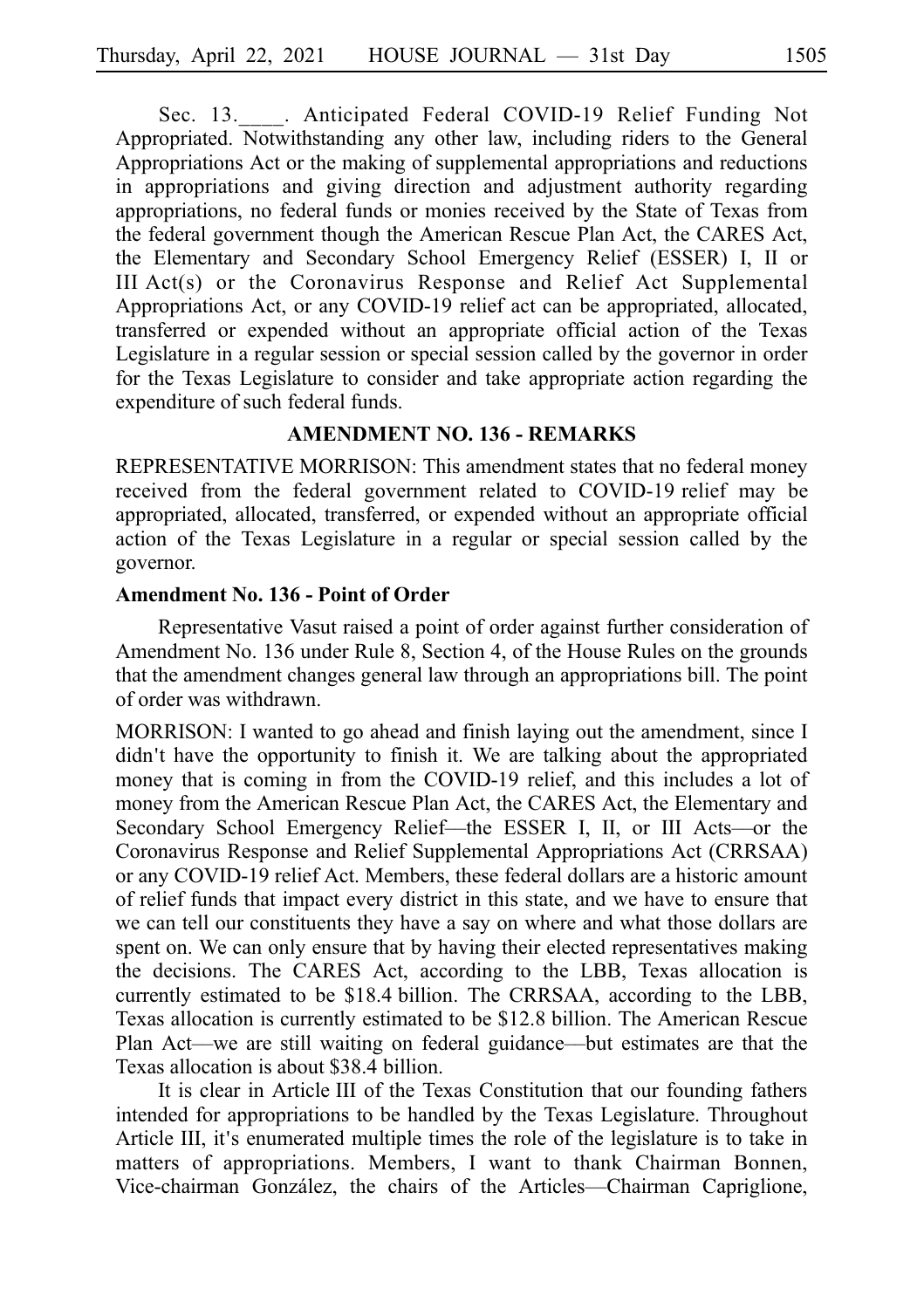Chairman Wilson, Chairman Gonza´lez, Chairman Walle––and Chairman Cecil Bell. They have been great advocates and have run great subcommittees. The whole Appropriations Committee, I want to thank them for their work and look forward to the same good work on the funds that will be coming after our regular session. Members, this is something that I brought to you just because I know all of your constituents are talking to you about being involved. This has been a very difficult year with all that we've gone through, and I know that our constituents have asked us over and over to please make the decisions for the next legislature.

A record vote was requested by Representatives Price and Martinez Fischer.

Amendment No. 136 was adopted by (Record 411): 147 Yeas, 0 Nays, 1 Present, not voting.

Yeas — Allen; Allison; Anchia; Anderson; Ashby; Bailes; Beckley; Bell, K.; Bernal; Biedermann; Bonnen; Bowers; Buckley; Bucy; Burns; Burrows; Button; Cain; Campos; Canales; Capriglione; Cason; Clardy; Cole; Collier; Cook; Cortez; Craddick; Crockett; Cyrier; Darby; Davis; Dean; Deshotel; Dominguez; Dutton; Ellzey; Fierro; Frank; Frullo; Gates; Geren; Gervin-Hawkins; Goldman; González, J.; González, M.; Goodwin; Guerra; Guillen; Harless; Harris; Hefner; Hernandez; Herrero; Hinojosa; Holland; Howard; Huberty; Hull; Hunter; Israel; Jetton; Johnson, A.; Johnson, J.D.; Johnson, J.E.; Kacal; King, K.; King, P.; King, T.; Klick; Krause; Kuempel; Lambert; Landgraf; Larson; Leach; Leman; Longoria; Lopez; Lozano; Lucio; Martinez; Martinez Fischer; Metcalf; Meyer; Meza; Middleton; Minjarez; Moody; Morales, C.; Morales, E.; Morales Shaw; Morrison; Muñoz; Murphy; Murr; Neave; Noble; Oliverson; Ordaz Perez; Ortega; Pacheco; Paddie; Parker; Patterson; Paul; Perez; Price; Ramos; Raney; Raymond; Reynolds; Rodriguez; Rogers; Romero; Rose; Rosenthal; Sanford; Schaefer; Schofield; Shaheen; Sherman; Shine; Slaton; Slawson; Smith; Smithee; Spiller; Stephenson; Stucky; Swanson; Talarico; Thierry; Thompson, E.; Thompson, S.; Tinderholt; Toth; Turner, C.; Turner, J.; VanDeaver; Vasut; Vo; Walle; White; Wilson; Wu; Zwiener.

Present, not voting — Mr. Speaker(C).

Absent, Excused — Bell, C.

Absent — Coleman.

### **REMARKS ORDERED PRINTED**

Representative Martinez Fischer moved to print remarks by Representative Morrison on Amendment No. 136 on **CSSB 1**.

The motion prevailed.

## **Amendment No. 137**

Representative Huberty offered the following amendment to **CSSBi1**:

Floor Packet Page No. 264

Amend **CSSB 1** (house committee printing), by adding the below Article IX rider: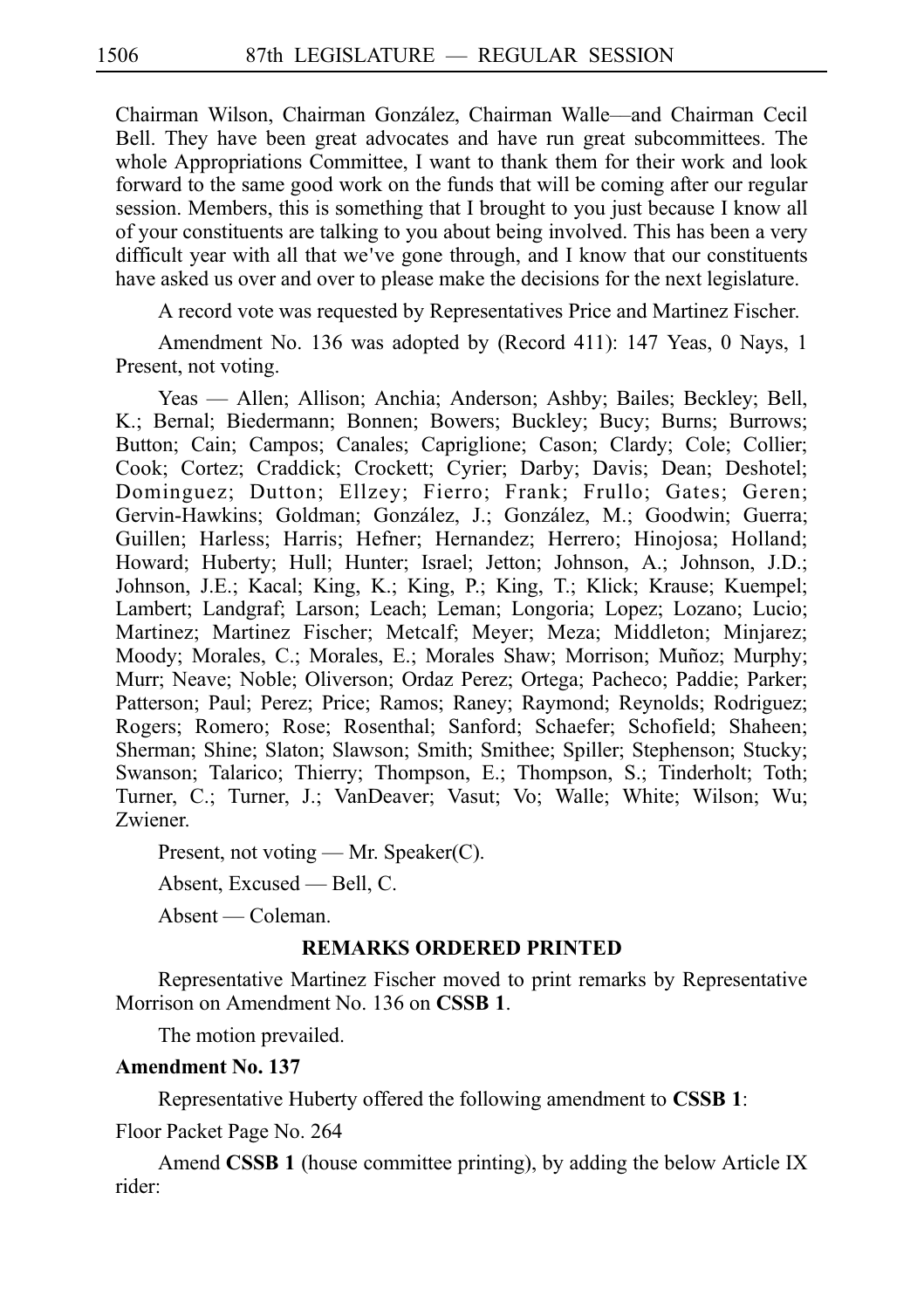. Proven Strategies to Address COVID-19 Learning Loss. It is the intent of the legislature that funds appropriated to the Texas Education Agency by the Coronavirus Response and Relief Supplemental Appropriations (CRRSA) Act, 2021 and the American Rescue Plan (ARP) Act, 2021 for distribution to or to otherwise support Local Education Agencies along with local and state funds made available for COVID-19 relief, be utilized, to the extent allowable, for targeted, proven educational programs and supports to reduce, mitigate and eliminate academic learning loss caused by the COVID-19 pandemic disruption to public education.

The commissioner of education shall work with school districts and open enrollment charter schools to assist them in prioritizing the following strategies:

(1) Grants/services/tools to launch changes in practice:

(a) Curricular Rigor, including High Quality Instructional Materials (HQIM)

- (b) Teacher Support
- (c) Extended Learning Time
- (d) Diagnosing Student Mastery
- (e) Strong Foundations
- (2) Rigorous career-focused high schools, including integrated curricula
- (3) Local school system parent engagement initiatives
- (4) Quality high-dose tutoring
- (5) Initiatives to support high-speed broadband access at home

In the administration of any grants and supports provided by the receipt of federal, state, and local funding for COVID-19 relief, the commissioner shall consider schools with high percentages of students who do not perform satisfactorily on relevant state assessments or have a student body that has historically experienced an academic achievement gap that is assumed to have widened due to the COVID-19 pandemic.

In line with the ARP Act, the commissioner shall set aside a portion of the funds for:

 $(1)$  State level activities and interventions that address students' academic, social, and emotional needs and address the disproportionate impact of COVID-19 on underrepresented student subgroups.

(2) At least five percent of the total ARP ESSER allocation shall be used for the implementation of evidence-based interventions aimed specifically at addressing learning loss, such as summer learning or summer enrichment, extended day, comprehensive afterschool programs, or extended school year programs.

(3) At least one percent of the total ARP ESSER allocation for evidence-based summer enrichment programs.

(4) At least one percent of the total ARP ESSER allocation for evidence-based comprehensive afterschool programs.

The commissioner may require any entity with which the Texas Education Agency contracts for purposes of administering the programs under this rider to provide any expenditure and performance data deemed necessary to assess the success of the program.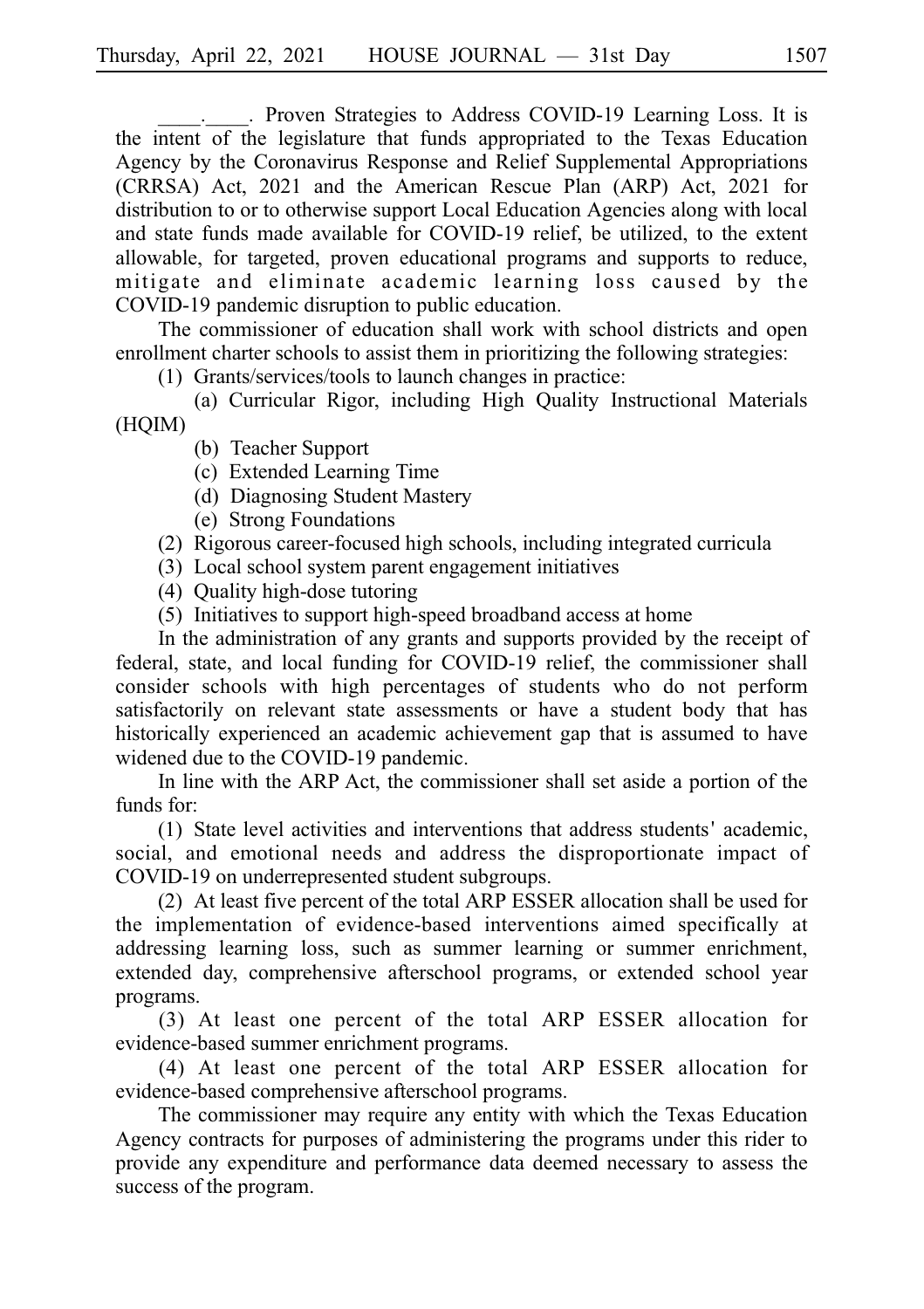Representative Dutton offered the following amendment to Amendment No. 137:

Amend Amendment No. 137 by Huberty to **CSSB 1** (page 264, prefiled amendments packet) by adding the following at the end of the amendment:

. Contingent Rider: Report on Use of Certain Federal Education Funds Related to the COVID-19 Pandemic. (a) Using money appropriated to the Texas Education Agency under Section 13.01 of this article that is provided through the elementary and secondary school emergency relief fund under the Consolidated Appropriations Act, 2021 (Pub. L. No. 116-260) or the American Rescue Plan Act of 2021 (Pub. L. No. 117-2), notwithstanding Section 13.02 of this article and to the extent authorized by federal law, the Texas Education Agency shall:

 $(1)$  require each school district and open-enrollment charter school to submit to the agency a plan adopted by the board of trustees of the district or the governing body of the school on the use of money received by the district or school from federal sources;

 $(2)$  post in a publicly accessible location on the agency's Internet website each plan submitted by a district or school to the agency under Subdivision  $(1)$ ; and

 $(3)$  not later than May 1, 2022, submit to the legislature and the governor a report on the use of money described by Subdivision  $(1)$  by districts and schools based on the plans collected under that subdivision that includes:

 $(A)$  the extent to which the money was spent over the period for which that money was appropriated under the applicable federal law;

(B) the use of that money to address any need for extended instructional time;

(C) any measures used to ensure access to remote instruction;

(D) any innovations implemented in curriculum and instruction;

(E) any improvements made to quality of air and water at school facilities;

(F) any initiatives implemented targeted to accelerated learning;

(G) measures to identify students in need of remediation and provide appropriate services to those students to ensure that the students perform on grade level not later than the 2023-2024 school year; and

(H) the status of compliance with all requirements established by the applicable federal law, the United States Department of Education, or other appropriate federal authority regarding the use of that money.

(b) The Texas Education Agency may provide recommendations to school districts and open-enrollment charter schools that may be considered in adopting the plan described by Subsection  $(a)(1)$  of this rider.

Amendment No. 138 was adopted.

Amendment No. 137, as amended, was adopted.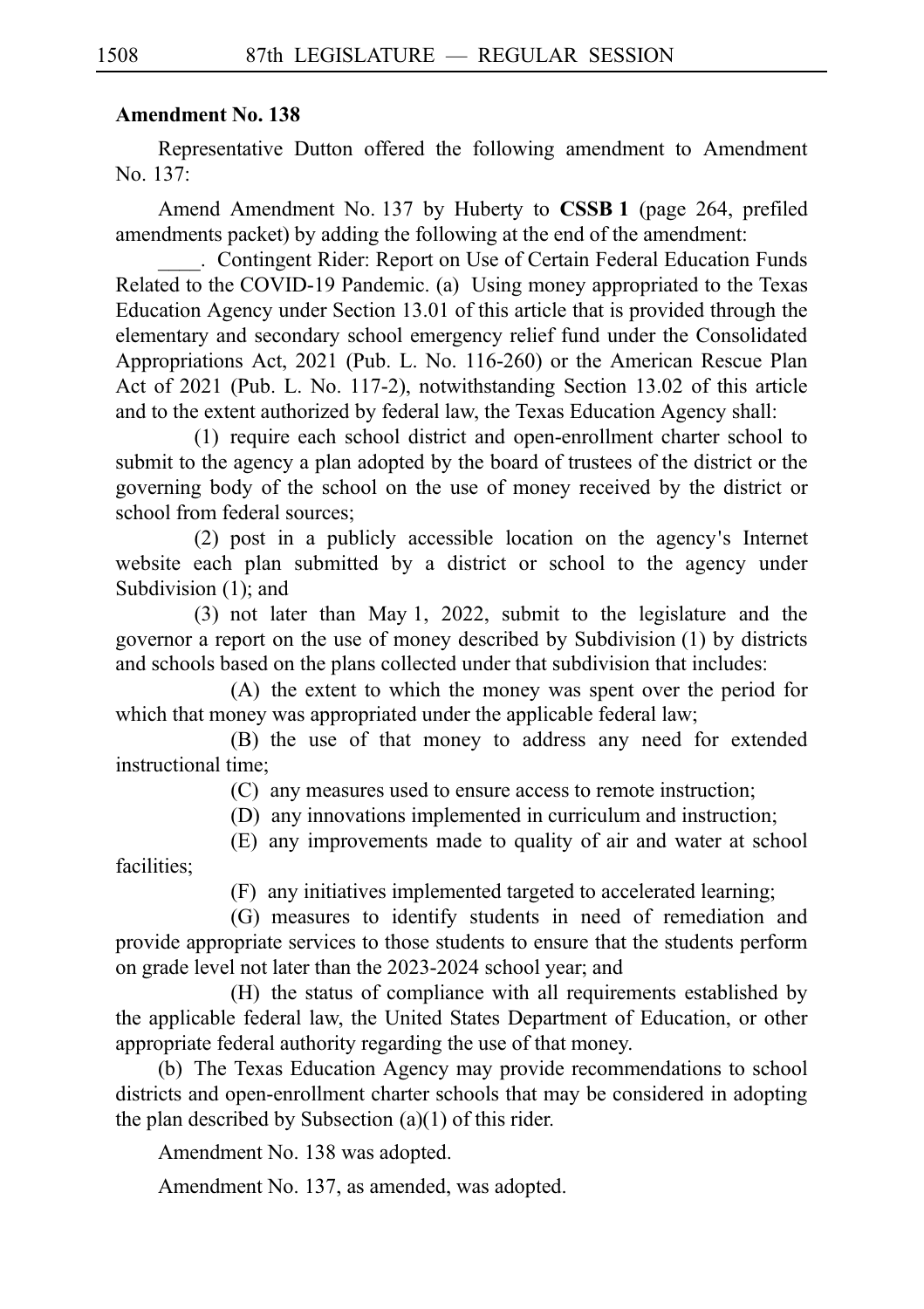#### **Amendment No. 139**

On behalf of Representative Davis, Representative Reynolds offered the following amendment to **CSSBi1**:

Floor Packet Page No. 265

Amend **CSSB 1** (house committee printing), in Article IX of the bill by adding the following appropriately numbered section in Article IX of the bill:

Sec. . . Contracting with Ethnic Minority-Owned Underutilized Businesses.

 $(1)$  It is the intent of the legislature that any qualified business should have access to compete for business from the state.

(2) It is the intent of the legislature that this section apply to any appropriation made by this Act to state agencies and institutions of government.

(3) In this section "ethnic minority-owned underutilized businesses" means an entity with its principal place of business in Texas and which is:

 $(a)$  a corporation formed for the purpose of making a profit in which at least 50.1 percent of all classes of the shares of stock or other equitable securities are owned by one or more persons who are economically disadvantaged because of their identification as members of certain groups, including Black Americans, Hispanic Americans, Asian Americans, and Native Americans, and have suffered the effects of discriminatory practices or similar insidious circumstances over which they have no control; and have a proportionate interest and demonstrate active participation in the control, operation, and management of the corporation's affairs;

(b) a sole proprietorship created for the purpose of making a profit that is 100 percent owned, operated, and controlled by a person described by Subdivision (a) of this subsection;

(c) a partnership formed for the purpose of making a profit in which 51 percent of the assets and interest in the partnership is owned by one or more persons who are described by Subdivision (a) of this subsection and have a proportionate interest and demonstrate active participation in the control, operation, and management of the partnership's affairs;

(d) a joint venture in which each entity in the joint venture is an ethnic minority-owned underutilized business under this subsection; or

(e) a supplier contract between an ethnic minority-owned underutilized business under this subsection and a prime contractor under which the historically underutilized business is directly involved in the manufacture or distribution of the supplies or materials or otherwise warehouses and ships the supplies.

 $(4)$  It is the intent of the legislature that all state agencies and institutions of higher education include in their agency strategic plan, a plan for increasing the use of ethnic minority-owned underutilized businesses in purchasing and construction contracting.

 $(5)$  It is the intent of the legislature that when determining whether a public need exists for the continuation of a state agency or its advisory committees or for the performance of the functions of the agency or its advisory committees, the Sunset Advisory Commission shall consider the extent to which the agency has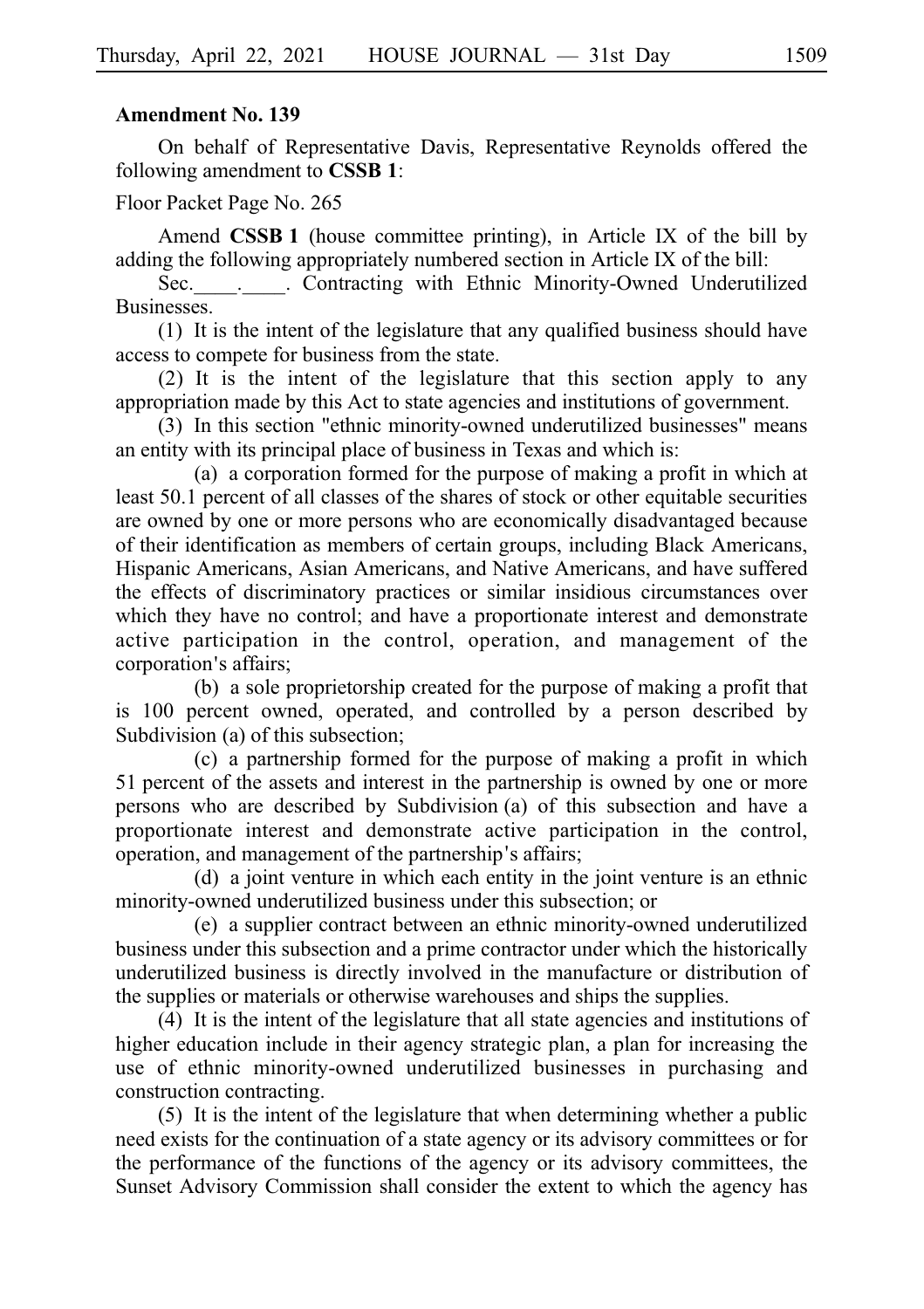complied with requirements of state law or state agency rules regarding purchasing goals and programs for ethnic minority-owned underutilized businesses.

 $(6)$  It is the intent of the legislature that a political subdivision of the state that receives state funds may establish a program to increase the participation of ethnic minority-owned underutilized businesses, disadvantaged, or women-owned businesses as contractors and/or subcontractors on contracts with the political subdivision. To the extent permissible under the U.S. Constitution, such governing body may develop and implement goals based on any evidence, including an independent study, for the participation of such businesses as contractors and/or subcontractors.

 $(7)$  This section is an expression of the intent of the legislature and does not negate a power granted by general law.

Amendment No. 139 was adopted.

### **Amendment No. 140 (Article XI)**

Representative Davis offered the following amendment to CSSB 1:

Floor Packet Page No. 268

Amend **CSSB 1** (house committee printing) in Article IX of the bill by adding the following appropriately numbered rider in Article IX of the bill:

Sec. . . For the purposes of Section 391.0117(b), Local Government Code, the state salary schedules for classified positions for a council of government serving less than 250 participating governmental units are the salary schedules set out above. For a council of government serving more than 250 participating governmental units, the state salary schedules for classified positions are the salary schedules adopted by the council for classified positions that were effective on August 31, 2009, as adjusted annually for inflation (1) for each year since their adoption and (2) for each fiscal year for which this Act makes appropriations.

## **Amendment No. 141 (Article XI)**

Representative Davis offered the following amendment to Amendment No. 140:

Amend Amendment No. 140 by Davis to **CSSB 1** (page 268, prefiled amendments packet) by striking the text of the amendment and substituting the following:

Amend **CSSB 1** (house committee printing) in Article IX of the bill by adding the following appropriately numbered rider in Article IX of the bill:

Sec. . . . For the purposes of Section 391.0117(b), Local Government Code, the state salary schedules for classified positions for a council of government serving less than 200 participating governmental units are the salary schedules set out above. For a council of government serving more than 200 participating governmental units, the state salary schedules for classified positions are the salary schedules adopted by the council for classified positions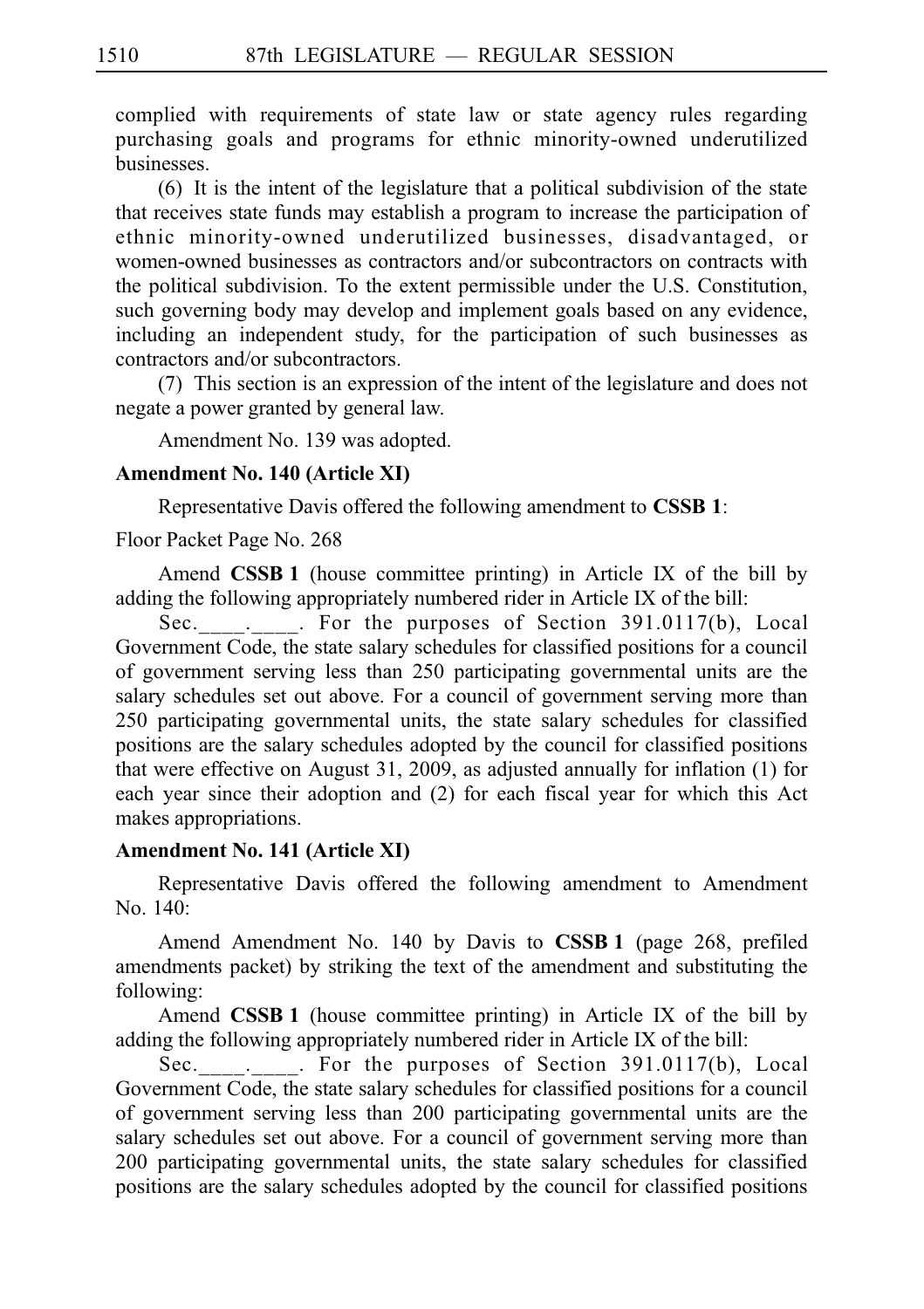that were effective on August 31, 2009, as adjusted annually for inflation (1) for each year since their adoption and (2) for each fiscal year for which this Act makes appropriations.

Amendment No. 141 was adopted. (In accordance with a previous motion, the amendment was placed in Article XI.) (Burns, Cain, Cook, Craddick, Darby, Frullo, Gates, Hefner, P. King, Metcalf, Noble, Oliverson, Paddie, Parker, Price, Schaefer, Shine, Spiller, Tinderholt, VanDeaver, and Vasut recorded voting no.)

Amendment No. 140, as amended, was adopted. (In accordance with a previous motion, the amendment was placed in Article XI.) (K. Bell, Biedermann, Buckley, Burns, Cain, Cook, Craddick, Cyrier, Darby, Frullo, Gates, Harless, Hefner, Holland, P. King, Landgraf, Metcalf, Meyer, Middleton, Murr, Noble, Oliverson, Paddie, Parker, Paul, Price, Sanford, Schaefer, Shine, Slaton, Spiller, Swanson, Tinderholt, Toth, VanDeaver, and Vasut recorded voting no.)

#### **Amendment No. 142 (Article XI)**

Representative Howard offered the following amendment to **CSSBi1**:

Floor Packet Page No. 271

Amend **CSSB 1** in Article X of the bill, to the appropriations to the Texas House of Representatives (pages X-2) as follows:

 $(1)$  The intent of this rider is to increase the funds available to staff salaries for the Texas House of Representatives utilizing unexpended balances carried over from prior fiscal years.

Rider 4. Unexpended balances in the House of Representatives above amounts estimated and identified in the comptroller's January 2021 Biennial Revenue Estimate, are appropriated for the purpose of increasing office budgets for each member of the Texas House of Representatives with the intent to increase staff compensation.

## **AMENDMENT NO. 142 - REMARKS**

REPRESENTATIVE HOWARD: I've brought my good friend Matt Schaefer up here with me because you probably wouldn't have ever expected to hear me say this, but this is an amendment inspired by my good friend Matt Schaefer. For the last couple of sessions, Representative Schaefer has made a compelling case in the house rules process to provide our staff with a potential pay raise through our office budgets. And for the last couple of sessions, he's been told there's not money for that in the budget. This amendment seeks to set aside unexpended funds for the purpose of increasing our office budgets for staff salaries. We ve' been down here for hours haggling and debating and doing our best to stand up for our districts. Meanwhile, our staff is having another late night and scrambling around in the office to find us that statistic or review a bill to coauthor and see how that last amendment would impact the folks back home.

If you're fortunate enough to have good staff, you know they are hard to keep given the constraints of our office budgets. Those who have managed to keep getting elected know that institutional knowledge is invaluable to successfully serving our constituents. And as I hear quite often, many of your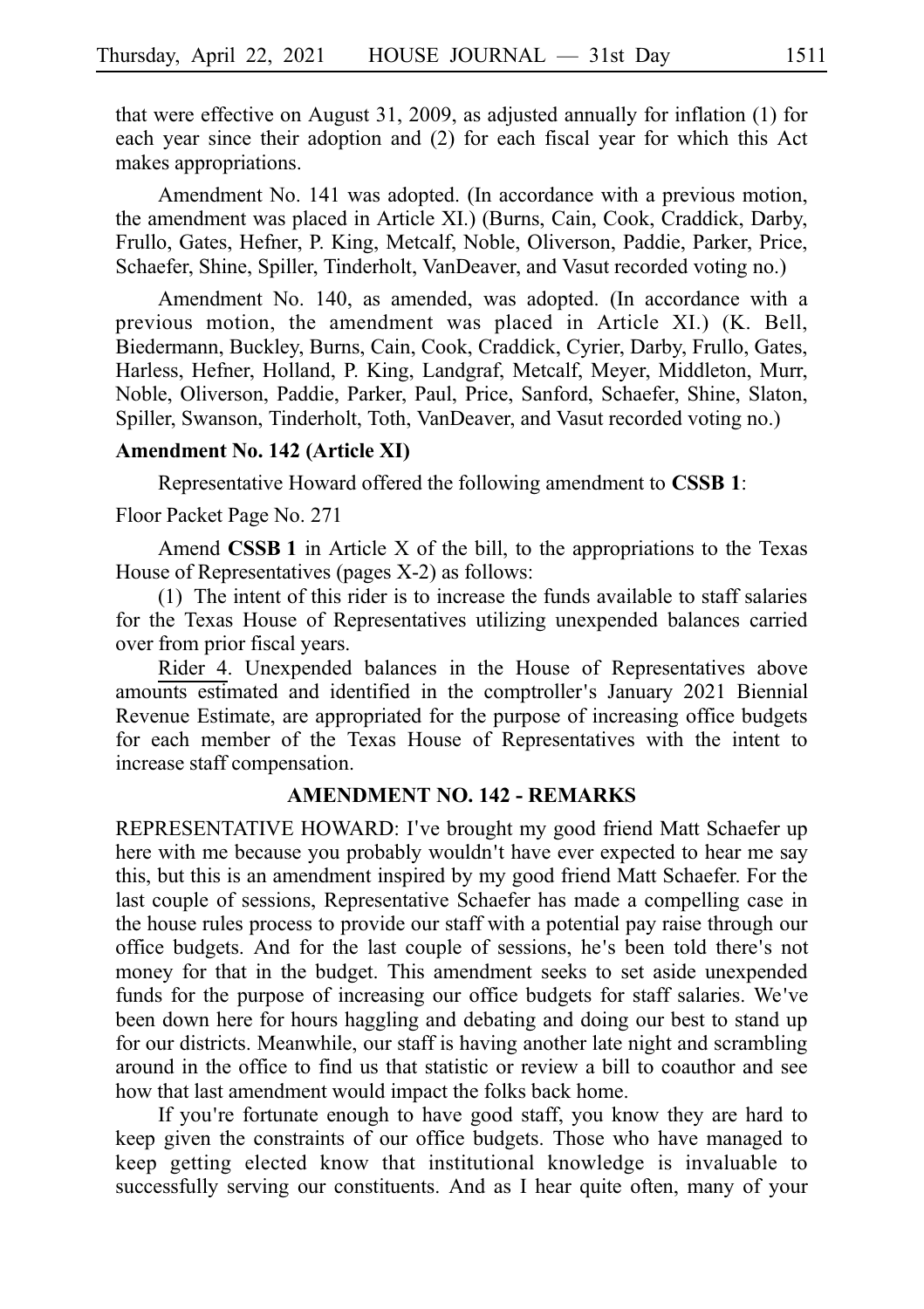staff are constituents of mine or Vikki's or Celia's or Gina's or Eddie's or Sheryl's. To be able to provide the responsiveness our voters expect, many of them live right here in Austin. Despite the spate of legislation to help us here in Austin that y'all have been so gracious to bring to us all the time, we've also been hearing a lot this session about all the great success my hometown has been having––low unemployment, more job opportunities, an unending stream of companies relocating here, incredible quality of life. Unfortunately, all that economic success paired with a welcoming and open city has made Austin increasingly expensive.

The last time the house raised its interim office budgets was 2015, when we went from  $$12,500$  a month to  $$13,500$  a month. Meanwhile, the cost of living in Austin has increased dramatically. Our senate colleagues increased their own funding and office budgets in 2019 from  $$39,000$  to  $$41,000$ . Let's at least try to set aside some unexpended funds for the potential to increase office budgets next session or to at least have the actual debate on that issue and not get shut down again—not get Schaefer shut down again—because we didn't get anything in the budget. I've been asked to move this to Article XI, and I want that to happen. And I want to do this on behalf, as I know you do, of all of our staffers. And I want our budget conferees, hopefully, to recommend adoption of this much-needed amendment and help us support our staff. Thank you, Representative Schaefer, for inspiring me.

REPRESENTATIVE CORTEZ: Representative Howard, thank you for bringing this amendment forward for our staffs who are currently right now in our offices waiting and working and being patient. They're here with us in these long hours, and they're ensuring that we have the support necessary and the information necessary and the data necessary to make the right decisions on these important amendments. And for you to bring this forward, I remember myself and Representative Schaefer had a discussion about this earlier in session where we were talking about the house rules, about how raises for our staff were necessary and were long overdue. The senate has consistently raised their staff budgets, am I correct?

HOWARD: That's correct.

CORTEZ: Yet we have not done the same for our staff. And yet our staffs are just as qualified, just as educated, just as ready to provide service to our constituents as the senate staff is. Am I correct?

HOWARD: You're correct.

CORTEZ: So why—are you saying that we're going to put this in Article XI?

HOWARD: I'm being told that because of the funding and the unexpended funds that we have left and without having a specific amount that we're talking about raising the office salaries right now, that we would need to be having that kind of information available to us. But I'm being assured that that will be discussed and that we will have some way to look at having dollars available for this. Look, this is the main thing. Representative Schaefer, time after time, has proposed this when we've had our house rules discussions at the beginning of session, and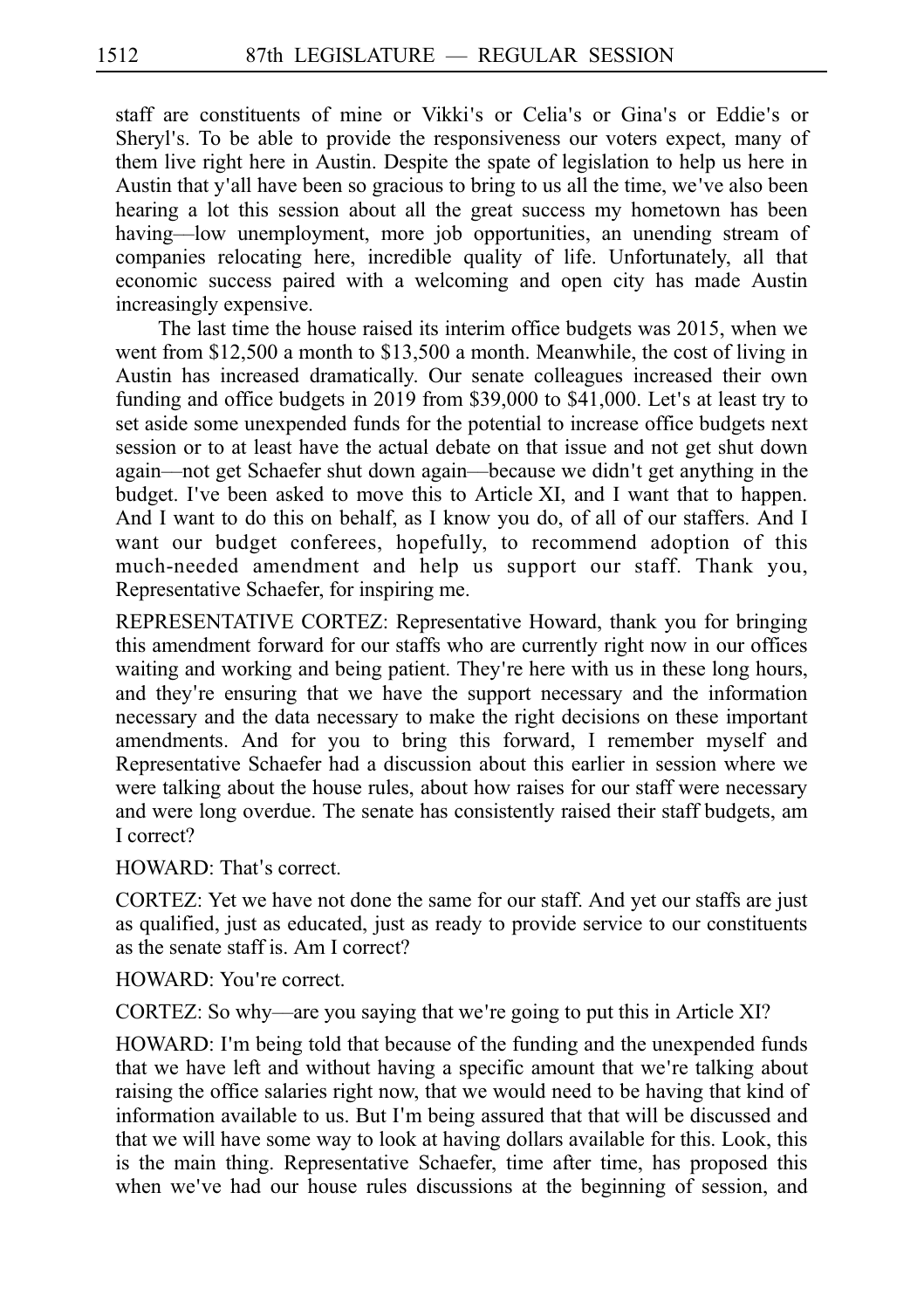every single time he's been told, well, it needed to be talked about in the budget. So here we are talking about it in the budget so that we can at least put something in place that, whether we do it now or when we come back––I would like to do it now—that we've actually got something in place. Because it's like this constant cycle of not being able to ever do it because we're told—you didn't get it in the budget; you can't talk about it now. We've got to do something.

CORTEZ: And I appreciate you trying to do something and Representative Schaefer for trying to do something. I hope my colleagues here are listening as to how important this discussion is, how necessary it is. All of our staffs have worked hard and deserve it, and we have a difficult time keeping our staffs because obviously they can go on to another job where the salaries are increased. They can even go across the hall to the senate chamber, which happens.

HOWARD: That's right.

CORTEZ: And yet we have not taken any action to make this happen. And so I encourage my colleagues to please listen to this debate and this important amendment, and if we can make action happen today, let's do it today.

Amendment No. 142 was adopted. (In accordance with a previous motion, the amendment was placed in Article XI.) (K. Bell, Burns, Cain, Cyrier, Darby, Gates, Hefner, Holland, Hull, P. King, Krause, Landgraf, Metcalf, Meyer, Middleton, Murr, Oliverson, Paddie, Paul, Sanford, Shine, Spiller, Tinderholt, Toth, VanDeaver, Vasut, and Wilson recorded voting no.)

## **Amendment No. 143**

Representatives Wu and Morales Shaw offered the following amendment to **CSSBi1**:

Floor Packet Page No. 274

Amend **CSSB 1** (house committee report) in Article X of the bill, following the appropriations to the Legislative Council (page X-4), by adding the following appropriately numbered rider:

\_\_\_\_. Interpreter Services for Committee Hearings. Out of the funds appropriated above, the Legislative Council shall provide for interpreter services at each legislative committee hearing at which a redistricting bill is considered and at any other committee hearing on request of the committee.

Amendment No. 143 was adopted.

## **REMARKS ORDERED PRINTED**

Representative Israel moved to print remarks by Representative Howard on Amendment No. 142 on **CSSB 1**.

The motion prevailed.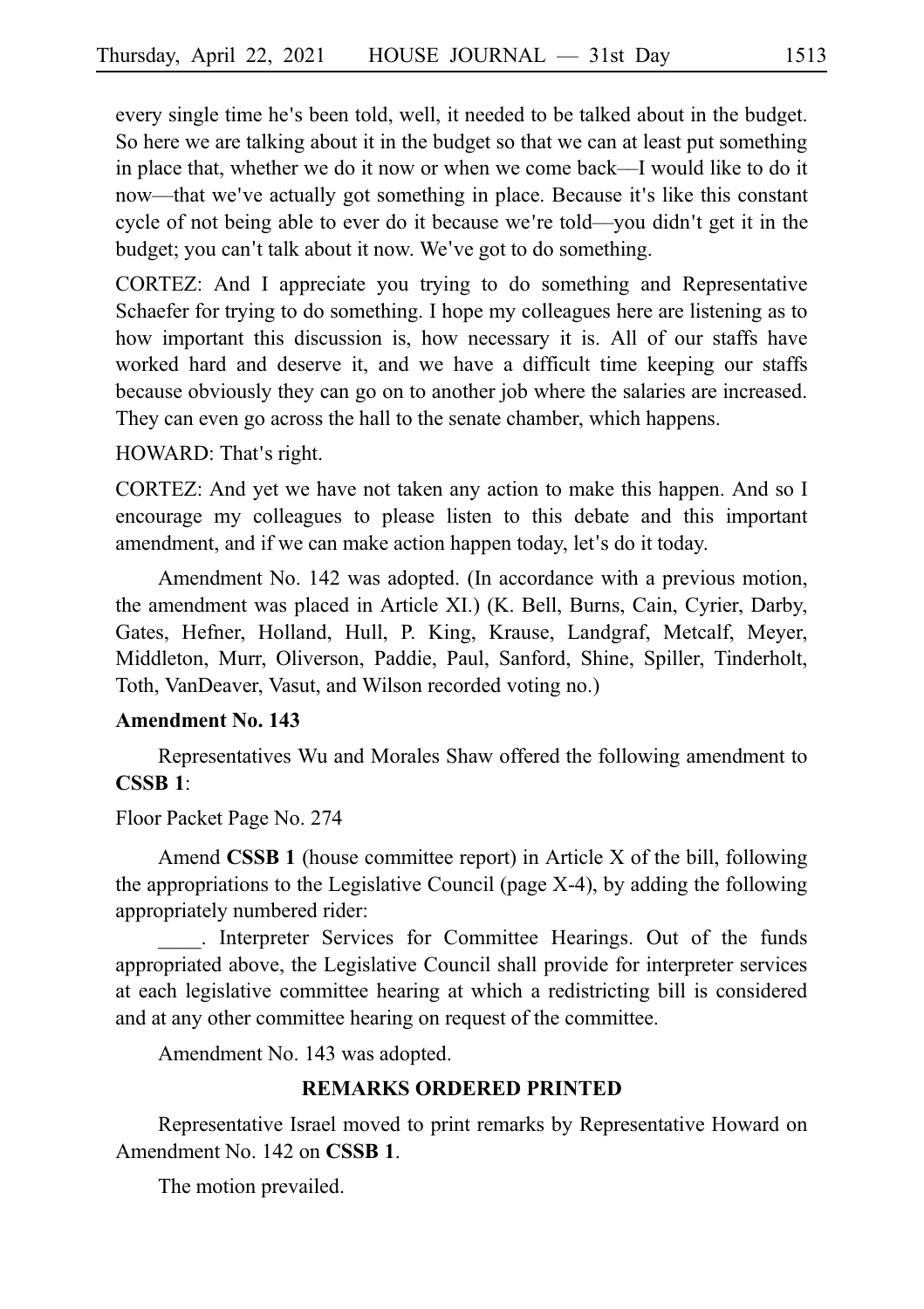### **Amendment No. 144 (Article XI)**

Representative Hunter offered the following amendment to **CSSB 1**:

Floor Packet Page No. 278

Amend **CSSB 1** (house committee report) as follows:

(1) In Article XI of the bill, following the provisions related to the Parks and Wildlife Department (page XI-14), add the following appropriately numbered rider:

\_\_\_\_.iiContingent Appropriation for **HBi3807**. (a) Contingent on the enactment of HB 3807, or similar legislation of the 87th Legislature, Regular Session, 2021, relating to the use of lifeguards and informational signs to improve safety on public beaches, in addition to the amounts otherwise appropriated by this Act to the Parks and Wildlife Department, the amount of \$929,058 is appropriated to the department from the General Revenue Fund for the fiscal year beginning September 1, 2021, and the amount of \$505,097 is appropriated from the General Revenue Fund to the department for the fiscal year beginning September 1, 2022, for the purpose of implementing HB 3807, or similar legislation.

(b) Increase the number of full-time equivalent employees (FTEs) authorized for the Parks and Wildlife Department by 11.2 FTEs for the fiscal year beginning September 1, 2021, and for the fiscal year beginning September 1, 2022.

(2) Adjust the article totals and methods of financing accordingly.

Amendment No. 144 was adopted. (In accordance with a previous motion, the amendment was placed in Article XI.)

## **Amendment No. 145 (Article XI)**

Representative Hunter offered the following amendment to **CSSBi1**:

#### Floor Packet Page No. 279

Amend **CSSB 1** (house committee printing) in Article XI of the bill by adding the following appropriately numbered rider under the items for The University of Texas at Austin (page XI-7):

\_\_\_\_. Construction of New Student Housing Facilities at The University of Texas Marine Science Institute. In addition to other amounts appropriated under Article III to The University of Texas at Austin for Strategy C.2.1, Marine Science Institute, the amount of \$2,500,000 is appropriated to The University of Texas at Austin from the General Revenue Fund for the state fiscal year ending August 31, 2022, for the Marine Science Institute to replace student housing facilities destroyed by Hurricane Harvey.

Amendment No. 145 was adopted. (In accordance with a previous motion, the amendment was placed in Article XI.)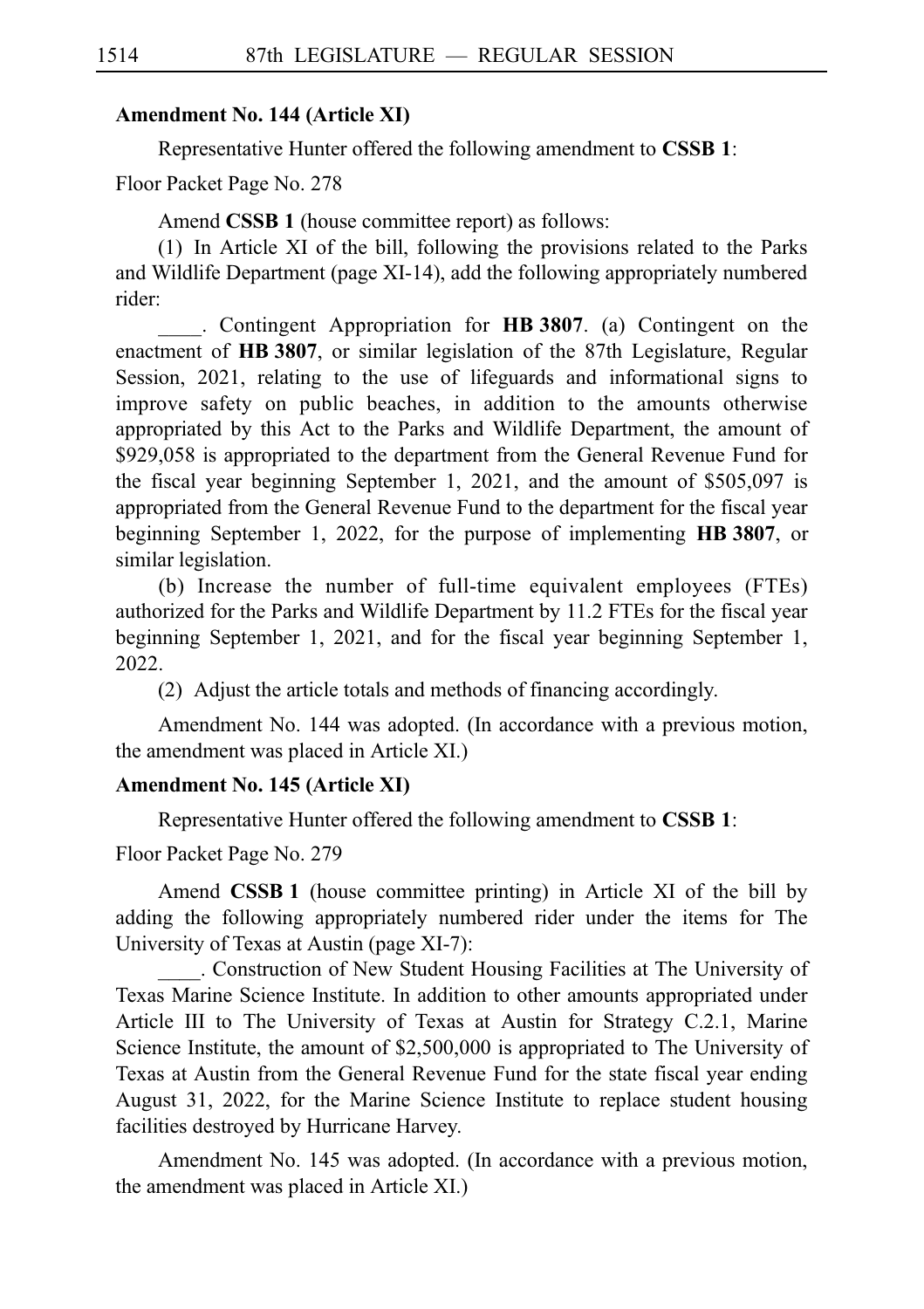#### **Amendment No. 146 (Article XI)**

Representative Hunter offered the following amendment to **CSSBi1**:

Floor Packet Page No. 280

Amend **CSSB 1** (house committee printing) in Article XI of the bill by adding the following appropriately numbered rider under the items for The University of Texas at Austin (page XI-7):

\_\_\_\_. Restoration of Five Percent Reduction for The University of Texas Marine Science Institute. In addition to other amounts appropriated under Article III to The University of Texas at Austin for Strategy C.2.1, Marine Science Institute (page III-72), the amount of \$177,230 is appropriated to The University of Texas at Austin from the General Revenue Fund for each state fiscal year of the state fiscal biennium ending August 31, 2023, for the Marine Science Institute.

Amendment No. 146 was adopted. (In accordance with a previous motion, the amendment was placed in Article XI.)

#### **Amendment No. 147 (Article XI)**

On behalf of Representative Coleman, Representative Bonnen offered the following amendment to **CSSBi1**:

Floor Packet Page No. 283

Amend **CSSB 1** (house committee report) in Article XI of the bill, by adding the following appropriately numbered rider and renumbering subsequent riders accordingly:

. Contingent Rider: Hobby School of Public Affairs Building and Interdisciplinary Center for Employment and Economic Growth. Out of any money appropriated to the University of Houston under Section 13.01, Article IX, that is provided for purposes related to infrastructure, notwithstanding Section 13.02, Article IX, and to the extent authorized by federal law, the University of Houston shall allocate an amount equal to the lesser of \$39,500,000 or the total amount of that money that may be spent for purposes of this rider for the renovation and construction of the building and interdisciplinary center for employment and economic growth for the Hobby School of Public Affairs.

Amendment No. 147 was adopted. (In accordance with a previous motion, the amendment was placed in Article XI.)

## **SBi1 - RULES SUSPENDED ADOPTION OF AMENDMENTS ON SPEAKER S DESK** ' **AND PLACEMENT OF AMENDMENTS IN ARTICLE XI**

Representative Bonnen offered the following motion in writing:

Mr. Speaker:

With regard to the prefiled amendments remaining on the speaker's desk that were moved to Article XI, I move to suspend all necessary rules and to: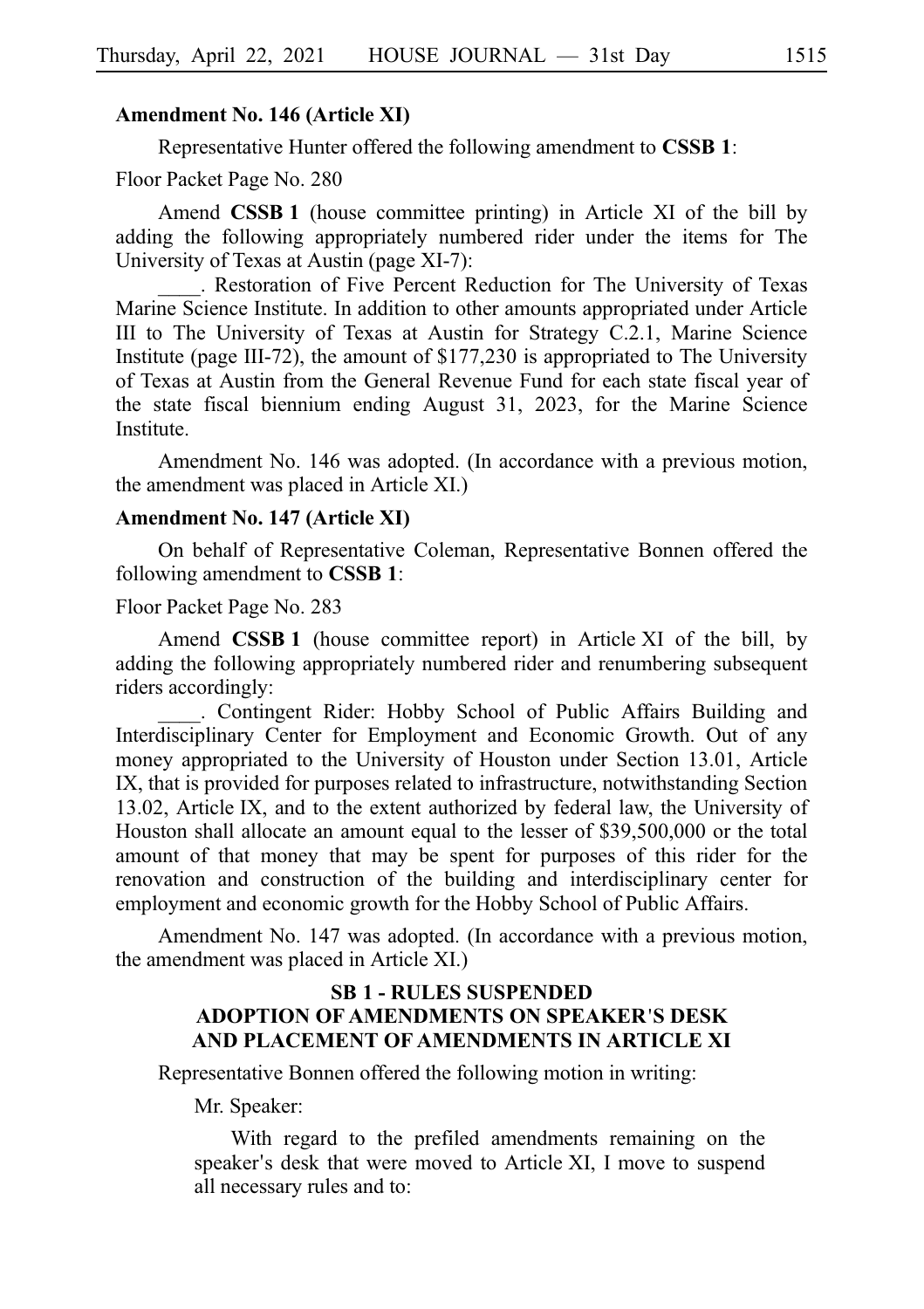Adopt all the proposed amendments in a single motion;

Place the text of the amendments in Article XI:

Require the journal to reflect that the text of each amendment will be placed in Article XI;

Direct the journal clerk to distribute to the members the list of each amendment included in this motion as soon as possible; and

Permit members to record a vote in the journal on individual amendments included in this motion by filing a statement with the journal clerk no later than 5 p.m. on Wednesday, April 28th with the understanding that the recording of a vote on an amendment included in this motion does not affect the adoption of the amendment or the inclusion of the text of the amendment in Article XI.

Bonnen

The motion was read and prevailed.

#### **ARTICLE XI - AMENDMENTS ADOPTED**

In accordance with a previous motion, the following amendments (Amendments Nos. 148 - 175) were adopted and placed in Article XI of **CSSB 1**:

**Amendment No. 148 (Article XI) (by E. Morales)** (K. Bell, Biedermann, Buckley, Burns, Cain, Cook, Craddick, Cyrier, Darby, Frullo, Gates, Harless, Hefner, Holland, P. King, Klick, Krause, Landgraf, Leman, Metcalf, Meyer, Middleton, Murr, Noble, Oliverson, Parker, Paul, Price, Sanford, Schaefer, Shine, Slaton, Spiller, Swanson, Talarico, Tinderholt, Toth, VanDeaver, Vasut, and Wilson recorded voting no.; A. Johnson recorded voting present, not voting.)

Floor Packet Page No. 11

Amend **CSSB 1** (house committee report) as follows:

 $(1)$  In Article I of the bill, in the appropriations to the Office of the Attorney General, reduce the general revenue appropriations for Strategy A.1.1, Legal Services (page I-3), by \$20,000,000 for the state fiscal year ending August 31, 2022.

 $(2)$  In Article I of the bill, in the appropriations to the Trusteed Programs within the Office of the Governor, increase the general revenue appropriations for Strategy B.1.2, County Essential Service Grants (page I-53), by \$20,000,000 for the state fiscal year ending August 31, 2022.

(3) Adjust totals and methods of financing accordingly.

**Amendment No. 149 (Article XI) (by Cole)** (Cook, Darby, Metcalf, Noble, Oliverson, Paul, Price, Shine, Toth, and Zwiener recorded voting no.)

Floor Packet Page No. 35

Amend **CSSB 1** (house committee report) in Article I of the bill, following the appropriations to the Facilities Commission (I-40), by adding the following appropriately numbered rider: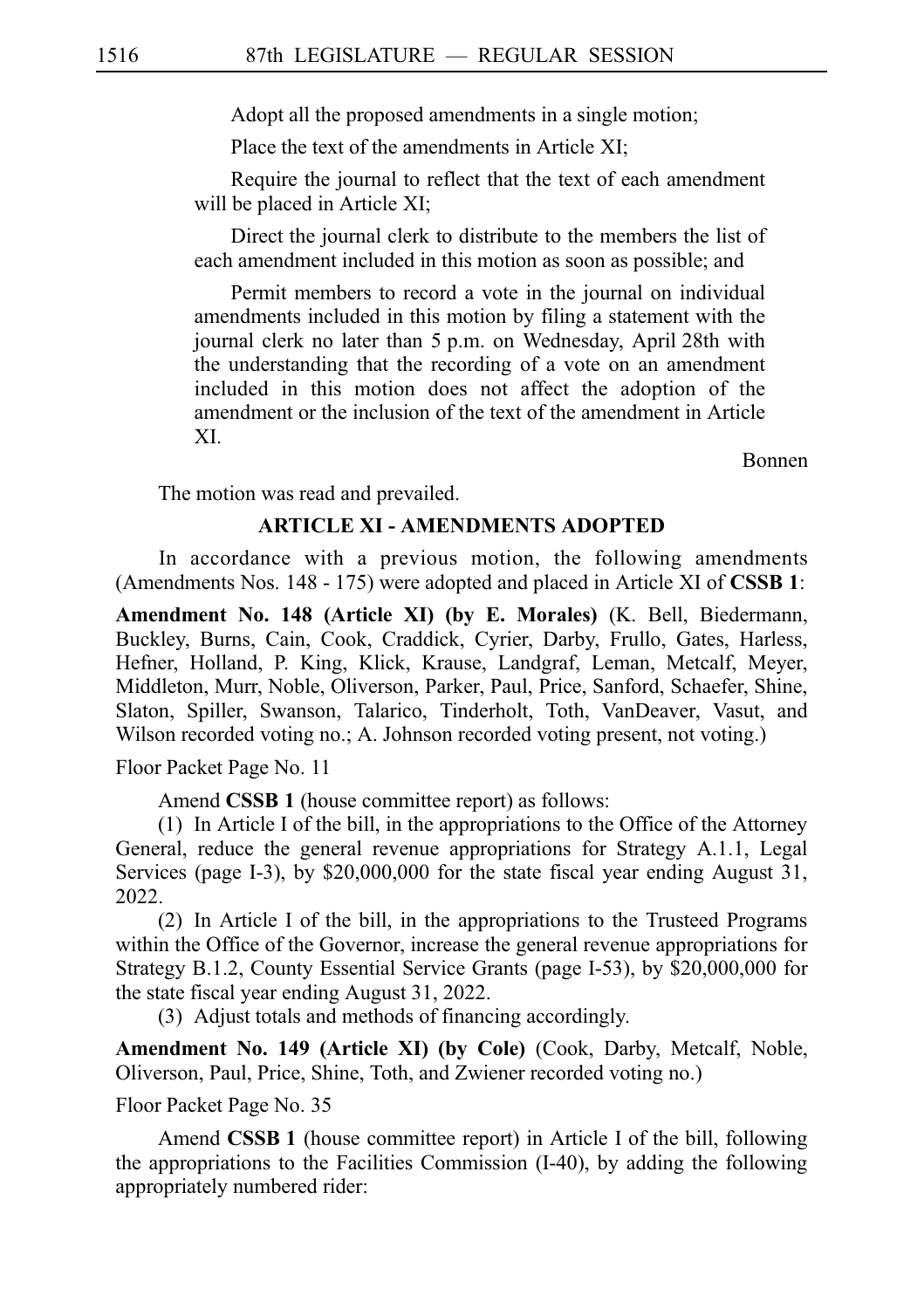. Barbara Jordan Building. It is the intent of the legislature that the Facilities Commission, using the funds appropriated to the commission by this Act, name the state building being constructed on the east side of North Congress Avenue, between 16th Street and 17th Street, the Barbara Jordan Building, with the name prominently displayed in a manner similar to the display of names for other state buildings.

**Amendment No. 150 (Article XI) (by Toth)** (Allen, Anchia, Beckley, Bucy, Campos, Cole, Gervin-Hawkins, J. González, M. González, Goodwin, Hinojosa, Howard, Israel, A. Johnson, J.E. Johnson, Martinez, Martinez Fischer, Meza, Minjarez, Morales Shaw, Neave, Ortega, Rodriguez, Romero, Rose, Talarico, Thierry, and Zwiener recorded voting no.)

Floor Packet Page No. 57

Amend **CSSB 1** (house committee report) in Article I of the bill, on page I-59, by amending Rider 27 by adding Clause (f) to read as follows:

 $(f)$  An entity that publicly threatened any adverse action against this state based on any legislative or executive action related to firearms that was proposed or taken in 2020, 2021, or 2022 by the legislature or the governor of this state shall not be eligible for funds out of the amounts appropriated above in Strategy C.1.1.

**Amendment No. 151 (Article XI) (by Hefner)** (Allen, Anchia, Beckley, Bucy, Campos, Cole, Gervin-Hawkins, J. González, M. González, Goodwin, Hinojosa, Howard, Israel, A. Johnson, J.E. Johnson, Martinez, Martinez Fischer, Meza, Minjarez, Morales Shaw, Ortega, Rodriguez, Romero, Rose, Talarico, and Thierry recorded voting no.)

Floor Packet Page No. 59

Amend **CSSB 1** (house committee report) in Article I of the bill, on page I-59, by amending Rider 27 by adding Clause (f) to read as follows:

 $(f)$  An entity that publicly threatened any adverse action against this state based on any legislative or executive action that was proposed or taken in 2020, 2021, or 2022 by the legislature or the governor of this state shall not be eligible for funds out of the amounts appropriated above in Strategy C.1.1.

**Amendment No. 152 (Article XI) (by Bucy)** (Darby, Gates, Hefner, Krause, Middleton, Oliverson, Price, Schaefer, Shine, Slaton, Spiller, Tinderholt, Toth, and Vasut recorded voting no.)

Floor Packet Page No. 68

Amend **CSSB 1** (house committee report), in Article I of the bill, following the appropriations to the secretary of state (page I-89), by adding the following appropriately numbered rider:

. Contingent Appropriation for **HB 2859**. Contingent on the enactment of **HBi2859**, or similar legislation of the 87th Legislature, Regular Session, 2021, relating to posting certain information about elections on the secretary of state's Internet website, out of the amounts appropriated out of general revenue to the secretary of state for use in Strategy B.1.1, Elections Administration, the amount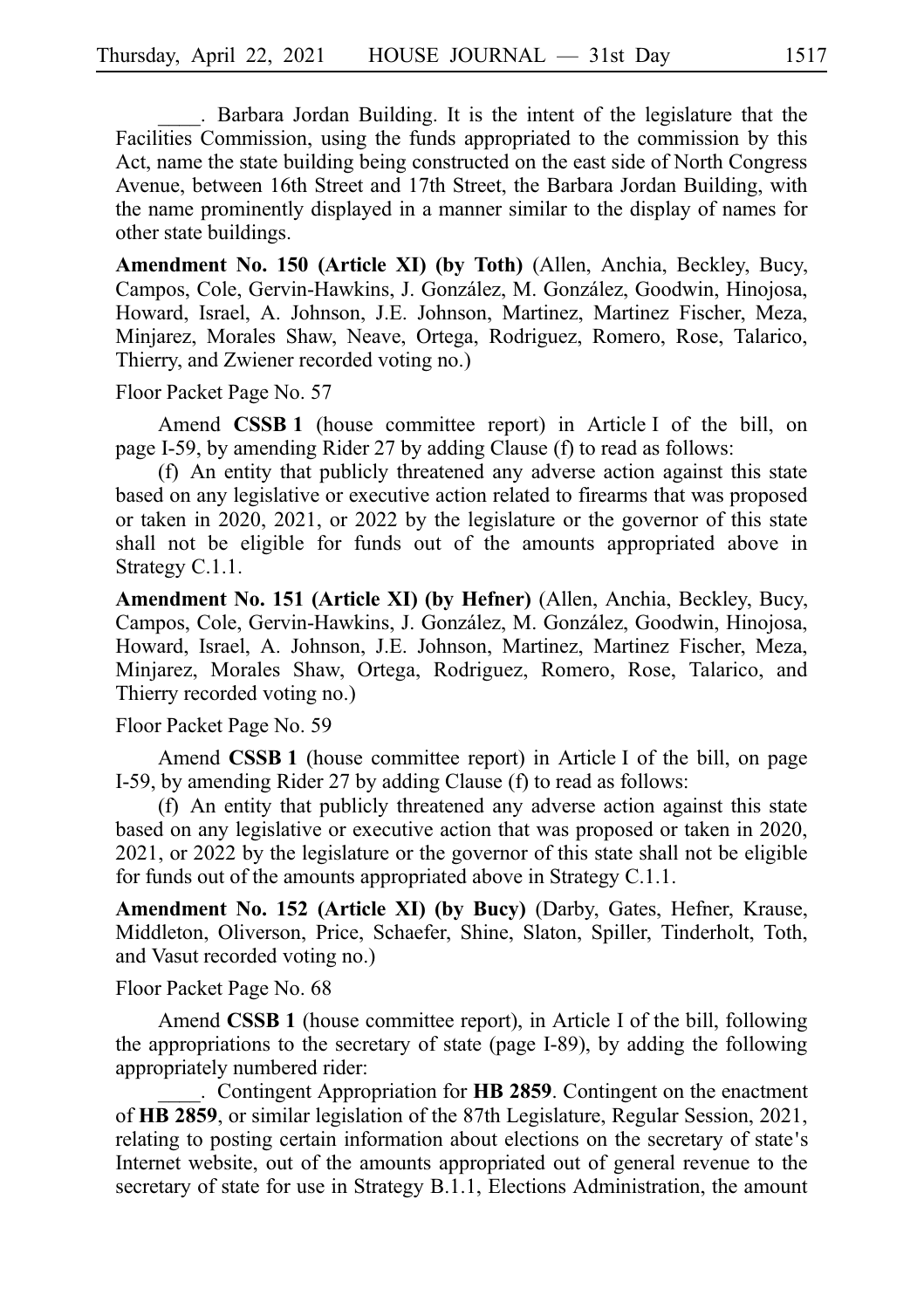of \$710,859 shall be allocated to implement **HBi2859** or similar legislation for the fiscal year beginning September 1, 2021, and the amount of  $$448,631$  shall be allocated to implement **HB 2859** or similar legislation for the fiscal year beginning September 1, 2022.

**Amendment No. 153 (Article XI) (by Coleman)** (Ashby, C. Bell, K. Bell, Biedermann, Bonnen, Buckley, Burns, Burrows, Button, Cain, Capriglione, Cook, Craddick, Cyrier, Darby, Ellzey, Frullo, Gates, Geren, Goldman, Harless, Hefner, Holland, Huberty, Hull, Hunter, Jetton, P. King, Klick, Krause, Landgraf, Leach, Leman, Metcalf, Meyer, Middleton, Murr, Noble, Oliverson, Paddie, Parker, Paul, Rogers, Sanford, Schaefer, Shaheen, Shine, Slaton, Smithee, Spiller, Stephenson, Swanson, Tinderholt, Toth, VanDeaver, Vasut, and Wilson recorded voting no.)

Floor Packet Page No. 81

Amend **CSSB 1** (house committee printing) in Article II of the bill, following the appropriations to the Department of State Health Services (page II-20), by adding the following appropriately numbered rider:

. Contingent Appropriation for **HB 4139**. Contingent on the enactment and becoming law of **HBi4139**, or similar legislation of the 87th Legislature, Regular Session, 2021, relating to the Office for Health Equity, and contingent upon a grant awarded to the Department of State Health Services by the Center for Disease Control's National Initiative to Address COVID-19 Health Disparities Among Populations at High-Risk and Underserved, Including Racial and Ethnic Minority Populations and Rural Communities grant program or a similar federal grant program to the extent authorized by federal law, or, if the grant money is insufficient, from funds provided to this state under the Coronavirus Aid, Relief, and Economic Security (CARES) Act (15 U.S.C. Section 9001 et seq.) and other federal sources and appropriated to the department in agreement with the Health and Human Services Commission, the department in coordination with the commission shall allocate the sum of \$5,449,965 for the state fiscal biennium beginning September 1, 2021, for the purpose of implementing HB 4139, or similar legislation.

**Amendment No. 154 (Article XI) (by Guillen)** (K. Bell, Biedermann, Buckley, Burns, Cain, Cook, Craddick, Darby, Gates, Harless, Hefner, Holland, Hull, Krause, Landgraf, Leman, Metcalf, Middleton, Murr, Noble, Oliverson, Paddie, Parker, Paul, Schaefer, Shine, Slaton, Spiller, Swanson, Tinderholt, Toth, VanDeaver, Vasut, and Wilson recorded voting no.)

Floor Packet Page No. 82

Amend **CSSBi1** (house committee report) in Article II of the bill, following the appropriations to the Department of State Health Services (page II-20), by adding the following appropriately numbered rider:

. Contingent Appropriation. Contingent on the enactment and becoming law of HB 4015 or similar legislation of the 87th Legislature, Regular Session, 2021, relating to the Rita Littlefield Chronic Kidney Disease Centralized Resource Center established within the Department of State Health Services, out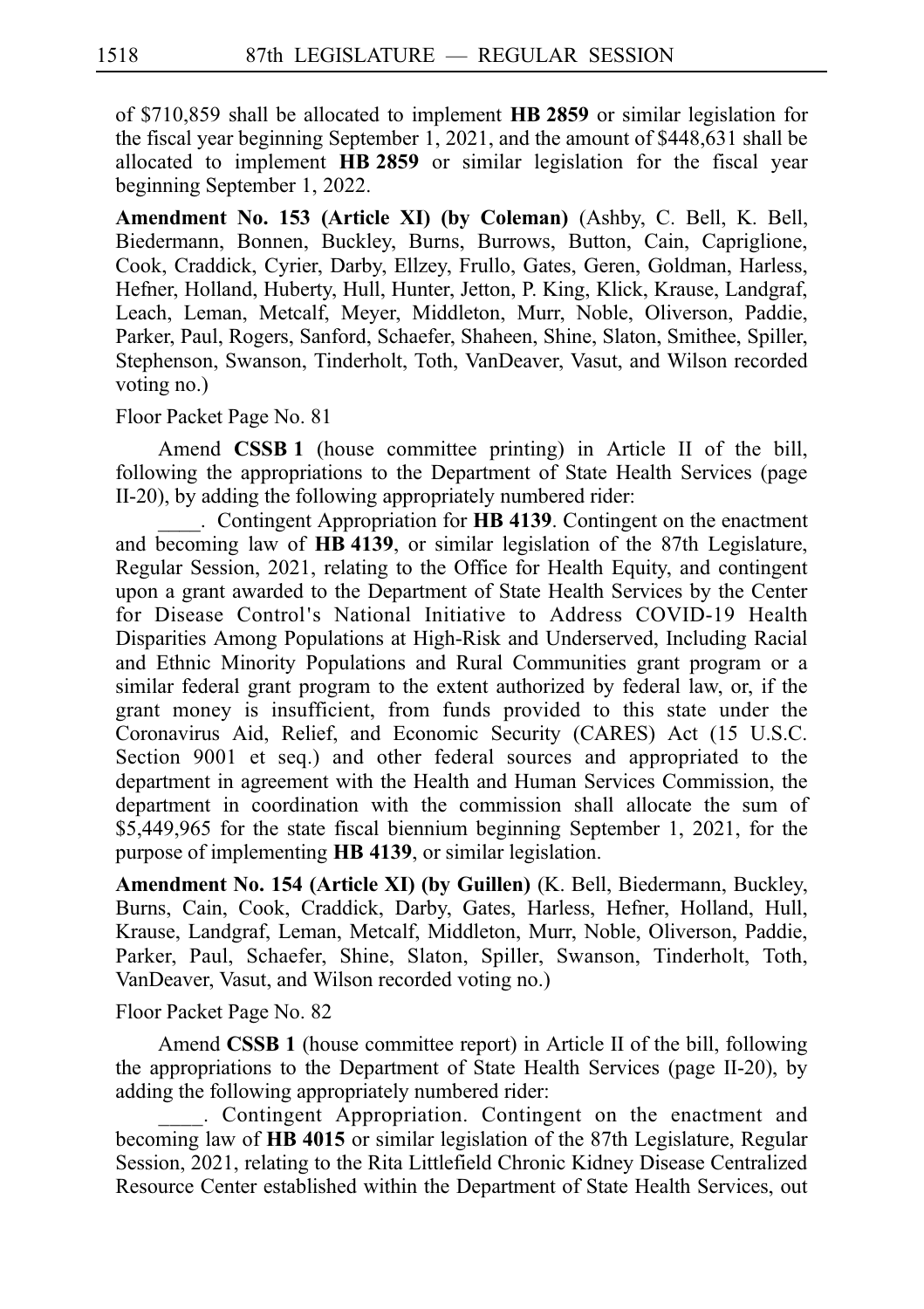of amounts appropriated above to the Department of State Health Services, the department shall allocate an amount necessary during the state fiscal biennium ending August 31, 2023, for the purpose of implementing that legislation.

**Amendment No. 155 (Article XI) (by Coleman)** (Bonnen, Buckley, Burrows, Cain, Gates, Hefner, Krause, Metcalf, Middleton, Oliverson, Paul, Schaefer, Spiller, Toth, Vasut, and Wilson recorded voting no.)

Floor Packet Page No. 94

Amend **CSSBi1** (house committee report) in Article II of the bill, following the appropriations to the Health and Human Services Commission (page II-36), by adding the following appropriately numbered rider and renumbering subsequent riders accordingly:

. Recovery-Focused Clubhouses. Out of the funds appropriated above to the Health and Human Services Commission in Strategy D.2.1, Community Mental Health Services for Adults, the commission shall allocate  $$1,225,000$  each fiscal year of the state fiscal biennium ending August 31, 2023, for recovery-focused clubhouses.

**Amendment No. 156 (Article XI) (by Guillen)** (Ashby, C. Bell, K. Bell, Biedermann, Bonnen, Buckley, Burns, Burrows, Cain, Capriglione, Cook, Craddick, Cyrier, Darby, Ellzey, Frullo, Gates, Geren, Goldman, Harless, Hefner, Holland, Huberty, Hull, Hunter, Jetton, P. King, Klick, Krause, Landgraf, Leach, Leman, Metcalf, Middleton, Murr, Noble, Oliverson, Paddie, Parker, Paul, Rogers, Sanford, Schaefer, Shaheen, Shine, Slaton, Spiller, Stephenson, Swanson, Tinderholt, Toth, VanDeaver, Vasut, and Wilson recorded voting no.)

Floor Packet Page No. 97

Amend **CSSB 1** (house committee printing) as follows:

 $(1)$  In Article II of the bill, following the appropriations to the Health and Human Services Commission (page II-36), add the following appropriately numbered rider:

. Medicaid Base Rate Reimbursement for Nursing Facilities. It is the intent of the legislature that, out of funds appropriated above to the Health and Human Services Commission for Strategy A.2.4, Nursing Facility Payments, the commission shall allocate the amount necessary to set the base rate reimbursement under Medicaid for each nursing facility at an amount that is at least equal to the rate in effect on April 1, 2020, including any emergency temporary rate increase authorized under 1 T.A.C. Section 355.205.

 $(2)$  In Article XI of the bill, strike the item for consideration listed under Article II, Health and Human Services Commission, for Nursing Facility Emergency Reimbursement Rate Increase Protection (page XI-4).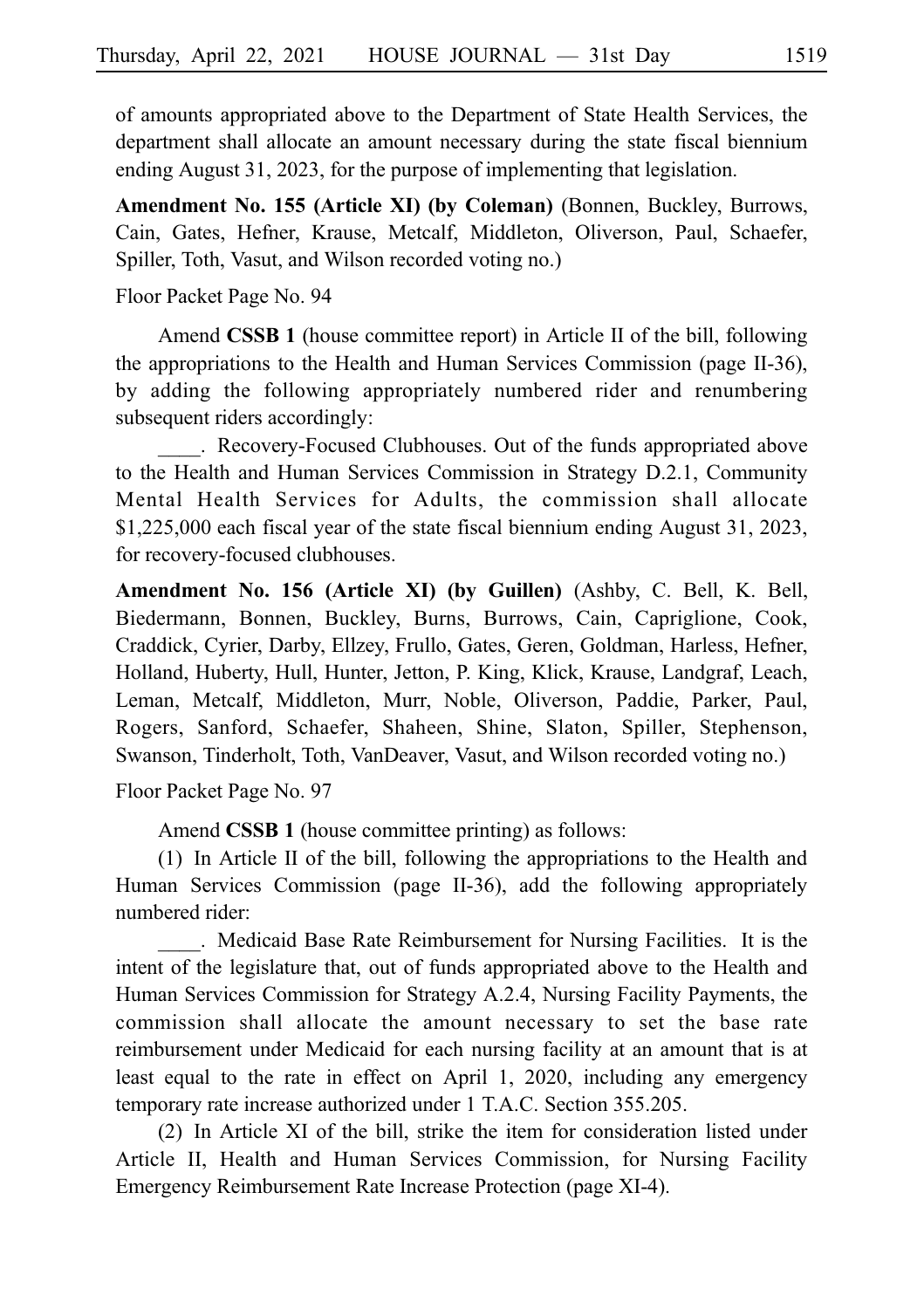**Amendment No. 157 (Article XI) (by Guillen)** (Ashby, C. Bell, K. Bell, Biedermann, Bonnen, Buckley, Burns, Burrows, Cain, Capriglione, Cook, Craddick, Cyrier, Darby, Ellzey, Frullo, Gates, Goldman, Harless, Hefner, Holland, Huberty, Hull, Hunter, Jetton, P. King, Klick, Krause, Landgraf, Leach, Leman, Metcalf, Middleton, Murr, Noble, Oliverson, Paddie, Parker, Paul, Rogers, Sanford, Schaefer, Shaheen, Shine, Slaton, Spiller, Stephenson, Swanson, Tinderholt, Toth, VanDeaver, Vasut, and Wilson recorded voting no.)

Floor Packet Page No. 107

Amend **CSSB 1** (house committee printing) in Article II of the bill, following the appropriations to the Health and Human Services Commission (page II-36), by adding the following appropriately numbered rider and renumbering subsequent riders accordingly:

. Contingency Rider for **HB 1816** or Similar Legislation. Contingent on the enactment and becoming law of HB 1816 or similar legislation of the 87th Legislature, Regular Session, 2021, relating to the reimbursement of nursing facilities under Medicaid, out of amounts appropriated above to the Health and Human Services Commission for Strategy A.2.4, Nursing Facility Payments (page II-32), the commission shall allocate the amount necessary to implement that legislation.

**Amendment No. 158 (Article XI) (by Raymond)** (Ashby, K. Bell, Biedermann, Bonnen, Buckley, Burns, Burrows, Button, Cain, Capriglione, Cook, Craddick, Cyrier, Darby, Ellzey, Frullo, Gates, Goldman, Harless, Hefner, Holland, Huberty, Hull, Hunter, Jetton, P. King, Klick, Krause, Landgraf, Leach, Leman, Metcalf, Meyer, Middleton, Murr, Noble, Oliverson, Paddie, Parker, Paul, Price, Rogers, Sanford, Schaefer, Shaheen, Shine, Slaton, Spiller, Stephenson, Swanson, Tinderholt, Toth, VanDeaver, Vasut, and Wilson recorded voting no; Howard recorded voting present, not voting.)

Floor Packet Page No. 112

Amend **CSSB 1** as follows:

On page II- , Health and Human Services Commission, establish Medicaid Physician Accountable Care Organization.

. Medicaid Physician Accountable Care Organization.

 $($ . Out of funds above, \$5,000,000 in fiscal year 2022 shall be used to establish a Medicaid physician accountable care organization initiative to accelerate physician adoption of innovative care delivery models that promote data-driven, coordinated, cost-effective and high quality patient care in the Medicaid program in Harris, Tarrant, and Webb Counties.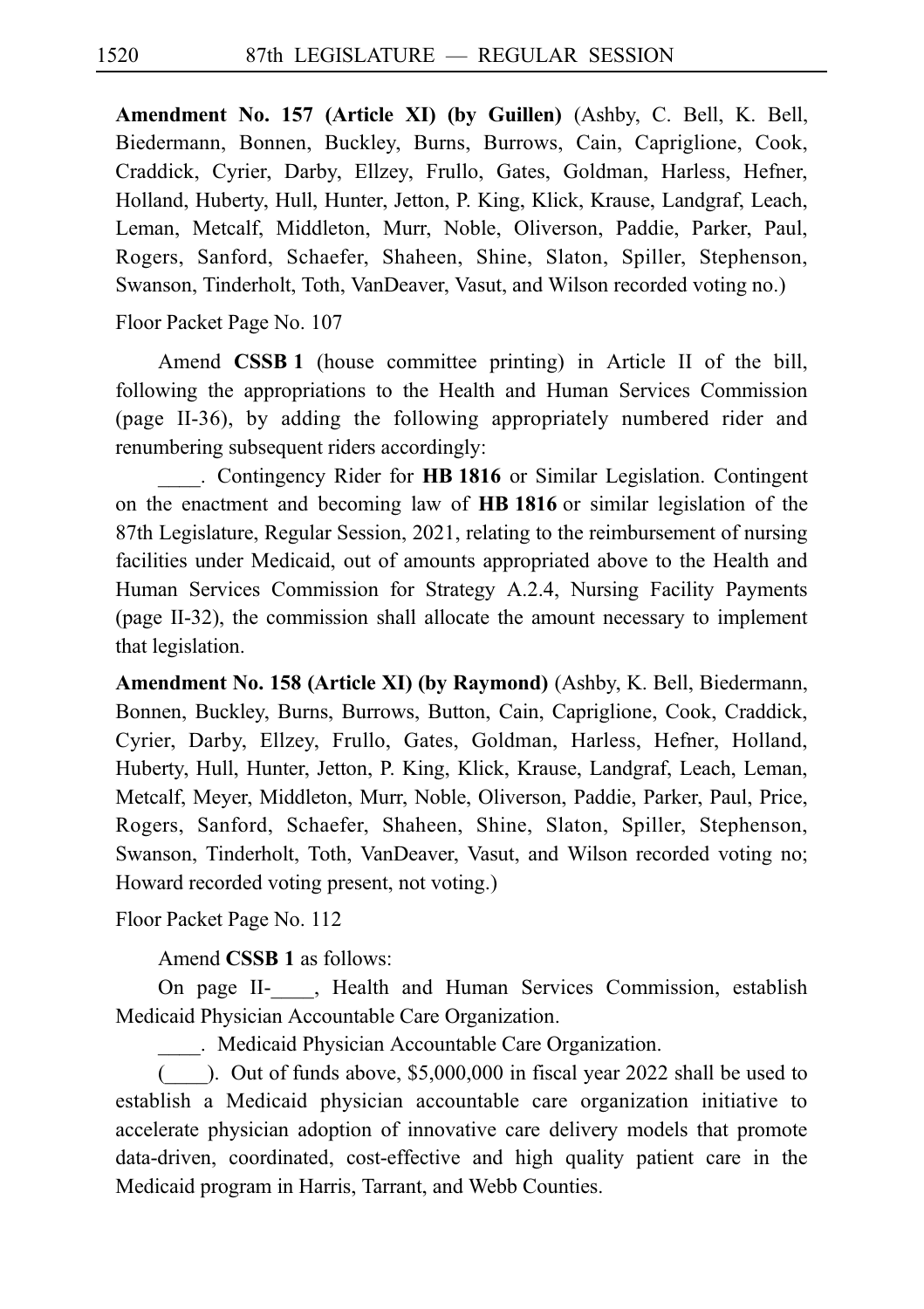**Amendment No. 159 (Article XI) (by Howard)** (Ashby, C. Bell, K. Bell, Biedermann, Bonnen, Buckley, Burns, Burrows, Button, Cain, Capriglione, Cook, Craddick, Cyrier, Darby, Ellzey, Frullo, Gates, Goldman, Harless, Hefner, Holland, Huberty, Hull, Hunter, Jetton, P. King, Klick, Krause, Landgraf, Leach, Leman, Metcalf, Meyer, Middleton, Murr, Noble, Oliverson, Paddie, Parker, Paul, Price, Rogers, Sanford, Schaefer, Shaheen, Shine, Slaton, Smithee, Spiller, Stephenson, Swanson, Tinderholt, Toth, VanDeaver, Vasut, and Wilson recorded voting no.)

Floor Packet Page No. 113

Amend **CSSB 1** as follows:

(1) In Article II of the bill, page II-56, make the following change:

[35. Prohibition on Abortions.

 $(a)$  It is the intent of the legislature that no funds shall be used to pay the direct or indirect costs (including marketing, overhead, rent, phones, and utilities) of abortion procedures provided by contractors of the Health and Human Services Commission.

 $(b)$  It is also the intent of the legislature that no funds appropriated for Medicaid Family Planning, Healthy Texas Women Program, or the Family Planning Program shall be distributed to individuals or entities that perform elective abortion procedures or that contract with or provide funds to individuals or entities for the performance of elective abortion procedures.

(e) The commission shall include in its financial audit a review of the use of appropriated funds to ensure compliance with this section.]

(2) In Article II of the bill, page II-56, make the following change:

[36. Funding for Family Planning Instruction. None of the funds appropriated above may be used to implement human sexuality instruction or family planning instruction, or to provide instructional materials for use in human sexuality instruction or family planning instruction, if the instruction or instructional materials are provided or prepared by an individual or entity that performs elective abortions or an affiliate of an individual or entity that performs elective abortions.]

**Amendment No. 160 (Article XI) (by Howard)** (Ashby, C. Bell, K. Bell, Biedermann, Bonnen, Buckley, Burns, Burrows, Cain, Capriglione, Cook, Craddick, Cyrier, Darby, Ellzey, Frullo, Gates, Goldman, Harless, Hefner, Holland, Huberty, Hull, Hunter, Jetton, P. King, Klick, Krause, Landgraf, Leach, Leman, Metcalf, Middleton, Murr, Noble, Oliverson, Paddie, Parker, Paul, Price, Rogers, Sanford, Schaefer, Shaheen, Slaton, Spiller, Stephenson, Swanson, Tinderholt, Toth, VanDeaver, Vasut, and Wilson recorded voting no.)

Floor Packet Page No. 124

Amend **CSSB 1** as follows:

In Article II of the bill, following the appropriations to the Health and Human Services Commission (page II-91), by adding the following appropriately numbered rider: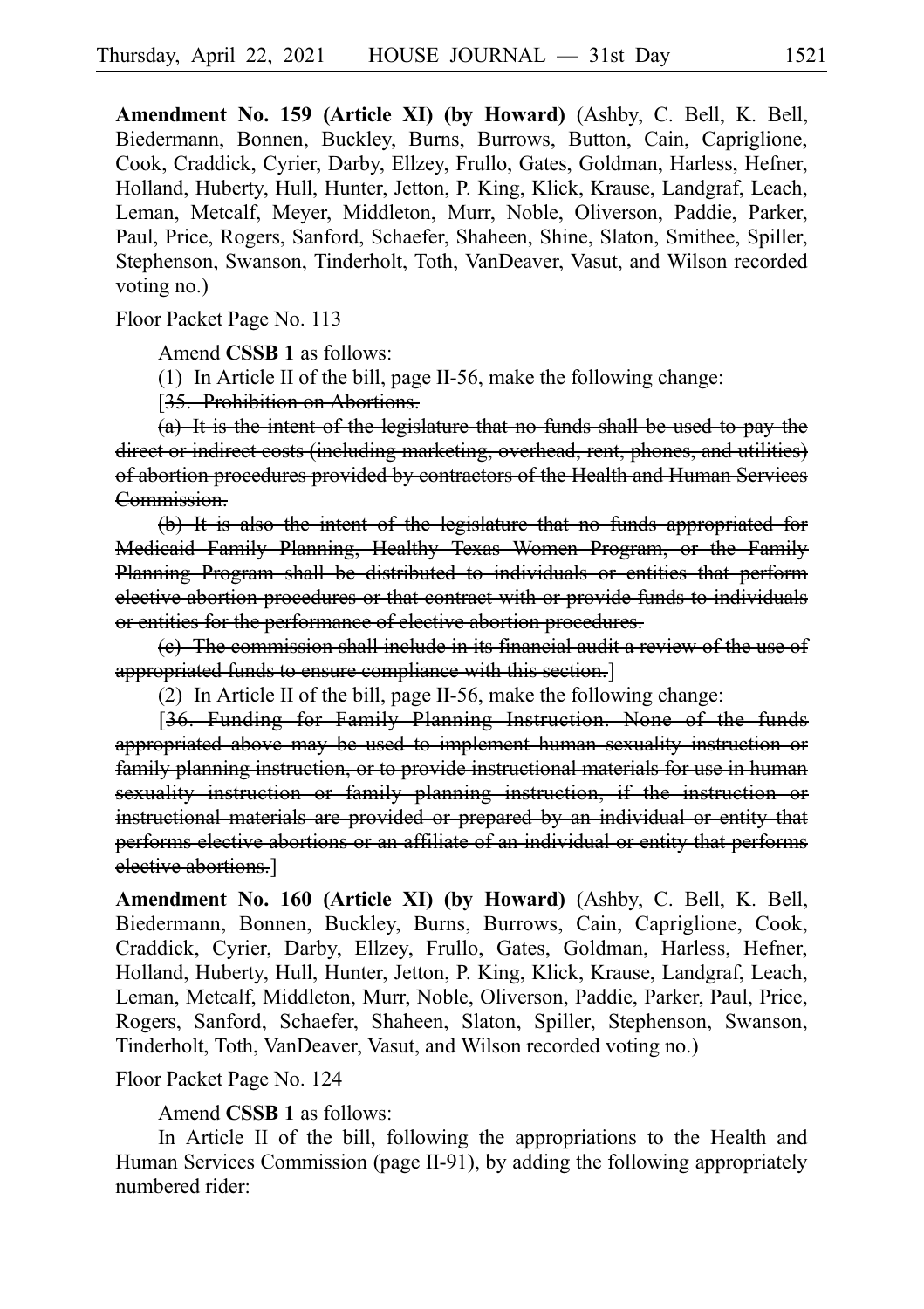. Medicaid Transformation Waiver. It is the intent of the legislature that the Health and Human Services Commission:

(a) allow a hospital district established under Health and Safety Code Section  $281.002(c)$  that is in a county with a population of more than  $800,000$  and that was not included in the boundaries of a hospital district before September 1, 2003, or by a physician practice owned or controlled by such a hospital district to participate in the Uncompensated Care (UC) Pool program authorized under Texas Healthcare Transformation and Quality Improvement Program waiver; and

(b) increase the amount of UC Pool funds allocated to physician group practices and distribute the allocated funds such that:

 $(1)$  each physician group practice participating in the UC Pool during demonstration year 9 has at least the same percentage of its uncompensated charity care defrayed for future demonstration years as was defrayed for demonstration year 9; and

(2) each provider made eligible pursuant to Subsection (a) has at least the same percentage of its uncompensated charity care defrayed for future demonstration years as was defrayed for physician group practices receiving funds from the UC Pool in demonstration year 9.

HHSC shall work with the Center for Medicare and Medicaid Services as necessary to implement the provision of this rider.

**Amendment No. 161 (Article XI) (by Minjarez)** (K. Bell, Biedermann, Buckley, Burns, Cain, Cook, Craddick, Cyrier, Gates, Harless, Hefner, Holland, Hull, P. King, Krause, Landgraf, Leman, Metcalf, Middleton, Murr, Noble, Oliverson, Paddie, Parker, Paul, Sanford, Schaefer, Shine, Slaton, Spiller, Swanson, Tinderholt, Toth, VanDeaver, Vasut, and Wilson recorded voting no.)

Floor Packet Page No. 126

Amend **CSSB 1** as follows:

 $(1)$  In Article II of the bill, to the bill pattern of the Health and Human Services Commission, add the following new rider:

\_\_\_\_.iiPrioritization of Federal State Fiscal Relief Funds. On certification of Federal State Fiscal Relief Funds designated for Texas by the American Rescue Act Plan of 2021, priority shall be given to providing salary adjustments for health care providers serving clients in long-term care, rehabilitation, state-supported living centers, hospitals, and any other state-related facility providing in patient health care services.

**Amendment No. 162 (Article XI) (by Guillen)** (K. Bell, Biedermann, Buckley, Burns, Cain, Cook, Craddick, Darby, Harless, Hefner, Howard, Hull, P. King, Landgraf, Leman, Metcalf, Murr, Noble, Oliverson, Parker, Paul, Romero, Shine, Slaton, Spiller, Swanson, Talarico, Tinderholt, and VanDeaver recorded voting no; A. Johnson recorded voting present, not voting.)

Floor Packet Page No. 135

Amend **CSSB 1** (house committee printing) in Article III of the bill as follows: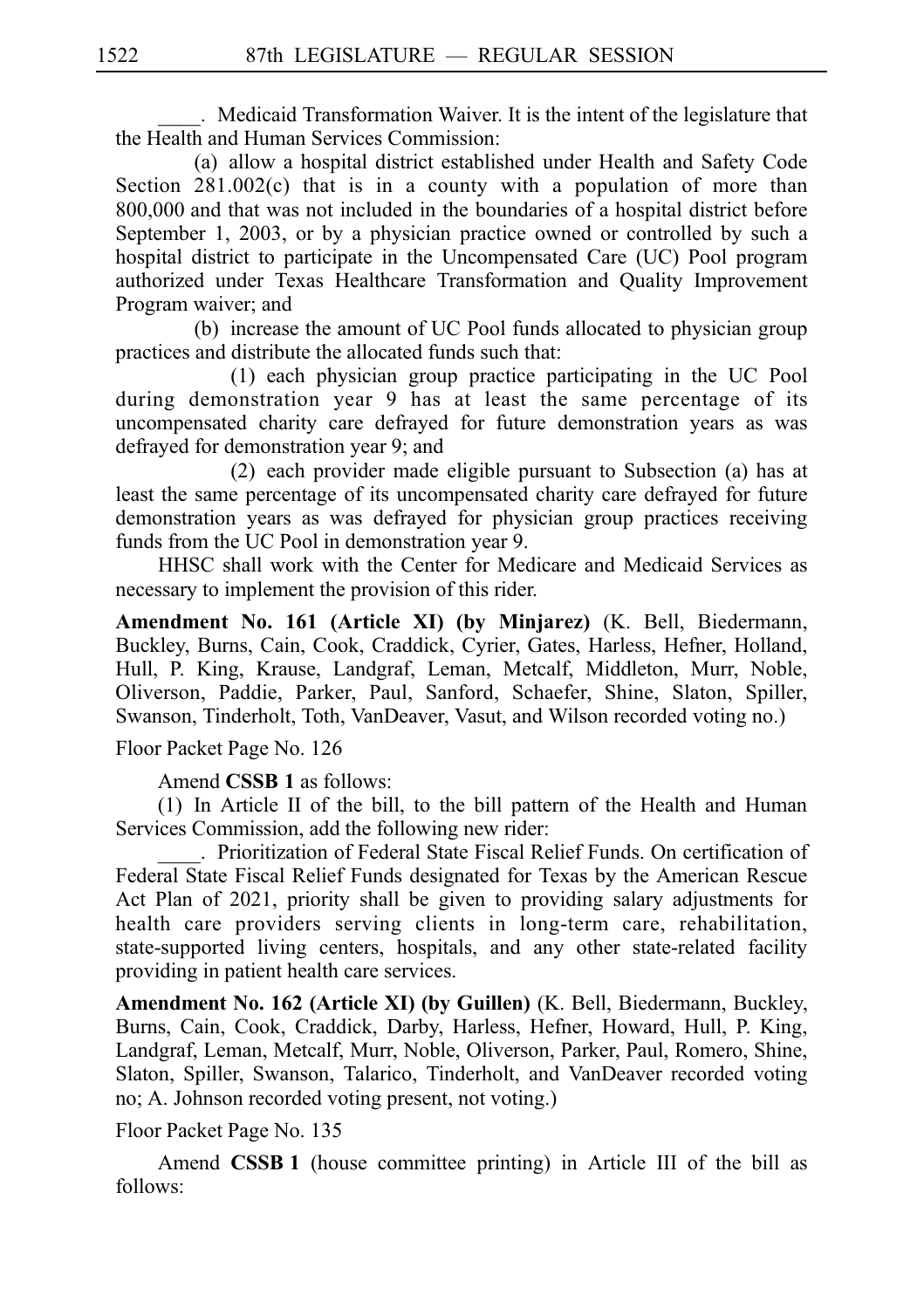$(1)$  Increase the appropriations from the General Revenue Fund to the Texas Education Agency for Strategy A.2.1, Statewide Educational Programs (page III-2), by \$3,000,000 for the state fiscal year ending August 31, 2022, and by \$3,000,000 for the state fiscal year ending August 31, 2023.

(2) Reduce the appropriations from the Technology and Instructional Materials Fund No. 003 to the Texas Education Agency for Strategy B.2.1, Technology/Instructional Materials (page III-2), by \$3,000,000 for the state fiscal year ending August 31, 2022, and by \$3,000,000 for the state fiscal year ending August 31, 2023.

(3) Following the appropriations to the Texas Education Agency, amend Rider 52, Texas Gateway and Online Resources (page III-20), by striking "\$7,302,500" and substituting "\$10,302,500".

(4) Following the appropriations to the Texas Education Agency, amend Rider 52, Texas Gateway and Online Resources (page III-20), in the provision regarding the amount to be set aside for the reimbursement of district costs related to students taking OnRamps Dual Enrollment courses, by striking "\$1,950,000" and substituting "\$4,950,000".

(5) Following the appropriations to the Texas Education Agency, amend Rider 55, Open Education Resource Instructional Materials (page III-21), by striking "\$10,000,000" and substituting "\$7,000,000".

(6) Adjust totals and methods of financing accordingly.

**Amendment No. 163 (Article XI) (by Coleman)** (Biedermann, Buckley, Cain, Cook, Craddick, Darby, Gates, M. González, Hefner, Krause, Metcalf, Middleton, Noble, Oliverson, Price, Schaefer, Shine, Slaton, Spiller, Swanson, Tinderholt, Toth, Vasut, and Wilson recorded voting no.)

Floor Packet Page No. 170

Amend **CSSB<sub>1</sub>** (house committee report) in Article<sub>III</sub> of the bill, immediately following the appropriations to the University of Houston (page III-118), by adding the following appropriately numbered rider and renumbering subsequent riders accordingly:

. Contingent Rider: Hobby School of Public Affairs Building and Interdisciplinary Center for Employment and Economic Growth. Out of any money appropriated to the University of Houston under Section 13.01, Article IX, that is provided for purposes related to infrastructure, notwithstanding Section 13.02, Article IX, and to the extent authorized by federal law, the University of Houston shall allocate an amount equal to the lesser of \$39,500,000 or the total amount of that money that may be spent for purposes of this rider for the renovation and construction of the building and interdisciplinary center for employment and economic growth for the Hobby School of Public Affairs.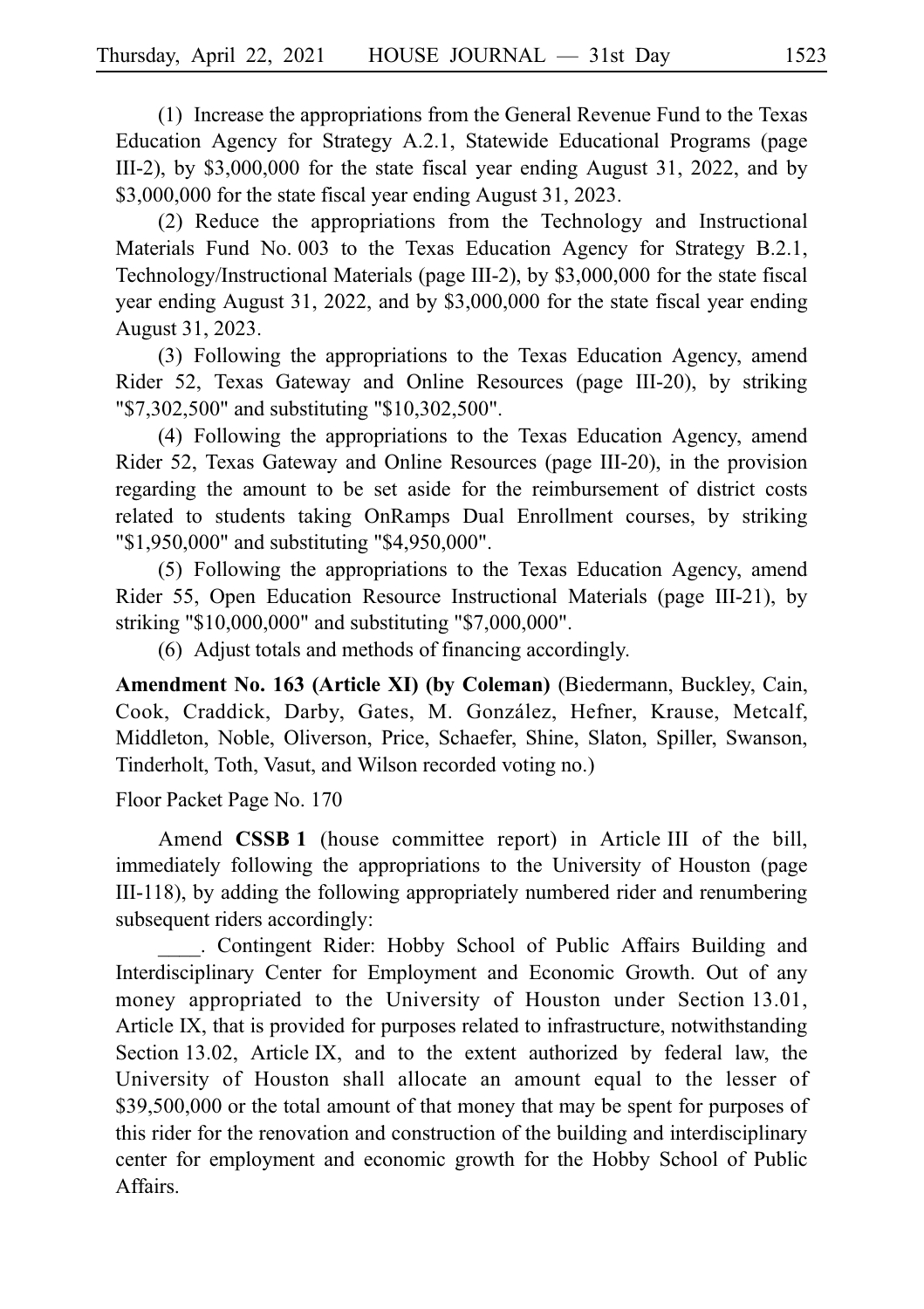**Amendment No. 164 (Article XI) (by Patterson)** (K. Bell, Burns, Cain, Cook, Darby, Harless, Hefner, Howard, Klick, Landgraf, Metcalf, Murr, Noble, Oliverson, Paddie, Paul, Price, Schaefer, Shine, Spiller, VanDeaver, and Wilson recorded voting no; A. Johnson recorded voting present, not voting.)

Floor Packet Page No. 199

Amend **CSSB 1** (house committee report) in Article V of the bill, following the appropriations to the Department of Public Safety, in Rider 41, Compassionate Use Program (page V-53 and V-54), in the third sentence, by inserting "license no less than six dispensing organizations and" between "shall" and "submit".

**Amendment No. 165 (Article XI) (by Guillen)** (Buckley, Cain, Cook, Darby, Gates, Hefner, Hull, Krause, Metcalf, Middleton, Noble, Oliverson, Paul, Price, Schaefer, Shine, Spiller, Swanson, Tinderholt, Toth, Vasut, and Wilson recorded voting no; Howard recorded voting present, not voting.)

Floor Packet Page No. 210

Amend **CSSB 1** (house committee printing) as follows:

 $(1)$  In Article VI of the bill, in the appropriations for the Parks and Wildlife Department (page VI-32), reduce the appropriations from the General Revenue Fund for Strategy B.2.2, Boating Access and Other Grants, by the amount of \$75,000 for the state fiscal year ending August 31, 2022.

(2) In Article VI of the bill, following the appropriations to the Parks and Wildlife Department (page VI-44), add the following appropriately numbered rider:

. Low Water Boat Ramp at Falcon State Park. The amount of \$75,000 is appropriated out of the General Revenue Fund to the Parks and Wildlife Department for the state fiscal year ending August 31, 2022, for the purpose of constructing a low water boat ramp at Falcon State Park and the infrastructure needed to access the ramp.

(3) Adjust totals and methods of financing accordingly.

**Amendment No. 166 (Article XI) (by Ramos)** (K. Bell, Buckley, Burns, Cain, Cook, Craddick, Darby, Frullo, Gates, Harless, Hefner, Holland, Hull, P. King, Klick, Krause, Landgraf, Leman, Metcalf, Middleton, Murr, Noble, Oliverson, Paddie, Parker, Paul, Price, Schaefer, Shine, Spiller, Swanson, Tinderholt, Toth, VanDeaver, Vasut, and Wilson recorded voting no; Howard recorded voting present, not voting.)

Floor Packet Page No. 213

Amend **CSSB 1** as follows:

(1) On page VI-44 of the Parks and Wildlife Department bill pattern, add the following rider:

. Cottonwood Park. Out of amounts appropriated above to the Parks and Wildlife Department in Sporting Goods Sales Tax Transfer to Texas Recreation and Parks Acct. No. 467 in Strategy B.2.1, Local Park Grants, \$12,000 in fiscal year 2022 shall be used to provide a grant to Cottonwood Park.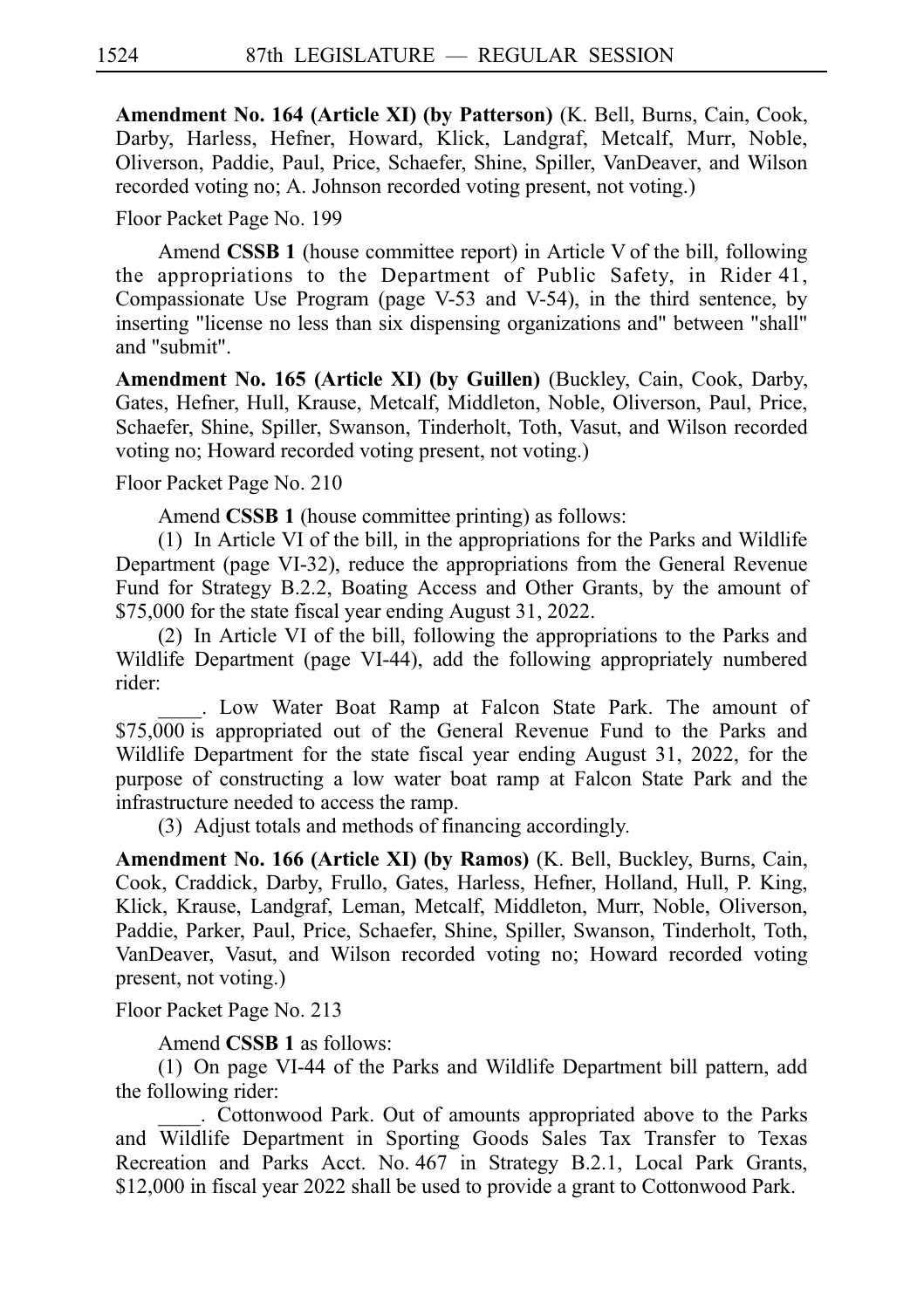**Amendment No. 167 (Article XI) (by Guillen)** (K. Bell, Biedermann, Burns, Cain, Craddick, Gates, Harless, Hefner, P. King, Krause, Landgraf, Leman, Metcalf, Middleton, Murr, Oliverson, Parker, Paul, Schaefer, Shine, Slaton, Spiller, Tinderholt, Toth, VanDeaver, Vasut, and Wilson recorded voting no.)

Floor Packet Page No. 244

Amend **CSSB<sub>1</sub>** (house committee printing) in Article IX of the bill, in Section 2.01, Position Classification Plan, in the list of classified positions for the 2022-2023 biennium, as follows:

(1) On page IX-15, for the class title State Park Police Officer Trainee (Cadet), strike the salary group "B14" and substitute "C01".

(2) On page IX-15, for the class title Probationary State Park Police Officer, strike the salary group "B16" and substitute "C02".

(3) On page IX-15, for the class title State Park Police Officer, strike the salary group "B21" and substitute "C03".

(4) On page IX-15, for the class title Sergeant, State Park Police Officer, strike the salary group "B22" and substitute "C04".

 $(5)$  On page IX-16, for the class title Lieutenant, State Park Police Officer, strike the salary group "B23" and substitute "C05".

(6) On page IX-16, for the class title Captain, State Park Police Officer, strike the salary group "B24" and substitute "C06".

(7) On page IX-16, for the class title Major, State Park Police Officer, strike the salary group "B25" and substitute "C08".

**Amendment No. 168 (Article XI) (by Davis)** (Ashby, C. Bell, K. Bell, Biedermann, Bonnen, Buckley, Burns, Burrows, Cain, Capriglione, Cook, Craddick, Cyrier, Darby, Ellzey, Frullo, Gates, Geren, Goldman, Harless, Hefner, Holland, Huberty, Hull, Hunter, Jetton, P. King, Klick, Krause, Landgraf, Leach, Leman, Metcalf, Middleton, Murr, Noble, Oliverson, Paddie, Parker, Paul, Price, Rogers, Sanford, Schaefer, Shaheen, Shine, Slaton, Spiller, Stephenson, Swanson, Tinderholt, Toth, VanDeaver, Vasut, and Wilson recorded voting no.)

Floor Packet Page No. 253

Amend **CSSB 1** (house committee printing) as follows:

(1) In Article IX of the bill, Reporting Requirements, on page IX-38, strike Sec. 7.07. Historical Underutilized Business Policy Compliance, and insert the following:

Sec. 7.07. Historically Underutilized Business Policy Compliance.

(a) $(1)$  Before December 1, 2021, each agency or institution shall submit a report demonstrating to the Legislative Budget Board and comptroller compliance and a plan for maintaining future compliance with Government Code § 2161.123 and that it will make good faith efforts to meet its goals established under Government Code  $\S$  2161.123(d)(5) for increasing the agency's or institution's use of historically underutilized businesses (HUBs) in purchasing and public works contracting.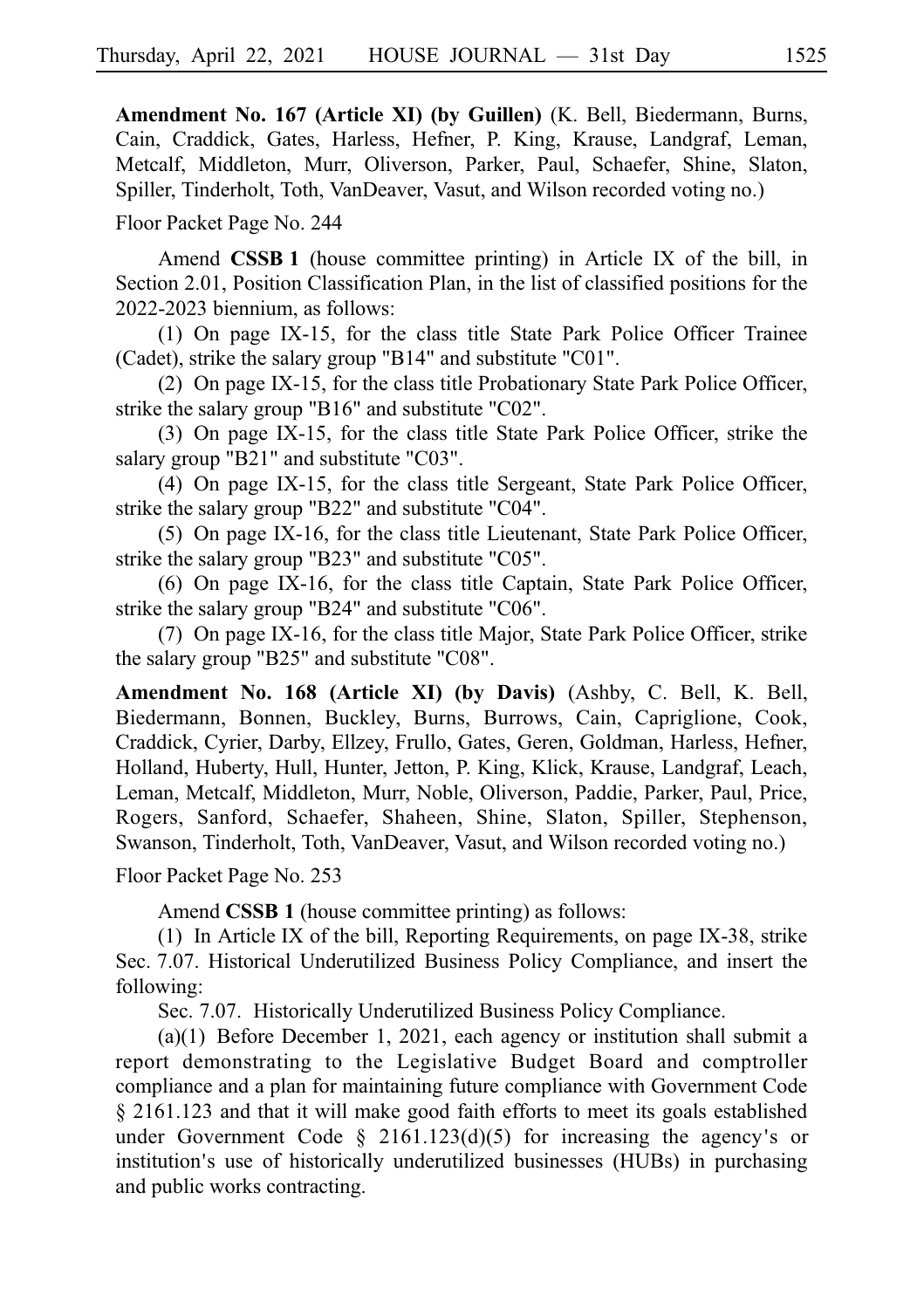(2) The State Auditor's Office (SAO) shall audit compliance with  $HUB$ provisions at least once per biennium. The SAO should make recommendations to the entities audited. Copies of the audit report shall be submitted to the Legislative Budget Board and comptroller.

(3) In demonstrating to the Legislative Budget Board and comptroller that the agency or institution is compliant and will in the future maintain compliance or become compliant with Government Code § 2161.123 and that it will make good faith efforts to meet the agency's or institution's HUB purchasing and contracting goals, the agency or institution shall submit a plan addressing:

(A) Statistical disparities by race, ethnicity and gender classification in current HUB utilization, particularly in prime contracting;

(B) Statistical disparities by race, ethnicity and gender classification in the private marketplace, particularly in the area of utilization of women- and minority-owned firms in commercial construction;

(C) Statistical disparities in firm earnings by race, ethnicity and gender classification;

(D) Anecdotal testimony of disparate treatment as presented by business owners in interviews, surveys, public hearings and focus groups;

(E) Details of the agency's outreach plan; and

 $(F)$  Proper staffing of the agency's HUB department.

(b) Upon being identified as lacking in compliance with HUB provisions by the SAO or at the request of the Legislative Budget Board, a state agency or institution shall also provide quarterly reports to the Legislative Budget Board and comptroller on the status of implementation of the plan described under Subsection (a) of this section.

**Amendment No. 169 (Article XI) (by Bernal)** (Biedermann, Buckley, Cook, Craddick, Harless, Hefner, Hull, Klick, Metcalf, Noble, Oliverson, Paddie, Parker, Paul, Price, Shine, Slaton, Spiller, Toth, and Wilson recorded voting no.)

Floor Packet Page No. 259

Amend **CSSB 1** (house committee printing) by adding the appropriately numbered rider to Part 13 of Article IX (page IX-63):

Sec. 13. Strategic Plan and Public Hearing Required for Use of Federal Funds. A state agency may not expend federal funds appropriated to the agency under Section 13.01 of this Article until the agency:

 $(1)$  develops a strategic plan for expending the funds in consultation with stakeholders and members of the public;

(2) holds a public hearing and receives public comment on the strategic plan developed by the agency; and

(3) incorporates in the strategic plan, as appropriate, the input received during the development of the plan.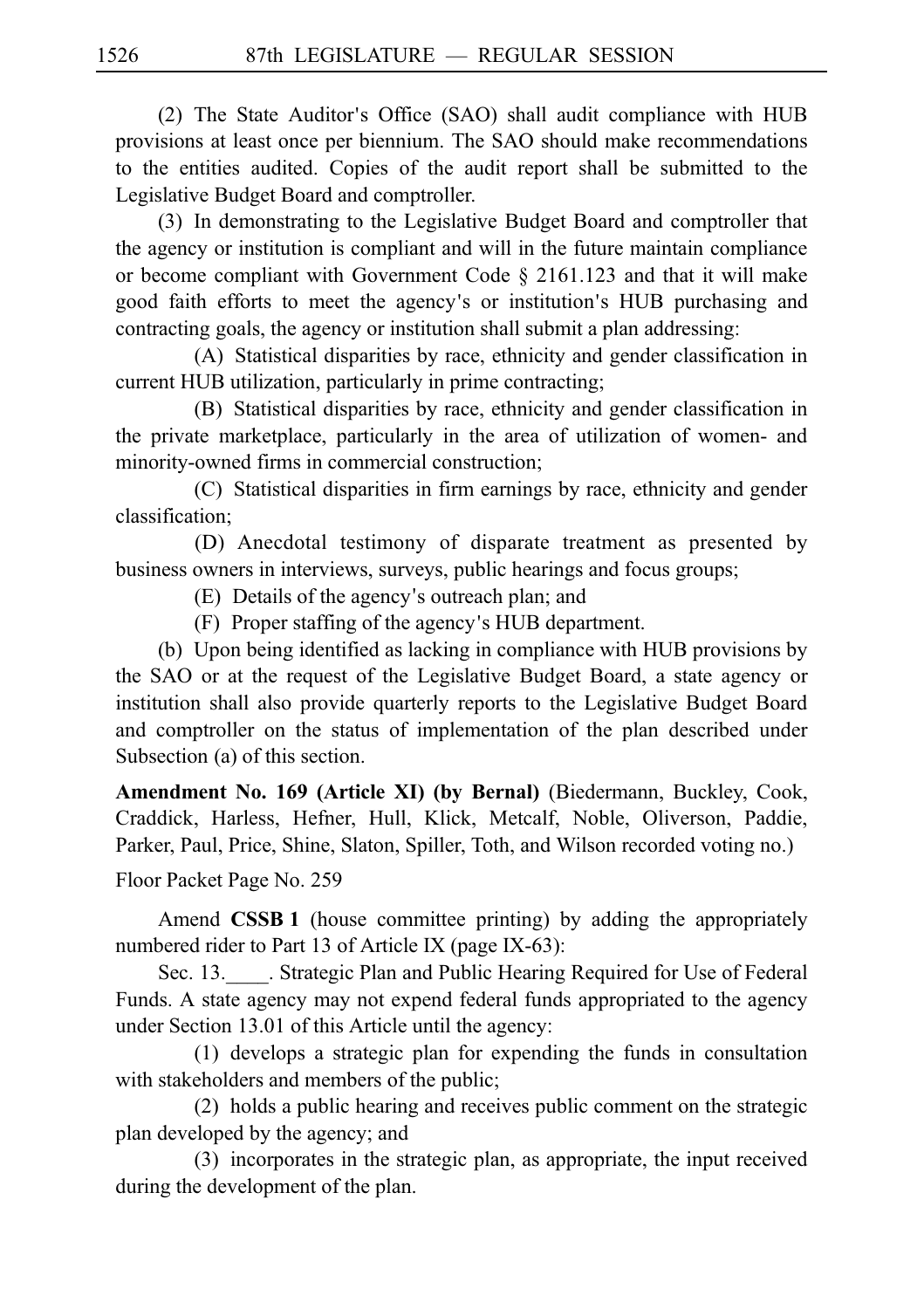**Amendment No. 170 (Article XI) (by Craddick and Landgraf)** (Metcalf and Swanson recorded voting no.)

Floor Packet Page No. 262

**CSSB 1** is amended by adding an appropriately numbered rider on page IX-86 of the bill to read as follows:<br>Sec. 18. Contingency

Sec. 18. Contingency for **HJR 82**. Contingent on the passage of **HJR 82.** or other legislation by the Eighty-Seventh Legislature, Regular Session, that proposes a constitutional amendment and any other necessary legislation for providing for the creation of and use of money in the Grow Texas fund and allocating certain general revenues to that fund, the economic stabilization fund, and the state highway fund, and any other necessary legal requirements, the Grow Texas fund is eligible for receiving first available federal fund appropriations in an amount not to exceed \$50,000,000 for the 2022-23 biennium.

**Amendment No. 171 (Article XI) (by Talarico)** (Cook, Craddick, Darby, Metcalf, Middleton, Noble, Oliverson, Paul, Shine, Spiller, Swanson, Toth, and Wilson recorded voting no.)

Floor Packet Page No. 263

**CSSB 1** is amended as follows:

Add the appropriately numbered rider to Article IX of the bill:

Sec. Contingency for **HB 30**.

(a)  $\overline{\text{Contingent}}$  on the enactment of **HB 30**, or similar legislation relating to educational requirements for certain incarcerated students, by the Eighty-Seventh Legislature, Regular Session, \$735,455 in general-revenue-dedicated funds in fiscal year 2022 and \$529,280 in general-revenue-dedicated funds in fiscal year 2023 are reduced from Strategy A.1.8, Promote Lottery Games Contract(s) (page VII-8), of the Texas Lottery Commission.

(b) Contingent on the enactment of **HB 30**, or similar legislation relating to educational requirements for certain incarcerated students, by the Eighty-Seventh Legislature, Regular Session, appropriations for Strategy B.2.4, Windham School District (page III-2), of the Texas Education Agency is increased by \$735,455 in general revenue funds in fiscal year 2022 and \$529,280 in general revenue funds in fiscal year 2023 to implement the provisions of the legislation.

**Amendment No. 172 (Article XI) (by Minjarez)** (Ashby, C. Bell, K. Bell, Biedermann, Bonnen, Buckley, Burns, Burrows, Button, Cain, Capriglione, Cook, Craddick, Cyrier, Darby, Ellzey, Frullo, Gates, Geren, Goldman, Harless, Hefner, Holland, Huberty, Hull, Hunter, Jetton, P. King, Klick, Krause, Landgraf, Leach, Leman, Metcalf, Middleton, Murr, Noble, Oliverson, Paddie, Parker, Paul, Price, Rogers, Sanford, Schaefer, Shaheen, Shine, Slaton, Smithee, Spiller, Stephenson, Swanson, Tinderholt, Toth, VanDeaver, Vasut, and Wilson recorded voting no.)

#### Floor Packet Page No. 270

Amend **CSSB 1** (house committee printing) in Article X of the bill as follows:

 $(1)$  Following the appropriations to the House of Representatives (page X-2), add the following appropriately numbered rider:

. Reimbursement for Study on Redistricting Effects. Out of the funds appropriated above and allocated by the House of Representatives to the Committee on Redistricting, the House of Representatives shall transfer to the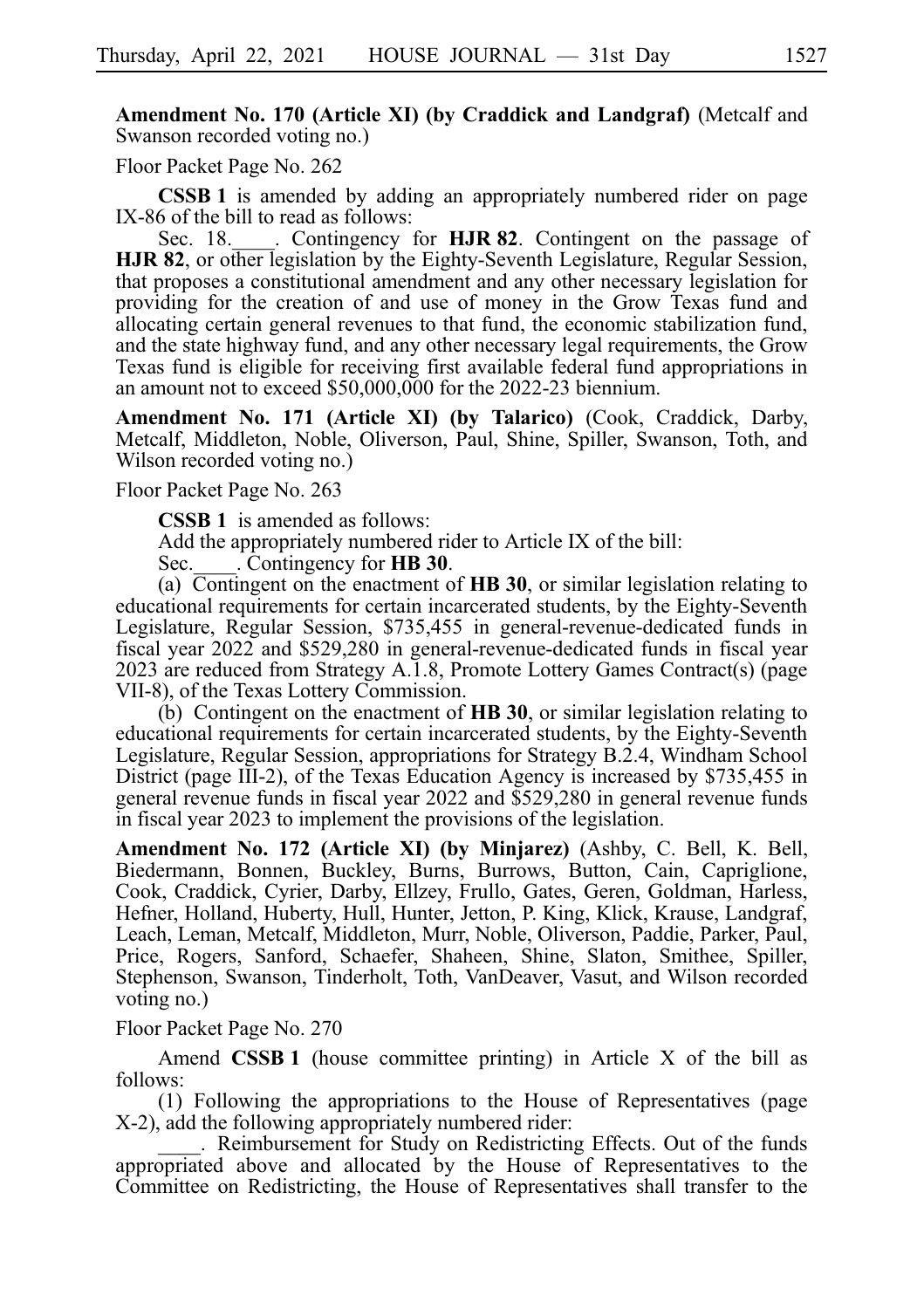Legislative Council an amount sufficient to reimburse the Legislative Council for the cost of conducting the study and preparing the report required by this article on the effects of redistricting on political representation of persons of color.

(2) Following the appropriations to the Legislative Council (page  $X-4$ ), add the following appropriately numbered rider:

. Study on Redistricting Effects. The Legislative Council shall conduct a study on the effects of redistricting in this state on the political representation of persons of color. Not later than August 31, 2023, the Legislative Council shall deliver a report containing the findings of the study to the lieutenant governor and each member of the legislature. The report must include the data and methodology used in conducting the study and preparing the report.

**Amendment No. 173 (Article XI) (by Morales Shaw)** (Ashby, C. Bell, K. Bell, Biedermann, Bonnen, Buckley, Burns, Burrows, Cain, Capriglione, Cook, Cyrier, Darby, Ellzey, Frullo, Gates, Geren, Goldman, Harless, Hefner, Holland, Huberty, Hull, Hunter, Jetton, P. King, Klick, Krause, Landgraf, Leach, Leman, Metcalf, Middleton, Murr, Noble, Oliverson, Paddie, Parker, Paul, Price, Rogers, Sanford, Schaefer, Shaheen, Shine, Slaton, Smithee, Spiller, Stephenson, Swanson, Tinderholt, Toth, VanDeaver, Vasut, and Wilson recorded voting no.)

Floor Packet Page No. 272

Amend **CSSB 1** (house committee report) in Article X of the bill by adding the following appropriately numbered rider following the appropriations to the Legislative Budget Board (page X-3):

. Study on Digital Equity. Using funds appropriated above for the Legislative Budget Board, the Legislative Budget Board shall conduct a study on the equity of access in this state to technology necessary for using the Internet to participate in modern society and the distribution in this state of state and federal grant money to promote that access. The study must include an analysis of the benefits and drawbacks of the use of census block data as a basis for distribution of that grant money. The Legislative Budget Board shall submit a report on the results of the study to the Governor's Broadband Development Council not later than November 1, 2022.

**Amendment No. 174 (Article XI) (by Minjarez)** (Ashby, C. Bell, K. Bell, Biedermann, Bonnen, Buckley, Burns, Burrows, Button, Cain, Capriglione, Cook, Craddick, Cyrier, Darby, Ellzey, Frullo, Gates, Geren, Goldman, Harless, Hefner, Holland, Huberty, Hull, Hunter, Jetton, P. King, Klick, Krause, Landgraf, Leach, Leman, Metcalf, Meyer, Middleton, Murr, Noble, Oliverson, Paddie, Parker, Paul, Price, Rogers, Sanford, Schaefer, Shaheen, Shine, Slaton, Smithee, Spiller, Stephenson, Swanson, Tinderholt, Toth, VanDeaver, Vasut, and Wilson recorded voting no.)

## Floor Packet Page No. 273

Amend **CSSB 1** (house committee printing) in Article X of the bill, following the appropriations to the Legislative Budget Board (page X-3), by adding the following appropriately numbered rider:

. Equity Analysis of Agency Expenditure of Federal Money. It is the intent of the legislature that the Legislative Budget Board recommend to each state agency that receives an appropriation of federal money under this Act that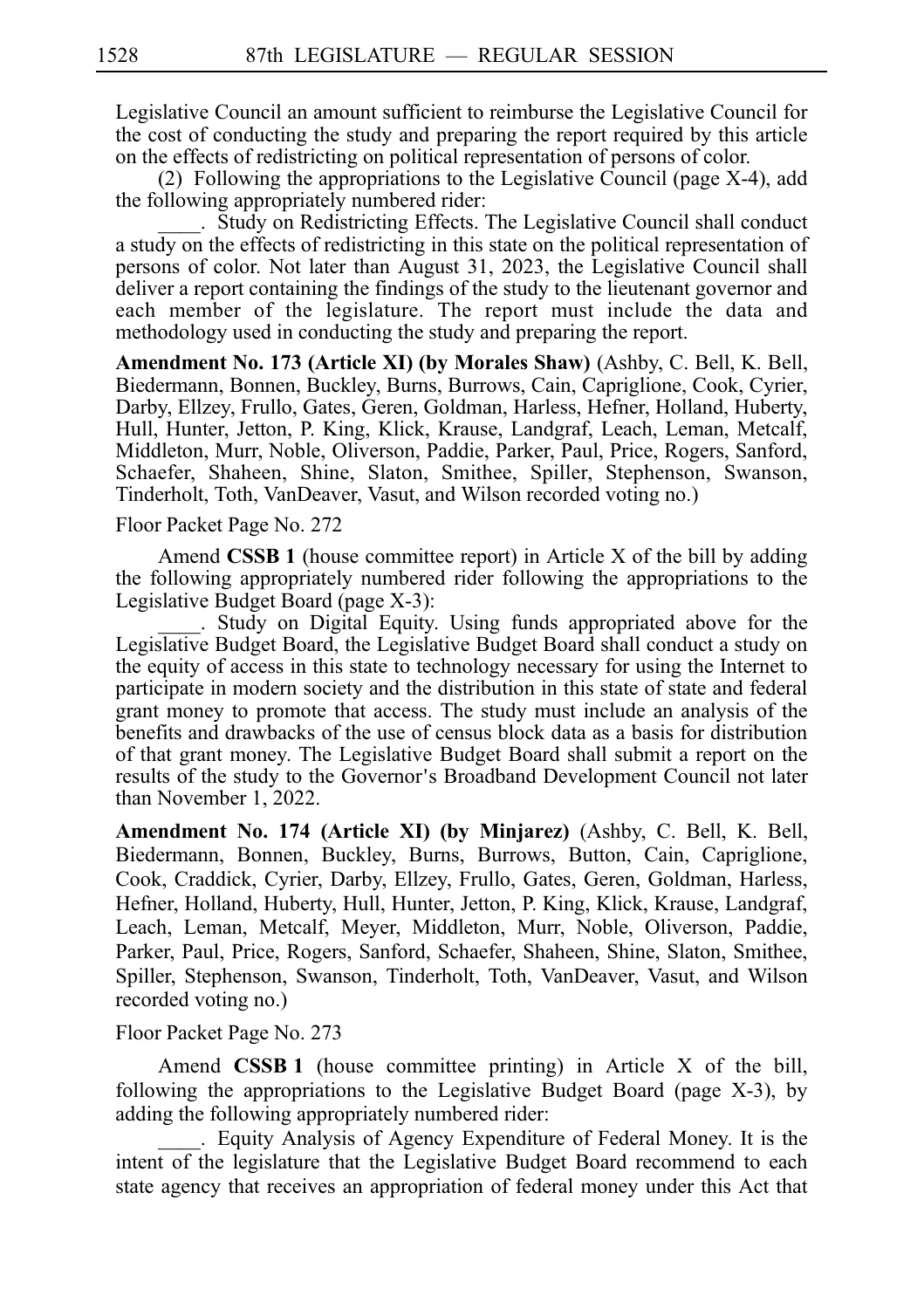the agency conduct an equity analysis of the agency's expenditures of that federal money to determine if the expenditures are equitably distributed across certain demographics, including race and income.

**Amendment No. 175 (Article XI) (by Schaefer)** (Allen, Anchia, Beckley, Campos, Cole, J. González, Howard, A. Johnson, J.E. Johnson, Martinez, Martinez Fischer, Minjarez, Morales Shaw, Rodriguez, Romero, Talarico, and Thierry recorded voting no.)

Floor Packet Page No. 276

**CSSB 1** is amended as follows:

(1) On page  $X$ -6 of the bill pattern for the State Auditor's Office, reduce appropriations by \$7,500,000 in fiscal year 2022 and \$7,500,000 in fiscal year 2023 in general revenue, in A.1.1, State Auditor.

(2) On page V-45 of the bill pattern for the Department of Public Safety, increase appropriations by \$7,500,000 in fiscal year 2022 and \$7,500,000 in fiscal year 2023 in general revenue, in A.3.1, Texas Highway Patrol.

(3) On page V-54, add the following rider to the bill pattern for the Department of Public Safety:

. Ballistic Protection. Included in amounts appropriated above in Strategy A.3.1, Texas Highway Patrol, is \$7,500,000 in fiscal year 2022 and \$7,500,000 in fiscal year 2023 in general revenue for ballistic protection on highway patrol vehicles and other ballistic protection equipment, as determined by the Director of the Department of Public Safety.

## **CSSB 1 - REMARKS**

REPRESENTATIVE BONNEN: I want to thank Speaker Phelan for the job that he has done and for the privilege of being able to chair this committee and the great committee members that we have. I want to thank all our staff, many of whom are in this chamber with us now, and in particular the committee staff, the speaker's staff, our house parliamentarians who have worked day and night for many weeks now, and the staff of the chief clerk's office. Additionally, the Legislative Budget Board has been indispensable in their support for all of our efforts, and we truly could not do this without them. Most importantly, for what we have done here today, I have to thank the subcommittee chairs, Vice-chair Mary González, Chair Armando Walle, Chair Gio Capriglione, and Chair Terry Wilson. I think things went well today, and it's just a blessing to be able to serve in a legislative body that can come together with different backgrounds, different perspectives, different opinions, have a healthy, serious, thoughtful discussion and debate, respect for one another, and do the work of the people of the State of Texas. It was the due diligence and the preparation that these members put into what happened today that made today such a success, so I want to thank them personally for their great work.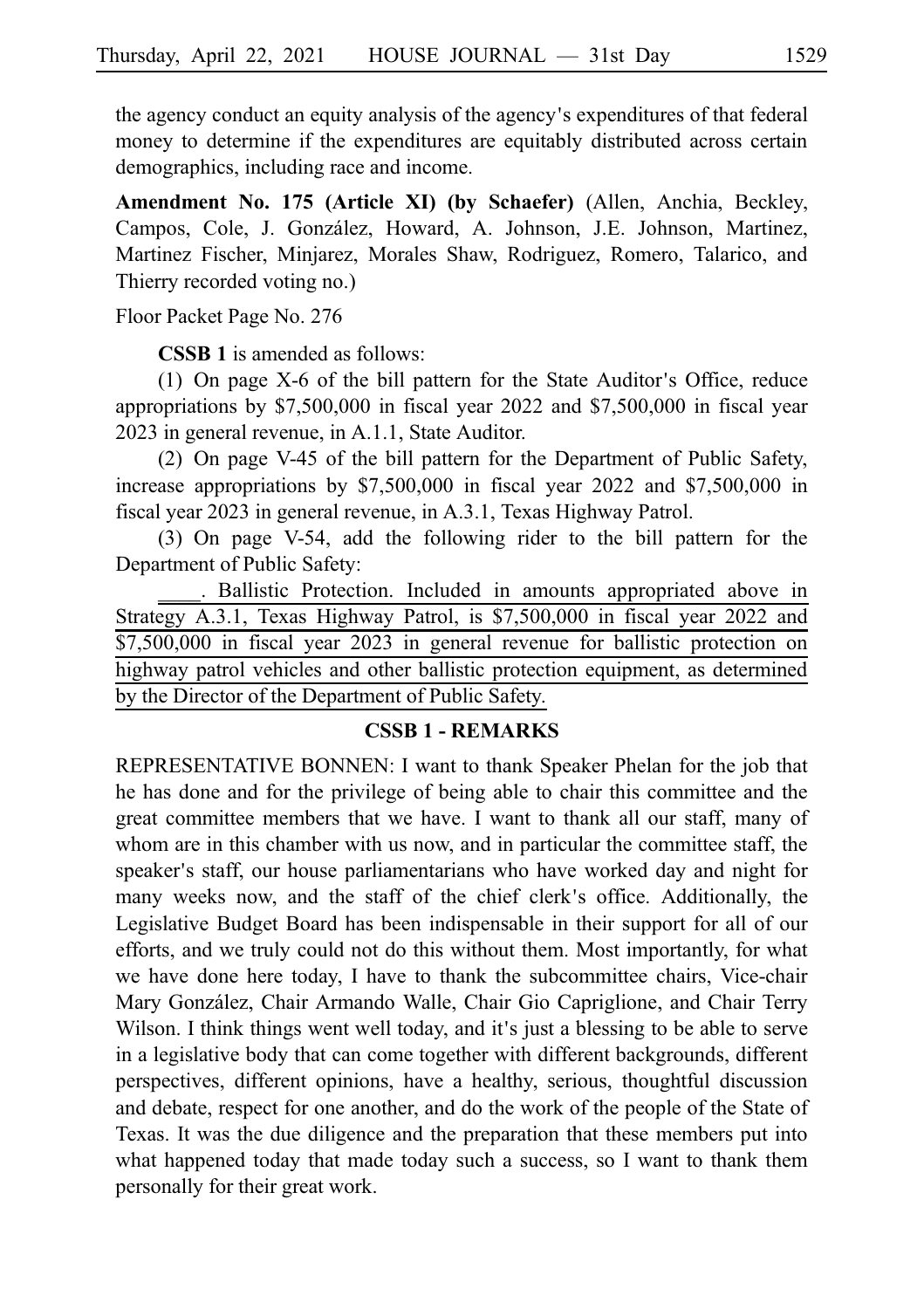## **REMARKS ORDERED PRINTED**

Representative Canales moved to print closing remarks by Representative Bonnen on **CSSB 1**.

The motion prevailed.

**CSSB 1**, as amended, was passed to third reading.

# **EMERGENCY CALENDAR HOUSE BILLS SECOND READING**

The following bills were laid before the house and read second time:

## **CSHB 2 ON SECOND READING (by Bonnen)**

**CSHB 2**, A bill to be entitled An Act relating to making supplemental appropriations and reductions in appropriations and giving direction and adjustment authority regarding appropriations.

## **Amendment No. 1**

Representative Bonnen offered the following amendment to **CSHBi2**:

Amend **CSHB 2** (house committee printing) as follows:

(1) On page 42, lines 8, 14, and  $24$ , strike "August 1," each place the term appears and substitute "August 31,".

(2) On page 43,  $\overline{\text{lines } 3, 9}$ , 15, and 20, strike "August 1," each place the term appears and substitute "August 31,".

Amendment No. 1 was adopted.

# **Amendment No. 2**

Representative Landgraf offered the following amendment to **CSHB 2**:

Amend **CSHB 2** (house committee report) by striking page 4, line 27, through page 5, line 1, and renumbering subsequent subdivisions accordingly.

Amendment No. 2 was withdrawn.

# **Amendment No. 3**

Representatives Morrison, Price, Howard, Minjarez, Ramos, J. González, Reynolds, Larson, Muñoz, Huberty, Parker, Rodriguez, Frullo, Herrero, Darby, Smithee, Kuempel, Clardy, Martinez Fischer, Martinez, and Kacal offered the following amendment to **CSHB 2**:

Amend **CSHB 2** (house committee report) by adding the following appropriately numbered section:

. ANTICIPATED FEDERAL COVID-19 RELIEF FUNDING NOT APPROPRIATED. Notwithstanding any other law, including riders to the General Appropriations Act or the making of supplemental appropriations and reductions in appropriations and giving direction and adjustment authority regarding appropriations, no federal funds or monies received by the State of Texas from the federal government through the American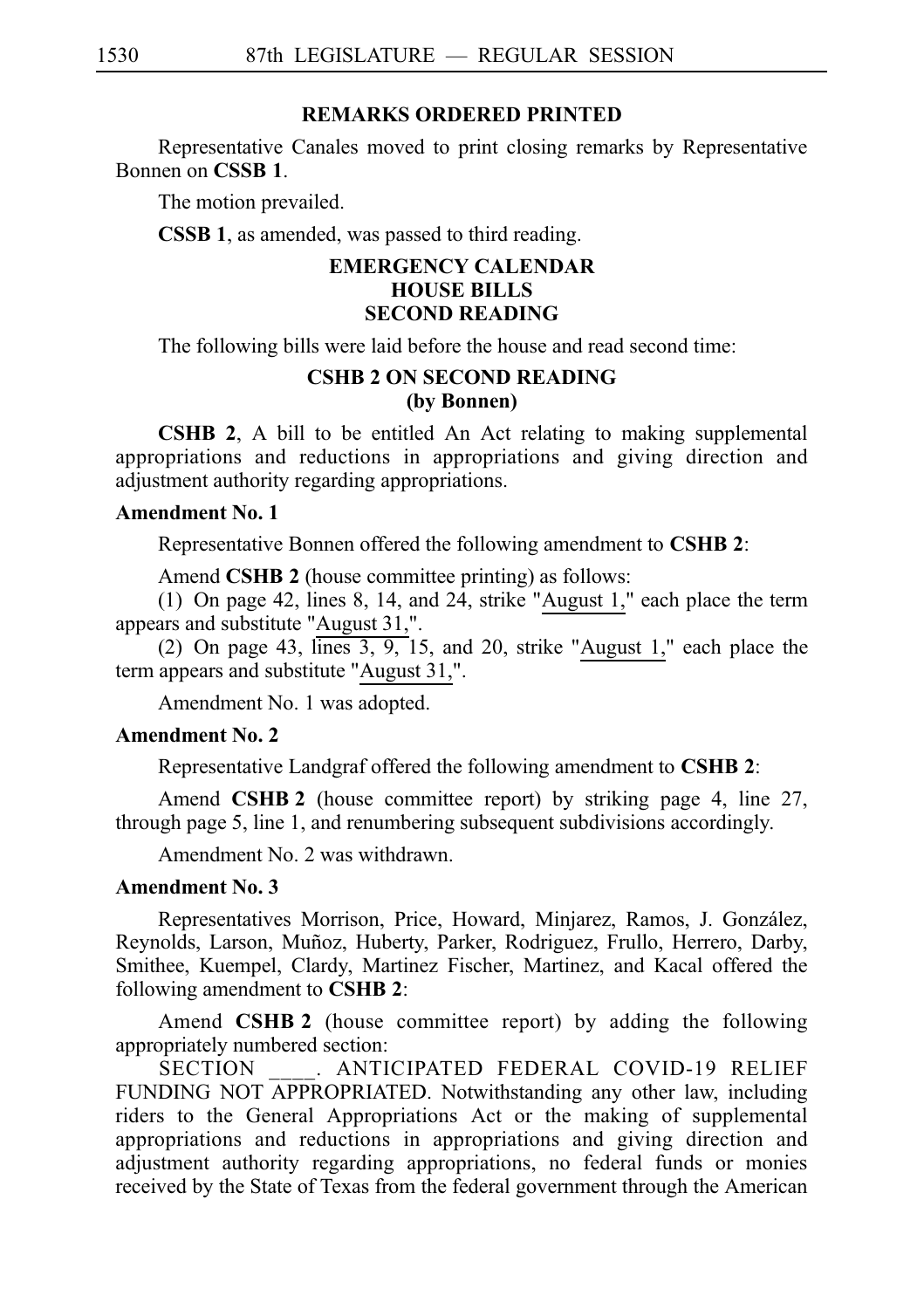Rescue Plan Act, the CARES Act, the Elementary and Secondary School Emergency Relief (ESSER) I, II or III Act(s) or the Coronavirus Response and Relief Act Supplemental Appropriations Act, or any COVID-19 relief act can be appropriated, allocated, transferred or expended without an appropriate official action of the Texas Legislature in a regular session or special session called by the governor in order for the Texas Legislature to consider and take appropriate action regarding the expenditure of such federal funds.

Amendment No. 3 was adopted.

## **Amendment No. 4**

Representative Parker offered the following amendment to **CSHB 2**:

Amend **CSHB 2** (house committee report) by adding the following appropriately numbered SECTION to the bill and renumbering subsequent SECTIONS of the bill accordingly:

SECTION . USE OF FEDERAL COVID-19 FEDERAL RELIEF MONEY FOR MEDICAID HOME AND COMMUNITY-BASED SERVICES. (a) In this section, "commission" means the Health and Human Services Commission.

(b) This section applies only to federal money provided to this state for the provision of Medicaid home and community-based services and administered by the commission under:

(1) the Families First Coronavirus Response Act (Pub. L. No. 116-127);

(2) the Coronavirus Aid, Relief, and Economic Security (CARES) Act (15 U.S.C. Section 9001 et seq.);

(3) the American Rescue Plan Act of 2021 (Pub. L. No. 117-2); or

(4) any other federal COVID-19 relief bill under which federal money is provided to the commission for the provision of Medicaid home and community-based services.

(c) Section  $1(e)$  of this Act does not apply to federal money to which this section applies.

(d) During the state fiscal biennium ending August 31, 2023, the commission may use federal money to which this section applies only on Medicaid initiatives that:

 $(1)$  directly increase:

(A) access to care, including the provision of direct services; and

(B) rates paid to direct service providers and for direct service supplies and equipment;

(2) increase Medicaid waiver program and emergency diversion slots and decrease the number of individuals on Medicaid waiver program interest lists;

 $(3)$  fund the implementation of provisions of state law governing Medicaid;

(4) explore opportunities for this state to obtain additional federal money under the Advancing Care for Exceptional (ACE) Kids Act of 2019 enacted as part of the Medicaid Services Investment and Accountability Act of 2019 (Pub. L. No. 116-16); and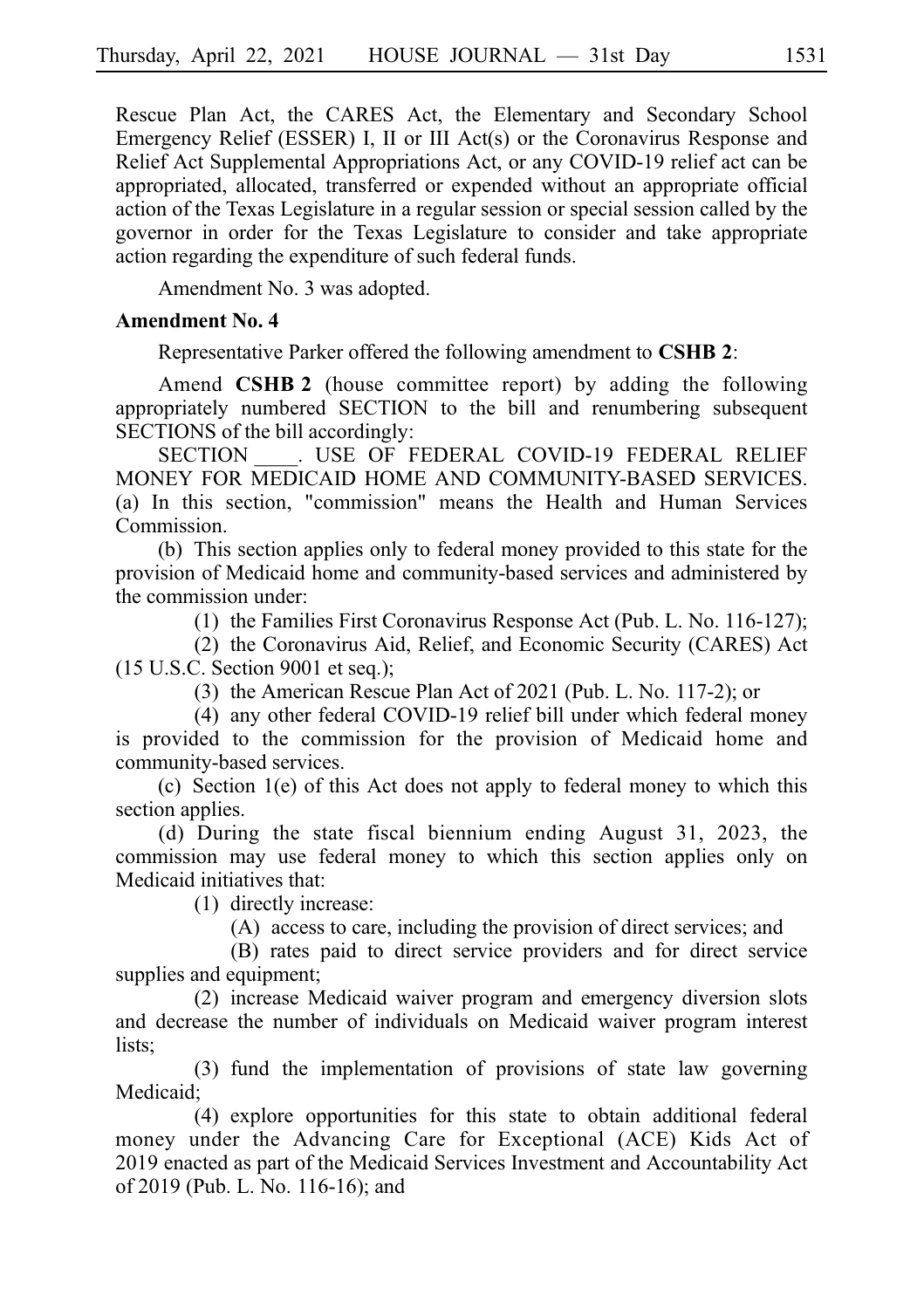$(5)$  enable this state to achieve full compliance with federal law governing Medicaid home and community-based services, including rules on home and community-based services settings.

(e) The commission shall ensure that:

 $(1)$  money identified under Subsection  $(d)$  of this section for provider rate increases is used to directly reimburse direct service providers or to provide direct reimbursement for direct service supplies and equipment; and

 $(2)$  Medicaid managed care organizations reimburse direct service providers or provide reimbursement for direct service supplies and equipment in an amount equal to the difference between this state's Medicaid fee-for-service rate and the federal medical assistance percentage (FMAP) rate increase for direct service providers and direct service supplies and equipment.

(f) The commission may not use federal money to which this section applies:

 $(1)$  for a purpose that is directly or indirectly related to payroll, contract administration, or administrative services provided by a Medicaid managed care organization; or

 $(2)$  to replace other money available to this state for Medicaid.

(g) The commission may not use money described by Subsection (e)(1) of this section for a purpose that is directly or indirectly related to payroll, bonuses, administrative services, or costs unallowable under state or federal law or under the uniform managed care contract.

(h) The commission may use money to which this section applies only to supplement, rather than supplant, money available to this state for Medicaid in a manner that complies with the provisions of this section.

Amendment No. 4 was adopted.

**CSHB 2**, as amended, was passed to engrossment.

## **SB 1 ON THIRD READING (Bonnen - House Sponsor) CONSTITUTIONAL RULE SUSPENDED**

Representative Bonnen moved to suspend the constitutional rule requiring bills to be read on three several days and to place **SB 1** on its third reading and final passage.

The motion prevailed by (Record 412): 147 Yeas, 0 Nays, 1 Present, not voting.

Yeas — Allen; Allison; Anchia; Anderson; Ashby; Bailes; Beckley; Bell, K.; Bernal; Biedermann; Bonnen; Bowers; Buckley; Bucy; Burns; Burrows; Button; Cain; Campos; Canales; Capriglione; Cason; Clardy; Cole; Coleman; Collier; Cook; Cortez; Craddick; Crockett; Cyrier; Darby; Davis; Dean; Deshotel; Dominguez; Dutton; Ellzey; Fierro; Frank; Frullo; Gates; Geren; Gervin-Hawkins; Goldman; González, J.; González, M.; Goodwin; Guerra; Guillen; Harless; Harris; Hefner; Hernandez; Herrero; Hinojosa; Holland; Howard; Huberty; Hull; Hunter; Israel; Jetton; Johnson, A.; Johnson, J.D.; Johnson, J.E.; Kacal; King, K.; King, P.; King, T.; Klick; Krause; Kuempel;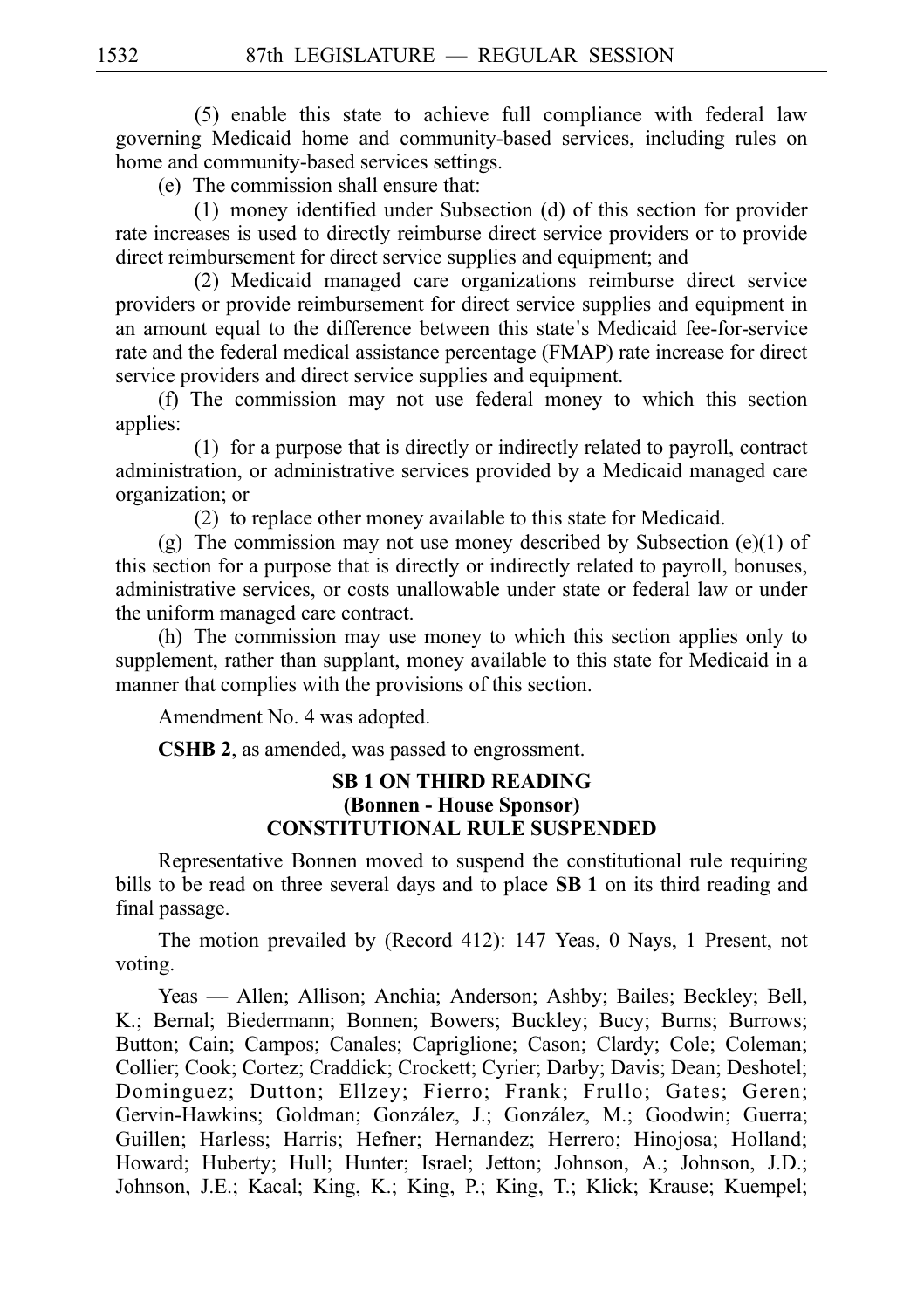Lambert; Landgraf; Larson; Leach; Leman; Longoria; Lopez; Lozano; Lucio; Martinez; Martinez Fischer; Metcalf; Meyer; Meza; Middleton; Minjarez; Moody; Morales, C.; Morales, E.; Morales Shaw; Morrison; Muñoz; Murphy; Murr; Neave; Noble; Oliverson; Ordaz Perez; Ortega; Pacheco; Paddie; Parker; Patterson; Paul; Perez; Price; Ramos; Raney; Raymond; Reynolds; Rodriguez; Rogers; Romero; Rose; Rosenthal; Sanford; Schaefer; Schofield; Shaheen; Sherman; Shine; Slaton; Slawson; Smith; Smithee; Spiller; Stephenson; Stucky; Swanson; Talarico; Thierry; Thompson, E.; Thompson, S.; Tinderholt; Toth; Turner, C.; Turner, J.; VanDeaver; Vasut; Vo; Walle; White; Wilson; Wu.

Present, not voting — Mr. Speaker(C).

Absent, Excused — Bell, C.

Absent — Zwiener.

The chair laid **SB 1** before the house on its third reading and final passage.

**SB 1** was read third time and was passed by (Record 413): 149 Yeas, 0 Nays, 0 Present, not voting.

Yeas — Mr. Speaker(C); Allen; Allison; Anchia; Anderson; Ashby; Bailes; Beckley; Bell, K.; Bernal; Biedermann; Bonnen; Bowers; Buckley; Bucy; Burns; Burrows; Button; Cain; Campos; Canales; Capriglione; Cason; Clardy; Cole; Coleman; Collier; Cook; Cortez; Craddick; Crockett; Cyrier; Darby; Davis; Dean; Deshotel; Dominguez; Dutton; Ellzey; Fierro; Frank; Frullo; Gates; Geren; Gervin-Hawkins; Goldman; González, J.; González, M.; Goodwin; Guerra; Guillen; Harless; Harris; Hefner; Hernandez; Herrero; Hinojosa; Holland; Howard; Huberty; Hull; Hunter; Israel; Jetton; Johnson, A.; Johnson, J.D.; Johnson, J.E.; Kacal; King, K.; King, P.; King, T.; Klick; Krause; Kuempel; Lambert; Landgraf; Larson; Leach; Leman; Longoria; Lopez; Lozano; Lucio; Martinez; Martinez Fischer; Metcalf; Meyer; Meza; Middleton; Minjarez; Moody; Morales, C.; Morales, E.; Morales Shaw; Morrison; Muñoz; Murphy; Murr; Neave; Noble; Oliverson; Ordaz Perez; Ortega; Pacheco; Paddie; Parker; Patterson; Paul; Perez; Price; Ramos; Raney; Raymond; Reynolds; Rodriguez; Rogers; Romero; Rose; Rosenthal; Sanford; Schaefer; Schofield; Shaheen; Sherman; Shine; Slaton; Slawson; Smith; Smithee; Spiller; Stephenson; Stucky; Swanson; Talarico; Thierry; Thompson, E.; Thompson, S.; Tinderholt; Toth; Turner, C.; Turner, J.; VanDeaver; Vasut; Vo; Walle; White; Wilson; Wu; Zwiener.

Absent, Excused — Bell, C.

The chair stated that **SB 1** was passed subject to the provisions of Article III, Section 49a, of the Texas Constitution.

# **HB 2 ON THIRD READING (by Bonnen) CONSTITUTIONAL RULE SUSPENDED**

Representative Bonnen moved to suspend the constitutional rule requiring bills to be read on three several days and to place **HB 2** on its third reading and final passage.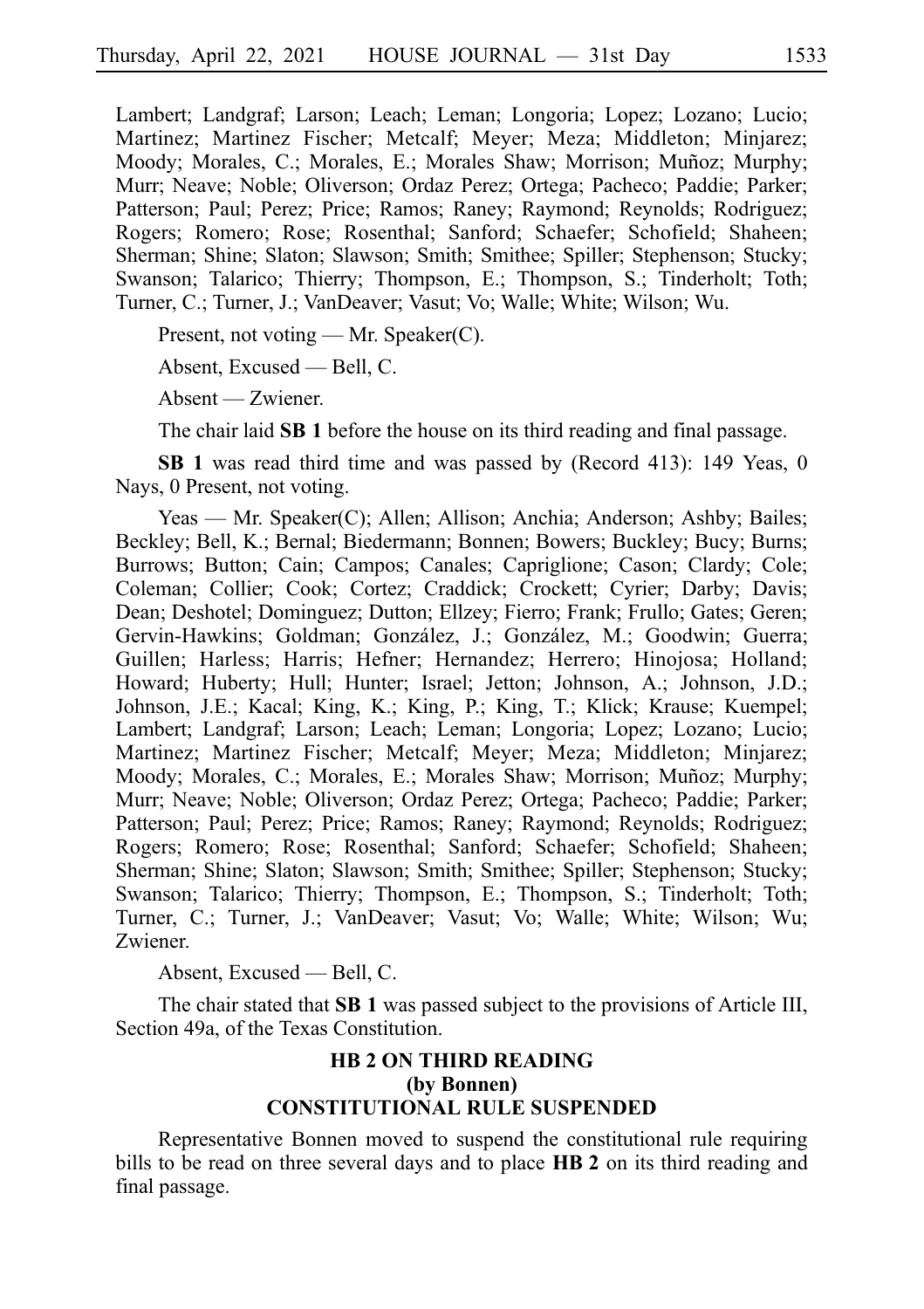The motion prevailed by (Record 414): 148 Yeas, 0 Nays, 1 Present, not voting.

Yeas — Allen; Allison; Anchia; Anderson; Ashby; Bailes; Beckley; Bell, K.; Bernal; Biedermann; Bonnen; Bowers; Buckley; Bucy; Burns; Burrows; Button; Cain; Campos; Canales; Capriglione; Cason; Clardy; Cole; Coleman; Collier; Cook; Cortez; Craddick; Crockett; Cyrier; Darby; Davis; Dean; Deshotel; Dominguez; Dutton; Ellzey; Fierro; Frank; Frullo; Gates; Geren; Gervin-Hawkins; Goldman; González, J.; González, M.; Goodwin; Guerra; Guillen; Harless; Harris; Hefner; Hernandez; Herrero; Hinojosa; Holland; Howard; Huberty; Hull; Hunter; Israel; Jetton; Johnson, A.; Johnson, J.D.; Johnson, J.E.; Kacal; King, K.; King, P.; King, T.; Klick; Krause; Kuempel; Lambert; Landgraf; Larson; Leach; Leman; Longoria; Lopez; Lozano; Lucio; Martinez; Martinez Fischer; Metcalf; Meyer; Meza; Middleton; Minjarez; Moody; Morales, C.; Morales, E.; Morales Shaw; Morrison; Muñoz; Murphy; Murr; Neave; Noble; Oliverson; Ordaz Perez; Ortega; Pacheco; Paddie; Parker; Patterson; Paul; Perez; Price; Ramos; Raney; Raymond; Reynolds; Rodriguez; Rogers; Romero; Rose; Rosenthal; Sanford; Schaefer; Schofield; Shaheen; Sherman; Shine; Slaton; Slawson; Smith; Smithee; Spiller; Stephenson; Stucky; Swanson; Talarico; Thierry; Thompson, E.; Thompson, S.; Tinderholt; Toth; Turner, C.; Turner, J.; VanDeaver; Vasut; Vo; Walle; White; Wilson; Wu; Zwiener.

Present, not voting — Mr. Speaker(C).

Absent, Excused — Bell, C.

The chair laid **HB 2** before the house on its third reading and final passage.

**HB 2** was read third time and was passed by (Record 415): 148 Yeas, 0 Nays, 1 Present, not voting.

Yeas — Allen; Allison; Anchia; Anderson; Ashby; Bailes; Beckley; Bell, K.; Bernal; Biedermann; Bonnen; Bowers; Buckley; Bucy; Burns; Burrows; Button; Cain; Campos; Canales; Capriglione; Cason; Clardy; Cole; Coleman; Collier; Cook; Cortez; Craddick; Crockett; Cyrier; Darby; Davis; Dean; Deshotel; Dominguez; Dutton; Ellzey; Fierro; Frank; Frullo; Gates; Geren; Gervin-Hawkins; Goldman; González, J.; González, M.; Goodwin; Guerra; Guillen; Harless; Harris; Hefner; Hernandez; Herrero; Hinojosa; Holland; Howard; Huberty; Hull; Hunter; Israel; Jetton; Johnson, A.; Johnson, J.D.; Johnson, J.E.; Kacal; King, K.; King, P.; King, T.; Klick; Krause; Kuempel; Lambert; Landgraf; Larson; Leach; Leman; Longoria; Lopez; Lozano; Lucio; Martinez; Martinez Fischer; Metcalf; Meyer; Meza; Middleton; Minjarez; Moody; Morales, C.; Morales, E.; Morales Shaw; Morrison; Muñoz; Murphy; Murr; Neave; Noble; Oliverson; Ordaz Perez; Ortega; Pacheco; Paddie; Parker; Patterson; Paul; Perez; Price; Ramos; Raney; Raymond; Reynolds; Rodriguez; Rogers; Romero; Rose; Rosenthal; Sanford; Schaefer; Schofield; Shaheen; Sherman; Shine; Slaton; Slawson; Smith; Smithee; Spiller; Stephenson; Stucky;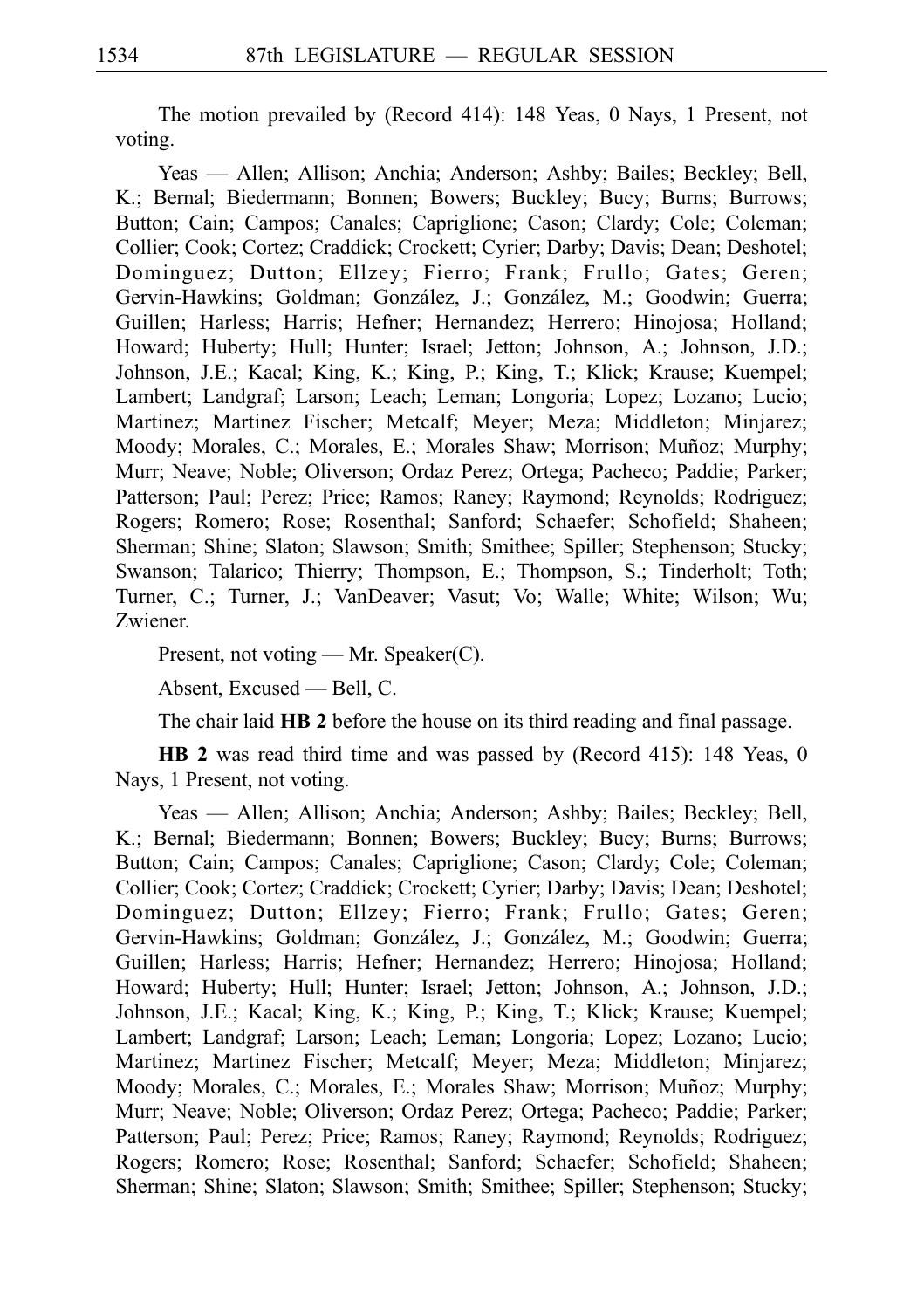Swanson; Talarico; Thierry; Thompson, E.; Thompson, S.; Tinderholt; Toth; Turner, C.; Turner, J.; VanDeaver; Vasut; Vo; Walle; White; Wilson; Wu; Zwiener.

Present, not voting — Mr. Speaker(C).

Absent, Excused — Bell, C.

The chair stated that **HB 2** was passed subject to the provisions of Article III, Section 49a, of the Texas Constitution.

## **RECESS**

Representative Bonnen moved that the house recess until 9 a.m. tomorrow.

The motion prevailed.

The house accordingly, at 10:21 p.m., recessed until 9 a.m. tomorrow.

## **ADDENDUM**

## **SIGNED BY THE SPEAKER**

The following bills and resolutions were today signed in the presence of the house by the speaker:

**House List No. 10 HCR**i**78 Senate List No. 6 SB**i**270**

## **MESSAGES FROM THE SENATE**

The following messages from the senate were today received by the house:

**Message No. 1**

# MESSAGE FROM THE SENATE SENATE CHAMBER Austin, Texas Thursday, April 22, 2021

The Honorable Speaker of the House House Chamber Austin, Texas

Mr. Speaker:

I am directed by the senate to inform the house that the senate has taken the following action:

THE SENATE HAS PASSED THE FOLLOWING MEASURES:

**SB 22** Springer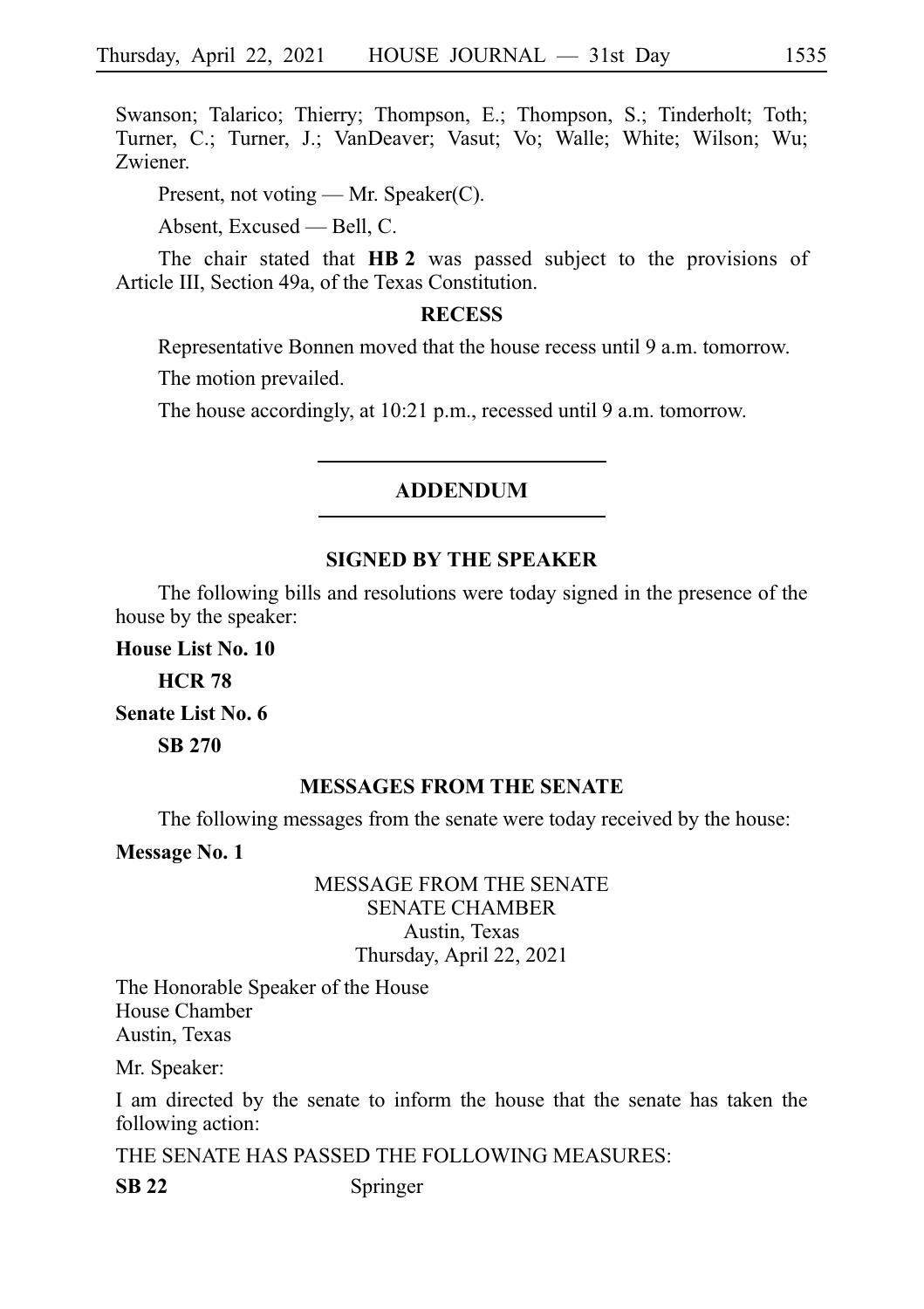Relating to certain claims for benefits or compensation by certain public safety employees.

**SB 462** Lucio

Relating to funding under the transportation allotment for transporting meals and instructional materials to students during a declared disaster.

# **SB 474** Lucio

Relating to the unlawful restraint of a dog; creating a criminal offense.

# **SB 642** West

Relating to the provision of mental health services for certain children at risk of relinquishment.

# **SB 739** Birdwell

Relating to the presiding officers of the boards of directors of certain river authorities.

# **SB 787** Lucio

Relating to the designation of Farm-to-Market Road 1479 in Cameron County as the Bobby Morrow Memorial Highway.

# **SB 885** Hughes

Relating to quitclaim deeds.

# **SB 922** Seliger

Relating to contracts for fingerprinting services entered into by the Department of Public Safety of the State of Texas.

# **SB 968** Kolkhorst

Relating to public health disaster and public health emergency preparedness and response; providing a civil penalty.

# **SB 969** Kolkhorst

Relating to reporting procedures for and information concerning public health disasters and to certain public health studies; providing a civil penalty.

# **SB 1261** Birdwell

Relating to the exclusive jurisdiction of the state to regulate greenhouse gas emissions in this state and the express preemption of local regulation of those emissions.

# **SB 1267** West

Relating to continuing education and training requirements for educators and other school district personnel.

# **SB 1295** Creighton

Relating to financial support and incentives for comprehensive regional universities.

# **SB 1524** Hughes

Relating to a sales and use tax refund pilot program for certain persons who employ apprentices.

**SB 1585** Hughes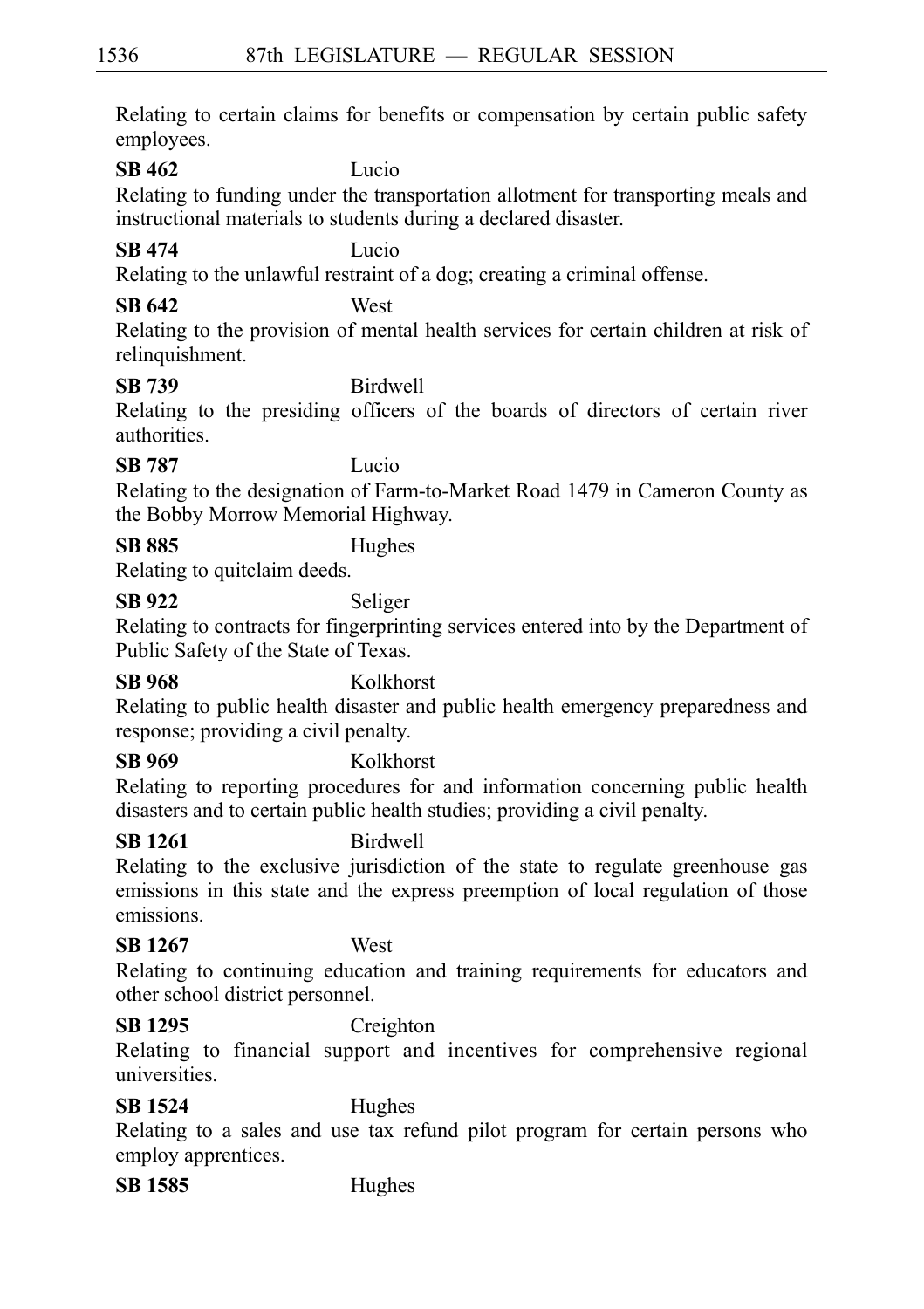Relating to requirements for the designation of a property as a historic landmark and the inclusion of a property in a historic district by a municipality.

# **SB 1677** Buckingham

Relating to eliminating certain reporting and posting requirements for public institutions of higher education and other state agencies and the requirement for a plan by certain school districts to increase enrollment in public institutions of higher education.

# **SB 1780** Creighton

Relating to the protection of public health in this state, including through the establishment of the Texas Epidemic Public Health Institute at The University of Texas Health Science Center at Houston.

# **SB 1818** Zaffirini

Relating to a defense under the Solid Waste Disposal Act for persons engaged in certain scrap metal recycling transactions.

Respectfully, Patsy Spaw Secretary of the Senate

# **Message No. 2**

# MESSAGE FROM THE SENATE SENATE CHAMBER Austin, Texas Thursday, April 22, 2021 - 2

The Honorable Speaker of the House House Chamber Austin, Texas

Mr. Speaker:

I am directed by the senate to inform the house that the senate has taken the following action:

THE SENATE HAS PASSED THE FOLLOWING MEASURES:

# **SB 68** Miles

Relating to a duty for peace officers to intervene and make a report when a peace officer uses excessive force.

# **SB 1102** Creighton

Relating to the establishment of the Texas Reskilling and Upskilling through Education (TRUE) Program to support workforce education.

# **SB 1158** Kolkhorst

Relating to state contracts with and investments in social media companies that censor political speech.

**SB 1385** Creighton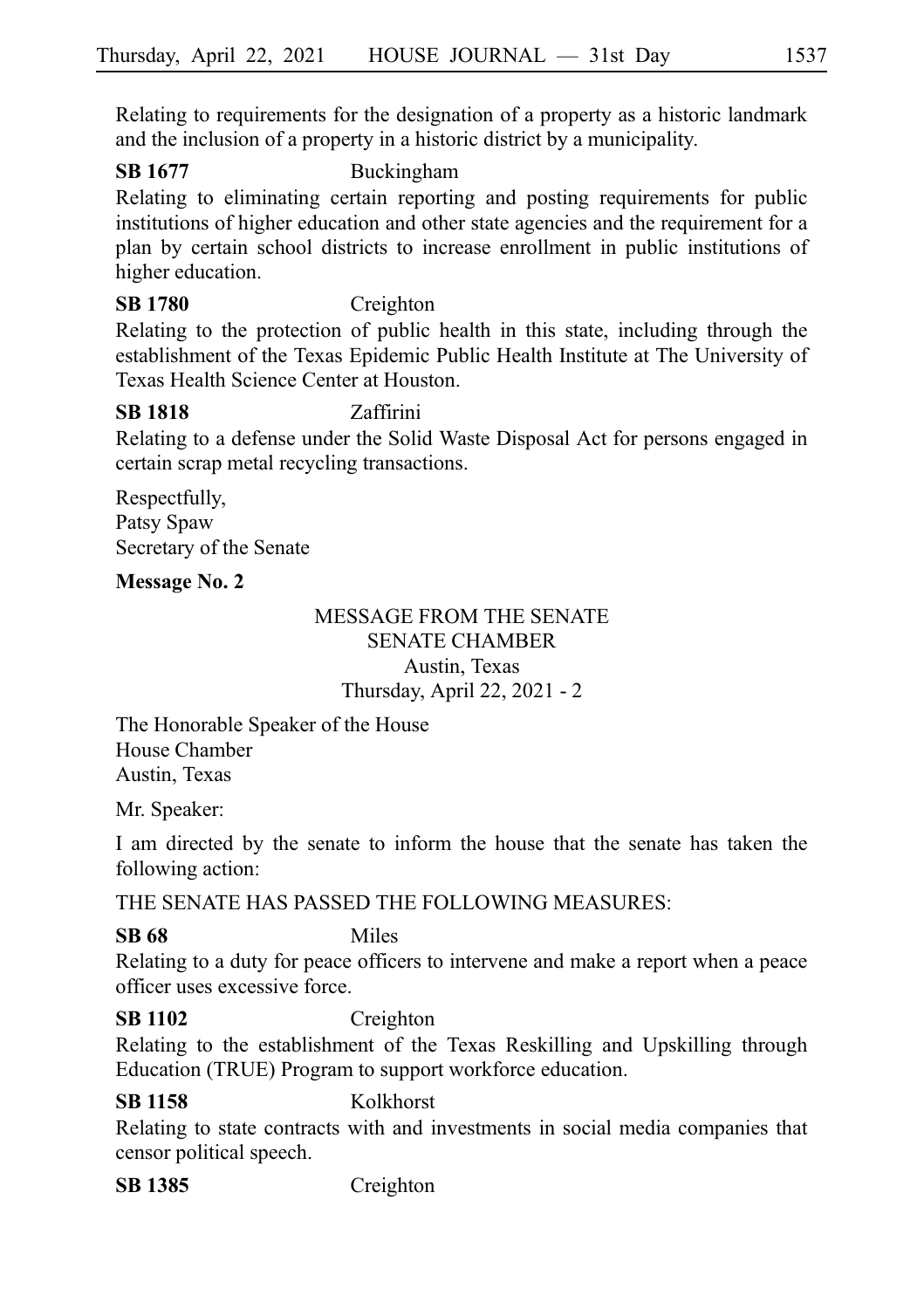Relating to the compensation and professional representation of student athletes participating in intercollegiate athletic programs at certain institutions of higher education.

**SB 1449** Bettencourt Relating to the exemption from ad valorem taxation of income-producing tangible personal property having a value of less than a certain amount.

## **SB 1615** Bettencourt

Relating to the adult high school charter school program.

**SB 2212** West Relating to the duty of a peace officer to request and render aid for an injured person.

Respectfully, Patsy Spaw Secretary of the Senate

# **APPENDIX**

## **STANDING COMMITTEE REPORTS**

Favorable reports have been filed by committees as follows:

**April 21**

Business and Industry - **HB**i**1659**, **HB**i**3158**

Criminal Jurisprudence - **HB**i**9**, **HB**i**302**, **HB**i**624**, **HB**i**818**, **HB**i**859**

Culture, Recreation, and Tourism - **SB**i**599**

Elections - **HB**i**2321**, **HB**i**2546**, **HB**i**2602**, **HB**i**3868**

Higher Education - **HB**i**15**, **HJR**i**5**

Homeland Security and Public Safety - **HB**i**1069** (corrected), **HB**i**1911** (corrected), **HB**i**1920** (corrected), **HB**i**2147**, **HB**i**2555** (corrected), **HB**i**2696** (corrected), **HB**i**2733** (corrected)

Human Services - **HB**i**413**

Insurance - **HB**i**1793**, **HB**i**2241**, **HB**i**2595**, **HB**i**3433**, **HB**i**3752**, **HB**i**3899**, **HB**i**4153**, **HB**i**4313**, **SB**i**965**, **SB**i**1448**

International Relations and Economic Development - **HB**i**3271**

Judiciary and Civil Jurisprudence - **HB**i**3262**

Juvenile Justice and Family Issues - **HB**i**2924**

Land and Resource Management - **HB**i**448**, **HB**i**1526**, **HB**i**1564**, **HB**i**1653**, **HB**i**1897**, **HB**i**2041**, **HB**i**2044**, **HB**i**2776**, **HB**i**2837**, **HB**i**3570**, **HB**i**3800**, **HB**i**3827**, **HB**i**4573**, **HB**i**4574**